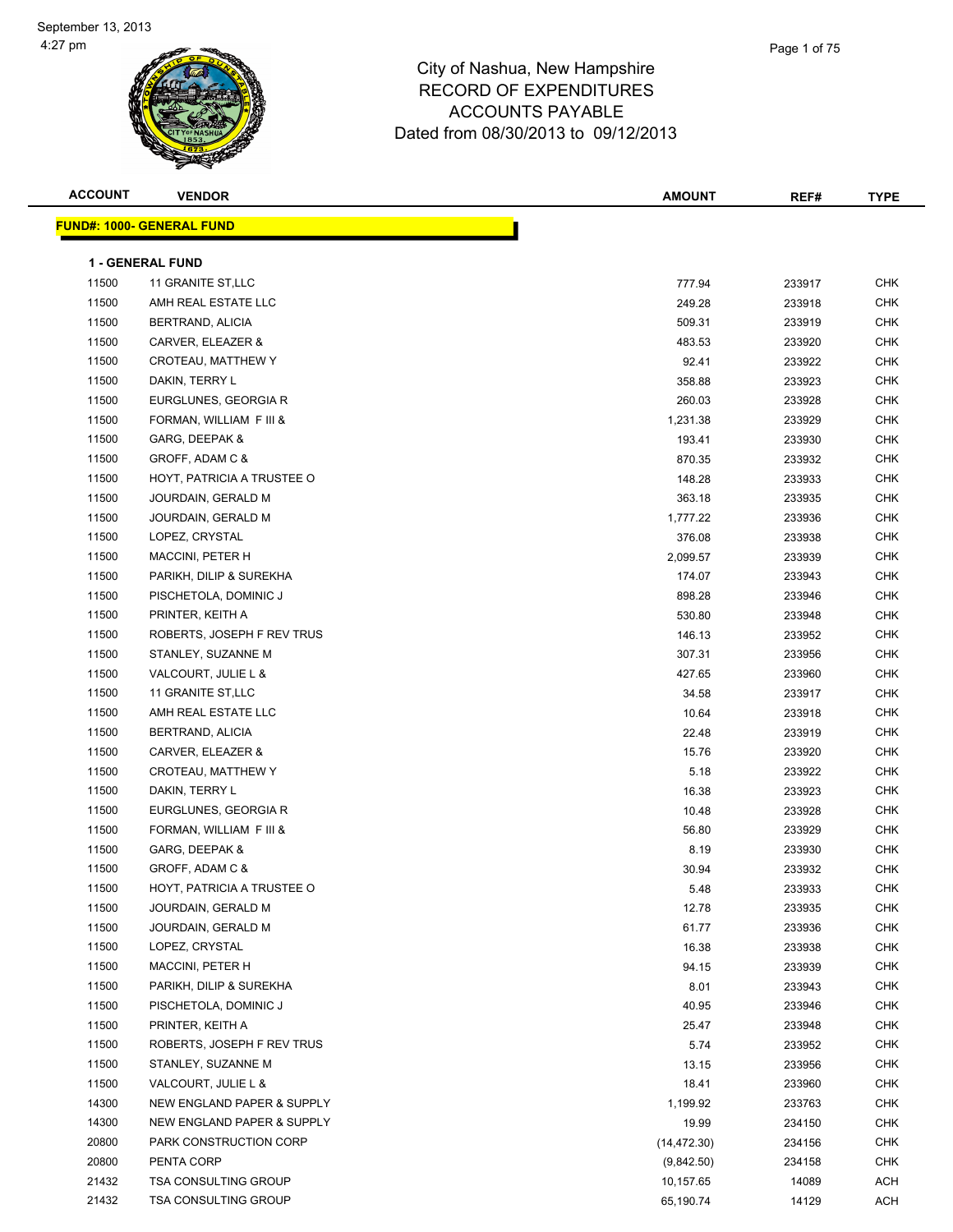

| <b>ACCOUNT</b> | <b>VENDOR</b>                    | AMOUNT    | REF#   | <b>TYPE</b> |
|----------------|----------------------------------|-----------|--------|-------------|
|                | <b>FUND#: 1000- GENERAL FUND</b> |           |        |             |
|                |                                  |           |        |             |
|                | <b>1 - GENERAL FUND</b>          |           |        |             |
| 21440          | HARTFORD LIFE IPD GROUP ANNUIT   | 37,640.05 | 14076  | ACH         |
| 21440          | HARTFORD LIFE IPD GROUP ANNUIT   | 34,539.89 | 14116  | <b>ACH</b>  |
| 21467          | <b>BENEFIT STRATEGIES (FLEX)</b> | 39,558.39 | 14095  | <b>ACH</b>  |
| 21467          | <b>BENEFIT STRATEGIES (FLEX)</b> | 26,456.06 | 14105  | <b>ACH</b>  |
| 21475          | <b>CITIZENS BANK</b>             | 1,315.84  | 233622 | <b>CHK</b>  |
| 21475          | <b>CITIZENS BANK</b>             | 3,323.16  | 234198 | <b>CHK</b>  |
| 21485          | AFSCME COUNCIL 93/LOCAL 365      | 2,004.62  | 14073  | <b>ACH</b>  |
| 21485          | FIREFIGHTERS LOCAL 789           | 3,832.00  | 14075  | <b>ACH</b>  |
| 21485          | IAFF LOCAL 789                   | 228.00    | 14077  | <b>ACH</b>  |
| 21485          | NASHUA POLICE COMM UNION         | 165.00    | 14080  | <b>ACH</b>  |
| 21485          | NASHUA POLICE PATROLMANS ASSOC   | 960.00    | 14081  | <b>ACH</b>  |
| 21485          | NASHUA POLICE RELIEF ASSOC       | 799.00    | 14082  | <b>ACH</b>  |
| 21485          | NASHUA POLICE SUPERVISORS ASSO   | 403.00    | 14083  | <b>ACH</b>  |
| 21485          | NPLE-LOCAL #4831                 | 246.54    | 14085  | <b>ACH</b>  |
| 21485          | TEAMSTERS UNION LOCAL #633       | 274.80    | 14087  | <b>ACH</b>  |
| 21485          | TREAS NASHUA TEACHERS UNION      | 4,358.21  | 14088  | <b>ACH</b>  |
| 21485          | UAW LOCAL 2232                   | 696.64    | 14090  | <b>ACH</b>  |
| 21485          | AFSCME COUNCIL 93/LOCAL 365      | 2,157.62  | 14113  | <b>ACH</b>  |
| 21485          | <b>FIREFIGHTERS LOCAL 789</b>    | 3,784.10  | 14115  | <b>ACH</b>  |
| 21485          | IAFF LOCAL 789                   | 226.00    | 14117  | <b>ACH</b>  |
| 21485          | NASHUA POLICE COMM UNION         | 165.00    | 14120  | <b>ACH</b>  |
| 21485          | NASHUA POLICE PATROLMANS ASSOC   | 960.00    | 14121  | <b>ACH</b>  |
| 21485          | NASHUA POLICE RELIEF ASSOC       | 812.50    | 14122  | <b>ACH</b>  |
| 21485          | NASHUA POLICE SUPERVISORS ASSO   | 403.00    | 14123  | <b>ACH</b>  |
| 21485          | NPLE-LOCAL #4831                 | 246.54    | 14125  | <b>ACH</b>  |
| 21485          | TEAMSTERS UNION LOCAL #633       | 274.80    | 14127  | <b>ACH</b>  |
| 21485          | TREAS NASHUA TEACHERS UNION      | 28,958.93 | 14128  | <b>ACH</b>  |
| 21485          | UAW LOCAL 2232                   | 714.28    | 14130  | <b>ACH</b>  |
| 21485          | AMERICAN FEDERATION OF TEACHER   | 14.25     | 233623 | <b>CHK</b>  |
| 21485          | AMERICAN FEDERATION OF TEACHER   | 199.25    | 234351 | <b>CHK</b>  |
| 21490          | UNITED WAY OF GREATER NASHUA     | 242.56    | 233635 | <b>CHK</b>  |
| 21490          | UNITED WAY OF GREATER NASHUA     | 847.46    | 234366 | CHK         |
| 21495          | <b>WAGE ASSIGNMENT</b>           | 175.00    | 14074  | <b>ACH</b>  |
| 21495          | <b>WAGE ASSIGNMENT</b>           | 184.75    | 14078  | <b>ACH</b>  |
| 21495          | <b>WAGE ASSIGNMENT</b>           | 318.00    | 14079  | <b>ACH</b>  |
| 21495          | <b>WAGE ASSIGNMENT</b>           | 259.00    | 14086  | <b>ACH</b>  |
| 21495          | <b>WAGE ASSIGNMENT</b>           | 219.23    | 14091  | <b>ACH</b>  |
| 21495          | <b>WAGE ASSIGNMENT</b>           | 175.00    | 14114  | <b>ACH</b>  |
| 21495          | <b>WAGE ASSIGNMENT</b>           | 184.75    | 14118  | <b>ACH</b>  |
| 21495          | <b>WAGE ASSIGNMENT</b>           | 318.00    | 14119  | <b>ACH</b>  |
| 21495          | <b>WAGE ASSIGNMENT</b>           | 259.00    | 14126  | <b>ACH</b>  |
| 21495          | <b>WAGE ASSIGNMENT</b>           | 219.23    | 14131  | <b>ACH</b>  |
| 21495          | <b>WAGE ASSIGNMENT</b>           | 110.29    | 233624 | <b>CHK</b>  |
| 21495          | <b>WAGE ASSIGNMENT</b>           | 1,240.40  | 233625 | <b>CHK</b>  |
| 21495          | <b>WAGE ASSIGNMENT</b>           | 208.11    | 233626 | <b>CHK</b>  |
| 21495          | <b>WAGE ASSIGNMENT</b>           | 25.00     | 233627 | <b>CHK</b>  |
| 21495          | <b>WAGE ASSIGNMENT</b>           | 59.91     | 233628 | <b>CHK</b>  |
| 21495          | <b>WAGE ASSIGNMENT</b>           | 42.32     | 233629 | <b>CHK</b>  |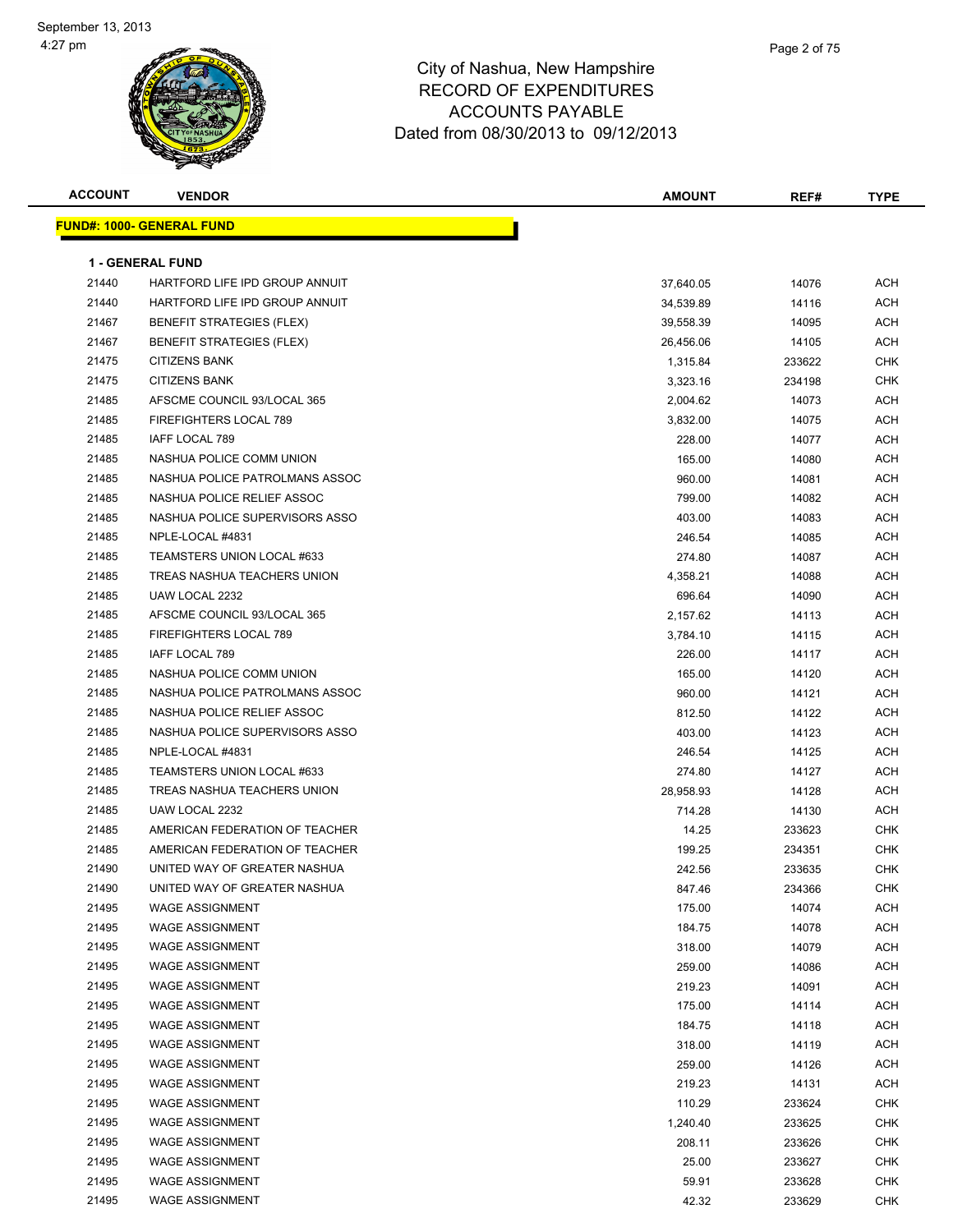**FUND#: 1000- GENERAL F** 



## City of Nashua, New Hampshire RECORD OF EXPENDITURES ACCOUNTS PAYABLE Dated from 08/30/2013 to 09/12/2013

| <b>ACCOUNT</b> | <b>VENDOR</b>                         | <b>AMOUNT</b>     | REF#             | <b>TYPE</b>              |
|----------------|---------------------------------------|-------------------|------------------|--------------------------|
|                | <mark>JND#: 1000- GENERAL FUND</mark> |                   |                  |                          |
|                | 1 - GENERAL FUND                      |                   |                  |                          |
| 21495          | <b>WAGE ASSIGNMENT</b>                | 1,346.85          | 233630           | <b>CHK</b>               |
| 21495          | <b>WAGE ASSIGNMENT</b>                | 80.63             |                  | <b>CHK</b>               |
| 21495          | <b>WAGE ASSIGNMENT</b>                | 11.54             | 233631<br>233632 | <b>CHK</b>               |
| 21495          | <b>WAGE ASSIGNMENT</b>                | 103.50            | 233633           | <b>CHK</b>               |
| 21495          | <b>WAGE ASSIGNMENT</b>                | 237.00            | 233634           | <b>CHK</b>               |
| 21495          | <b>WAGE ASSIGNMENT</b>                | 123.54            | 233636           | <b>CHK</b>               |
| 21495          | <b>WAGE ASSIGNMENT</b>                | 135.26            | 234352           | <b>CHK</b>               |
| 21495          | <b>WAGE ASSIGNMENT</b>                |                   |                  | <b>CHK</b>               |
| 21495          | <b>WAGE ASSIGNMENT</b>                | 1,427.46<br>2.30  | 234353<br>234354 | <b>CHK</b>               |
| 21495          | <b>WAGE ASSIGNMENT</b>                |                   |                  | CHK                      |
| 21495          | <b>WAGE ASSIGNMENT</b>                | 295.65<br>75.00   | 234355           | <b>CHK</b>               |
| 21495          | <b>WAGE ASSIGNMENT</b>                | 73.23             | 234356<br>234357 | CHK                      |
| 21495          | <b>WAGE ASSIGNMENT</b>                |                   |                  | CHK                      |
| 21495          | <b>WAGE ASSIGNMENT</b>                | 52.04<br>1,346.85 | 234358<br>234359 | <b>CHK</b>               |
| 21495          | <b>WAGE ASSIGNMENT</b>                | 95.10             | 234360           | <b>CHK</b>               |
| 21495          | <b>WAGE ASSIGNMENT</b>                | 11.54             | 234361           | <b>CHK</b>               |
| 21495          | <b>WAGE ASSIGNMENT</b>                | 103.50            | 234362           | <b>CHK</b>               |
| 21495          | <b>WAGE ASSIGNMENT</b>                | 371.79            | 234363           | <b>CHK</b>               |
| 21495          | <b>WAGE ASSIGNMENT</b>                |                   | 234364           | <b>CHK</b>               |
| 21495          | <b>WAGE ASSIGNMENT</b>                | 192.50            |                  | <b>CHK</b>               |
| 21495          | <b>WAGE ASSIGNMENT</b>                | 237.00            | 234365<br>234367 | <b>CHK</b>               |
| 21495          | <b>WAGE ASSIGNMENT</b>                | 372.40<br>196.31  | 234368           | <b>CHK</b>               |
| 21538          | NASHUA TEACHERS UNION                 |                   |                  | <b>ACH</b>               |
| 21538          | NASHUA TEACHERS UNION                 | 111.07            | 14084            | <b>ACH</b>               |
| 21907          | COPA DEVELOPMENT                      | 4,593.52          | 14124            | <b>CHK</b>               |
| 21907          | DALVA MESQUITA                        | 111.00            | 233921           | <b>CHK</b>               |
| 21907          | DAVID JONES                           | 180.20<br>15.00   | 233924<br>233925 | <b>CHK</b>               |
| 21907          | EJC ENGINEERS LLC                     | 170.20            | 233926           | <b>CHK</b>               |
| 21907          | <b>GEOFFREY ELMER</b>                 | 20.00             | 233931           | CHK                      |
| 21907          | JAMES BOLTON                          | 10.00             | 233934           | CHK                      |
| 21907          | <b>MARK BERRY</b>                     | 24.00             | 233940           | <b>CHK</b>               |
| 21907          | OASIS HOT TUBS & SAUNA                | 183.20            | 233942           | <b>CHK</b>               |
| 21907          | PATRICIA MAGAW                        | 10.00             | 233944           | <b>CHK</b>               |
| 21907          | PATRICK MATTHEWS                      | 34.60             | 233945           | <b>CHK</b>               |
| 21907          | PRASAN KAIKINI                        | 10.00             | 233947           | <b>CHK</b>               |
| 21907          | RICHARD KARPELES                      | 10.00             | 233949           | <b>CHK</b>               |
| 21907          | RICHARD LINDOF                        | 299.20            | 233950           | <b>CHK</b>               |
| 21907          | <b>RICHARD PINET</b>                  |                   |                  | <b>CHK</b>               |
| 21907          | RODGER LEHR                           | 438.20            | 233951           |                          |
| 21907          |                                       | 145.20            | 233953           | <b>CHK</b><br><b>CHK</b> |
| 21907          | SARI KESSEL<br>SUDHIR DABBUGOTTU      | 7.00              | 233955           | <b>CHK</b>               |
| 21907          | THOMAS DALESSANDRO                    | 10.00<br>11.00    | 233958<br>233959 | <b>CHK</b>               |
|                |                                       |                   |                  |                          |

 STATE OF NH -MV 19,955.98 14070 ACH 21921 STATE OF NH -MV 27,936.18 14071 ACH STATE OF NH -MV 21,257.66 14072 ACH STATE OF NH -MV 17,080.78 14092 ACH 21921 STATE OF NH -MV 17,777.51 14099 ACH STATE OF NH -MV 14,390.46 14100 ACH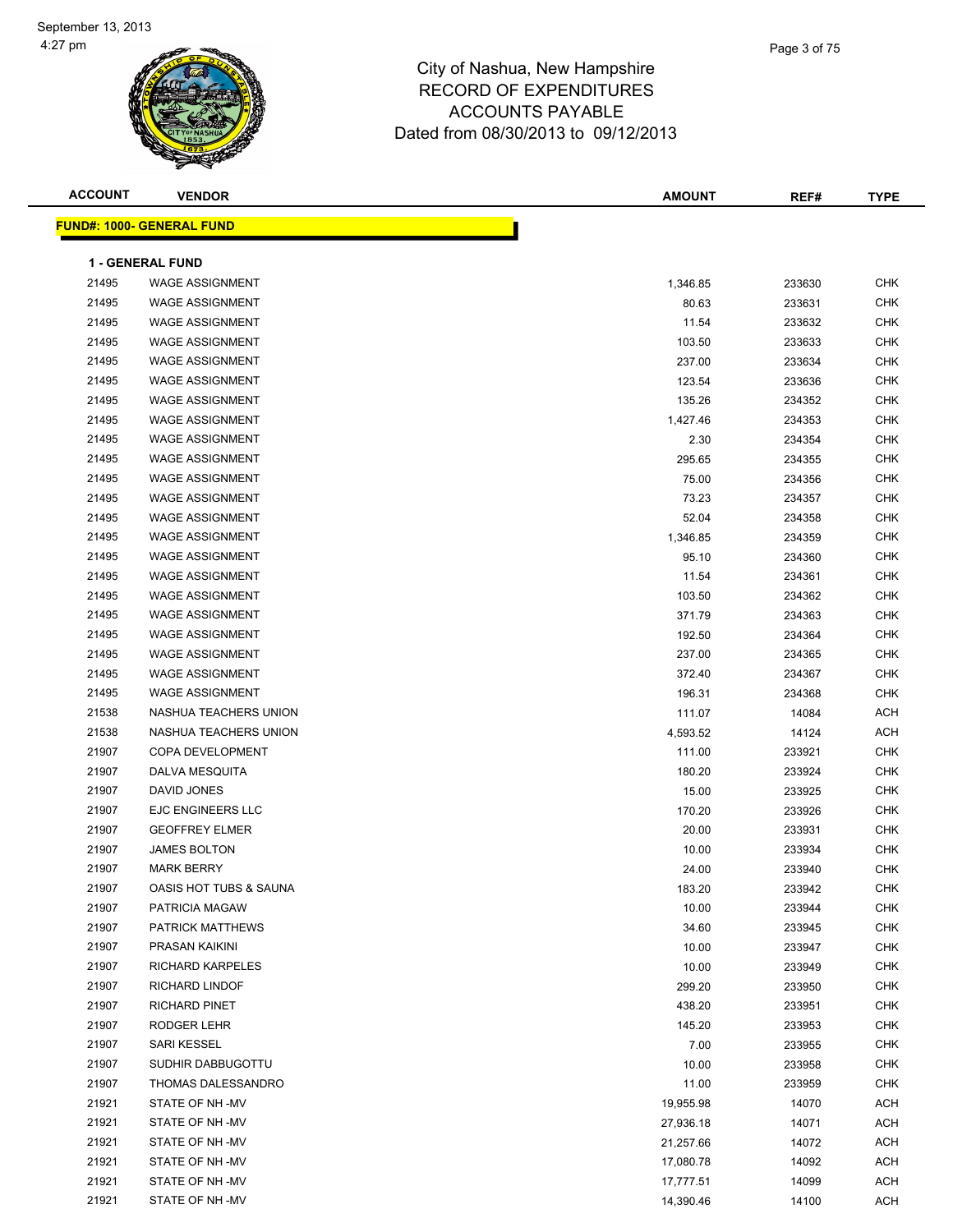| <b>ACCOUNT</b>              | <b>VENDOR</b>                                       |                            | <b>AMOUNT</b> | REF#    | <b>TYPE</b> |
|-----------------------------|-----------------------------------------------------|----------------------------|---------------|---------|-------------|
|                             | <u> FUND#: 1000- GENERAL FUND</u>                   |                            |               |         |             |
|                             | <b>1 - GENERAL FUND</b>                             |                            |               |         |             |
| 21921                       | STATE OF NH-MV                                      |                            | 15,223.91     | 14101   | <b>ACH</b>  |
| 21921                       | STATE OF NH-MV                                      |                            | 12,765.86     | 14102   | <b>ACH</b>  |
| 21921                       | STATE OF NH-MV                                      |                            | 8,799.17      | 14132   | <b>ACH</b>  |
| 21922                       | STATE OF NH - DEPT OF SAFETY                        |                            | 16.50         | 233681  | <b>CHK</b>  |
| 21922                       | STATE OF NH DEPT OF SAFETY                          |                            | 66.00         | 234058  | <b>CHK</b>  |
|                             | TOTAL 1 - GENERAL FUND                              |                            | \$434,402.18  |         |             |
| <b>101 - MAYOR</b>          |                                                     |                            |               |         |             |
| 55400                       | CITIZENS BANK CREDIT CARD                           | Travelocity                | (24.95)       | 9201402 | <b>ACH</b>  |
| 68300                       | H & H LASER ENGRAVING                               |                            | 48.90         | 234108  | <b>CHK</b>  |
| 68300                       | CITIZENS BANK CREDIT CARD                           | <b>Edible Arrangements</b> | 50.15         | 9201402 | <b>ACH</b>  |
|                             | <b>TOTAL 101 - MAYOR</b>                            |                            | \$74.10       |         |             |
|                             |                                                     |                            |               |         |             |
| <b>103 - LEGAL</b><br>54828 | US BANK EQUIPMENT FINANCE                           |                            | 125.50        | 234064  | <b>CHK</b>  |
|                             | <b>TOTAL 103 - LEGAL</b>                            |                            | \$125.50      |         |             |
|                             |                                                     |                            |               |         |             |
|                             | 107 - CITY CLERK                                    |                            |               |         |             |
| 42508                       | TREASURER STATE OF NH                               |                            | 5,054.00      | 233683  | <b>CHK</b>  |
| 44149                       | TREASURER STATE OF NH                               |                            | 14,344.00     | 233683  | <b>CHK</b>  |
| 55400                       | NEACTC MAINE CONFERENCE                             |                            | 400.00        | 234049  | <b>CHK</b>  |
| 55699                       | <b>CBCINNOVIS INC</b>                               |                            | 201.85        | 234089  | <b>CHK</b>  |
| 61650                       | WB MASON CO INC                                     |                            | 33.50         | 233787  | <b>CHK</b>  |
|                             | <b>TOTAL 107 - CITY CLERK</b>                       |                            | \$20,033.35   |         |             |
|                             | <b>109 - CIVIC &amp; COMMUNITY ACTIVITIES</b>       |                            |               |         |             |
| 56228                       | NASHUA SENIORS MEAL PROGRAM<br>.                    |                            | 4,319.00      | 234148  | CHK         |
|                             | <b>TOTAL 109 - CIVIC &amp; COMMUNITY ACTIVITIES</b> |                            | \$4,319.00    |         |             |
|                             | <b>111 - HUMAN RESOURCES</b>                        |                            |               |         |             |
| 55425                       | <b>MARY FINDLEY</b>                                 |                            | 25.00         | 233747  | <b>CHK</b>  |
| 55425                       | <b>RYAN SOUCY</b>                                   |                            | 40.00         | 233779  | <b>CHK</b>  |
| 55425                       | <b>WILLIAM SAVOIE</b>                               |                            | 40.00         | 234172  | <b>CHK</b>  |
|                             | <b>TOTAL 111 - HUMAN RESOURCES</b>                  |                            | \$105.00      |         |             |
| 113 - BENEFITS              |                                                     |                            |               |         |             |
| 59580                       | STATE OF NH UC                                      |                            | 9,484.40      | 234177  | <b>CHK</b>  |
|                             | <b>TOTAL 113 - BENEFITS</b>                         |                            | \$9,484.40    |         |             |
|                             |                                                     |                            |               |         |             |

### **120 - TELECOMMUNICATIONS**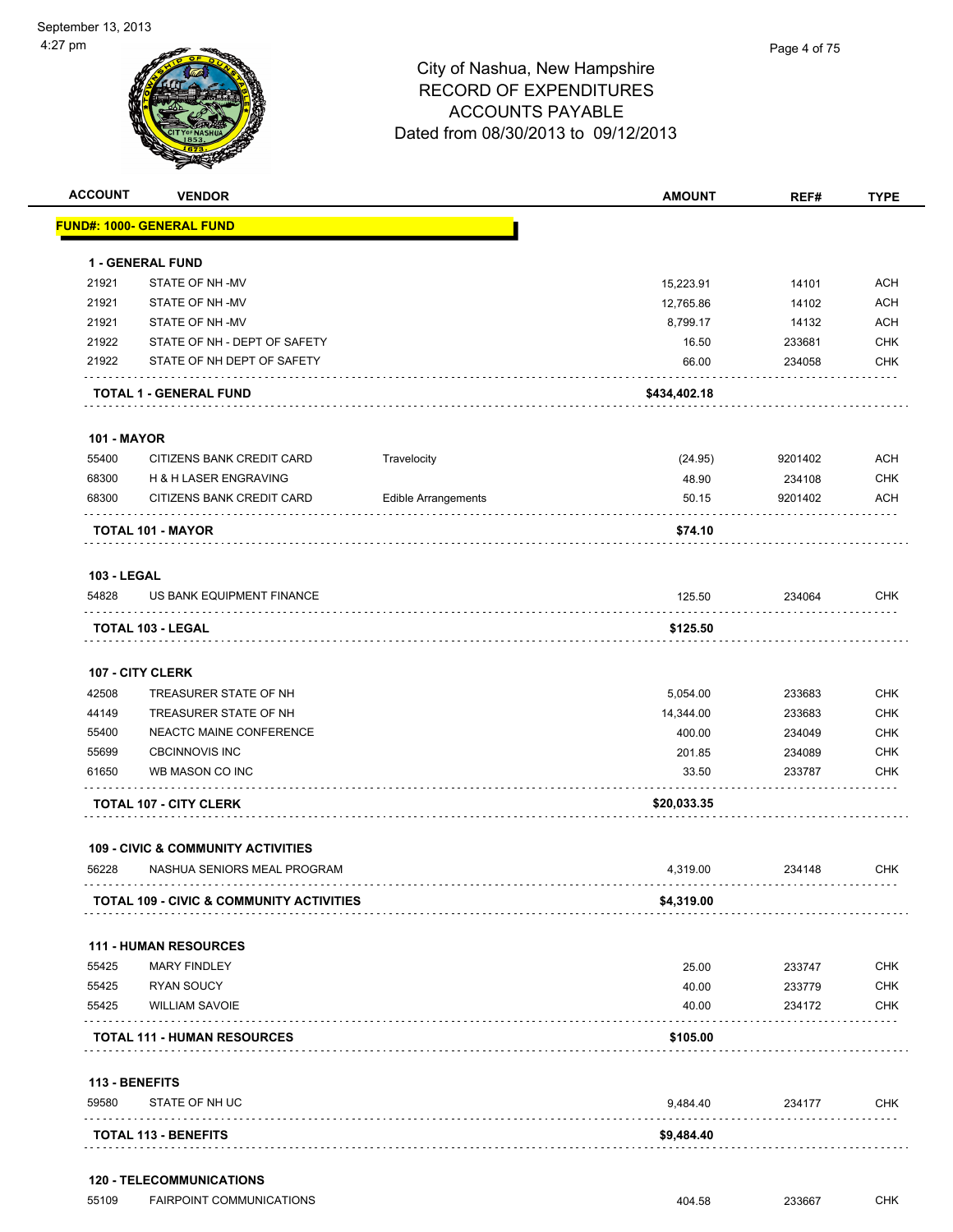| 55109<br>55109<br>55109<br>55109<br>55109<br>55109 | <u> FUND#: 1000- GENERAL FUND</u><br><b>120 - TELECOMMUNICATIONS</b><br>PAETEC COMMUNICATIONS INC<br>PAETEC COMMUNICATIONS INC<br>LANGUAGE LINE SERVICES<br>PACIFIC TELEMANAGEMENT SERVICE |                                           | 2,134.00         |                    |                   |
|----------------------------------------------------|--------------------------------------------------------------------------------------------------------------------------------------------------------------------------------------------|-------------------------------------------|------------------|--------------------|-------------------|
|                                                    |                                                                                                                                                                                            |                                           |                  |                    |                   |
|                                                    |                                                                                                                                                                                            |                                           |                  |                    |                   |
|                                                    |                                                                                                                                                                                            |                                           |                  | 233676             | <b>CHK</b>        |
|                                                    |                                                                                                                                                                                            |                                           | 704.26           | 233677             | <b>CHK</b>        |
|                                                    |                                                                                                                                                                                            |                                           | 117.60           | 233740             | <b>CHK</b>        |
|                                                    |                                                                                                                                                                                            |                                           | 75.00            | 233770             | <b>CHK</b>        |
|                                                    | BAYRING COMMUNICATIONS                                                                                                                                                                     |                                           | 2,236.02         | 234041             | <b>CHK</b>        |
|                                                    | <b>FAIRPOINT COMMUNICATIONS</b>                                                                                                                                                            |                                           | 776.25           | 234044             | <b>CHK</b>        |
|                                                    | TOTAL 120 - TELECOMMUNICATIONS                                                                                                                                                             |                                           | \$6,447.71       |                    |                   |
|                                                    | <b>122 - INFORMATION TECHNOLOGY</b>                                                                                                                                                        |                                           |                  |                    |                   |
| 54407                                              | <b>ADMINS INC</b>                                                                                                                                                                          |                                           | 49,400.00        | 234067             | <b>CHK</b>        |
| 54407                                              | <b>COMPUTER SCIENCES CORP</b>                                                                                                                                                              |                                           | 27,615.92        | 234093             | <b>CHK</b>        |
| 54407                                              | CITIZENS BANK CREDIT CARD                                                                                                                                                                  | NEOVATION.COM                             | 147.93           | 9201402            | <b>ACH</b>        |
| 55118                                              | AT & T MOBILITY                                                                                                                                                                            |                                           | 92.91            |                    | <b>CHK</b>        |
| 55118                                              | VERIZON WIRELESS-985557535                                                                                                                                                                 |                                           |                  | 233665             |                   |
|                                                    |                                                                                                                                                                                            |                                           | 40.03            | 233684             | <b>CHK</b>        |
| 71221<br>71228                                     | CITIZENS BANK CREDIT CARD<br>CITIZENS BANK CREDIT CARD                                                                                                                                     | APL*APPLEONLINESTOREUS<br>DNH*GODADDY.COM | 599.00<br>384.93 | 9201402<br>9201402 | <b>ACH</b><br>ACH |
|                                                    | <b>TOTAL 122 - INFORMATION TECHNOLOGY</b>                                                                                                                                                  |                                           | \$78,280.72      |                    |                   |
|                                                    |                                                                                                                                                                                            |                                           |                  |                    |                   |
|                                                    | <b>126 - FINANCIAL SERVICES</b>                                                                                                                                                            |                                           |                  |                    |                   |
| 41307                                              | HILLSBOROUGH COUNTY REGISTRY                                                                                                                                                               |                                           | 119.68           | 234110             | <b>CHK</b>        |
| 42200                                              | LINDA RAVENELLE                                                                                                                                                                            |                                           | 58.00            | 233937             | <b>CHK</b>        |
| 42200                                              | <b>IVAN PEREZ GARCIA</b>                                                                                                                                                                   |                                           | 128.00           | 234000             | <b>CHK</b>        |
| 54828                                              | <b>US BANK</b>                                                                                                                                                                             |                                           | 26.55            | 234062             | <b>CHK</b>        |
| 55200                                              | <b>NHGFOA</b>                                                                                                                                                                              |                                           | 50.00            | 234054             | <b>CHK</b>        |
| 55400                                              | NH MUNICIPAL ASSOCIATION LLC                                                                                                                                                               |                                           | 75.00            | 233764             | <b>CHK</b>        |
| 55400                                              | NH TAX COLLECTORS ASSN                                                                                                                                                                     |                                           | 60.00            | 234052             | <b>CHK</b>        |
| 61100                                              | WB MASON CO INC                                                                                                                                                                            |                                           | 89.09            | 233787             | <b>CHK</b>        |
| 61100                                              | CITIZENS BANK CREDIT CARD                                                                                                                                                                  | <b>B&amp;S Locksmiths</b>                 | 51.75            | 9201402            | ACH               |
|                                                    | <b>TOTAL 126 - FINANCIAL SERVICES</b>                                                                                                                                                      |                                           | \$658.07         |                    |                   |
|                                                    | <b>129 - CITY BUILDINGS</b>                                                                                                                                                                |                                           |                  |                    |                   |
| 54114                                              | <b>LIBERTY UTILITIES</b>                                                                                                                                                                   |                                           | 153.27           | 233669             | <b>CHK</b>        |
| 54280                                              | ALI PLUMBING SERVICES CORP                                                                                                                                                                 |                                           | 475.00           | 234071             | <b>CHK</b>        |
| 54280                                              | <b>B &amp; S LOCKSMITHS INC</b>                                                                                                                                                            |                                           | 537.50           | 234076             | <b>CHK</b>        |
| 54280                                              | HOME DEPOT CREDIT SERVICE 3065                                                                                                                                                             |                                           | 586.90           | 234111             | <b>CHK</b>        |
| 55118                                              | AT & T MOBILITY                                                                                                                                                                            |                                           | 114.44           | 233665             | <b>CHK</b>        |
|                                                    | <b>TOTAL 129 - CITY BUILDINGS</b>                                                                                                                                                          |                                           | \$1,867.11       |                    |                   |
| <b>132 - ASSESSING</b>                             |                                                                                                                                                                                            |                                           |                  |                    |                   |
| 55307                                              | DOUGLAS DAME                                                                                                                                                                               |                                           | 11.30            | 233645             | <b>CHK</b>        |
| 55307                                              | ANDREW G LEMAY                                                                                                                                                                             |                                           | 44.07            | 233652             | <b>CHK</b>        |
| 55307                                              | <b>GARY TURGISS</b>                                                                                                                                                                        |                                           | 42.94            | 234189             | <b>CHK</b>        |
| 61830                                              | <b>NEREJ</b>                                                                                                                                                                               |                                           | 139.00           | 233672             | <b>CHK</b>        |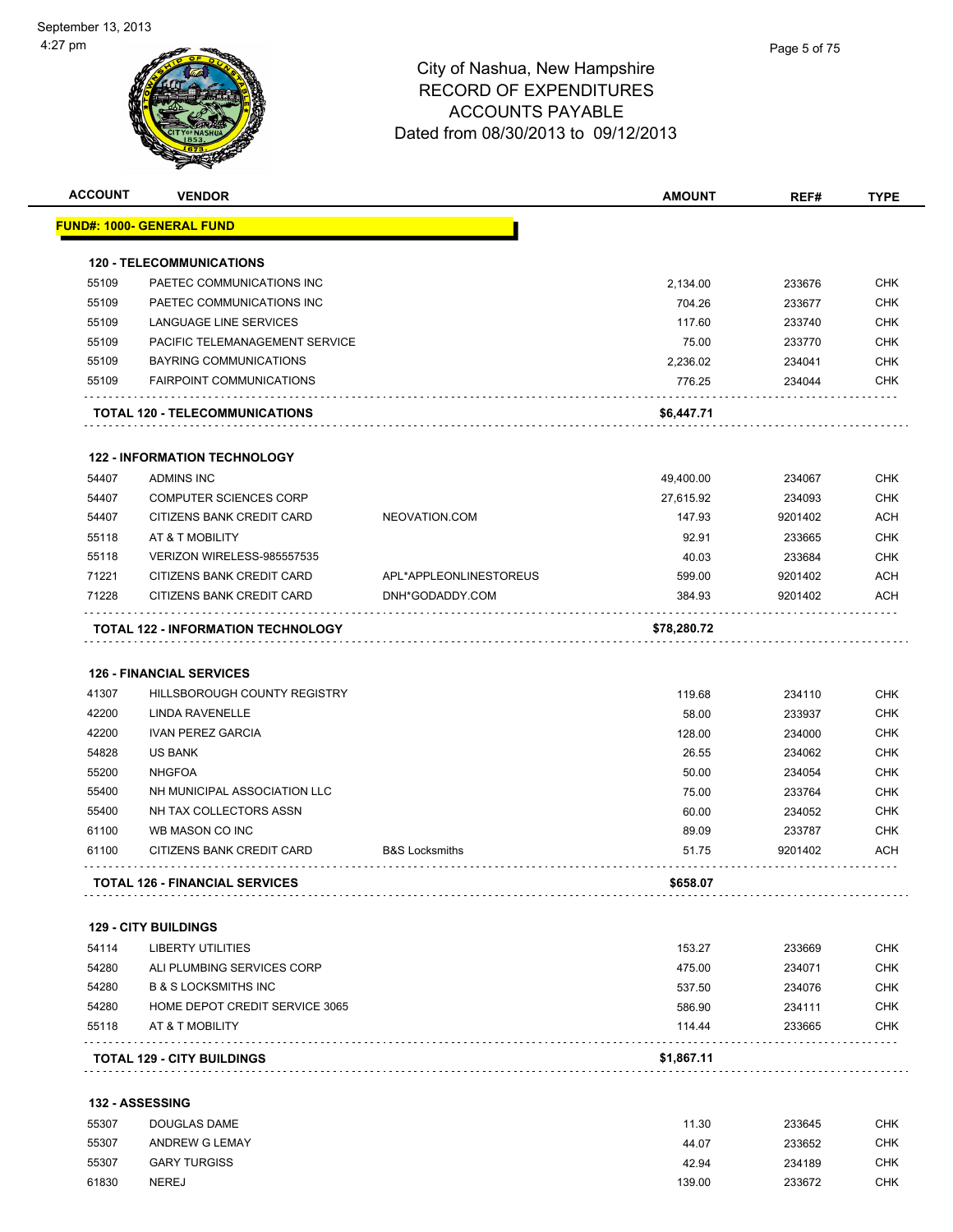

| <b>ACCOUNT</b> | <b>VENDOR</b>                               | <b>AMOUNT</b> | REF#    | <b>TYPE</b> |
|----------------|---------------------------------------------|---------------|---------|-------------|
|                | <b>FUND#: 1000- GENERAL FUND</b>            |               |         |             |
|                | <b>TOTAL 132 - ASSESSING</b>                | \$237.31      |         |             |
|                |                                             |               |         |             |
| 134 - GIS      |                                             |               |         |             |
| 55400          | <b>NEARC</b>                                | 300.00        | 234050  | <b>CHK</b>  |
|                | TOTAL 134 - GIS                             | \$300.00      |         |             |
|                | <b>142 - WOODLAWN CEMETERY</b>              |               |         |             |
| 54280          | CITIZENS BANK CREDIT CARD<br>www.newegg.com | 546.37        | 9201402 | ACH         |
| 54487          | PETTY CASH                                  | 63.99         | 233654  | <b>CHK</b>  |
| 54600          | MORIN ENGINE SERVICES LLC                   | 841.88        | 234027  | <b>CHK</b>  |
| 54600          | SANEL AUTO PARTS CO                         | 8.88          | 234167  | <b>CHK</b>  |
| 55109          | PAETEC COMMUNICATIONS INC                   | 15.39         | 233676  | <b>CHK</b>  |
| 61499          | HOME DEPOT CREDIT SERVICE 3065              | 78.51         | 234111  | <b>CHK</b>  |
| 61549          | <b>FRIZZHOME GARDENS</b>                    | 58.00         | 234105  | <b>CHK</b>  |
| 61705          | <b>MAYNARD &amp; LESIEUR INC</b>            | 272.00        | 234134  | <b>CHK</b>  |
|                | TOTAL 142 - WOODLAWN CEMETERY               | \$1,885.02    |         |             |
|                |                                             |               |         |             |
|                | <b>144 - EDGEWOOD CEMETERY</b>              |               |         |             |
| 54280          | AMERICAN TANK MANAGEMENT INC                | 600.00        | 234074  | <b>CHK</b>  |
| 54280          | HOME DEPOT CREDIT SERVICE 3065              | 157.50        | 234111  | <b>CHK</b>  |
| 54487          | NASHUA OUTDOOR POWER EQUIPMENT              | 3.60          | 234147  | <b>CHK</b>  |
| 55400          | <b>NHCA</b>                                 | 60.00         | 234053  | <b>CHK</b>  |
|                | TOTAL 144 - EDGEWOOD CEMETERY               | \$821.10      |         |             |
| 150 - POLICE   |                                             |               |         |             |
| 52800          | <b>SHAWN HILL</b>                           | 900.00        | 234017  | <b>CHK</b>  |
| 52800          | <b>CHRISTOPHER PEACH</b>                    | 607.50        | 234030  | <b>CHK</b>  |
| 52800          | <b>FRANCIS SULLIVAN</b>                     | 607.50        | 234038  | <b>CHK</b>  |
| 52809          | PETER LAROCHE                               | 200.00        | 234021  | CHK         |
| 53149          | ANIMAL HOSPITAL OF NASHUA INC               | 37.35         | 234075  | <b>CHK</b>  |
| 54100          | <b>PSNH</b>                                 | 405.95        | 233679  | <b>CHK</b>  |
| 54100          | PSNH-LARGE POWER                            | 13,302.64     | 234056  | <b>CHK</b>  |
| 54141          | PENNICHUCK WATER WORKS INC                  | 996.15        | 233678  | <b>CHK</b>  |
| 54280          | HOME DEPOT CREDIT SERVICE 3065              | 160.27        | 234111  | <b>CHK</b>  |
| 54280          | HOME DEPOT CREDIT SERVICE 3073              | 7.11          | 234112  | <b>CHK</b>  |
| 54280          | LOWE'S - 3502                               | 148.57        | 234127  | CHK         |
| 54280          | <b>REXEL CLS</b>                            | 74.66         | 234163  | <b>CHK</b>  |
| 54600          | DAVE ILLGS COLLISION REPAIR CE              | 1,048.46      | 234099  | <b>CHK</b>  |
| 54600          | STATEWIDE COLLISION LLC                     | 620.00        | 234179  | <b>CHK</b>  |
| 54849          | COMCAST CABLE COMMUNICATIONS I              | 100.00        | 233666  | <b>CHK</b>  |
| 54849          | FAIRPOINT COMMUNICATIONS                    | 32.44         | 233667  | <b>CHK</b>  |
| 54849          | VERIZON WIRELESS-286546928                  | 1,192.78      | 233685  | <b>CHK</b>  |
| 54849          | JOSHUA ST ONGE                              | 45.96         | 234036  | <b>CHK</b>  |
| 54849          | COMCAST CABLE COMMUNICATIONS I              | 229.85        | 234042  | CHK         |
|                |                                             |               |         |             |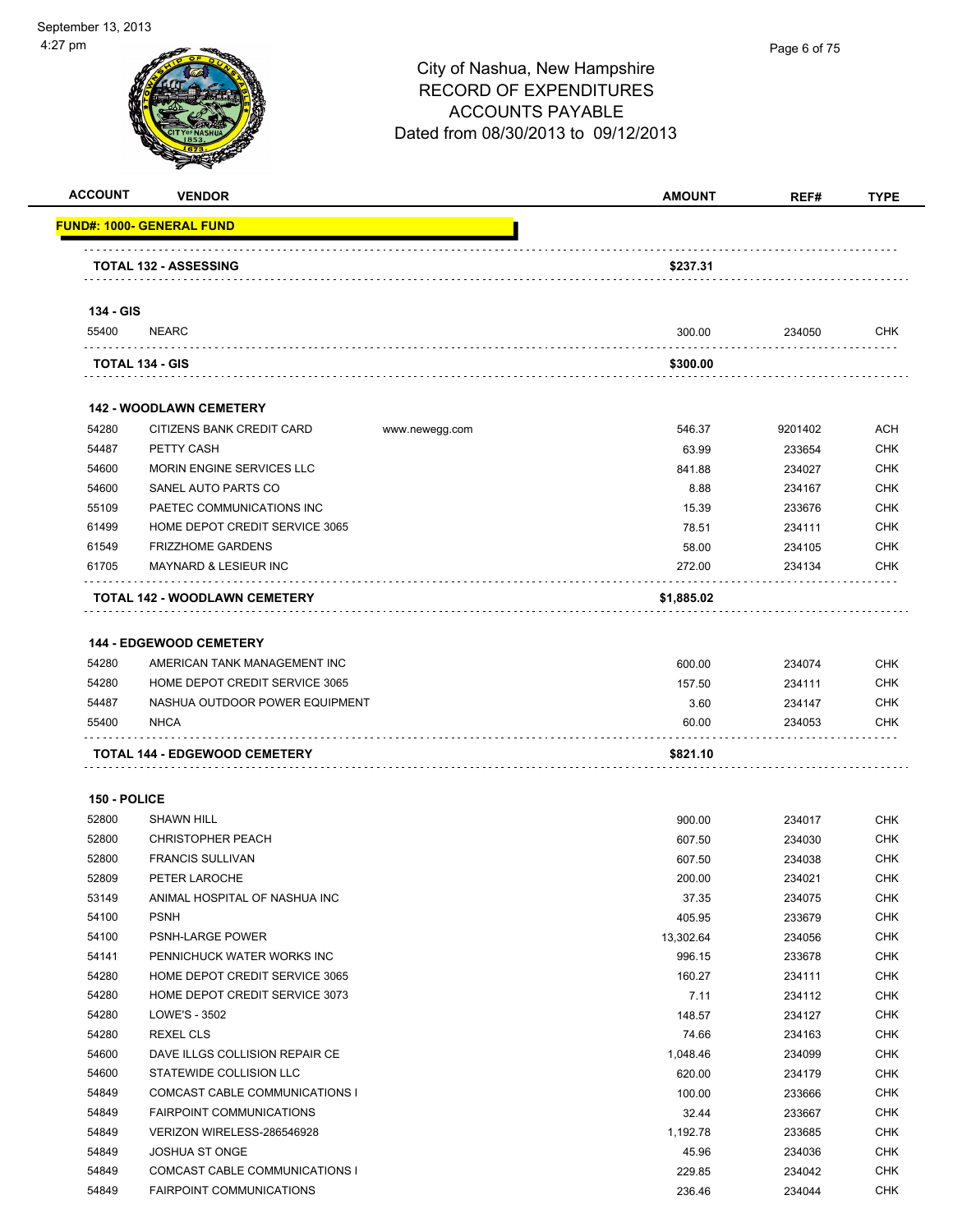

| <b>ACCOUNT</b> | <b>VENDOR</b>                                            |               | <b>AMOUNT</b> | REF#    | <b>TYPE</b> |
|----------------|----------------------------------------------------------|---------------|---------------|---------|-------------|
|                | <b>FUND#: 1000- GENERAL FUND</b>                         |               |               |         |             |
|                |                                                          |               |               |         |             |
| 150 - POLICE   |                                                          |               |               |         |             |
| 55109          | PAETEC COMMUNICATIONS INC                                |               | 319.96        | 233677  | <b>CHK</b>  |
| 55307          | <b>IAN DAY-LEWIS</b>                                     |               | 45.20         | 233646  | <b>CHK</b>  |
| 55307          | <b>JOHN YURCAK</b>                                       |               | 45.20         | 233664  | CHK         |
| 55307          | <b>JAMES CIULLA</b>                                      |               | 16.46         | 234010  | <b>CHK</b>  |
| 55400          | L.E.A.D. CONSULTANTS                                     |               | 700.00        | 233741  | <b>CHK</b>  |
| 55400          | ROGER WILLIAMS UNIVERSITY                                |               | 2,230.00      | 234165  | <b>CHK</b>  |
| 55400          | CITIZENS BANK CREDIT CARD                                | Hotels.com US | 1,320.81      | 9201402 | ACH         |
| 55699          | 1ST PRIORITY TOWING & RECOVERY                           |               | 125.00        | 233686  | <b>CHK</b>  |
| 55699          | LUTHERAN COMMUNITY SERVICES SH                           |               | 420.00        | 234128  | <b>CHK</b>  |
| 55699          | NASHUA MILLYARD ASSOC INC                                |               | 703.46        | 234146  | <b>CHK</b>  |
| 55699          | RB ALLEN CO INC                                          |               | 700.00        | 234162  | <b>CHK</b>  |
| 61100          | WB MASON CO INC                                          |               | 963.56        | 234195  | CHK         |
| 61107          | <b>STEVEN BERRY</b>                                      |               | 100.99        | 233638  | CHK         |
| 61107          | <b>NICOLE BROOKS</b>                                     |               | 109.99        | 233639  | <b>CHK</b>  |
| 61107          | <b>KEVIN COLLINS</b>                                     |               | 231.92        | 233644  | CHK         |
| 61107          | <b>MATTHEW DIFAVA</b>                                    |               | 570.03        | 233647  | CHK         |
| 61107          | <b>JOHN HANNIGAN</b>                                     |               | 49.98         | 233649  | <b>CHK</b>  |
| 61107          | <b>JASON REINOLD</b>                                     |               | 59.90         | 233655  | <b>CHK</b>  |
| 61107          | <b>ANDREW ROY</b>                                        |               | 133.83        | 233656  | <b>CHK</b>  |
| 61107          | RICHARD SPRANKLE                                         |               | 113.46        | 233657  | <b>CHK</b>  |
| 61107          | <b>STEPHEN SWEENEY</b>                                   |               | 100.00        | 233658  | <b>CHK</b>  |
| 61107          | <b>JOSHUA TREFRY</b>                                     |               | 103.70        | 233660  | <b>CHK</b>  |
| 61107          | <b>BENS UNIFORMS</b>                                     |               | 583.97        | 233702  | <b>CHK</b>  |
| 61107          | <b>JOSHUA ALBERT</b>                                     |               | 130.00        | 234004  | <b>CHK</b>  |
| 61107          | EDWARD ANNINO                                            |               | 40.00         | 234006  | <b>CHK</b>  |
| 61107          | DAVID BAILEY                                             |               | 341.94        | 234007  | CHK         |
| 61107          | PHILIP BELMONT                                           |               | 59.98         | 234008  | <b>CHK</b>  |
| 61107          | <b>IAN DAY-LEWIS</b>                                     |               | 30.00         | 234012  | <b>CHK</b>  |
| 61107          | <b>JOSEPH DEWITT</b>                                     |               | 90.00         | 234013  | <b>CHK</b>  |
| 61107          | <b>BRIAN KENNEY</b>                                      |               | 20.00         | 234019  | <b>CHK</b>  |
| 61107          | <b>ANDREW LANE</b>                                       |               | 20.00         | 234020  | <b>CHK</b>  |
| 61107          | <b>TIMOTHY MACISAAC</b>                                  |               | 9.99          | 234022  | <b>CHK</b>  |
| 61107          | <b>TODD MORIARTY</b>                                     |               | 40.00         | 234026  | CHK         |
| 61107          | <b>SCOTT SEROLL</b>                                      |               | 130.98        | 234033  | <b>CHK</b>  |
| 61107          | <b>RICHARD SPRANKLE</b>                                  |               | 50.00         | 234035  | <b>CHK</b>  |
| 61107          | <b>FRANCIS SULLIVAN</b>                                  |               | 10.00         | 234038  | <b>CHK</b>  |
| 61107          | MICHAEL ZUPKOSKY                                         |               | 10.00         | 234040  | <b>CHK</b>  |
| 61107          | <b>BENS UNIFORMS</b>                                     |               | 1,017.91      | 234083  | CHK         |
| 61300          | <b>WEX BANK</b>                                          |               | 824.73        | 234196  | <b>CHK</b>  |
| 61428          | <b>BELLETETES INC</b>                                    |               | 3.14          | 233701  | <b>CHK</b>  |
| 61428<br>61650 | CENTRAL PAPER PRODUCTS CO                                |               | 553.10        | 234090  | CHK         |
|                | WB MASON CO INC                                          |               | 189.30        | 234195  | <b>CHK</b>  |
| 61705<br>61799 | SULLIVAN TIRE INC                                        |               | 2,096.72      | 234181  | CHK         |
|                | ADAMSON INDUSTRIES CORP                                  |               | 249.85        | 233689  | CHK         |
| 61799          | NASHUA HARLEY DAVIDSON<br>NORTHERN FOREIGN CAR PARTS INC |               | 20.44         | 233761  | CHK         |
| 61799          |                                                          |               | 668.75        | 233765  | CHK         |
| 61799          | NYTECH SUPPLY CO                                         |               | 50.46         | 233767  | CHK         |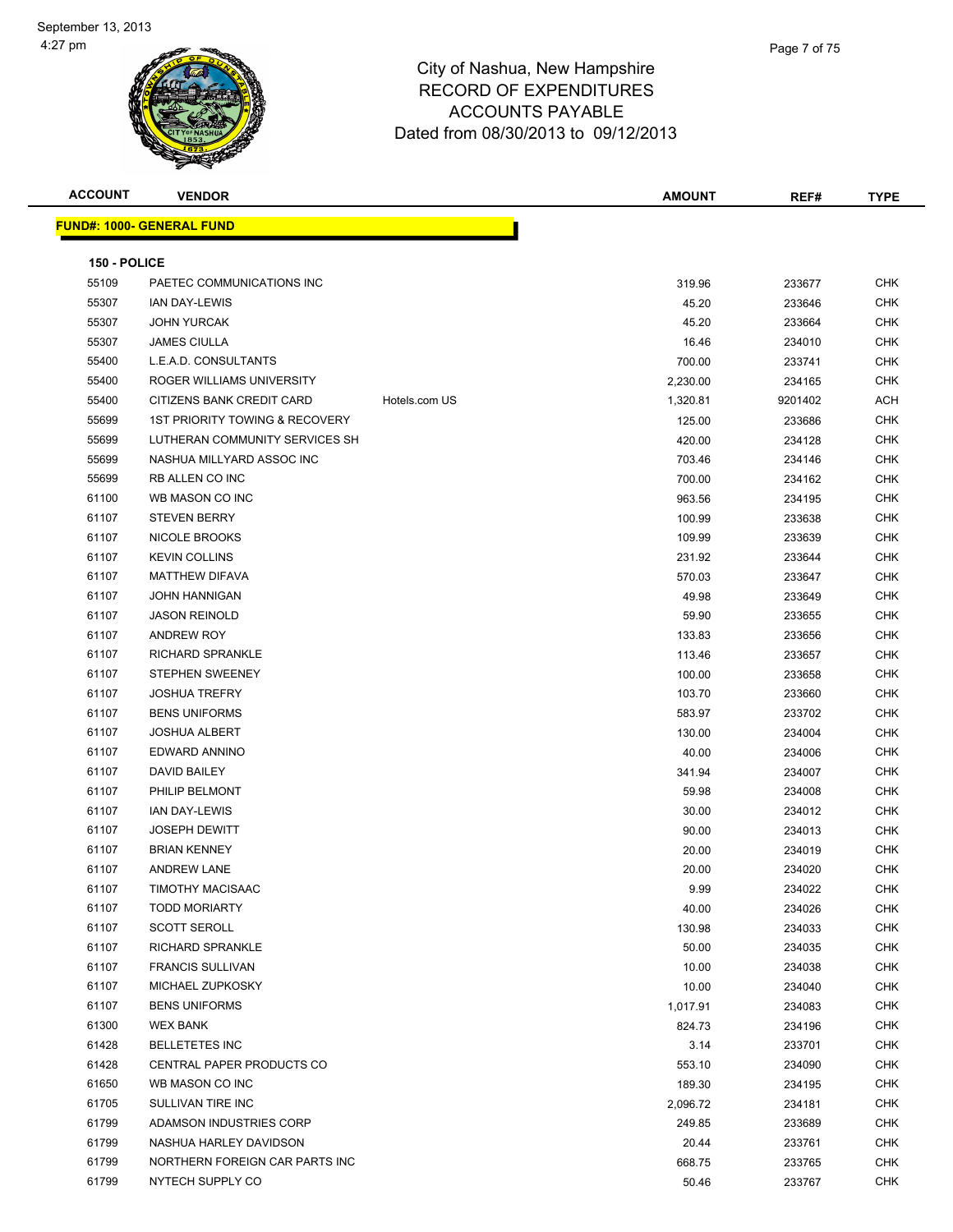

| <b>ACCOUNT</b>    | <b>VENDOR</b>                     |                               | <b>AMOUNT</b> | REF#    | <b>TYPE</b> |
|-------------------|-----------------------------------|-------------------------------|---------------|---------|-------------|
|                   | <u> FUND#: 1000- GENERAL FUND</u> |                               |               |         |             |
|                   |                                   |                               |               |         |             |
| 150 - POLICE      |                                   |                               |               |         |             |
| 61799             | ADAMSON INDUSTRIES CORP           |                               | 449.95        | 234066  | <b>CHK</b>  |
| 61799             | <b>BEST FORD</b>                  |                               | 39.66         | 234084  | <b>CHK</b>  |
| 61799             | CARPARTS OF NASHUA                |                               | 77.06         | 234088  | <b>CHK</b>  |
| 61799             | NEW ENGLAND PARTS WAREHOUSE       |                               | 178.39        | 234151  | <b>CHK</b>  |
| 61799             | NORTHERN FOREIGN CAR PARTS INC    |                               | 346.18        | 234154  | <b>CHK</b>  |
| 61799             | SAFETY KLEEN SYSTEMS INC          |                               | 35.25         | 234166  | <b>CHK</b>  |
| 61907             | SAM'S CLUB DIRECT-0860            |                               | 228.28        | 233781  | <b>CHK</b>  |
| 71025             | SNAP ON TOOLS                     |                               | 8.00          | 233782  | <b>CHK</b>  |
| 71407             | <b>BROWNELLS INC</b>              |                               | 362.30        | 234086  | CHK         |
|                   | <b>TOTAL 150 - POLICE</b>         |                               | \$39,083.43   |         |             |
| <b>152 - FIRE</b> |                                   |                               |               |         |             |
| 54114             | <b>LIBERTY UTILITIES</b>          |                               | 151.97        | 233671  | CHK         |
| 54114             | <b>HESS CORPORATION</b>           |                               | 55.21         | 233731  | <b>CHK</b>  |
| 54141             | PENNICHUCK WATER WORKS INC        |                               | 239.35        | 233678  | <b>CHK</b>  |
| 54228             | <b>JP PEST SERVICES</b>           |                               | 170.00        | 233736  | <b>CHK</b>  |
| 54228             | <b>JP PEST SERVICES</b>           |                               | 85.00         | 234118  | <b>CHK</b>  |
| 54280             | AE MECHANICAL INC                 |                               | 7,254.75      | 233690  | <b>CHK</b>  |
| 54280             | <b>BELLETETES INC</b>             |                               | 67.83         | 233701  | <b>CHK</b>  |
| 54280             | CHICK BEAULIEU INC                |                               | 285.00        | 233709  | <b>CHK</b>  |
| 54280             | AIR CLEANING SPECIALISTS OF NE    |                               | 486.88        | 234068  | <b>CHK</b>  |
| 54280             | HOME DEPOT CREDIT SERVICE 3065    |                               | 117.06        | 234111  | <b>CHK</b>  |
| 54487             | <b>ACCESS AV</b>                  |                               | 220.50        | 233688  | <b>CHK</b>  |
| 54487             | <b>BATTERIES PLUS</b>             |                               | 239.94        | 233700  | <b>CHK</b>  |
| 54600             | BAILEYS TOWING & AUTOBODY         |                               | 400.00        | 233698  | <b>CHK</b>  |
| 54600             | JACK YOUNG CO INC                 |                               | 23.88         | 234119  | CHK         |
| 54600             | LIBERTY INTNL TRUCKS OF NH LLC    |                               | 65.95         | 234125  | <b>CHK</b>  |
| 54600             | <b>MIKES CUSTOM KANVAS</b>        |                               | 190.00        | 234138  | <b>CHK</b>  |
| 54600             | SANEL AUTO PARTS CO               |                               | 23.00         | 234168  | <b>CHK</b>  |
| 55118             | AT & T MOBILITY                   |                               | 211.06        | 233665  | <b>CHK</b>  |
| 55118             | PAETEC COMMUNICATIONS INC         |                               | 10.53         | 233676  | <b>CHK</b>  |
| 55400             | MINUTEMAN FIRE & RESCUE APPARA    |                               | 500.00        | 234139  | CHK         |
| 55400             | CITIZENS BANK CREDIT CARD         | Amer. Professional Mgmt Serv. | 1,598.00      | 9201402 | ACH         |
| 55607             | CONWAY OFFICE PRODUCTS LLC        |                               | 9.35          | 233711  | <b>CHK</b>  |
| 55607             | PETTY CASH                        |                               | 9.20          | 234031  | CHK         |
| 55699             | TRUE BLUE CLEANERS                |                               | 52.78         | 234186  | <b>CHK</b>  |
| 55699             | TRUE BLUE CLEANERS                |                               | 39.62         | 234187  | CHK         |
| 55699             | TRUE BLUE CLEANERS                |                               | 45.24         | 234188  | <b>CHK</b>  |
| 61100             | ANCO SIGNS & STAMPS INC           |                               | 33.30         | 233695  | <b>CHK</b>  |
| 61100             | WB MASON CO INC                   |                               | 98.12         | 233787  | CHK         |
| 61100             | WB MASON CO INC                   |                               | 107.52        | 234195  | CHK         |
| 61142             | MOORE MEDICAL LLC                 |                               | 889.50        | 234141  | CHK         |
| 61299             | PETTY CASH                        |                               | 4.19          | 234031  | CHK         |
| 61299             | <b>BATTERIES PLUS</b>             |                               | 44.39         | 234081  | <b>CHK</b>  |
| 61307             | MINUTEMAN TRUCKS INC              |                               | 60.25         | 234140  | <b>CHK</b>  |
| 61428             | NEW ENGLAND PAPER & SUPPLY        |                               | 1,369.90      | 233763  | <b>CHK</b>  |
|                   |                                   |                               |               |         |             |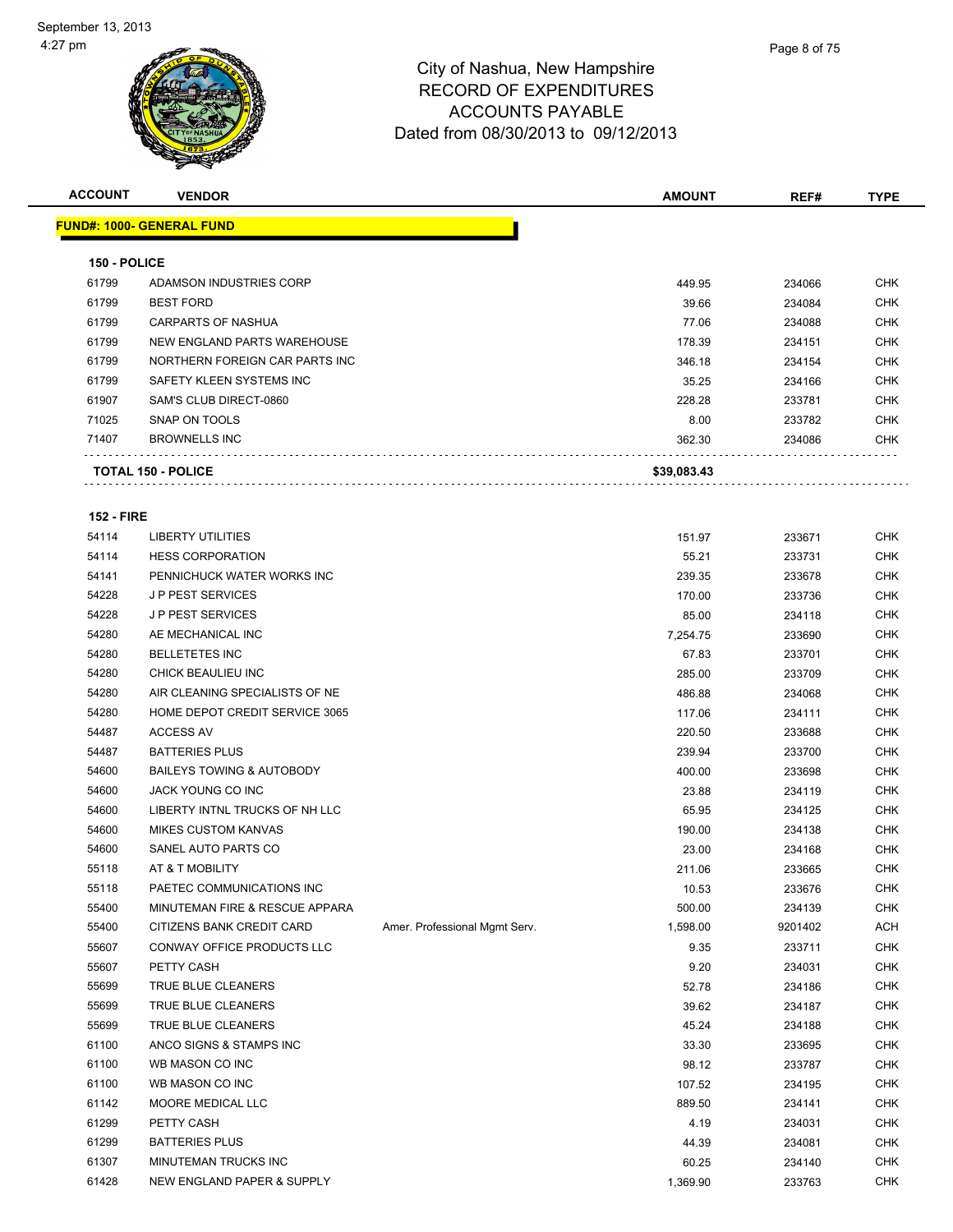

| <b>ACCOUNT</b>    | <b>VENDOR</b>                                     |                           | <b>AMOUNT</b>   | REF#             | <b>TYPE</b>              |
|-------------------|---------------------------------------------------|---------------------------|-----------------|------------------|--------------------------|
|                   | <b>FUND#: 1000- GENERAL FUND</b>                  |                           |                 |                  |                          |
| <b>152 - FIRE</b> |                                                   |                           |                 |                  |                          |
| 61428             | NEW ENGLAND PAPER & SUPPLY                        |                           | 72.00           | 234150           | <b>CHK</b>               |
| 61538             | PETTY CASH                                        |                           | 86.09           | 234031           | <b>CHK</b>               |
| 61699             | <b>RADIO SHACK CORP</b>                           |                           | 93.97           | 233776           | <b>CHK</b>               |
| 61705             | <b>MAYNARD &amp; LESIEUR INC</b>                  |                           | 850.00          | 234133           | <b>CHK</b>               |
| 61799             | <b>BELLETETES INC</b>                             |                           | 10.78           | 233701           | <b>CHK</b>               |
| 61799             | CHELMSFORD AUTO ELECTRIC                          |                           | 1,944.44        | 233707           | <b>CHK</b>               |
| 61799             | DONOVAN SPRING CO INC                             |                           | 2,527.60        | 233715           | <b>CHK</b>               |
| 61799             | F W WEBB CO                                       |                           | 4.80            | 233717           | <b>CHK</b>               |
| 61799             | LIBERTY INTNL TRUCKS OF NH LLC                    |                           | 112.10          | 233742           | <b>CHK</b>               |
| 61799             | R WHITE EQUIPMENT CENTER INC                      |                           | 94.00           | 233775           | <b>CHK</b>               |
| 61799             | PETTY CASH                                        |                           | 5.00            | 234031           | <b>CHK</b>               |
| 61799             | <b>JACK YOUNG CO INC</b>                          |                           | (13.54)         | 234119           | <b>CHK</b>               |
| 61799             | MINUTEMAN TRUCKS INC                              |                           | 2,407.04        | 234140           | <b>CHK</b>               |
| 61799             | YANKEE TRUCK LLC                                  |                           | 124.98          | 234197           | <b>CHK</b>               |
| 61807             | CITIZENS BANK CREDIT CARD                         | Jones & Bartlett Learning | 194.34          | 9201402          | ACH                      |
| 71025             | SNAP ON TOOLS                                     |                           | 359.95          | 233782           | <b>CHK</b>               |
| 71025             | JACK YOUNG CO INC                                 |                           | 515.00          | 234119           | <b>CHK</b>               |
| 71800             | SURPLUS OFFICE EQUIPMENT                          |                           | 75.00           | 234182           | <b>CHK</b>               |
| 71999             | FIREMATIC SUPPLY CO INC                           |                           | 1,979.57        | 233720           | <b>CHK</b>               |
|                   | <b>TOTAL 152 - FIRE</b>                           |                           | \$26,602.39     |                  |                          |
|                   | <b>153 - BUILDING INSPECTION</b>                  |                           |                 |                  |                          |
| 55307             | <b>WILLIAM CONDRA</b>                             |                           | 227.70          | 234011           | <b>CHK</b>               |
| 55307             | <b>TIMOTHY DUPONT</b>                             |                           | 565.52          | 234015           | <b>CHK</b>               |
| 55307             | <b>RUSS MARCUM</b>                                |                           | 397.47          | 234023           | CHK                      |
| 55307             | <b>WILLIAM MCKINNEY</b>                           |                           | 132.78          | 234025           | <b>CHK</b>               |
| 55421             | <b>NHBOA</b>                                      |                           | 300.00          | 234152           | CHK                      |
|                   | <b>TOTAL 153 - BUILDING INSPECTION</b>            |                           | \$1,623.47      |                  |                          |
|                   |                                                   |                           |                 |                  |                          |
|                   | <b>155 - CODE ENFORCEMENT</b>                     |                           |                 |                  |                          |
| 55118             | AT & T MOBILITY                                   |                           | 96.09           | 233665           | <b>CHK</b>               |
| 55200<br>55421    | TREASURER STATE OF NH<br>ROBERT SOUSA             |                           | 75.00<br>507.60 | 234060<br>234034 | <b>CHK</b><br><b>CHK</b> |
|                   | <b>TOTAL 155 - CODE ENFORCEMENT</b>               |                           | \$678.69        |                  |                          |
|                   |                                                   |                           |                 |                  |                          |
| 61100             | <b>156 - EMERGENCY MANAGEMENT</b><br>CARD TECH ID |                           | 54.40           | 233704           | CHK                      |
|                   |                                                   |                           |                 |                  |                          |

| <b>TOTAL 156 - EMERGENCY MANAGEMENT</b> | \$54.40 |
|-----------------------------------------|---------|
|                                         |         |

### **157 - CITYWIDE COMMUNICATIONS**

| 54100 | <b>PSNH</b>               |                    | 446.37   | 233679  | СНК |
|-------|---------------------------|--------------------|----------|---------|-----|
| 54435 | <b>TESSCO INC</b>         |                    | 156.00   | 234183  | СНК |
| 55400 | CITIZENS BANK CREDIT CARD | APCO International | 1.332.00 | 9201402 | ACH |
| 55607 | UNITED PARCEL SERVICE     |                    | 32.65    | 234061  | CHK |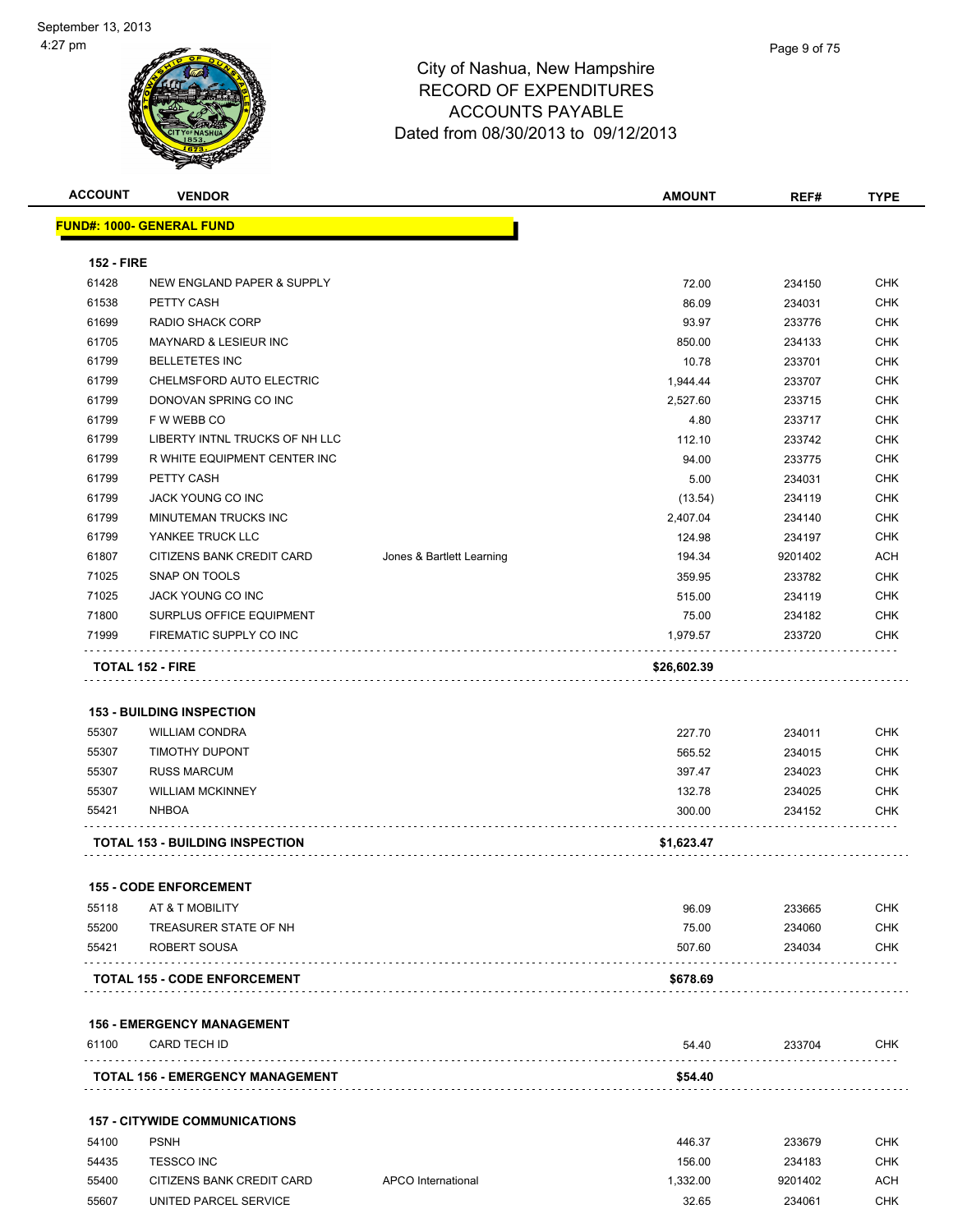| <b>ACCOUNT</b> | <b>VENDOR</b>                               |                              | <b>AMOUNT</b> | REF#    | <b>TYPE</b> |
|----------------|---------------------------------------------|------------------------------|---------------|---------|-------------|
|                | <b>FUND#: 1000- GENERAL FUND</b>            |                              |               |         |             |
|                | <b>157 - CITYWIDE COMMUNICATIONS</b>        |                              |               |         |             |
| 61299          | CITIZENS BANK CREDIT CARD                   | Amazon Markeplace            | 110.00        | 9201402 | ACH         |
|                | TOTAL 157 - CITYWIDE COMMUNICATIONS         |                              | \$2,077.02    |         |             |
|                | <b>159 - OTHER PUBLIC SAFETY</b>            |                              |               |         |             |
| 54835          | PENNICHUCK WATER WORKS INC                  |                              | 214,137.06    | 233678  | <b>CHK</b>  |
|                | <b>TOTAL 159 - OTHER PUBLIC SAFETY</b>      |                              | \$214,137.06  |         |             |
|                | <b>160 - PUBLIC WORKS-ADMIN/ENGINEERING</b> |                              |               |         |             |
| 54100          | <b>PSNH</b>                                 |                              | 859.66        | 233679  | <b>CHK</b>  |
| 54141          | PENNICHUCK WATER WORKS INC                  |                              | 70.72         | 233678  | <b>CHK</b>  |
| 55109          | PAETEC COMMUNICATIONS INC                   |                              | 7.57          | 233676  | <b>CHK</b>  |
| 55118          | AT & T MOBILITY                             |                              | 209.56        | 233665  | <b>CHK</b>  |
| 55307          | <b>ROBERT MEUNIER</b>                       |                              | 201.71        | 233653  | <b>CHK</b>  |
| 55307          | <b>WILLIAM TOOMEY</b>                       |                              | 277.98        | 233659  | <b>CHK</b>  |
| 55307          | <b>KELLY ANDERSON</b>                       |                              | 38.99         | 234005  | <b>CHK</b>  |
| 55307          | <b>WILLIAM KEATING</b>                      |                              | 20.34         | 234018  | <b>CHK</b>  |
| 55307          | <b>MARY WOODS</b>                           |                              | 11.30         | 234039  | <b>CHK</b>  |
| 55699          | <b>JP PEST SERVICES</b>                     |                              | 255.00        | 233736  | <b>CHK</b>  |
| 55699          | JAN PRO CLEANING SYSTEMS NORTH              |                              | 665.00        | 233737  | <b>CHK</b>  |
| 61100          | NEW ENGLAND PAPER & SUPPLY                  |                              | 69.04         | 233763  | <b>CHK</b>  |
| 61100          | WB MASON CO INC                             |                              | 447.87        | 234195  | <b>CHK</b>  |
|                | TOTAL 160 - PUBLIC WORKS-ADMIN/ENGINEERING  |                              | \$3,134.74    |         |             |
|                | 161 - STREETS                               |                              |               |         |             |
| 54100          | <b>PSNH</b>                                 |                              | 2,775.66      | 234055  | <b>CHK</b>  |
| 54100          | <b>PSNH-LARGE POWER</b>                     |                              | 2,512.92      | 234056  | <b>CHK</b>  |
| 54141          | PENNICHUCK WATER WORKS INC                  |                              | 376.24        | 233678  | <b>CHK</b>  |
| 54200          | JAN PRO CLEANING SYSTEMS NORTH              |                              | 855.00        | 233737  | <b>CHK</b>  |
| 54228          | <b>JP PEST SERVICES</b>                     |                              | 65.00         | 233736  | <b>CHK</b>  |
| 54600          | ALLEN MELLO DODGE INC                       |                              | 617.06        | 233692  | <b>CHK</b>  |
| 54600          | LIBERTY INTNL TRUCKS OF NH LLC              |                              | 199.59        | 233742  | <b>CHK</b>  |
| 54600          | AMERICAN AUTO SEAT COVER INC                |                              | 265.00        | 234073  | <b>CHK</b>  |
| 54600          | CARPARTS OF NASHUA                          |                              | 172.39        | 234088  | <b>CHK</b>  |
| 54600          | <b>CHADWICK BAROSS INC</b>                  |                              | 206.25        | 234091  | <b>CHK</b>  |
| 54600          | LIBERTY INTNL TRUCKS OF NH LLC              |                              | 3,033.12      | 234125  | <b>CHK</b>  |
| 55109          | PAETEC COMMUNICATIONS INC                   |                              | 21.07         | 233676  | <b>CHK</b>  |
| 55118          | AT & T MOBILITY                             |                              | 344.13        | 233665  | <b>CHK</b>  |
| 55600          | CITIZENS BANK CREDIT CARD                   | American Public Works Assoc. | 295.00        | 9201402 | <b>ACH</b>  |
| 55699          | TJI ELECTRICAL CONTRACTORS INC              |                              | 150.00        | 233785  | <b>CHK</b>  |
| 55699          | AIRGAS USA LLC                              |                              | 302.76        | 234069  | <b>CHK</b>  |
| 55699          | TJI ELECTRICAL CONTRACTORS INC              |                              | 150.00        | 234184  | <b>CHK</b>  |
|                |                                             |                              | 1,229.02      | 234190  | <b>CHK</b>  |
| 61107          | UNIFIRST CORPORATION                        |                              |               |         |             |
| 61299          | <b>GRANITE STATE CONCRETE CO INC</b>        |                              | 150.00        | 233730  | <b>CHK</b>  |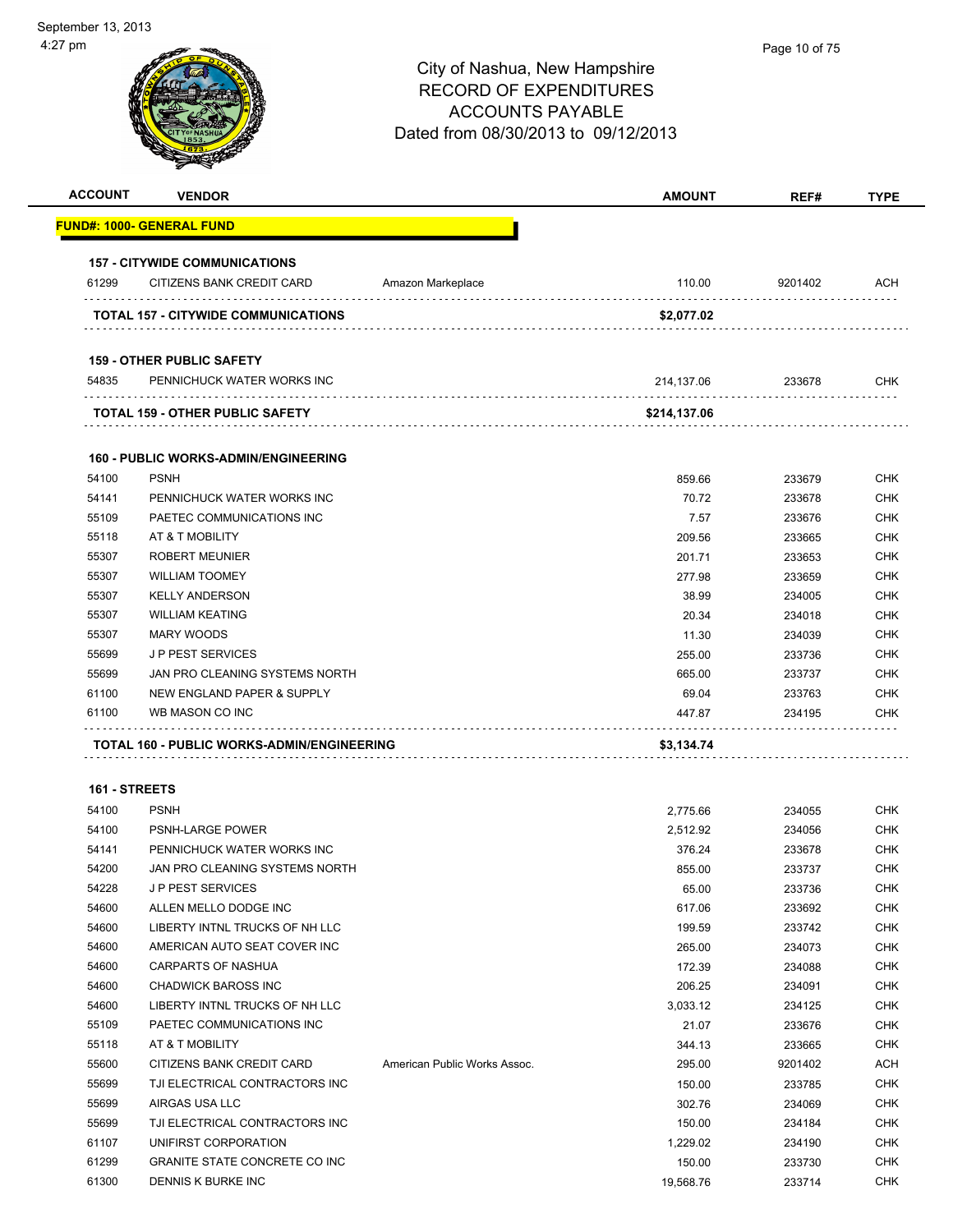| <b>ACCOUNT</b> | <b>VENDOR</b>                    | <b>AMOUNT</b> | REF#   | <b>TYPE</b> |
|----------------|----------------------------------|---------------|--------|-------------|
|                | <b>FUND#: 1000- GENERAL FUND</b> |               |        |             |
| 161 - STREETS  |                                  |               |        |             |
| 61507          | <b>BROX INDUSTRIES INC</b>       | 1,373.56      | 234087 | <b>CHK</b>  |
| 61507          | <b>CONTINENTAL PAVING INC</b>    | 336.43        | 234095 | <b>CHK</b>  |
| 61535          | <b>BROX INDUSTRIES INC</b>       | 315.34        | 234087 | <b>CHK</b>  |
| 61542          | <b>BELLETETES INC</b>            | 27.59         | 233701 | <b>CHK</b>  |
| 61542          | OCEAN STATE SIGNAL CO            | 580.00        | 234155 | <b>CHK</b>  |
| 61556          | <b>FASTENAL CO</b>               | 91.99         | 233718 | CHK         |
| 61556          | HOME DEPOT CREDIT SERVICE 3065   | 119.00        | 234111 | <b>CHK</b>  |
| 61556          | OCEAN STATE SIGNAL CO            | 4,220.00      | 234155 | <b>CHK</b>  |
| 61560          | GATE CITY FENCE CO INC           | 12.50         | 233726 | <b>CHK</b>  |
| 61560          | <b>CONCRETE SYSTEMS INC</b>      | 283.00        | 234094 | <b>CHK</b>  |
| 61562          | <b>BLUE TARP FINANCIAL</b>       | 8.98          | 233703 | <b>CHK</b>  |
| 61562          | HOME DEPOT CREDIT SERVICE 3065   | 20.98         | 234111 | CHK         |
| 61705          | <b>MAYNARD &amp; LESIEUR INC</b> | 250.00        | 233751 | <b>CHK</b>  |
| 61709          | <b>NAPA AUTO PARTS</b>           | 22.90         | 233756 | <b>CHK</b>  |
| 61799          | FREIGHTLINER OF NH INC           | 27.00         | 233723 | <b>CHK</b>  |
| 61799          | LIBERTY INTNL TRUCKS OF NH LLC   | 13.03         | 233742 | <b>CHK</b>  |
| 61799          | NAPA AUTO PARTS                  | 135.03        | 233756 | <b>CHK</b>  |
| 61799          | <b>NAPA AUTO PARTS</b>           | 21.04         | 233757 | <b>CHK</b>  |
| 61799          | <b>BELLETETES INC</b>            | 4.76          | 234082 | <b>CHK</b>  |
| 61799          | <b>CARPARTS OF NASHUA</b>        | 84.51         | 234088 | <b>CHK</b>  |
| 61799          | NAPA AUTO PARTS                  | 82.93         | 234143 | <b>CHK</b>  |
| 71025          | NAPA AUTO PARTS                  | 114.63        | 233756 | <b>CHK</b>  |
| 71025          | SNAP ON TOOLS                    | 77.35         | 233782 | <b>CHK</b>  |
| 71999          | NAPA AUTO PARTS                  | 265.91        | 234143 | <b>CHK</b>  |
|                | TOTAL 161 - STREETS              | \$41,777.43   |        |             |
|                | <b>166 - PARKING LOTS</b>        |               |        |             |
| 54100          | <b>PSNH</b>                      | 242.09        | 234055 | <b>CHK</b>  |
| 55699          | <b>LOOMIS</b>                    | 85.70         | 234126 | <b>CHK</b>  |

### **171 - COMMUNITY SERVICES**

| 68320 | THE YOUTH COUNCIL                     | (115.64)  | 233789 | CHK |
|-------|---------------------------------------|-----------|--------|-----|
|       | <b>TOTAL 171 - COMMUNITY SERVICES</b> | -\$115.64 |        |     |
|       |                                       |           |        |     |

**TOTAL 166 - PARKING LOTS \$327.79**

### **172 - COMMUNITY HEALTH**

|       | <b>TOTAL 172 - COMMUNITY HEALTH</b> | \$170.92 |        |            |
|-------|-------------------------------------|----------|--------|------------|
| 55307 | <b>BETTY WENDT</b>                  | 38.16    | 233663 | <b>CHK</b> |
| 55307 | <b>SHANNON CASEY</b>                | 79.10    | 233641 | <b>CHK</b> |
| 55118 | AT & T MOBILITY                     | 53.66    | 233665 | <b>CHK</b> |

| 55118 | AT & T MOBILITY               | 31.57 | 233665 | СНК |
|-------|-------------------------------|-------|--------|-----|
| 55400 | NH HEALTH OFFICERS ASSOCIATES | 45.00 | 234051 | СНК |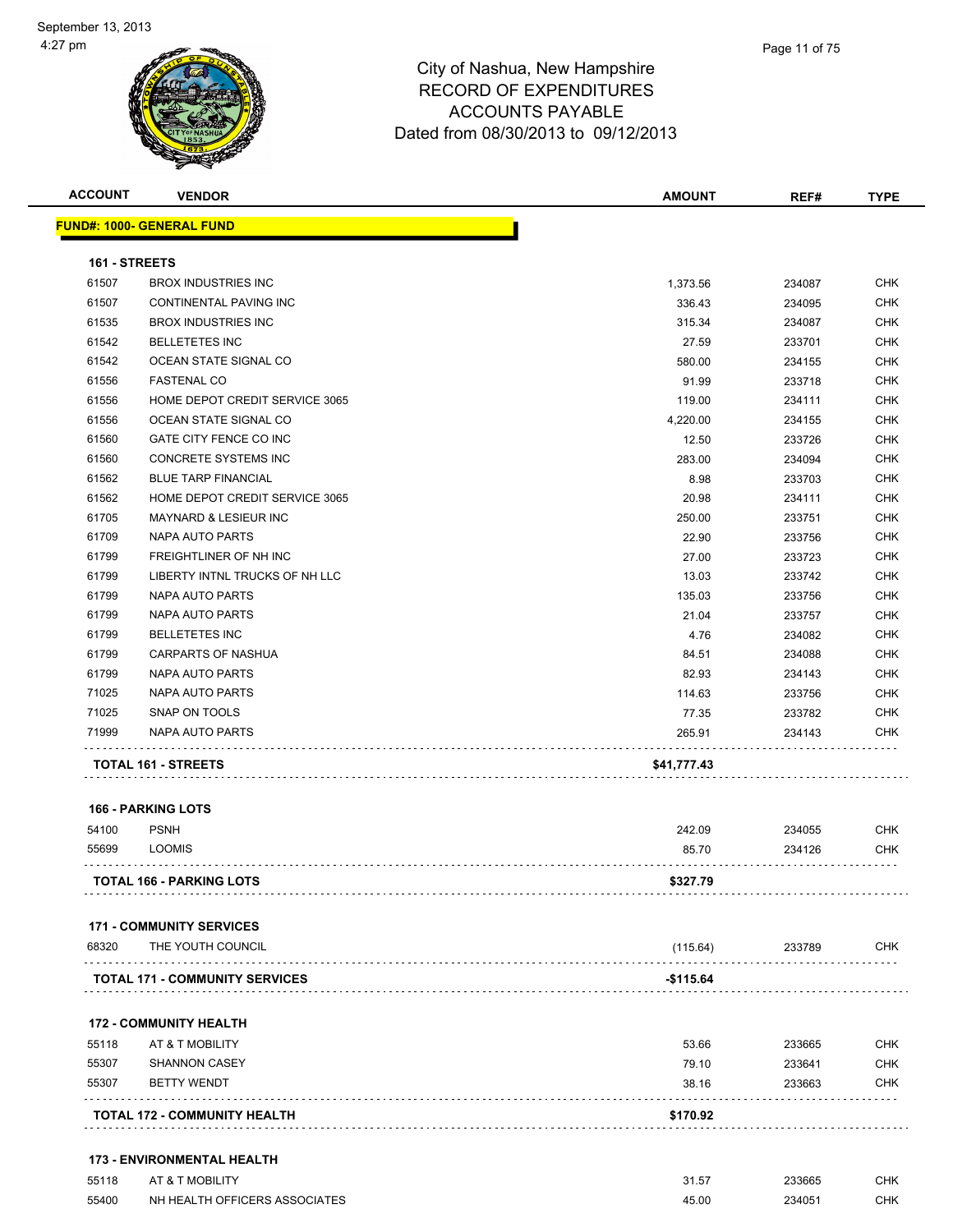| <b>ACCOUNT</b> | <b>VENDOR</b>                         | AMOUNT      | REF#   | <b>TYPE</b> |
|----------------|---------------------------------------|-------------|--------|-------------|
|                | <u> FUND#: 1000- GENERAL FUND</u>     |             |        |             |
|                | TOTAL 173 - ENVIRONMENTAL HEALTH      | \$76.57     |        |             |
|                | <b>174 - WELFARE ADMINISTRATION</b>   |             |        |             |
| 55400          | NHLWAA                                | 45.00       | 233675 | CHK         |
|                | TOTAL 174 - WELFARE ADMINISTRATION    | \$45.00     |        |             |
|                | <b>175 - WELFARE ASSISTANCE</b>       |             |        |             |
| 55810          | 188 CONCORD ST LLC                    | 266.00      | 233963 | CHK         |
| 55810          | 23-25 TEMPLE ST REALTY LLC            | 240.00      | 233964 | CHK         |
| 55810          | 28-34 RAILROAD SQUARE LLC             | 700.00      | 233965 | CHK         |
| 55810          | 88 3/4 PALM STREET PROPERTIES         | 750.00      | 233966 | CHK         |
| 55810          | COCO ANTHONY PROPERTIES LLC           | 578.34      | 233967 | CHK         |
| 55810          | NORMAND A CONSTANT                    | 390.00      | 233968 | CHK         |
| 55810          | <b>COUNTRY BARN MOTEL</b>             | 410.00      | 233969 | CHK         |
| 55810          | DONALD D DOBENS                       | 250.00      | 233971 | CHK         |
| 55810          | <b>LAMERAND ENTERPRISES</b>           | 245.00      | 233972 | <b>CHK</b>  |
| 55810          | LEO M LAVOIE                          | 630.00      | 233973 | CHK         |
| 55810          | MP HOUSING INC                        | 335.00      | 233974 | CHK         |
| 55810          | NASHUA HOUSING AUTHORITY              | 50.00       | 233975 | CHK         |
| 55810          | RAFAEL NUNEZ                          | 800.00      | 233976 | CHK         |
| 55810          | <b>JOSE R RAMOS</b>                   | 600.00      | 233977 | CHK         |
| 55810          | <b>GEORGE K RAUH</b>                  | 850.00      | 233978 | CHK         |
| 55810          | <b>STEPHEN RICHER</b>                 | 800.00      | 233979 | CHK         |
| 55810          | RJ REAL ESTATE PARTNERSHIP            | 895.28      | 233981 | CHK         |
| 55810          | <b>FRANK S ULCICKAS</b>               | 525.00      | 233982 | CHK         |
| 55810          | <b>PAUL D WILLIAMS</b>                | 800.00      | 233983 | CHK         |
| 55810          | <b>CLOCKTOWER PLACE</b>               | 195.44      | 234200 | CHK         |
| 55810          | THE FRONT DOOR AGENCY INC             | 228.00      | 234201 | CHK         |
| 55810          | <b>SCOTT R LAHUE</b>                  | 785.87      | 234202 | CHK         |
| 55810          | ANDRE E LALIBERTE                     | 504.28      | 234203 | CHK         |
| 55810          | <b>LAMERAND ENTERPRISES</b>           | 380.00      | 234204 | CHK         |
| 55810          | <b>TEODORA TAVERAS</b>                | 800.00      | 234206 | <b>CHK</b>  |
| 55810          | <b>DIANE URQUHART</b>                 | 675.00      | 234207 | <b>CHK</b>  |
| 55812          | RITE AID ACCT#1009804                 | 2,952.14    | 233980 | <b>CHK</b>  |
| 55812          | RITE AID ACCT#1009804                 | 4,212.52    | 234205 | <b>CHK</b>  |
| 55814          | NORTHEAST UTILITIES                   | 1,243.02    | 233961 | <b>CHK</b>  |
| 55814          | NORTHEST UTILITIES                    | 364.13      | 233962 | <b>CHK</b>  |
| 55814          | NORTHEAST UTILITIES                   | 149.08      | 234199 | <b>CHK</b>  |
| 55820          | DAVIS FUNERAL HOME                    | 750.00      | 233970 | <b>CHK</b>  |
|                | <b>TOTAL 175 - WELFARE ASSISTANCE</b> | \$23,354.10 |        |             |
|                |                                       |             |        |             |

### **177 - PARKS & RECREATION**

| 53999 | <b>DAN TEAUGUE</b>      | 400.00    | 233784 | CHK |
|-------|-------------------------|-----------|--------|-----|
| 54100 | <b>PSNH</b>             | 17.156.43 | 234055 | снк |
| 54100 | <b>PSNH-LARGE POWER</b> | 2.846.36  | 234056 | снк |
| 54114 | <b>HESS CORPORATION</b> | 194.01    | 233731 | снк |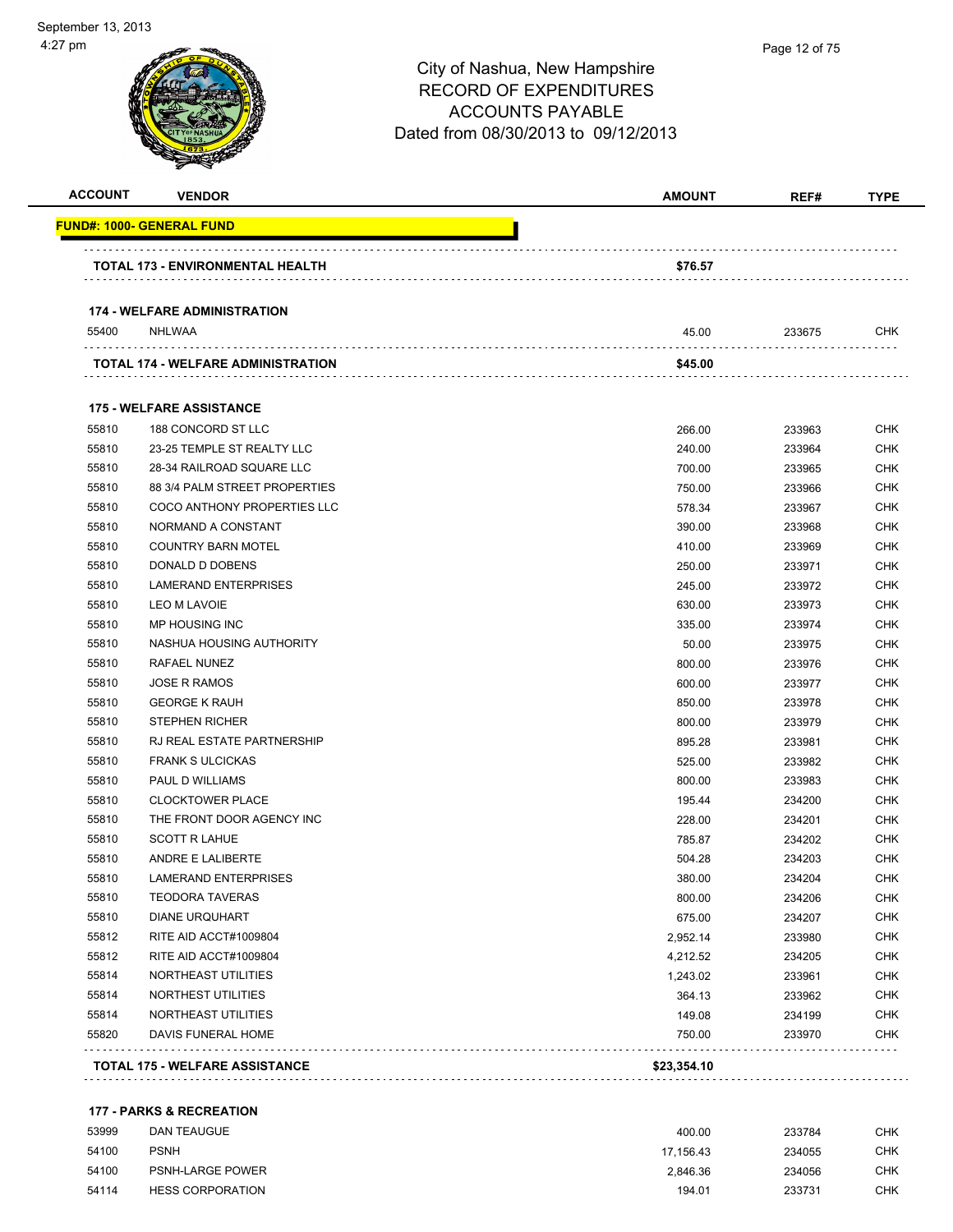

| Page 13 of 75 |  |  |  |
|---------------|--|--|--|
|---------------|--|--|--|

| <b>ACCOUNT</b> | <b>VENDOR</b>                             |                           | <b>AMOUNT</b> | REF#    | <b>TYPE</b> |
|----------------|-------------------------------------------|---------------------------|---------------|---------|-------------|
|                | <b>FUND#: 1000- GENERAL FUND</b>          |                           |               |         |             |
|                | <b>177 - PARKS &amp; RECREATION</b>       |                           |               |         |             |
| 54141          | PENNICHUCK WATER WORKS INC                |                           | 3,982.81      | 233678  | <b>CHK</b>  |
| 54250          | HOME DEPOT CREDIT SERVICE 3065            |                           | 119.00        | 234111  | <b>CHK</b>  |
| 54280          | <b>BELLETETES INC</b>                     |                           | 70.80         | 233701  | <b>CHK</b>  |
| 54280          | <b>CORRIVEAU ROUTHIER INC</b>             |                           | 29.00         | 233712  | <b>CHK</b>  |
| 54280          | F W WEBB CO                               |                           | 76.17         | 233717  | <b>CHK</b>  |
| 54280          | <b>GATE CITY FENCE CO INC</b>             |                           | 790.00        | 233726  | <b>CHK</b>  |
| 54280          | JAN PRO CLEANING SYSTEMS NORTH            |                           | 300.00        | 233737  | <b>CHK</b>  |
| 54280          | ROUSSEAU CARL                             |                           | 787.50        | 233778  | CHK         |
| 54280          | <b>BROX INDUSTRIES INC</b>                |                           | 278.80        | 234087  | <b>CHK</b>  |
| 54280          | HOME DEPOT CREDIT SERVICE 3065            |                           | 272.13        | 234111  | <b>CHK</b>  |
| 54280          | <b>HOOKS &amp; LATTICE</b>                |                           | 47.20         | 234113  | CHK         |
| 54280          | JOHN DEERE LANDSCAPES                     |                           | 156.26        | 234121  | <b>CHK</b>  |
| 54280          | JOHNSONS ELECTRIC INC                     |                           | 115.90        | 234122  | <b>CHK</b>  |
| 54280          | M & M ELECTRICAL SUPPLY CO INC            |                           | 373.73        | 234129  | <b>CHK</b>  |
| 54280          | <b>SOLAR ILLUMINATIONS</b>                |                           | 671.49        | 234174  | <b>CHK</b>  |
| 54280          | <b>STATELINE IRRIGATION</b>               |                           | 91.92         | 234178  | <b>CHK</b>  |
| 54600          | NASHUA OUTDOOR POWER EQUIPMENT            |                           | 249.11        | 234147  | <b>CHK</b>  |
| 54821          | M E OBRIEN & SONS INC                     |                           | 965.00        | 233744  | CHK         |
| 55109          | PAETEC COMMUNICATIONS INC                 |                           | 8.89          | 233676  | <b>CHK</b>  |
| 55118          | AT & T MOBILITY                           |                           | 164.09        | 233665  | <b>CHK</b>  |
| 55200          | CITIZENS BANK CREDIT CARD                 | <b>Babe Ruth Baseball</b> | 37.69         | 9201402 | ACH         |
| 55642          | <b>BRIAN GILLIS</b>                       |                           | 380.00        | 233915  | <b>CHK</b>  |
| 55699          | <b>ERICA VENDITOULI</b>                   |                           | 355.00        | 234192  | <b>CHK</b>  |
| 61114          | SEASONAL SPECIALTY STORES                 |                           | 670.62        | 234173  | <b>CHK</b>  |
| 61156          | <b>FILLION ASSOCIATES INC</b>             |                           | 987.50        | 233719  | <b>CHK</b>  |
| 61705          | <b>MAYNARD &amp; LESIEUR INC</b>          |                           | 1.640.10      | 233750  | <b>CHK</b>  |
| 61799          | <b>NAPA AUTO PARTS</b>                    |                           | 61.06         | 233759  | <b>CHK</b>  |
| 61799          | SANEL AUTO PARTS CO                       |                           | 8.82          | 234170  | CHK         |
|                | <b>TOTAL 177 - PARKS &amp; RECREATION</b> |                           | \$34,287.39   |         |             |

### **179 - LIBRARY**

| 54100 | <b>PSNH-LARGE POWER</b>        | 6,436.48 | 234056 | <b>CHK</b> |
|-------|--------------------------------|----------|--------|------------|
| 54280 | <b>CINTAS FAS</b>              | 372.35   | 234092 | <b>CHK</b> |
| 54280 | <b>HUFF &amp; GAUTHIER INC</b> | 402.00   | 234114 | <b>CHK</b> |
| 54828 | US BANK EQUIPMENT FINANCE      | 133.06   | 234063 | <b>CHK</b> |
| 55109 | AT & T MOBILITY                | 31.58    | 233665 | <b>CHK</b> |
| 55109 | PAETEC COMMUNICATIONS INC      | 12.65    | 233676 | <b>CHK</b> |
| 55400 | NHLA-YALS                      | 70.00    | 233674 | <b>CHK</b> |
| 61100 | WB MASON CO INC                | 434.63   | 233787 | <b>CHK</b> |
| 61107 | WORK N GEAR LLC                | 155.00   | 233788 | <b>CHK</b> |
| 61299 | <b>GAYLORD BROS INC</b>        | 50.50    | 233727 | <b>CHK</b> |
| 61299 | <b>GENERAL BOOK COVERS</b>     | 103.20   | 233728 | <b>CHK</b> |
| 61299 | AC MOORE INC                   | 29.91    | 234065 | <b>CHK</b> |
| 61807 | <b>BAKER &amp; TAYLOR</b>      | 958.68   | 233699 | <b>CHK</b> |
| 61807 | <b>INGRAM LIBRARY SERVICES</b> | 1,475.48 | 233734 | <b>CHK</b> |
| 61807 | <b>BAKER &amp; TAYLOR</b>      | 739.61   | 234079 | <b>CHK</b> |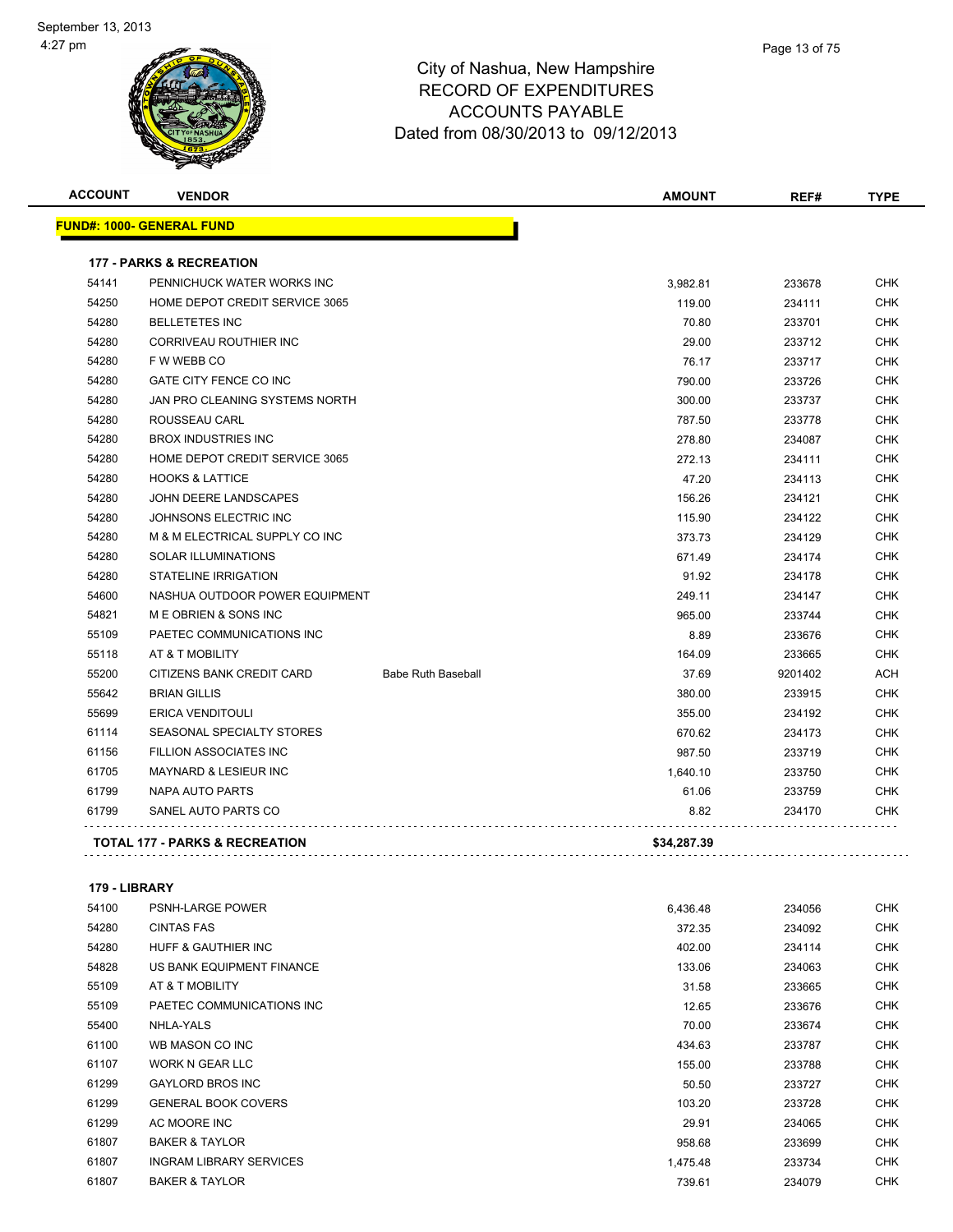| <b>ACCOUNT</b>      | <b>VENDOR</b>                      | <b>AMOUNT</b> | REF#   | <b>TYPE</b> |
|---------------------|------------------------------------|---------------|--------|-------------|
|                     | <b>FUND#: 1000- GENERAL FUND</b>   |               |        |             |
|                     |                                    |               |        |             |
| 179 - LIBRARY       |                                    |               |        |             |
| 61807               | <b>INFORMATION TODAY INC</b>       | 304.05        | 234115 | <b>CHK</b>  |
| 61807               | <b>INGRAM LIBRARY SERVICES</b>     | 273.13        | 234116 | <b>CHK</b>  |
| 61807               | MANUFACTURERS NEWS INC             | 150.45        | 234130 | <b>CHK</b>  |
| 61807               | <b>MATTHEW BENDER &amp; CO</b>     | 142.74        | 234131 | <b>CHK</b>  |
| 61814               | <b>BAKER &amp; TAYLOR</b>          | 90.71         | 233699 | <b>CHK</b>  |
| 61814               | MICRO MARKETING ASSOCIATES         | 33.99         | 233753 | <b>CHK</b>  |
| 61814               | <b>MIDWEST TAPE</b>                | 1,500.03      | 233754 | <b>CHK</b>  |
| 61814               | <b>MIDWEST TAPE</b>                | 292.94        | 234137 | <b>CHK</b>  |
| 61814               | MULTICULTURAL BOOKS & VIDEOS       | 107.75        | 234142 | <b>CHK</b>  |
| 61814               | <b>RANDOM HOUSE INC</b>            | 30.00         | 234161 | <b>CHK</b>  |
| 61816               | AC MOORE INC                       | 32.24         | 234065 | <b>CHK</b>  |
| 61821               | LOWELL PUBLISHING COMPANY          | 239.20        | 234047 | CHK         |
| 61830               | <b>MORNINGSTAR INC</b>             | 1,706.00      | 234048 | CHK         |
|                     | TOTAL 179 - LIBRARY                | \$16,308.36   |        |             |
|                     |                                    |               |        |             |
|                     | <b>181 - COMMUNITY DEVELOPMENT</b> |               |        |             |
| 61100               | WB MASON CO INC                    | 29.79         | 233787 | <b>CHK</b>  |
| 61100               | WB MASON CO INC                    | 107.57        | 234195 | <b>CHK</b>  |
|                     | TOTAL 181 - COMMUNITY DEVELOPMENT  | \$137.36      |        |             |
|                     |                                    |               |        |             |
|                     | <b>182 - PLANNING &amp; ZONING</b> |               |        |             |
| 71900               | WB MASON CO INC                    | 57.19         | 234195 | CHK         |
|                     | TOTAL 182 - PLANNING & ZONING      | \$57.19       |        |             |
|                     |                                    |               |        |             |
| <b>191 - SCHOOL</b> |                                    |               |        |             |
| 51100               | ELISABETH NAULT                    | 1,000.00      | 233876 | <b>CHK</b>  |
| 51200               | <b>CHARLES KAJEN</b>               | 62.00         | 234284 | <b>CHK</b>  |
| 52300               | UNUM LIFE INSURANCE                | 1,403.51      | 233905 | <b>CHK</b>  |
| 52800               | JUDITH DIAZ                        | 552.72        | 233828 | <b>CHK</b>  |
| 53607               | <b>CURRICULUM ASSOCIATES LLC</b>   | 5,750.00      | 233826 | <b>CHK</b>  |
| 53614               | <b>CLARK ASSOC</b>                 | 7,638.00      | 233816 | <b>CHK</b>  |
| 53614               | AMY MCCARTNEY                      | 2,045.85      | 233867 | <b>CHK</b>  |
| 53628               | MULTI STATE BILLING SERVICES L     | 3,189.30      | 233870 | <b>CHK</b>  |
| 53628               | <b>CINTAS FAS</b>                  | 1,999.30      | 234245 | <b>CHK</b>  |
| 53628               | MULTI STATE BILLING SERVICES L     | 17,441.45     | 234303 | <b>CHK</b>  |
| 53628               | PERFORMANCE REHAB INC              | 5,424.40      | 234319 | <b>CHK</b>  |
| 54100               | <b>PSNH</b>                        | 1,166.44      | 233796 | <b>CHK</b>  |
| 54100               | <b>PSNH</b>                        | 12,159.41     | 234217 | <b>CHK</b>  |
| 54100               | PUBLIC SERVICE OF NH-LARGE POW     | 11,045.17     | 234322 | <b>CHK</b>  |
| 54114               | LIBERTY UTILITIES                  | 599.96        | 233792 | <b>CHK</b>  |
| 54141               | PENNICHUCK WATER WORKS INC         | 2,559.36      | 233795 | <b>CHK</b>  |
| 54243               | AIREX FILTER CORPORATION           | 3,791.88      | 233800 | <b>CHK</b>  |
| 54243               | CONTROL TECHNOLOGIES INC           | 632.93        | 233820 | <b>CHK</b>  |
| 54243               | AIREX FILTER CORPORATION           | 261.42        | 234221 | <b>CHK</b>  |
| 54280               | ALTERNATIVE COMMUNICATIONS SVC     | 100.00        | 233802 | <b>CHK</b>  |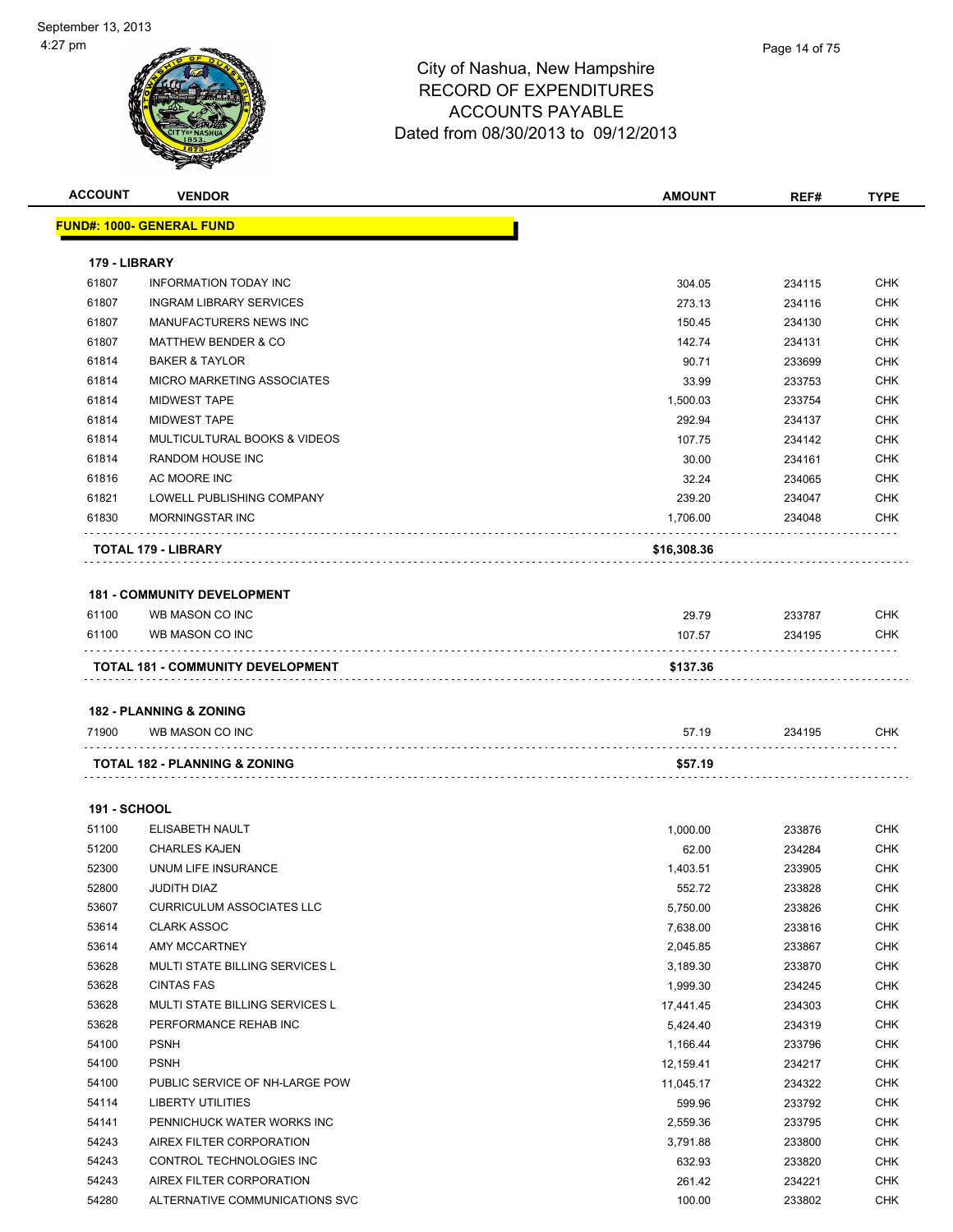| <b>ACCOUNT</b>      | <b>VENDOR</b>                     | AMOUNT    | REF#   | <b>TYPE</b> |
|---------------------|-----------------------------------|-----------|--------|-------------|
|                     | <u> FUND#: 1000- GENERAL FUND</u> |           |        |             |
|                     |                                   |           |        |             |
| <b>191 - SCHOOL</b> |                                   |           |        |             |
| 54280               | <b>B &amp; S LOCKSMITHS INC</b>   | 140.25    | 233803 | <b>CHK</b>  |
| 54280               | <b>GREGORY J FLOORING</b>         | 9,656.08  | 233847 | <b>CHK</b>  |
| 54280               | MERRIMACK BUILDING SUPPLY INC     | 53.00     | 233868 | <b>CHK</b>  |
| 54280               | NASHUA WALLPAPER & PAINT CO       | 209.07    | 233874 | <b>CHK</b>  |
| 54280               | <b>SCHNEIDER ELECTRIC</b>         | 920.00    | 233892 | <b>CHK</b>  |
| 54280               | STANLEY ELEVATOR CO INC           | 258.00    | 233903 | <b>CHK</b>  |
| 54280               | <b>VIKING ROOFING INC</b>         | 225.00    | 233907 | <b>CHK</b>  |
| 54280               | <b>B &amp; S LOCKSMITHS INC</b>   | 779.50    | 234225 | <b>CHK</b>  |
| 54280               | MERRIMACK BUILDING SUPPLY INC     | 31.71     | 234299 | <b>CHK</b>  |
| 54280               | STANLEY ELEVATOR CO INC           | 4,741.74  | 234337 | <b>CHK</b>  |
| 54421               | CANON SOLUTIONS AMERICA           | 20,548.49 | 233809 | <b>CHK</b>  |
| 54487               | COMPUTER HUT dba IT INSIDERS      | 39.80     | 233818 | <b>CHK</b>  |
| 54487               | HILLYARD/MANCHESTER               | 78.26     | 233849 | CHK         |
| 54487               | PIPETTE CALIBRATION SERVICES      | 1,005.00  | 233884 | <b>CHK</b>  |
| 54487               | <b>WAVEGUIDE INC</b>              | 1,500.00  | 233909 | CHK         |
| 54487               | COMPUTER HUT dba IT INSIDERS      | 349.75    | 234247 | <b>CHK</b>  |
| 54487               | <b>GOVCONNECTION INC</b>          | 117.00    | 234274 | <b>CHK</b>  |
| 54487               | HILLYARD/MANCHESTER               | 785.05    | 234280 | <b>CHK</b>  |
| 54487               | <b>NASCO</b>                      | 36.98     | 234307 | <b>CHK</b>  |
| 54487               | RIDDELL/ALL AMERICAN SPORTS CO    | 13,974.62 | 234324 | <b>CHK</b>  |
| 54600               | NAPA AUTO PARTS                   | 1,448.47  | 233872 | <b>CHK</b>  |
| 54600               | NAPA AUTO PARTS                   | 11.91     | 234306 | <b>CHK</b>  |
| 54600               | <b>TOWERS MOTOR PARTS CORP</b>    | 11.23     | 234342 | <b>CHK</b>  |
| 55109               | <b>FAIRPOINT COMMUNICATIONS</b>   | 3,156.73  | 233791 | <b>CHK</b>  |
| 55109               | <b>FAIRPOINT COMMUNICATIONS</b>   | 819.82    | 234044 | <b>CHK</b>  |
| 55109               | BAYRING COMMUNICATIONS            | 2,232.45  | 234212 | <b>CHK</b>  |
| 55109               | <b>FAIRPOINT COMMUNICATIONS</b>   | 32.44     | 234214 | <b>CHK</b>  |
| 55109               | <b>SPRINT</b>                     | 12.84     | 234219 | <b>CHK</b>  |
| 55109               | <b>ELLEN GREENBERG</b>            | 90.24     | 234277 | <b>CHK</b>  |
| 55200               | <b>DIVISION 1 LEAGUE</b>          | 70.00     | 233790 | <b>CHK</b>  |
| 55200               | <b>NHASP</b>                      | 8,440.00  | 233794 | <b>CHK</b>  |
| 55200               | ASCD-N BEAUREGARD ST              | 158.00    | 234213 | <b>CHK</b>  |
| 55200               | NH SOCCER COACHES ASSN            | 25.00     | 234312 | <b>CHK</b>  |
| 55307               | <b>KAREN CREBASE</b>              | 124.16    | 233823 | <b>CHK</b>  |
| 55307               | DANIEL DONOVAN                    | 12.32     | 233830 | <b>CHK</b>  |
| 55307               | <b>MARIANNE DUSTIN</b>            | 25.71     | 233831 | <b>CHK</b>  |
| 55307               | <b>VIRGINIA ESSON</b>             | 14.92     | 233833 | <b>CHK</b>  |
| 55307               | <b>LISA GINGRAS</b>               | 120.24    | 233843 | CHK         |
| 55307               | <b>TARA KINSELLA</b>              | 47.46     | 233857 | <b>CHK</b>  |
| 55307               | <b>CARMEN KOSOW</b>               | 5.65      | 233858 | <b>CHK</b>  |
| 55307               | <b>JASON LONERGAN</b>             | 7.91      | 233860 | CHK         |
| 55307               | <b>SUSAN WILBORG</b>              | 33.67     | 233913 | <b>CHK</b>  |
| 55307               | <b>MARCIA BAGLEY</b>              | 51.34     | 234226 | <b>CHK</b>  |
| 55307               | <b>MARK CONRAD</b>                | 132.94    | 234248 | <b>CHK</b>  |
| 55307               | <b>COVART VIRGINIA L</b>          | 1.41      | 234251 | <b>CHK</b>  |
| 55307               | <b>ELLEN GREENBERG</b>            | 153.71    | 234277 | CHK         |
| 55307               | <b>KEITH KLAWES</b>               | 45.20     | 234285 | CHK         |
| 55307               | DONNA LATINA                      | 44.92     | 234289 | <b>CHK</b>  |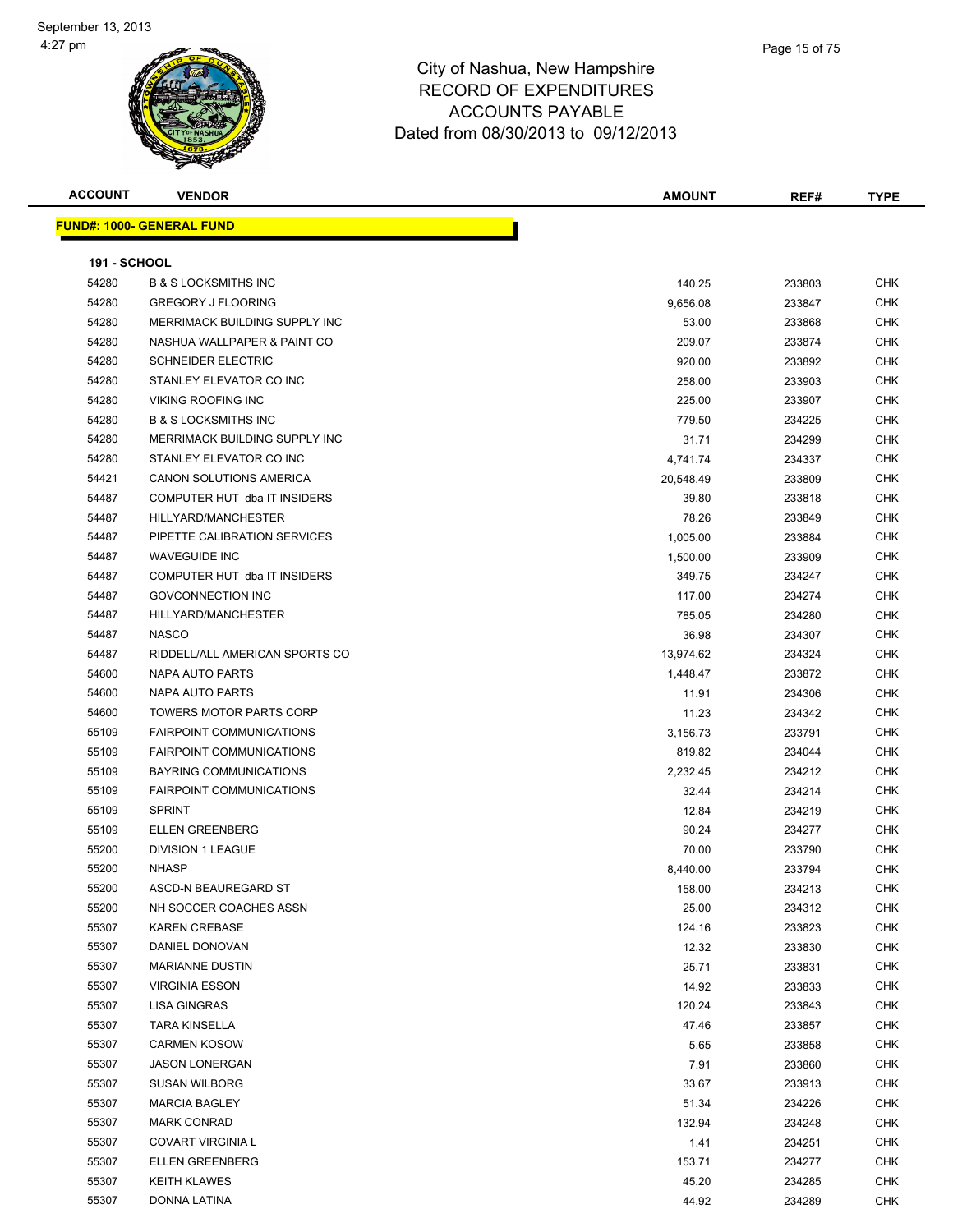| <b>ACCOUNT</b>      | <b>VENDOR</b>                    |                          | <b>AMOUNT</b> | REF#    | <b>TYPE</b> |
|---------------------|----------------------------------|--------------------------|---------------|---------|-------------|
|                     | <b>FUND#: 1000- GENERAL FUND</b> |                          |               |         |             |
|                     |                                  |                          |               |         |             |
| <b>191 - SCHOOL</b> |                                  |                          |               |         |             |
| 55307               | DAVID QUIMBY                     |                          | 21.47         | 234323  | <b>CHK</b>  |
| 55307               | <b>LORNE SWINDELL</b>            |                          | 266.13        | 234341  | <b>CHK</b>  |
| 55400               | CITIZENS BANK CREDIT CARD        | <b>HILTON NETHERLAND</b> | 304.20        | 9201402 | ACH         |
| 55600               | <b>ALPHAGRAPHICS</b>             |                          | 1,498.97      | 233801  | CHK         |
| 55600               | THE COPY SHOP                    |                          | 1,202.00      | 233821  | <b>CHK</b>  |
| 55600               | <b>TARA KINSELLA</b>             |                          | 104.81        | 233857  | <b>CHK</b>  |
| 55600               | THE COPY SHOP                    |                          | 6,771.67      | 234249  | <b>CHK</b>  |
| 55607               | NHS SOUTH PETTY CASH             |                          | 9.67          | 233878  | <b>CHK</b>  |
| 55607               | LEDGE ST SCH PETTY CASH          |                          | 10.43         | 234216  | <b>CHK</b>  |
| 55642               | <b>JAMES GORSUCH</b>             |                          | 80.00         | 233844  | <b>CHK</b>  |
| 55642               | DAVID HEBERT                     |                          | 82.00         | 233848  | <b>CHK</b>  |
| 55642               | <b>CULLEN P MADDEN</b>           |                          | 82.00         | 233865  | <b>CHK</b>  |
| 55642               | JOACHIM S. MUSEKIWA              |                          | 62.00         | 233871  | <b>CHK</b>  |
| 55642               | <b>GARY WALSH</b>                |                          | 82.00         | 233908  | <b>CHK</b>  |
| 55642               | DAVE ZWICKER                     |                          | 82.00         | 233914  | <b>CHK</b>  |
| 55642               | <b>JOHN ANDRICK</b>              |                          | 42.00         | 234222  | <b>CHK</b>  |
| 55642               | <b>KEVIN BOLDUC</b>              |                          | 30.00         | 234231  | <b>CHK</b>  |
| 55642               | DAVE CHESTNUTT                   |                          | 62.00         | 234242  | <b>CHK</b>  |
| 55642               | <b>BOUZNED DJABELARBI</b>        |                          | 62.00         | 234254  | <b>CHK</b>  |
| 55642               | DOWLING DOUGLAS                  |                          | 144.00        | 234256  | <b>CHK</b>  |
| 55642               | <b>JOYCE DROWN</b>               |                          | 120.00        | 234258  | <b>CHK</b>  |
| 55642               | ROBERT A EARL                    |                          | 42.00         | 234259  | <b>CHK</b>  |
| 55642               | RITA S GEORGES                   |                          | 134.00        | 234271  | <b>CHK</b>  |
| 55642               | EDWARD JONSON                    |                          | 62.00         | 234283  | <b>CHK</b>  |
| 55642               | <b>WAGNER LEAO</b>               |                          | 62.00         | 234291  | CHK         |
| 55642               | <b>CARMINE LOCONTE</b>           |                          | 30.00         | 234292  | <b>CHK</b>  |
| 55642               | DARRYL MIEDICO                   |                          | 30.00         | 234300  | <b>CHK</b>  |
| 55642               | <b>MICHAEL MORGAN</b>            |                          | 82.00         | 234302  | <b>CHK</b>  |
| 55642               | MICHAEL MURPHY                   |                          | 94.00         | 234304  | <b>CHK</b>  |
| 55642               | <b>JOHN PASQUARIELLO</b>         |                          | 62.00         | 234314  | <b>CHK</b>  |
| 55642               | <b>JAMES RIVERS</b>              |                          | 76.00         | 234325  | CHK         |
| 55642               | NATHAN ROSENSTEIN                |                          | 82.00         | 234327  | <b>CHK</b>  |
| 55642               | <b>CINDY SHOER</b>               |                          | 134.00        | 234333  | CHK         |
| 55642               | <b>SEAN SULLIVAN</b>             |                          | 30.00         | 234339  | <b>CHK</b>  |
| 55642               | <b>DENNIS VAN ERON</b>           |                          | 62.00         | 234344  | CHK         |
| 55642               | ROBERT ZUCCARO                   |                          | 94.00         | 234349  | CHK         |
| 55642               | DAVE ZWICKER                     |                          | 82.00         | 234350  | <b>CHK</b>  |
| 55649               | <b>ALISON RISCH</b>              |                          | 65.00         | 233889  | <b>CHK</b>  |
| 55649               | <b>STEVE ROSSETTI</b>            |                          | 65.00         | 234328  | CHK         |
| 55690               | FIRST STUDENT INC                |                          | 3,068.74      | 233836  | CHK         |
| 55690               | <b>MELINDA BARTON</b>            |                          | 132.21        | 234227  | CHK         |
| 55690               | FIRST STUDENT INC                |                          | 1,422.76      | 234266  | CHK         |
| 55691               | <b>MELINDA BARTON</b>            |                          | 37.85         | 234227  | CHK         |
| 55691               | <b>BRAD CANFIELD</b>             |                          | 904.00        | 234237  | CHK         |
| 55691               | FIRST STUDENT INC                |                          | 288.15        | 234266  | CHK         |
| 55691               | THE PROVIDER ENTERPRISES INC     |                          | 19,932.24     | 234321  | CHK         |
| 55691               | SARAH WINSLOW                    |                          | 252.22        | 234348  | CHK         |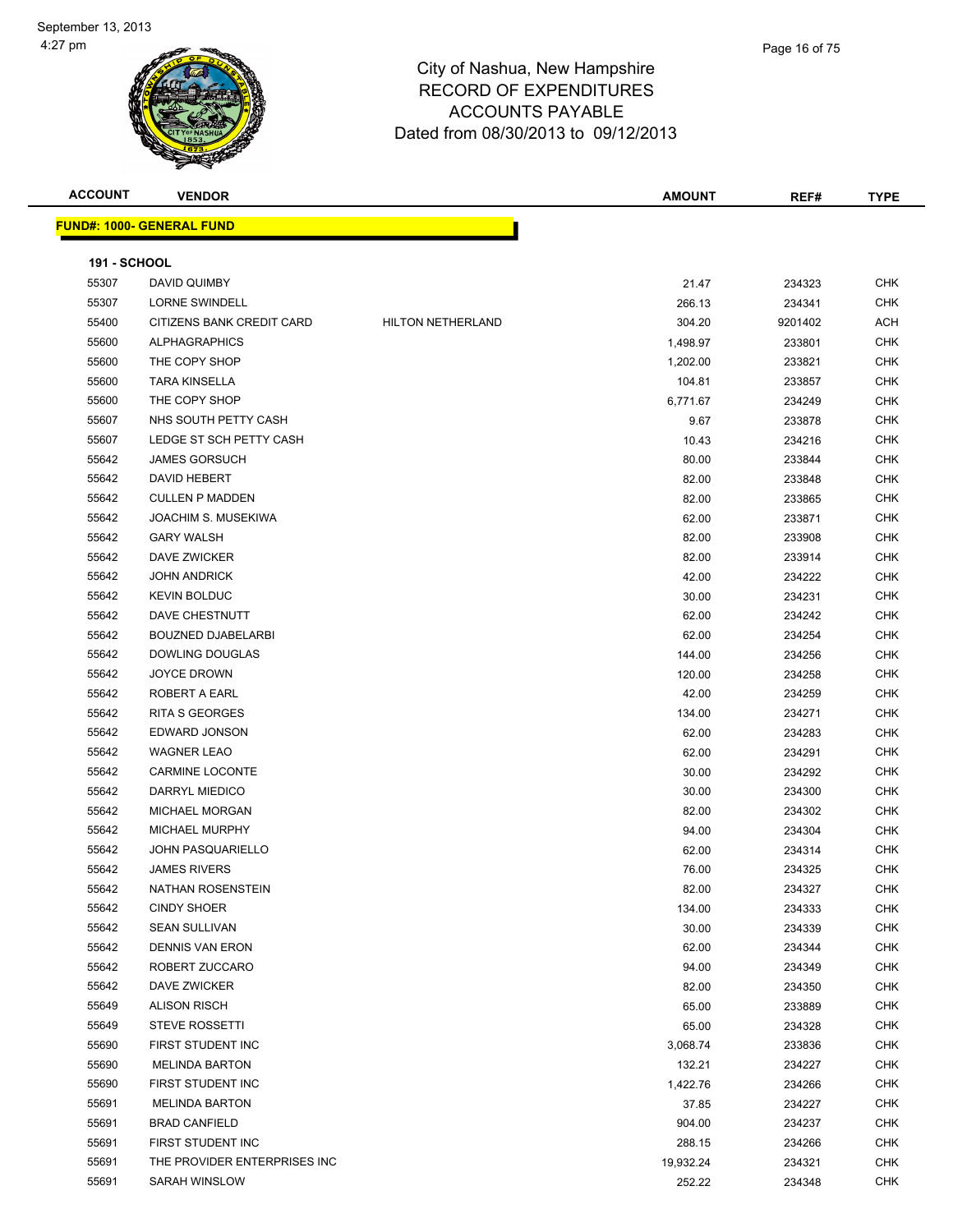| <b>ACCOUNT</b>      | <b>VENDOR</b>                     | <b>AMOUNT</b> | REF#   | <b>TYPE</b> |  |  |  |
|---------------------|-----------------------------------|---------------|--------|-------------|--|--|--|
|                     | <u> FUND#: 1000- GENERAL FUND</u> |               |        |             |  |  |  |
|                     |                                   |               |        |             |  |  |  |
| <b>191 - SCHOOL</b> |                                   |               |        |             |  |  |  |
| 55694               | <b>WEDIKO CHILDRENS SERVICES</b>  | 5,417.13      | 233911 | <b>CHK</b>  |  |  |  |
| 61100               | <b>SCHOOL SPECIALTY</b>           | 46.27         | 233896 | <b>CHK</b>  |  |  |  |
| 61100               | WB MASON CO INC                   | 240.26        | 233910 | CHK         |  |  |  |
| 61100               | WB MASON CO INC                   | 7,400.06      | 234347 | <b>CHK</b>  |  |  |  |
| 61135               | <b>BLICK ART MATERIALS</b>        | 2,472.23      | 233805 | CHK         |  |  |  |
| 61135               | <b>MARIAH CAMPBELL</b>            | 47.18         | 233808 | CHK         |  |  |  |
| 61135               | CARLEX INC                        | 185.68        | 233810 | CHK         |  |  |  |
| 61135               | CARSON-DELOSA PUBLISHING          | 88.91         | 233811 | CHK         |  |  |  |
| 61135               | CARTRIDGE WORLD NASHUA            | 116.99        | 233812 | CHK         |  |  |  |
| 61135               | <b>CRYSTAL PRODUCTIONS</b>        | 109.78        | 233824 | CHK         |  |  |  |
| 61135               | <b>DEMCO</b>                      | 77.52         | 233827 | CHK         |  |  |  |
| 61135               | FREESTYLE PHOTOGRAPHIC SUPPLIE    | 0.26          | 233838 | CHK         |  |  |  |
| 61135               | GENERAL LINEN SERVICE INC         | 232.42        | 233842 | CHK         |  |  |  |
| 61135               | <b>ROBIN LYLE</b>                 | 260.15        | 233861 | CHK         |  |  |  |
| 61135               | MIDWEST TECHNOLOGY PRODUCTS       | 99.50         | 233869 | CHK         |  |  |  |
| 61135               | NHS SOUTH PETTY CASH              | 164.79        | 233878 | CHK         |  |  |  |
| 61135               | <b>ANNE PRICE</b>                 | 9.50          | 233886 | CHK         |  |  |  |
| 61135               | REALLY GOOD STUFF INC             | 189.43        | 233888 | <b>CHK</b>  |  |  |  |
| 61135               | <b>ISA ROSS</b>                   | 111.47        | 233891 | CHK         |  |  |  |
| 61135               | <b>KARYN SCHNEIDER</b>            | 50.00         | 233893 | <b>CHK</b>  |  |  |  |
| 61135               | <b>SCHOOL SPECIALTY</b>           | 7,757.77      | 233896 | CHK         |  |  |  |
| 61135               | <b>SCHOOLMART</b>                 | 249.50        | 233897 | CHK         |  |  |  |
| 61135               | <b>RENEE SCHWARZ</b>              | 347.88        | 233898 | CHK         |  |  |  |
| 61135               | MICHELE SCOTT                     | 51.88         | 233899 | CHK         |  |  |  |
| 61135               | WB MASON CO INC                   | 1,191.32      | 233910 | <b>CHK</b>  |  |  |  |
| 61135               | LEDGE ST SCH PETTY CASH           | 76.23         | 234216 | CHK         |  |  |  |
| 61135               | <b>MARIAH CAMPBELL</b>            | 129.48        | 234236 | CHK         |  |  |  |
| 61135               | CARTRIDGE WORLD NASHUA            | 923.52        | 234240 | CHK         |  |  |  |
| 61135               | THE COPY SHOP                     | 220.00        | 234249 | <b>CHK</b>  |  |  |  |
| 61135               | <b>DEMCO</b>                      | 227.32        | 234253 | CHK         |  |  |  |
| 61135               | LYNNE DOYLE                       | 96.45         | 234257 | <b>CHK</b>  |  |  |  |
| 61135               | FREESTYLE PHOTOGRAPHIC SUPPLIE    | 2,821.69      | 234268 | <b>CHK</b>  |  |  |  |
| 61135               | <b>CAROL GORELICK</b>             | 327.47        | 234273 | CHK         |  |  |  |
| 61135               | <b>HAAN CRAFTS LLC</b>            | 934.56        | 234278 | <b>CHK</b>  |  |  |  |
| 61135               | HOME DEPOT CREDIT SERVICE         | 521.06        | 234281 | <b>CHK</b>  |  |  |  |
| 61135               | J W PEPPER & SONS INC             | 286.97        | 234282 | CHK         |  |  |  |
| 61135               | ROBIN LYLE                        | 119.99        | 234293 | <b>CHK</b>  |  |  |  |
| 61135               | MARKET BASKET ACCT 2589096        | 159.88        | 234296 | CHK         |  |  |  |
| 61135               | MCGRAW-HILL EDUCATION LLC         | 8,685.29      | 234297 | CHK         |  |  |  |
| 61135               | PAXTON PATTERSON                  | 379.09        | 234315 | CHK         |  |  |  |
| 61135               | PEARSON EDUCATION INC             | 448.37        | 234317 | CHK         |  |  |  |
| 61135               | PEN GROUP ONLINE LLC              | 298.70        | 234318 | CHK         |  |  |  |
| 61135               | PLANK ROAD PUBLISHING INC         | 60.35         | 234320 | CHK         |  |  |  |
| 61135               | RUGS USA                          | 146.00        | 234329 | CHK         |  |  |  |
| 61135               | S & S HINGE COMPANY               | 150.80        | 234330 | CHK         |  |  |  |
| 61135               | <b>SCHOOL SPECIALTY</b>           | 2,969.72      | 234331 | CHK         |  |  |  |
| 61135               | STAPLES BUSINESS ADVANTAGE        | 212.48        | 234338 | CHK         |  |  |  |
| 61135               | <b>WAL-MART</b>                   | 140.11        | 234345 | <b>CHK</b>  |  |  |  |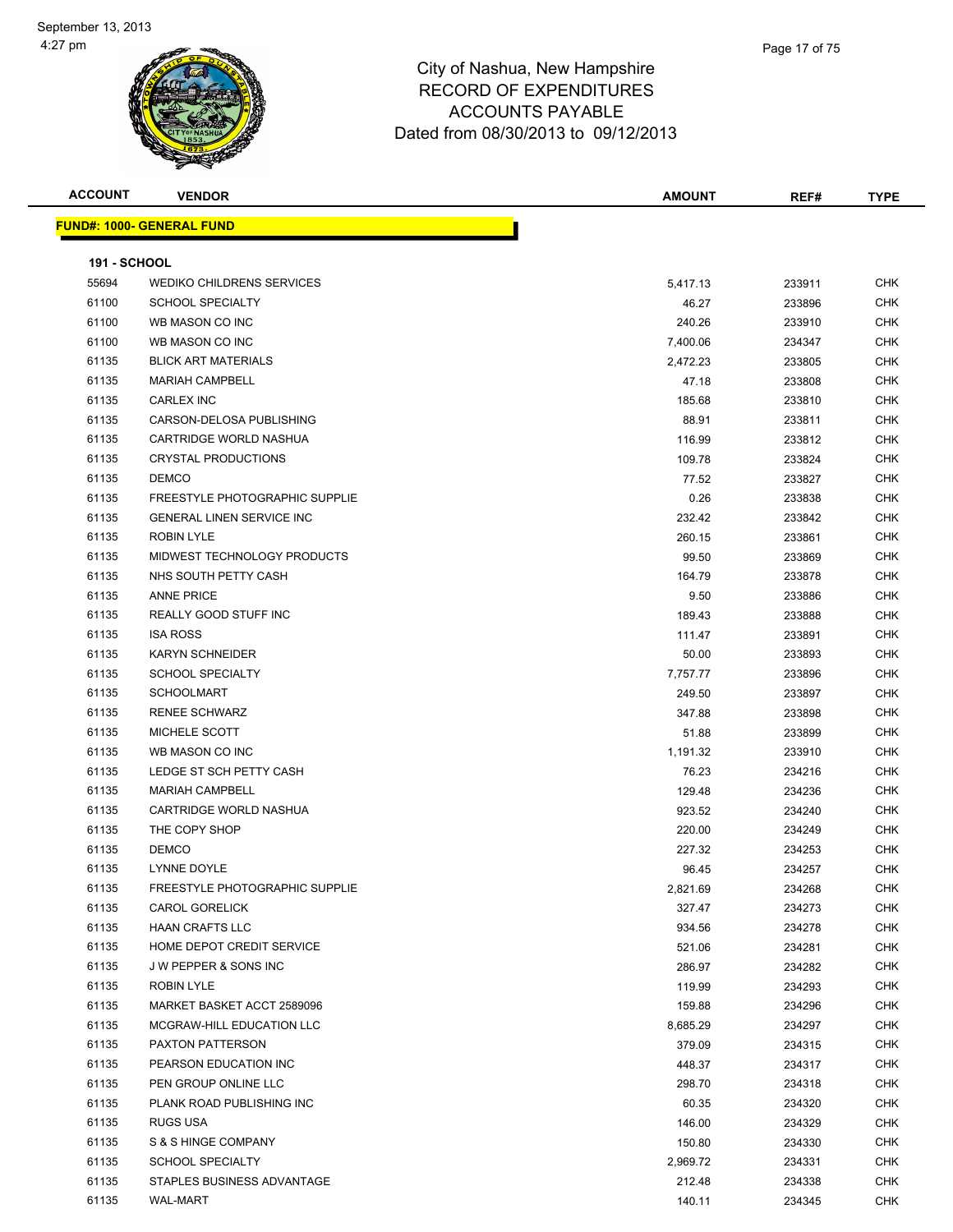

| <b>ACCOUNT</b>      | <b>VENDOR</b>                                 | <b>AMOUNT</b> | REF#    | <b>TYPE</b> |
|---------------------|-----------------------------------------------|---------------|---------|-------------|
|                     | <b>FUND#: 1000- GENERAL FUND</b>              |               |         |             |
| <b>191 - SCHOOL</b> |                                               |               |         |             |
| 61135               | ANGELA WALSH                                  | 113.00        | 234346  | <b>CHK</b>  |
| 61135               | WB MASON CO INC                               | 1,956.67      | 234347  | <b>CHK</b>  |
| 61142               | <b>KARIN O'DONNELL</b>                        | 112.82        | 233879  | <b>CHK</b>  |
| 61142               | <b>SUSAN CHMURA</b>                           | 39.96         | 234244  | <b>CHK</b>  |
| 61249               | <b>CURRICULUM ASSOCIATES LLC</b>              | 78,200.00     | 233826  | <b>CHK</b>  |
| 61249               | KAPLAN EARLY LEARNING CO                      | 1,023.27      | 233856  | <b>CHK</b>  |
| 61249               | WESTERN PSYCHOLOGICAL SERVICES                | 396.00        | 233912  | <b>CHK</b>  |
| 61249               | <b>NCS PEARSON</b>                            | 7,195.76      | 234309  | <b>CHK</b>  |
| 61299               | <b>BELLETETES INC</b>                         | 2,427.32      | 233804  | <b>CHK</b>  |
| 61299               | <b>BLUE TARP FINANCIAL</b>                    | 9.88          | 233806  | <b>CHK</b>  |
| 61299               | <b>FASTENAL CO</b>                            | 122.02        | 233835  | <b>CHK</b>  |
| 61299               | HOME DEPOT CREDIT SERVICES                    | 304.09        | 233852  | <b>CHK</b>  |
| 61299               | <b>TARA KINSELLA</b>                          | 72.90         | 233857  | <b>CHK</b>  |
| 61299               | NHS SOUTH PETTY CASH                          | 12.00         | 233878  | <b>CHK</b>  |
| 61299               | PAULA PAPANICOLAOU                            | 22.97         | 233881  | <b>CHK</b>  |
| 61299               | <b>KEVIN E PARZYCH</b>                        | 1,151.14      | 233882  | CHK         |
| 61299               | <b>BELLETETES INC</b>                         | 247.68        | 234228  | CHK         |
| 61299               | <b>BLUE TARP FINANCIAL</b>                    | 52.66         | 234230  | <b>CHK</b>  |
| 61299               | <b>MARK CONRAD</b>                            | 32.68         | 234248  | CHK         |
| 61299               | <b>FASTENAL CO</b>                            | 245.27        | 234262  | <b>CHK</b>  |
| 61299               | <b>PASEK CORP</b>                             | 1,151.14      | 234313  | <b>CHK</b>  |
| 61299               | STAPLES BUSINESS ADVANTAGE                    | 49.99         | 234338  | <b>CHK</b>  |
| 61299               | CITIZENS BANK CREDIT CARD<br><b>ECOTARIUM</b> | 8,538.70      | 9201402 | <b>ACH</b>  |
| 61407               | M & M ELECTRICAL SUPPLY CO INC                | 189.51        | 233862  | <b>CHK</b>  |
| 61414               | F W WEBB CO                                   | 392.87        | 233834  | <b>CHK</b>  |
| 61414               | PEABODY SUPPLY CO                             | 141.56        | 233883  | <b>CHK</b>  |
| 61414               | F W WEBB CO                                   | 1,326.06      | 234261  | <b>CHK</b>  |
| 61421               | ARCSOURCE INC                                 | 52.00         | 234224  | <b>CHK</b>  |
| 61421               | <b>GRAINGER</b>                               | 2,941.73      | 234275  | <b>CHK</b>  |
| 61428               | CENTRAL PAPER PRODUCTS CO                     | 266.40        | 233815  | <b>CHK</b>  |
| 61428               | NATIONWIDE SALES & SERVICE                    | 100.66        | 233875  | CHK         |
| 61428               | CENTRAL PAPER PRODUCTS CO                     | (6.00)        | 234241  | <b>CHK</b>  |
| 61428               | NATIONWIDE SALES & SERVICE                    | 2,418.41      | 234308  | <b>CHK</b>  |
| 61599               | <b>BROX INDUSTRIES INC</b>                    | 28.80         | 233807  | <b>CHK</b>  |
| 61599               | NASHUA OUTDOOR POWER EQUIPMENT                | 221.00        | 233873  | <b>CHK</b>  |
| 61599               | <b>BROX INDUSTRIES INC</b>                    | 297.48        | 234234  | <b>CHK</b>  |
| 61599               | FRANKLIN PAINT CO INC                         | 3,373.50      | 234267  | <b>CHK</b>  |
| 61814               | <b>FOLLETT LIBRARY RESOURCES</b>              | 1,160.29      | 233837  | <b>CHK</b>  |
| 61814               | <b>JUNIOR LIBRARY GUILD</b>                   | 171.00        | 233855  | <b>CHK</b>  |
| 61821               | <b>EBSCO INFORMATION SERVICES</b>             | 796.89        | 233832  | <b>CHK</b>  |
| 61821               | <b>GALE/CENGAGE LEARNING</b>                  | 3,675.00      | 233839  | <b>CHK</b>  |
| 61821               | <b>EBSCO INFORMATION SERVICES</b>             | 498.83        | 234260  | <b>CHK</b>  |
| 61830               | MICHAEL K MARSHALL                            | 500.00        | 233793  | <b>CHK</b>  |
| 61830               | LAZEL                                         | 74.95         | 234290  | <b>CHK</b>  |
| 61875               | <b>CONTINENTAL PRESS</b>                      | 127.50        | 233819  | <b>CHK</b>  |
| 61875               | BRIDGEPORT NATIONAL BINDERY IN                | 511.65        | 234233  | <b>CHK</b>  |
| 61875               | MCGRAW-HILL EDUCATION LLC                     | 1,964.53      | 234297  | <b>CHK</b>  |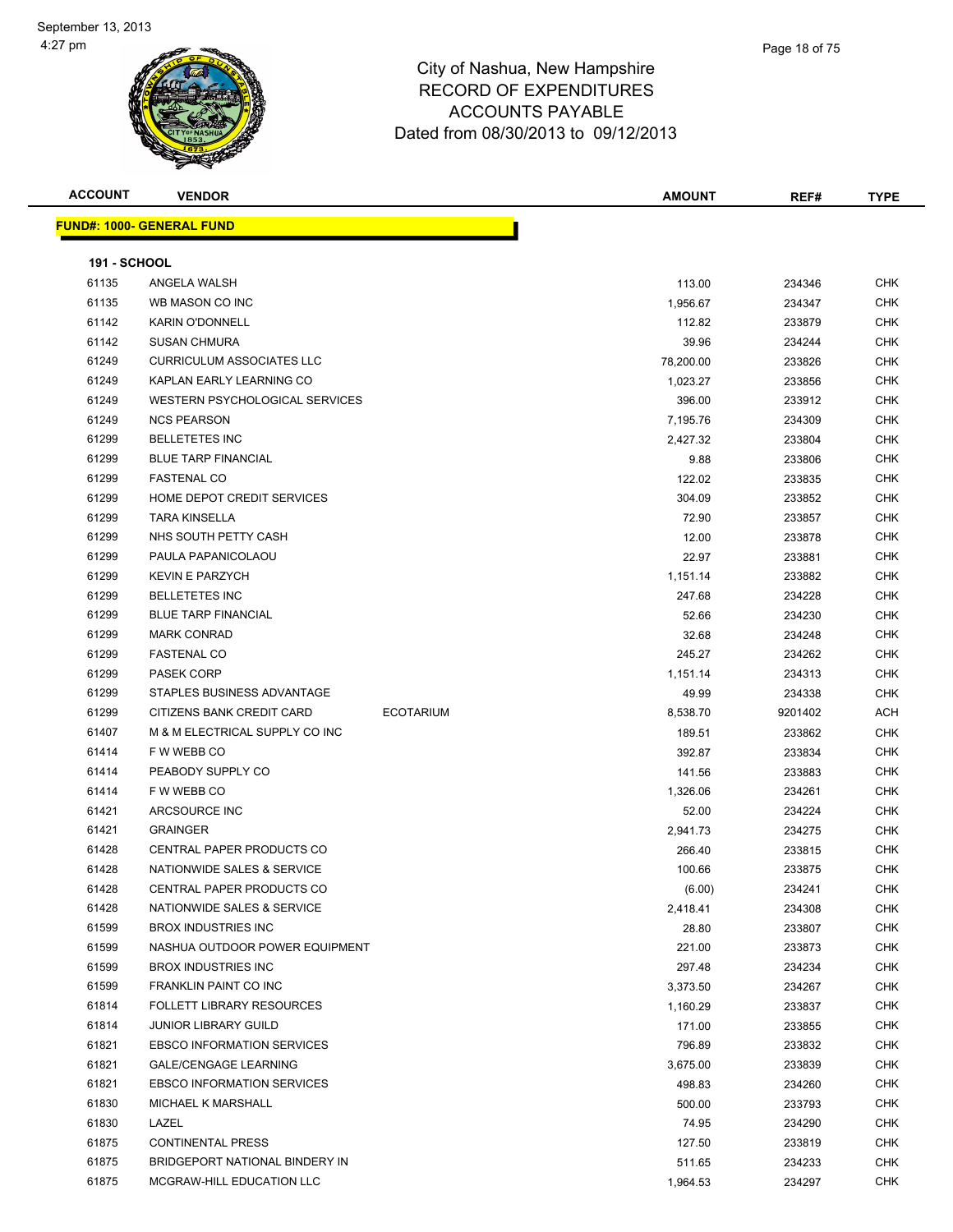| <b>ACCOUNT</b>               | <b>VENDOR</b>                                  | <b>AMOUNT</b>       | REF#             | <b>TYPE</b>              |
|------------------------------|------------------------------------------------|---------------------|------------------|--------------------------|
|                              | <u> FUND#: 1000- GENERAL FUND</u>              |                     |                  |                          |
|                              |                                                |                     |                  |                          |
| <b>191 - SCHOOL</b><br>61875 |                                                |                     |                  | <b>CHK</b>               |
| 61875                        | PEARSON EDUCATION INC<br>PEARSON EDUCATION INC | 548.35              | 234316           | <b>CHK</b>               |
| 71221                        | COMPUTER HUT dba IT INSIDERS                   | 1,103.14            | 234317           |                          |
| 71228                        | NAVIANCE, INC                                  | 6,679.90            | 233818           | <b>CHK</b><br><b>CHK</b> |
| 71800                        | OFFICEFURNITURE.COM                            | 19,250.44<br>637.00 | 233877<br>233880 | <b>CHK</b>               |
| 71800                        | <b>SCHOOL SPECIALTY</b>                        | 965.79              | 233896           | <b>CHK</b>               |
| 71999                        | HOME DEPOT CREDIT SERVICES                     | 494.10              | 233851           | <b>CHK</b>               |
| 71999                        | WB MASON CO INC                                | 909.00              | 233910           | <b>CHK</b>               |
|                              |                                                |                     |                  |                          |
|                              | TOTAL 191 - SCHOOL                             | \$392,592.28        |                  |                          |
|                              | 193 - DEBT SERVICE                             |                     |                  |                          |
| 75200                        | US BANK N.A. (091000022)                       | 46,900.00           | 14133            | <b>ACH</b>               |
| 75200                        | US BANK N.A. (091000022)                       | 503,350.00          | 14134            | <b>ACH</b>               |
| 75300                        | FIRST SOUTHWEST CO                             | 25,000.00           | 233721           | <b>CHK</b>               |
|                              | <b>TOTAL 193 - DEBT SERVICE</b>                | \$575,250.00        |                  |                          |
|                              |                                                |                     |                  |                          |
|                              | <b>TOTAL FUND 1000 - GENERAL FUND</b>          | \$1,930,700.52      |                  |                          |
|                              | <b>FUND#: 1001- GF-CAPITAL IMPROVEMENTS</b>    |                     |                  |                          |
|                              | 161 - STREETS-CAP IMP                          |                     |                  |                          |
| 81100                        | <b>BELLETETES INC</b>                          | 134.56              | 233701           | <b>CHK</b>               |
| 81100                        | CORRIVEAU ROUTHIER INC                         | 145.95              | 233712           | <b>CHK</b>               |
| 81100                        | GRANITE STATE CONCRETE CO INC                  | 2,301.00            | 233730           | <b>CHK</b>               |
| 81100                        | CORRIVEAU ROUTHIER INC                         | 29.95               | 234096           | <b>CHK</b>               |
| 81100                        | M & M ELECTRICAL SUPPLY CO INC                 | 916.89              | 234129           | <b>CHK</b>               |
| 81100                        | NASHUA WALLPAPER & PAINT CO                    | 59.98               | 234149           | <b>CHK</b>               |
| 81100                        | UNITED RENTALS (NORTH AMERICA)                 | 622.32              | 234191           | <b>CHK</b>               |
| 81100                        | <b>M B SQUIRES COMPANY</b>                     | 678.00              | 233743           | <b>CHK</b>               |
|                              | TOTAL 161 - STREETS-CAP IMP                    | \$4,888.65          |                  |                          |
|                              | 164 - TRAFFIC-CAP IMP                          |                     |                  |                          |
| 81100                        | <b>BROX INDUSTRIES INC</b>                     | 1,375.02            | 234087           | <b>CHK</b>               |
|                              | TOTAL 164 - TRAFFIC-CAP IMP                    | \$1,375.02          |                  |                          |
| <b>191 - SCHOOL</b>          |                                                |                     |                  |                          |
| 81100                        | DILLON BOILER SERVICES CO INC                  | 37,000.00           | 233829           | <b>CHK</b>               |
| 81100                        | <b>GALE ASSOCIATES INC</b>                     | 3,934.50            | 234269           | <b>CHK</b>               |
|                              |                                                |                     |                  |                          |
|                              | TOTAL 191 - SCHOOL                             | \$40,934.50         |                  |                          |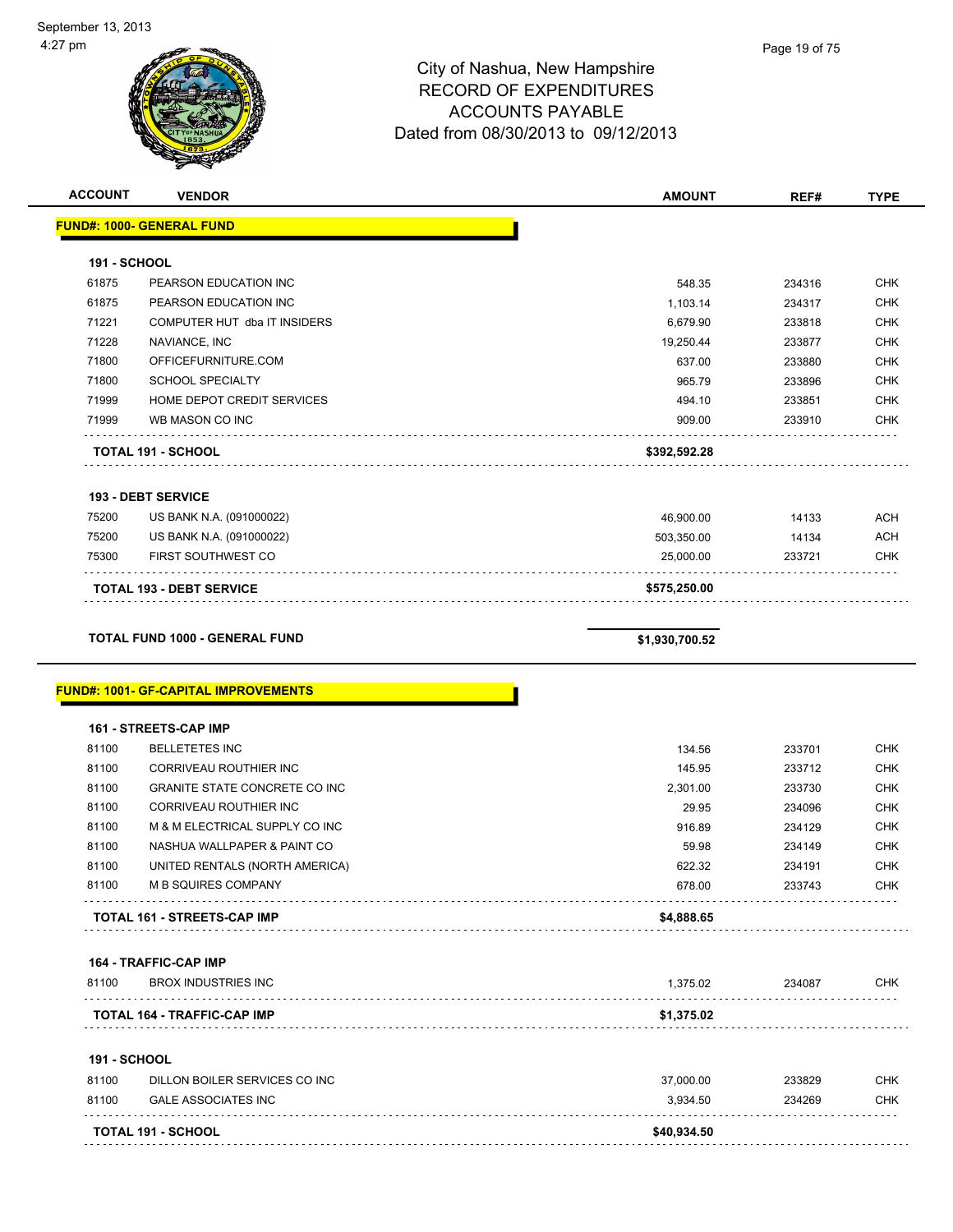| <b>ACCOUNT</b>      | <b>VENDOR</b>                                    | <b>AMOUNT</b> | REF#   | <b>TYPE</b> |
|---------------------|--------------------------------------------------|---------------|--------|-------------|
|                     | <b>TOTAL FUND 1001 - GF-CAPITAL IMPROVEMENTS</b> | \$47,198.17   |        |             |
|                     | <b>FUND#: 1010- GF-PRIOR YEAR ESCROWS</b>        |               |        |             |
|                     | <b>126 - FINANCIAL SERVICES</b>                  |               |        |             |
| 53452               | KROLL, BECKER & WING LLC                         | 824.80        | 233739 | <b>CHK</b>  |
|                     | <b>TOTAL 126 - FINANCIAL SERVICES</b>            | \$824.80      |        |             |
|                     | 134 - GIS-PRIOR YEAR                             |               |        |             |
| 71228               | PATRIOT PROPERTIES INC                           | 1,600.00      | 234157 | <b>CHK</b>  |
|                     | TOTAL 134 - GIS-PRIOR YEAR                       | \$1,600.00    |        |             |
|                     | <b>172 - COMMUNITY HEALTH-PRIOR YEAR</b>         |               |        |             |
| 61144               | SANOFI PASTEUR INC                               | 4,743.57      | 234171 | <b>CHK</b>  |
|                     | <b>TOTAL 172 - COMMUNITY HEALTH-PRIOR YEAR</b>   | \$4,743.57    |        |             |
| <b>191 - SCHOOL</b> |                                                  |               |        |             |
| 53614               | <b>CHILDREN'S PYRAMID</b>                        | 1,170.00      | 234243 | <b>CHK</b>  |
| 53628               | SOUTHWORTH-MILTON INC                            | 4,875.00      | 233900 | <b>CHK</b>  |
| 54280               | GATE CITY FENCE CO INC                           | 1,895.00      | 233841 | <b>CHK</b>  |
| 54280               | <b>URBAN TREE SERVICE</b>                        | 2,606.00      | 233906 | <b>CHK</b>  |
| 54280               | <b>URBAN TREE SERVICE</b>                        | 1,197.00      | 234343 | <b>CHK</b>  |
| 61135               | <b>SCHOLASTIC BOOK FAIRS</b>                     | 499.40        | 233797 | <b>CHK</b>  |
| 71228               | <b>GREENLIGHT INTERACTIVE INC</b>                | 3,002.00      | 233846 | <b>CHK</b>  |
| 71999               | <b>HERTZ FURNITURE</b>                           | 2,764.00      | 234279 | <b>CHK</b>  |
|                     | <b>TOTAL 191 - SCHOOL</b>                        | \$18,008.40   |        |             |
|                     | <b>TOTAL FUND 1010 - GF-PRIOR YEAR ESCROWS</b>   | \$25,176.77   |        |             |
|                     |                                                  |               |        |             |
|                     | <b>FUND#: 2100- FOOD SERVICES</b>                |               |        |             |
| 44503               | MICHAEL ADAMS                                    | 118.45        | 234220 | <b>CHK</b>  |
| 44503               | <b>JILL CARON</b>                                | 17.50         | 234238 | <b>CHK</b>  |
| 44503               | <b>KIMBERLY CURTIS</b>                           | 48.65         | 234252 | <b>CHK</b>  |
| 44503               | <b>DIANE KOUTSOS</b>                             | 57.50         | 234286 | <b>CHK</b>  |
| 54487               | AFFILIATED HVAC SERVICES LLC                     | 336.00        | 233799 | <b>CHK</b>  |
| 54487               | CASCO                                            | 207.59        | 233813 | <b>CHK</b>  |
| 54487               | HOBART SERVICE                                   | 1,089.50      | 233850 | <b>CHK</b>  |

 AMY CASSIDY 4.38 233814 CHK ACE PRINTING CO 9,172.00 233798 CHK 61214 COSTA FRUIT & PRODUCE CO INC **CONSUMING THE COSTA FRUIT & PRODUCE CO INC**  GARELICK FARMS LYNN 4,158.30 233840 CHK M SAUNDERS INC 6,253.61 233864 CHK ANN HOVEY 74.61 234223 CHK 61214 BIMBO FOODS BAKERIES INC<br>
CHK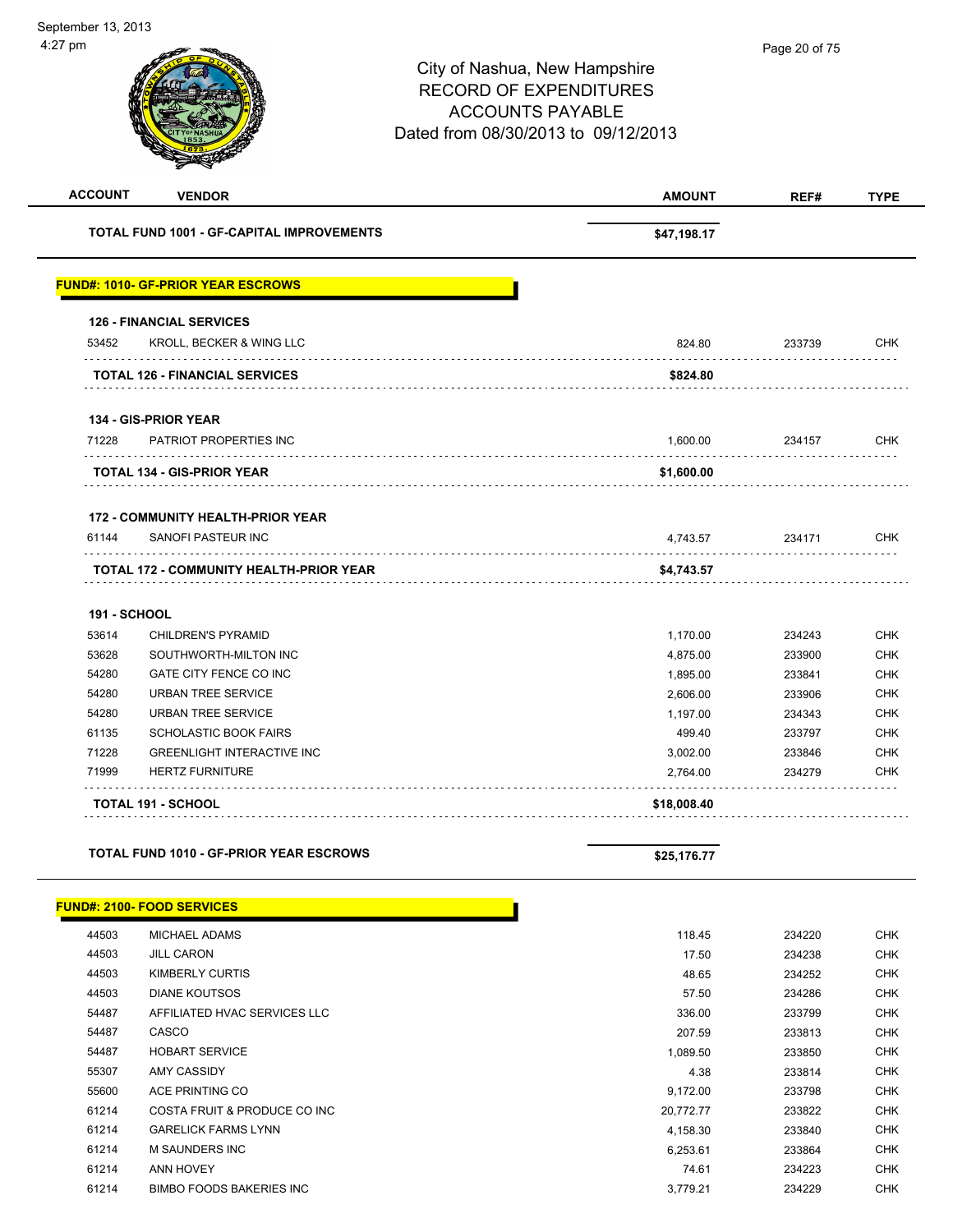

| <b>ACCOUNT</b> | <b>VENDOR</b>                                     | <b>AMOUNT</b> | REF#   | <b>TYPE</b> |
|----------------|---------------------------------------------------|---------------|--------|-------------|
|                | <b>FUND#: 2100- FOOD SERVICES</b>                 |               |        |             |
| 61214          | <b>BOSTON PIE INC</b>                             | 1,276.80      | 234232 | <b>CHK</b>  |
| 61214          | COCA COLA BOTTLING CO                             | 746.90        | 234246 | <b>CHK</b>  |
| 61214          | COSTA FRUIT & PRODUCE CO INC                      | 34,692.19     | 234250 | <b>CHK</b>  |
| 61214          | <b>GARELICK FARMS LYNN</b>                        | 2,870.00      | 234270 | <b>CHK</b>  |
| 61214          | GILLS PIZZA CO                                    | 6,196.80      | 234272 | <b>CHK</b>  |
| 61214          | <b>GREAT STATE BEVERAGES INC</b>                  | 293.66        | 234276 | <b>CHK</b>  |
| 61214          | M SAUNDERS INC                                    | 11,205.05     | 234295 | <b>CHK</b>  |
| 61214          | NEW ENGLAND ICE CREAM                             | 5,207.52      | 234311 | <b>CHK</b>  |
| 61299          | PAULE RALPH                                       | 6.97          | 233887 | <b>CHK</b>  |
| 61299          | CENTRAL PAPER PRODUCTS CO                         | 10,704.43     | 234241 | <b>CHK</b>  |
|                | <b>TOTAL FUND 2100 - FOOD SERVICES</b>            | \$119,290.39  |        |             |
|                | <b>FUND#: 2120- SUMMER FEEDING PROGRAM</b>        |               |        |             |
| 61299          | AMY CASSIDY                                       | 85.24         | 233814 | <b>CHK</b>  |
| 61299          | <b>ODETTE SLOSEK</b>                              | 77.82         | 234335 | <b>CHK</b>  |
|                | <b>TOTAL FUND 2120 - SUMMER FEEDING PROGRAM</b>   | \$163.06      |        |             |
|                |                                                   |               |        |             |
|                | <b>FUND#: 2207- ADULT ED/CONTINUING ED</b>        |               |        |             |
| 61299          | CAROL COLEMAN                                     | 116.30        | 233817 | CHK         |
|                | <b>TOTAL FUND 2207 - ADULT ED/CONTINUING ED</b>   | \$116.30      |        |             |
|                | <b>FUND#: 2212- ATHLETICS REVENUE FUND</b>        |               |        |             |
| 54487          | <b>JAYPRO SPORTS</b>                              | 528.00        | 233854 | <b>CHK</b>  |
| 61107          | <b>M &amp; N SPORTS LLC</b>                       | 48.00         | 234294 | <b>CHK</b>  |
| 61299          | <b>GRANITE STATE PAPER &amp; TAPE</b>             | 319.20        | 233845 | <b>CHK</b>  |
| 61299          | <b>M &amp; N SPORTS LLC</b>                       | 180.55        | 233863 | <b>CHK</b>  |
| 71999          | RIDDELL/ALL AMERICAN SPORTS CO                    | 100.00        | 234324 | <b>CHK</b>  |
|                | <b>TOTAL FUND 2212 - ATHLETICS REVENUE FUND</b>   | \$1,175.75    |        |             |
|                | <u> FUND#: 2222- AFTER SCHOOL PROGRAM</u>         |               |        |             |
| 44600          | DONNA DAM                                         | 200.00        | 234255 | <b>CHK</b>  |
| 61299          | LACONIA SCHOOL DISTRICT                           | 12,200.00     | 233859 | <b>CHK</b>  |
| 61299          | <b>SHERRI BULLUCK</b>                             | 9.47          | 234235 | <b>CHK</b>  |
| 61299          | DEBRA KUDALIS                                     | 56.75         | 234287 | <b>CHK</b>  |
|                | <b>TOTAL FUND 2222 - AFTER SCHOOL PROGRAM</b>     | \$12,466.22   |        |             |
|                | <b>FUND#: 2502- LAW ENFORCEMENT TRAINING FUND</b> |               |        |             |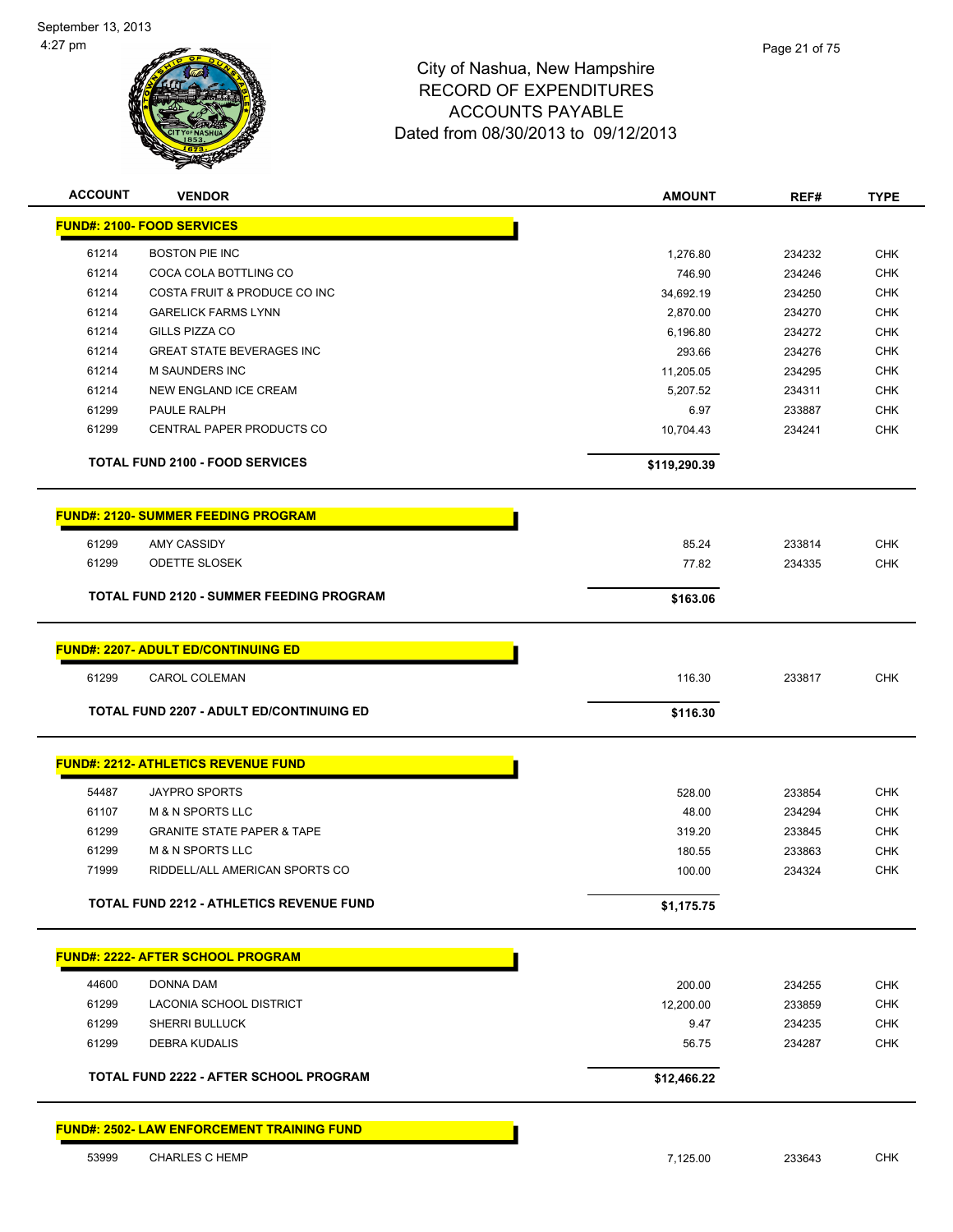# City of Nashua, New Hampshire RECORD OF EXPENDITURES ACCOUNTS PAYABLE Dated from 08/30/2013 to 09/12/2013 **ACCOUNT VENDOR AMOUNT REF# TYPE TOTAL FUND 2502 - LAW ENFORCEMENT TRAINING FUND \$7,125.00 FUND#: 2503- PARKS & REC PROGRAMS FUND** 44549 JYOTI SHARMA 340.00 233916 CHK 53600 MAD SCIENCE OF SOUTH NH & NORT 2,820.00 233745 CHK

| <b>TOTAL FUND 2503 - PARKS &amp; REC PROGRAMS FUND</b> |                                                | \$3,160.00 |        |     |
|--------------------------------------------------------|------------------------------------------------|------------|--------|-----|
|                                                        | <b>FUND#: 2504- HOLMAN STADIUM EVENTS FUND</b> |            |        |     |
| 55658                                                  | SAM'S CLUB DIRECT-0860                         | 122.48     | 233781 | CHK |
| 55658                                                  | <b>HARRIS TROPHY</b>                           | 109.90     | 234109 | CHK |
| 55658                                                  | HOME DEPOT CREDIT SERVICE 3065                 | 877.14     | 234111 | CHK |
|                                                        |                                                |            |        |     |

|       | <b>TOTAL FUND 2504 - HOLMAN STADIUM EVENTS FUND</b> | \$1,503.45 |        |            |
|-------|-----------------------------------------------------|------------|--------|------------|
| 55699 | WB MASON CO INC                                     | 36.99      | 234195 | снк        |
| 55699 | WB MASON CO INC                                     | 156.94     | 233787 | <b>CHK</b> |
| 55658 | ANNA RIBAUDO                                        | 200.00     | 234164 | <b>CHK</b> |
|       |                                                     |            |        |            |

٠

# **FUND#: 2505- GOVT & EDUCATION CHANNELS FUND**

|       | <b>TOTAL FUND 2505 - GOVT &amp; EDUCATION CHANNELS FUND</b> |            | \$1,778.09 |         |            |
|-------|-------------------------------------------------------------|------------|------------|---------|------------|
| 55699 | AARDVARK THE DEAN OF CLEAN                                  |            | 195.00     | 233687  | <b>CHK</b> |
| 54141 | PENNICHUCK WATER WORKS INC                                  |            | 19.29      | 233678  | <b>CHK</b> |
| 54100 | <b>PSNH</b>                                                 |            | 238.80     | 233679  | <b>CHK</b> |
| 53470 | CITIZENS BANK CREDIT CARD                                   | WhenToWork | 100.00     | 9201402 | <b>ACH</b> |
| 53470 | <b>FRANK J WALLENT</b>                                      |            | 387.50     | 234194  | <b>CHK</b> |
| 53470 | <b>FRANK J WALLENT</b>                                      |            | 225.00     | 233786  | <b>CHK</b> |
| 53470 | TIM O'NEIL                                                  |            | 262.50     | 233768  | <b>CHK</b> |
| 53470 | <b>JIM MCLEAN</b>                                           |            | 150.00     | 233752  | <b>CHK</b> |
| 53470 | MIKE JEYNES                                                 |            | 200.00     | 233738  | <b>CHK</b> |
|       |                                                             |            |            |         |            |

| 54114 | <b>LIBERTY UTILITIES</b>                            | 40.94    | 233668 | <b>CHK</b>               |
|-------|-----------------------------------------------------|----------|--------|--------------------------|
| 54200 | ERICKSON CLEANING SERVICES LLC                      | 160.00   | 233716 | <b>CHK</b>               |
|       | <b>TOTAL FUND 2506 - HUNT BLDG FACILITY RENTALS</b> | \$200.94 |        |                          |
|       |                                                     |          |        |                          |
|       | <b>FUND#: 3068- COMMUNITY SERVICES GRANTS</b>       |          |        |                          |
| 55100 | AT & T MOBILITY                                     | 75.00    | 233665 |                          |
| 55300 | <b>CHRISTINE VILLENEUVE</b>                         | 51.21    | 233662 | <b>CHK</b><br><b>CHK</b> |

### **FUND#: 3070- COMMUNITY HEALTH GRANTS FUND**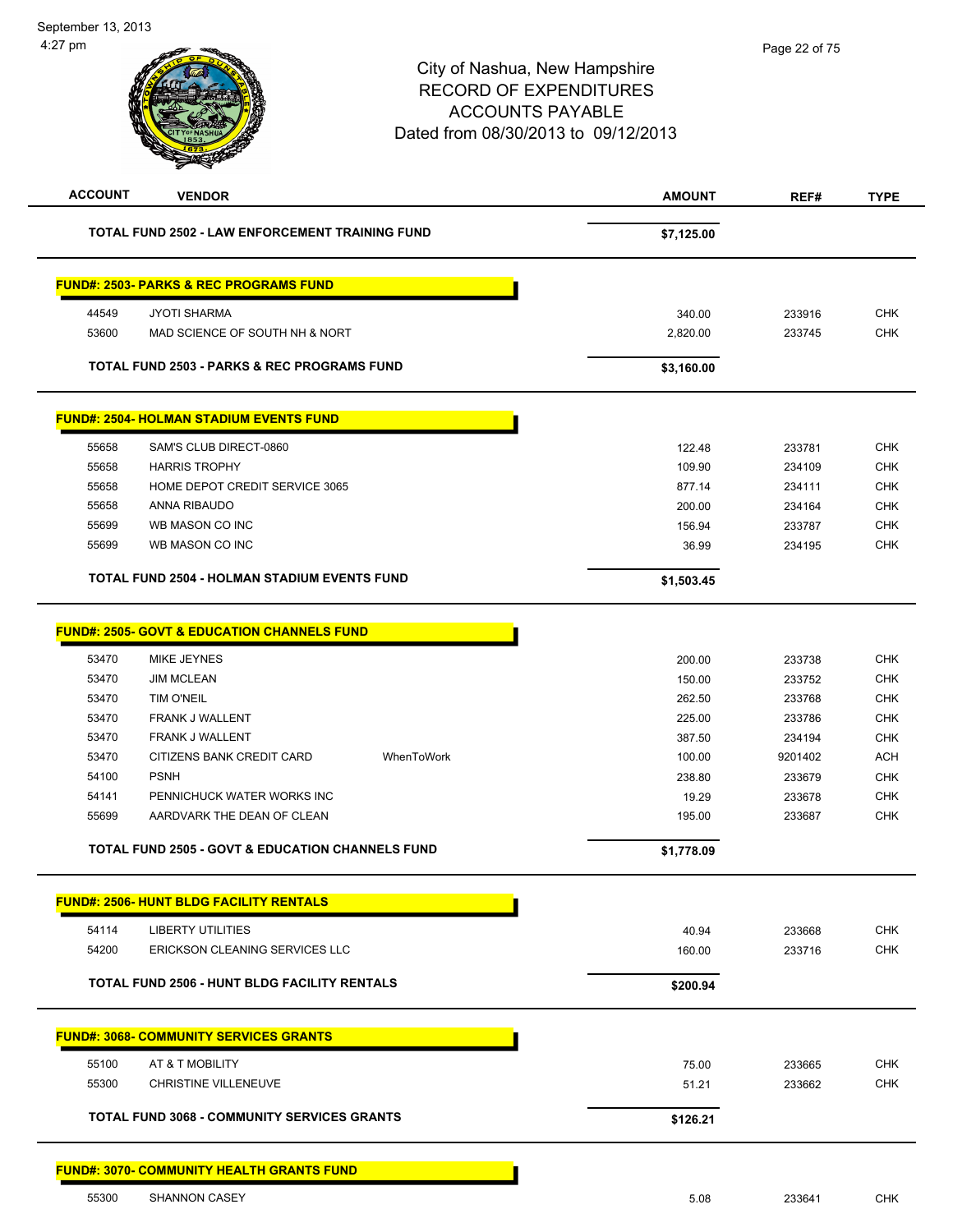

| <b>ACCOUNT</b> | <b>VENDOR</b>                                         | <b>AMOUNT</b> | REF#   | <b>TYPE</b> |
|----------------|-------------------------------------------------------|---------------|--------|-------------|
|                | <b>FUND#: 3070- COMMUNITY HEALTH GRANTS FUND</b>      |               |        |             |
| 55300          | <b>CHRISTINE VILLENEUVE</b>                           | 51.76         | 233662 | <b>CHK</b>  |
|                | <b>TOTAL FUND 3070 - COMMUNITY HEALTH GRANTS FUND</b> | \$56.84       |        |             |
|                | <b>FUND#: 3080- COMMUNITY DEVELOPMENT GRANTS</b>      |               |        |             |
| 68400          | SOUTHERN NH SERVICES                                  | 4,534.57      | 234175 | <b>CHK</b>  |
|                | <b>TOTAL FUND 3080 - COMMUNITY DEVELOPMENT GRANTS</b> | \$4,534.57    |        |             |
|                | <b>FUND#: 3090- URBAN PROGRAM GRANTS</b>              |               |        |             |
| 54210          | 6 VERNON ST LLC AND DAD'S                             | 5,500.00      | 234002 | <b>CHK</b>  |
| 54210          | LONZIE A FULSE, DANIELLE PONTI                        | 8,500.00      | 233648 | <b>CHK</b>  |

|       | <b>TOTAL FUND 3090 - URBAN PROGRAM GRANTS</b> | \$55,801.11 |        |            |
|-------|-----------------------------------------------|-------------|--------|------------|
| 69075 | BRIDGES DOM & SEXUAL VIOLENCE                 | 2,525.00    | 234085 | <b>CHK</b> |
| 69025 | JAMES VAYO AND DAD'S ABATEMENT                | 7,000.00    | 233661 | <b>CHK</b> |
| 69025 | ROSE MUCCIOLI AND ACS                         | 8,600.00    | 234028 | <b>CHK</b> |
| 69025 | MARY ELIZABETH CARROLL AND                    | 3,500.00    | 233640 | <b>CHK</b> |
| 69025 | LONZIE A FULSE, DANIELLE PONTI                | 16,900.00   | 233648 | <b>CHK</b> |
| 68345 | <b>NICOLE MARKUSIC</b>                        | 400.00      | 234024 | <b>CHK</b> |
| 68345 | <b>MARIO AGUILLON</b>                         | 400.00      | 234003 | <b>CHK</b> |
| 61100 | WB MASON CO INC                               | 7.99        | 234195 | <b>CHK</b> |
| 55614 | HILLSBOROUGH COUNTY REGISTRY                  | 4.00        | 234110 | <b>CHK</b> |
| 55614 | HILLSBOROUGH COUNTY REGISTRY                  | 267.80      | 234110 | CHK        |
| 55421 | <b>EVENTS YOUR WAY LLC</b>                    | 50.00       | 234043 | <b>CHK</b> |
| 55421 | ROBERT SOUSA                                  | 507.60      | 234034 | <b>CHK</b> |
| 55307 | <b>ROBERT RICE</b>                            | 622.62      | 234032 | <b>CHK</b> |
| 55307 | <b>DAVID SULLIVAN</b>                         | 268.94      | 234037 | <b>CHK</b> |
| 55118 | AT & T MOBILITY                               | 31.16       | 233665 | <b>CHK</b> |
| 54225 | ALCHEMY LEAD MANAGMENT                        | 716.00      | 234070 | <b>CHK</b> |

## **FUND#: 3120- TRANSIT GRANTS**

| 54100 | <b>PSNH</b>                     |                           | 883.54     | 233679  | <b>CHK</b> |
|-------|---------------------------------|---------------------------|------------|---------|------------|
| 54114 | <b>LIBERTY UTILITIES</b>        |                           | 40.94      | 233670  | <b>CHK</b> |
| 54141 | PENNICHUCK WATER WORKS INC      |                           | 164.49     | 233678  | <b>CHK</b> |
| 54141 | PENNICHUCK WATER WORKS INC      |                           | 52.38      | 233678  | <b>CHK</b> |
| 54600 | <b>D &amp; R TOWING INC</b>     |                           | 504.00     | 234098  | <b>CHK</b> |
| 55109 | <b>FAIRPOINT COMMUNICATIONS</b> |                           | 50.00      | 234045  | <b>CHK</b> |
| 55118 | AT & T MOBILITY                 |                           | 202.94     | 233665  | <b>CHK</b> |
| 55400 | <b>VPTA</b>                     |                           | 150.00     | 234001  | <b>CHK</b> |
| 55400 | CITIZENS BANK CREDIT CARD       | Sheraton Burlington Hotel | 655.60     | 9201402 | <b>ACH</b> |
| 55699 | <b>FIRST TRANSIT INC</b>        |                           | 135,916.60 | 233722  | <b>CHK</b> |
| 55699 | <b>LOOMIS</b>                   |                           | 181.42     | 234126  | <b>CHK</b> |
| 55699 | <b>CINTAS UNIFORMS</b>          |                           | 76.20      | 233710  | <b>CHK</b> |
| 55699 | <b>CINTAS FAS</b>               |                           | 658.05     | 234092  | <b>CHK</b> |
| 61299 | PRINT FACTORY                   |                           | 373.50     | 233773  | <b>CHK</b> |
|       |                                 |                           |            |         |            |

<u> 1989 - Johann Barbara, martin b</u>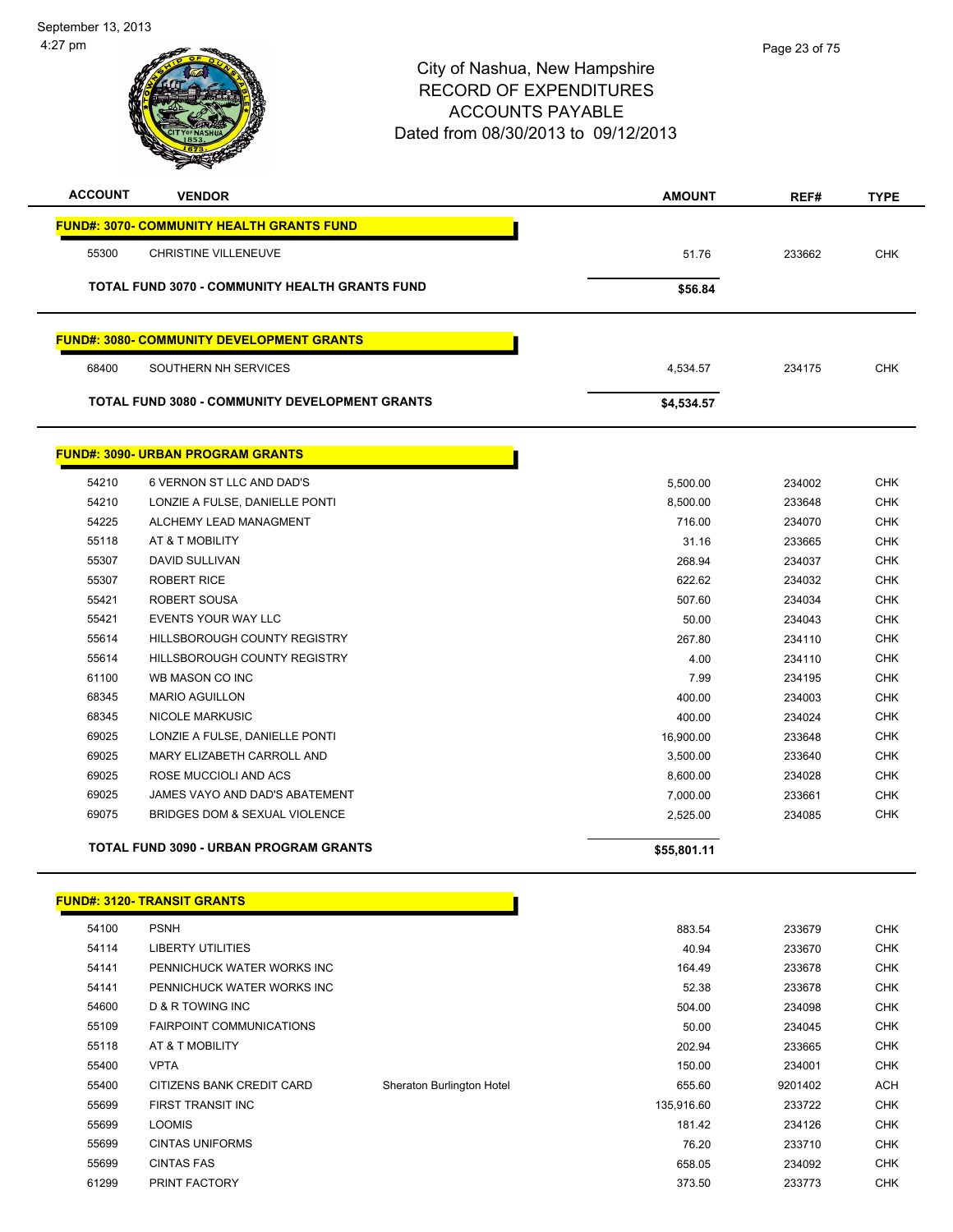

| <b>ACCOUNT</b> | <b>VENDOR</b>                           | <b>AMOUNT</b> | REF#   | <b>TYPE</b> |
|----------------|-----------------------------------------|---------------|--------|-------------|
|                | <b>FUND#: 3120- TRANSIT GRANTS</b>      |               |        |             |
| 61299          | PURE WATERS OF NEW ENGLAND LLC          | 31.50         | 234160 | <b>CHK</b>  |
| 61299          | <b>CENTRAL PAPER PRODUCTS CO</b>        | 269.98        | 233705 | <b>CHK</b>  |
| 61299          | RYDER FLEET PRODUCTS COM INC            | 97.42         | 233780 | <b>CHK</b>  |
| 61299          | HOME DEPOT CREDIT SERVICE 3065          | 152.93        | 234111 | <b>CHK</b>  |
| 61307          | <b>EAST RIVER ENERGY INC</b>            | 33,828.76     | 234102 | <b>CHK</b>  |
| 61705          | <b>MAYNARD &amp; LESIEUR INC</b>        | 1,290.00      | 234135 | <b>CHK</b>  |
| 61799          | NAPA AUTO PARTS                         | 52.99         | 233760 | CHK         |
| 61799          | <b>GILLIG LLC</b>                       | 322.49        | 233729 | <b>CHK</b>  |
| 61799          | <b>NAPA AUTO PARTS</b>                  | 240.00        | 233760 | CHK         |
| 61799          | ALLIANCE BUS GROUP INC                  | 921.67        | 234072 | <b>CHK</b>  |
| 61799          | <b>GILLIG LLC</b>                       | 722.17        | 234106 | <b>CHK</b>  |
| 61799          | NAPA AUTO PARTS                         | 976.59        | 234144 | CHK         |
| 61799          | <b>NAPA AUTO PARTS</b>                  | 134.40        | 233760 | <b>CHK</b>  |
| 61799          | <b>QUIRK GM PARTS DEPOT</b>             | 68.08         | 233774 | <b>CHK</b>  |
| 61799          | ALLIANCE BUS GROUP INC                  | 124.00        | 234072 | <b>CHK</b>  |
| 61799          | <b>NAPA AUTO PARTS</b>                  | (28.96)       | 234143 | <b>CHK</b>  |
| 61799          | <b>NAPA AUTO PARTS</b>                  | 412.91        | 234144 | <b>CHK</b>  |
| 61799          | NORTHERN BUS SALES INC                  | 462.59        | 234153 | <b>CHK</b>  |
| 61799          | NAPA AUTO PARTS                         | 377.78        | 233760 | <b>CHK</b>  |
| 61799          | ALLIANCE BUS GROUP INC                  | 492.22        | 234072 | <b>CHK</b>  |
| 61799          | <b>CUMMINS NORTHEAST LLC</b>            | 57.11         | 234097 | <b>CHK</b>  |
| 61799          | <b>NAPA AUTO PARTS</b>                  | 264.22        | 234144 | <b>CHK</b>  |
| 61799          | NORTHERN BUS SALES INC                  | 571.69        | 234153 | <b>CHK</b>  |
| 61799          | <b>FASTENAL CO</b>                      | 14.51         | 233718 | <b>CHK</b>  |
| 61799          | NAPA AUTO PARTS                         | 77.12         | 233760 | <b>CHK</b>  |
| 61799          | HOME DEPOT CREDIT SERVICE 3065          | 8.97          | 234111 | <b>CHK</b>  |
| 61799          | NAPA AUTO PARTS                         | 41.03         | 234144 | <b>CHK</b>  |
|                | <b>TOTAL FUND 3120 - TRANSIT GRANTS</b> | \$181,893.83  |        |             |
|                |                                         |               |        |             |

# **FUND#: 3800- SCHOOL GRANTS FUND**

| 53628 | <b>ICAT RESOURCES LLC</b>       |                            | 50.00    | 234215  | <b>CHK</b> |
|-------|---------------------------------|----------------------------|----------|---------|------------|
| 53628 | SILVER TOUCH HHC                |                            | 945.00   | 234334  | <b>CHK</b> |
| 53628 | <b>INTERIM HEALTH CARE</b>      |                            | 3,441.00 | 233853  | <b>CHK</b> |
| 53628 | SILVER TOUCH HHC                |                            | 1,260.00 | 234334  | <b>CHK</b> |
| 54450 | MCINTIRE BUSINESS PRODUCTS INC. |                            | 105.00   | 234298  | <b>CHK</b> |
| 54807 | CITIZENS BANK CREDIT CARD       | HOLIDAY INN NASHUA 8/05/13 | 735.33   | 9201402 | ACH        |
| 54807 | <b>FIRST CHURCH</b>             |                            | 258.33   | 234265  | <b>CHK</b> |
| 54807 | <b>FIRST CHURCH</b>             |                            | 3,432.67 | 234265  | <b>CHK</b> |
| 55109 | <b>FAIRPOINT COMMUNICATIONS</b> |                            | 162.80   | 234044  | <b>CHK</b> |
| 55300 | ELIZABETH THOMSON               |                            | 274.33   | 233904  | <b>CHK</b> |
| 55300 | KIM CARROZZA                    |                            | 223.09   | 234239  | <b>CHK</b> |
| 55300 | <b>MAUREEN FENN</b>             |                            | 339.30   | 234263  | <b>CHK</b> |
| 55300 | KIMBERLY A MONTINE              |                            | 203.67   | 234301  | <b>CHK</b> |
| 55300 | LORNA SPARGO                    |                            | 156.04   | 233901  | <b>CHK</b> |
| 55300 | <b>JASON CUCOLO</b>             |                            | 68.22    | 233825  | <b>CHK</b> |
| 55300 | SARAH MARANDOS                  |                            | 56.50    | 233866  | <b>CHK</b> |
| 55300 | <b>STACIE PLOURDE</b>           |                            | 181.07   | 233885  | <b>CHK</b> |

<u> 1999 - Johann John Store</u>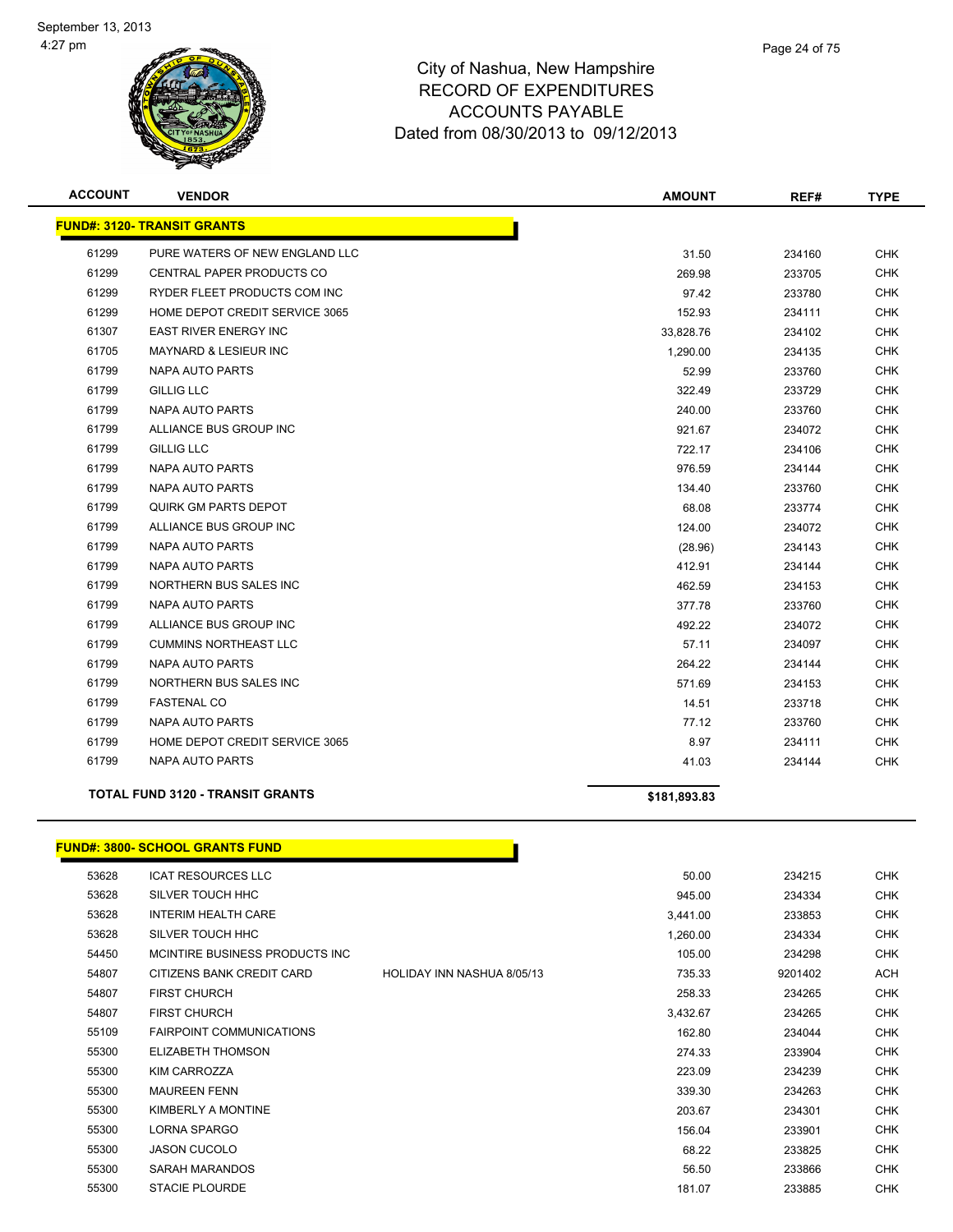

| <b>ACCOUNT</b> | <b>VENDOR</b>                               | <b>AMOUNT</b> | REF#   | <b>TYPE</b> |
|----------------|---------------------------------------------|---------------|--------|-------------|
|                | <b>FUND#: 3800- SCHOOL GRANTS FUND</b>      |               |        |             |
| 55300          | <b>KELLY LAKANEN</b>                        | 91.41         | 234288 | <b>CHK</b>  |
| 55400          | ST JOHNSBURY ACADEMY                        | 2,490.00      | 233902 | <b>CHK</b>  |
| 55400          | <b>MARIA ROGER</b>                          | 387.63        | 233890 | <b>CHK</b>  |
| 55400          | <b>EMERITO ROLON</b>                        | 1,800.00      | 234326 | <b>CHK</b>  |
| 61135          | MUSEUM OF SCIENCE                           | 769.41        | 234305 | <b>CHK</b>  |
| 61135          | <b>SCHOOL SPECIALTY</b>                     | 60.48         | 234331 | CHK         |
| 61135          | MCINTIRE BUSINESS PRODUCTS INC              | 60.32         | 234298 | <b>CHK</b>  |
| 61299          | <b>WAL-MART</b>                             | 309.88        | 234345 | <b>CHK</b>  |
| 61299          | LORNA SPARGO                                | 195.60        | 234336 | <b>CHK</b>  |
| 61299          | MUSEUM OF SCIENCE                           | 850.00        | 234305 | <b>CHK</b>  |
| 61299          | <b>TARA KINSELLA</b>                        | 155.05        | 233857 | <b>CHK</b>  |
| 61299          | THE COPY SHOP                               | 478.80        | 234249 | <b>CHK</b>  |
| 61299          | <b>SCHOOL SPECIALTY</b>                     | 40.03         | 233896 | <b>CHK</b>  |
| 61299          | <b>SCHOOL SPECIALTY</b>                     | 137.17        | 234331 | <b>CHK</b>  |
| 61830          | SCHOLASTIC INC                              | 31.15         | 233894 | <b>CHK</b>  |
| 61875          | <b>NCS PEARSON</b>                          | 2,441.73      | 234309 | <b>CHK</b>  |
| 61875          | <b>NCS PEARSON INC</b>                      | 2,771.60      | 234310 | <b>CHK</b>  |
| 71221          | COMPUTER HUT dba IT INSIDERS                | 15,638.85     | 233818 | <b>CHK</b>  |
| 71221          | <b>SCHOOL OUTFITTERS</b>                    | 420.54        | 233895 | <b>CHK</b>  |
| 71999          | <b>SCHOOL SPECIALTY</b>                     | 355.99        | 234331 | <b>CHK</b>  |
|                | TOTAL FUND 3800 - SCHOOL GRANTS FUND        | \$41,377.99   |        |             |
|                | <b>FUND#: 4005- TRAFFIC VIOLATIONS FUND</b> |               |        |             |
| 45400          | <b>ELYSE PEREZ</b>                          | 35.00         | 233927 | <b>CHK</b>  |
| 45400          | NASHUA CIRCUITS INC                         | 20.00         | 233941 | <b>CHK</b>  |
| 45400          | SAMANTHA MACKEY                             | 25.00         | 233954 | <b>CHK</b>  |
| 45400          | STEVEN GONZALEZ                             | 10.00         | 233957 | <b>CHK</b>  |
| 55699          | <b>1ST PRIORITY TOWING &amp; RECOVERY</b>   | 475.00        | 233686 | <b>CHK</b>  |
| 55699          | <b>D &amp; R TOWING INC</b>                 | 190.00        | 233713 | <b>CHK</b>  |
| 61107          | <b>BENS UNIFORMS</b>                        | 168.00        | 233702 | <b>CHK</b>  |
| 61799          | MAYNARD & LESIEUR INC                       | 418.20        | 233749 | <b>CHK</b>  |
| 61799          | SULLIVAN TIRE COMPANY                       | 419.76        | 234180 | <b>CHK</b>  |

**TOTAL FUND 4005 - TRAFFIC VIOLATIONS FUND \$1,760.96** 

| <b>FUND#: 4025- DOJ DRUG FORFEITURE FUNDS</b> |  |
|-----------------------------------------------|--|

|       | <b>UND#: 4025- DOJ DRUG FORFEITURE FUNDS:</b>      |             |
|-------|----------------------------------------------------|-------------|
| 55400 | <b>CLARK GAPHARDT</b>                              | 350.00      |
| 55699 | COMCAST CABLE COMMUNICATIONS I                     | 225.10      |
| 55699 | <b>HOOP DREAMS</b>                                 | 4.200.00    |
| 55699 | TLO LLC                                            | 220.00      |
| 56347 | THE YOUTH COUNCIL                                  | 600.00      |
| 68343 | <b>CASH</b>                                        | 9.500.00    |
| 71407 | RILEYS SPORT SHOP INC                              | 644.00      |
|       |                                                    |             |
|       | <b>TOTAL FUND 4025 - DOJ DRUG FORFEITURE FUNDS</b> | \$15,739.10 |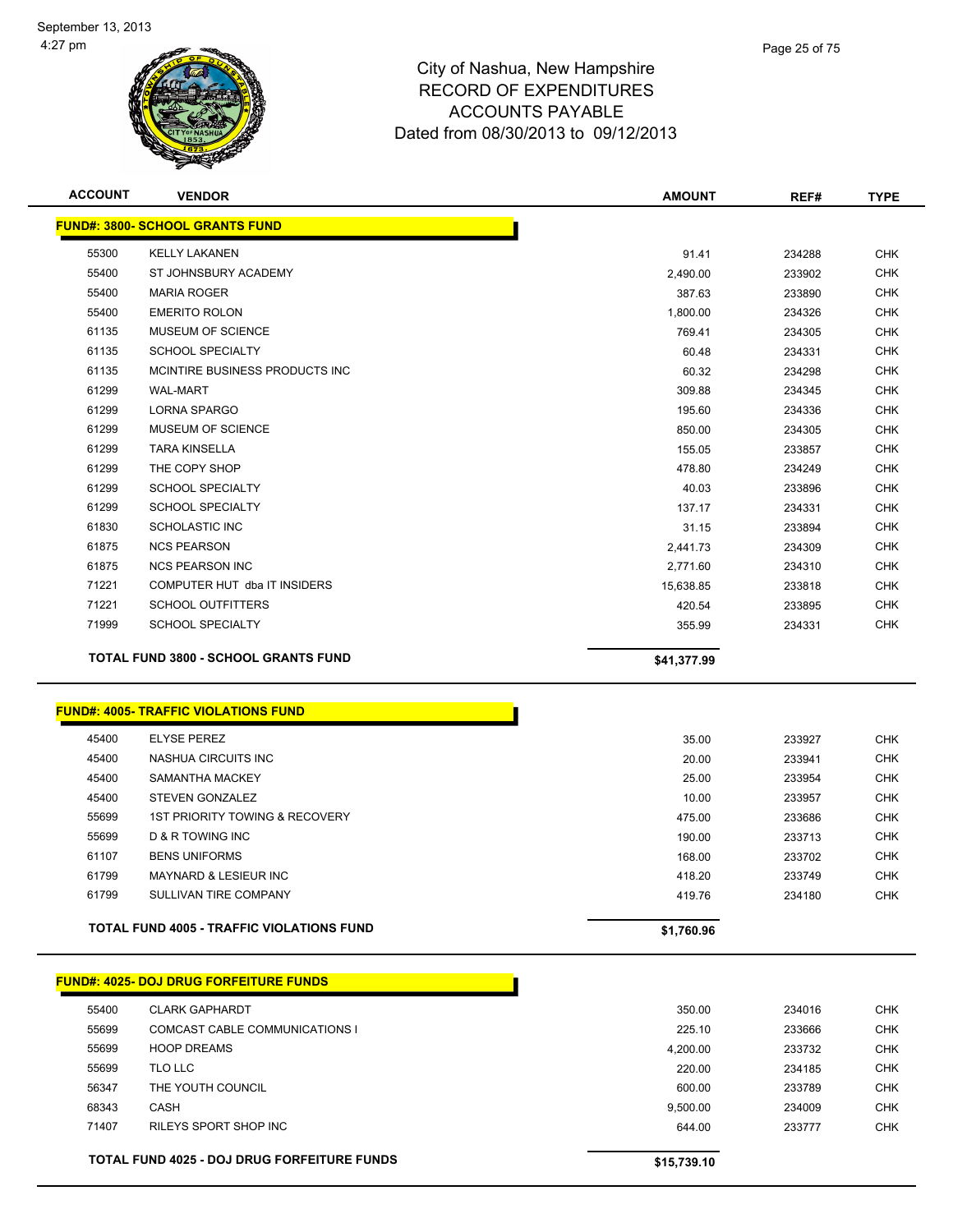September 13, 2013 4:27 pm

| <b>ACCOUNT</b> | <b>VENDOR</b>                                           | <b>AMOUNT</b> | REF#    | <b>TYPE</b> |
|----------------|---------------------------------------------------------|---------------|---------|-------------|
|                | <b>FUND#: 4030- POLICE SPECIAL DETAILS</b>              |               |         |             |
| 44542          | NASHUA POLICE DEPARTMENT                                | 39.17         | 234029  | <b>CHK</b>  |
|                | <b>TOTAL FUND 4030 - POLICE SPECIAL DETAILS</b>         | \$39.17       |         |             |
|                |                                                         |               |         |             |
|                | <b>FUND#: 4057- NASHUA JUVENILE FIRE INTERVENT</b>      |               |         |             |
| 55699          | <b>VALERIE M LEYTON</b>                                 | 750.00        | 234124  | <b>CHK</b>  |
|                | <b>TOTAL FUND 4057 - NASHUA JUVENILE FIRE INTERVENT</b> | \$750.00      |         |             |
|                | FUND#: 4090- LIB-LOST/DAMAGED BOOK FINES                |               |         |             |
| 61814          | <b>MIDWEST TAPE</b>                                     | 1,418.85      | 233754  | <b>CHK</b>  |
| 61875          | <b>BAKER &amp; TAYLOR</b>                               | 63.82         | 233699  | <b>CHK</b>  |
| 61875          | <b>INGRAM LIBRARY SERVICES</b>                          | 70.14         | 233734  | <b>CHK</b>  |
| 61875          | <b>BAKER &amp; TAYLOR</b>                               | 62.59         | 234079  | <b>CHK</b>  |
| 61875          | <b>INGRAM LIBRARY SERVICES</b>                          | 34.95         | 234116  | <b>CHK</b>  |
|                | <b>TOTAL FUND 4090 - LIB-LOST/DAMAGED BOOK FINES</b>    | \$1,650.35    |         |             |
|                | <b>FUND#: 4100- ENVIRONMENTAL RLF</b>                   |               |         |             |
| 53142          | NASHUA REGIONAL PLANNING COMM                           | 810.00        | 233762  | <b>CHK</b>  |
|                | <b>TOTAL FUND 4100 - ENVIRONMENTAL RLF</b>              | \$810.00      |         |             |
|                |                                                         |               |         |             |
|                | <b>FUND#: 4600- ECONOMIC DEVELOPMENT RLF</b>            |               |         |             |
| 53628          | State of NH<br>CITIZENS BANK CREDIT CARD                | 54.00         | 9201402 | <b>ACH</b>  |
|                | TOTAL FUND 4600 - ECONOMIC DEVELOPMENT RLF              | \$54.00       |         |             |
|                | FUND#: 4602- HUD SECTION 108 LOAN FUND                  |               |         |             |
| 68402          | <b>FEDEX</b>                                            | 29.89         | 234046  | <b>CHK</b>  |
|                | <b>TOTAL FUND 4602 - HUD SECTION 108 LOAN FUND</b>      | \$29.89       |         |             |
|                | <b>FUND#: 5010- CAP PROJECTS-INFO TECHNOLOGY</b>        |               |         |             |
| 81342          | <b>KRONOS INC</b>                                       | 33,305.00     | 234123  | CHK         |
|                | TOTAL FUND 5010 - CAP PROJECTS-INFO TECHNOLOGY          | \$33,305.00   |         |             |
|                |                                                         |               |         |             |
|                | <b>FUND#: 5050- CAPITAL PROJ-COMMUNICATIONS</b>         |               |         |             |
| 81300          | MOTOROLA SOLUTIONS INC                                  | 849,687.15    | 233755  | <b>CHK</b>  |
|                | TOTAL FUND 5050 - CAPITAL PROJ-COMMUNICATIONS           | \$849,687.15  |         |             |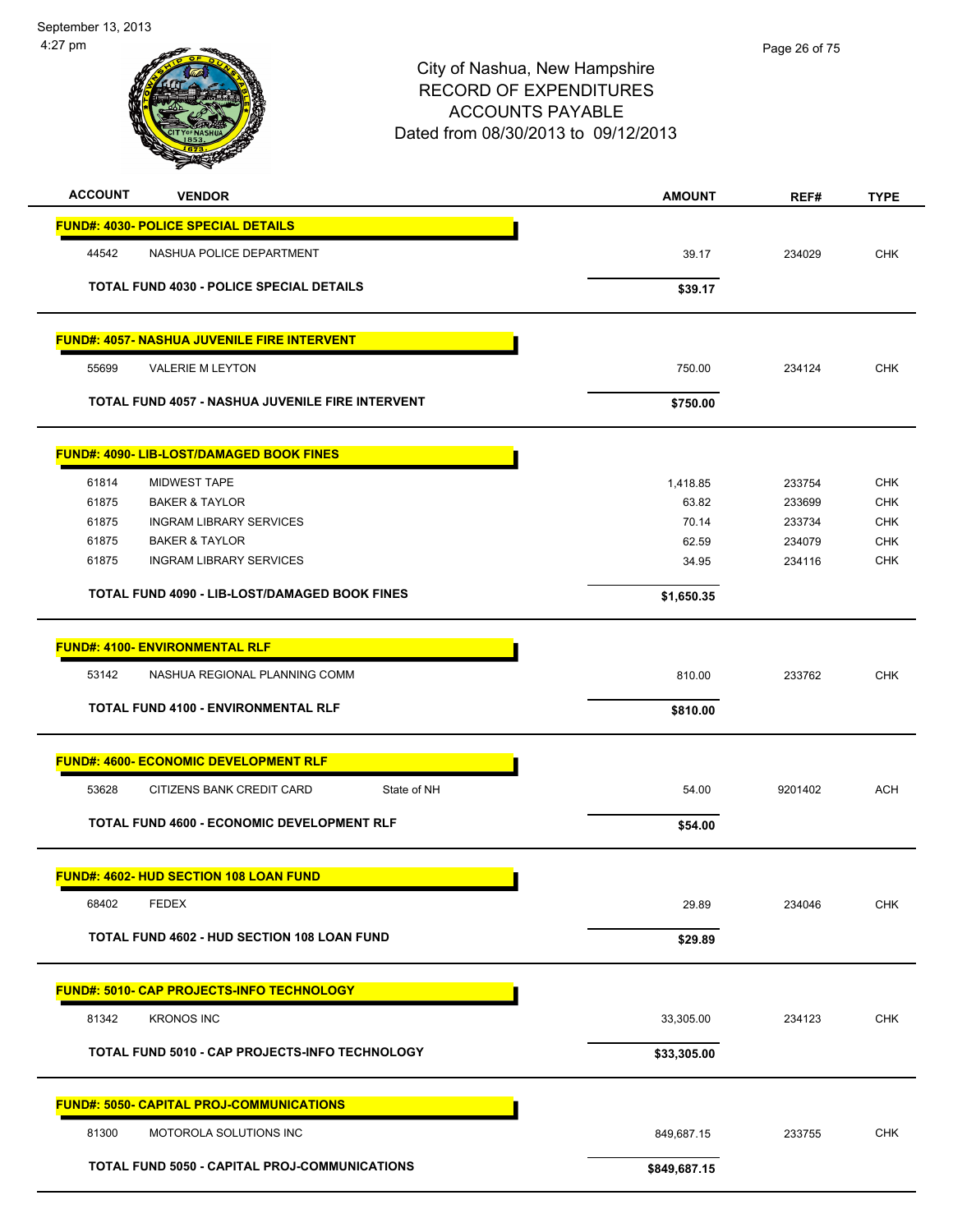

| <b>ACCOUNT</b> | <b>VENDOR</b>                                             | <b>AMOUNT</b> | REF#   | <b>TYPE</b> |
|----------------|-----------------------------------------------------------|---------------|--------|-------------|
|                | <b>FUND#: 5150- CAPITAL PROJECTS-PARKS &amp; REC</b>      |               |        |             |
| 81650          | <b>SOLAR ILLUMINATIONS</b>                                | 3,998.84      | 234174 | <b>CHK</b>  |
|                | <b>TOTAL FUND 5150 - CAPITAL PROJECTS-PARKS &amp; REC</b> | \$3,998.84    |        |             |
|                | <b>FUND#: 5800- SCHOOL CAPITAL PROJECTS FUND</b>          |               |        |             |
| 81200          | <b>SECURADYNE SYSTEMS</b>                                 | 289,828.67    | 234332 | <b>CHK</b>  |
| 81200          | SURVEILLANCE SPECIALTIES, LTD                             | 19,600.00     | 234340 | <b>CHK</b>  |
| 81650          | <b>FIELDTURF</b>                                          | 300,000.00    | 234264 | <b>CHK</b>  |
|                | <b>TOTAL FUND 5800 - SCHOOL CAPITAL PROJECTS FUND</b>     | \$609,428.67  |        |             |
|                | <b>FUND#: 6000- SOLID WASTE FUND</b>                      |               |        |             |
| 53107          | CHEMSERVE ENVIRONMENTAL ANALYS                            | 661.22        | 233708 | <b>CHK</b>  |
| 54100          | <b>PSNH</b>                                               | 651.29        | 233679 | <b>CHK</b>  |
| 54100          | <b>PSNH</b>                                               | 214.26        | 234055 | <b>CHK</b>  |
| 54141          | PENNICHUCK WATER WORKS INC                                | 228.66        | 233678 | <b>CHK</b>  |
| 54280          | <b>B &amp; B GUTTERS</b>                                  | 310.00        | 233696 | <b>CHK</b>  |

| 54280<br><b>BELLETETES INC</b>                 |              |             |         |            |
|------------------------------------------------|--------------|-------------|---------|------------|
|                                                |              | 10.79       | 233701  | <b>CHK</b> |
| 54280<br><b>BAIN PEST CONTROL SERVICE INC.</b> |              | 879.00      | 234078  | <b>CHK</b> |
| 54280<br><b>GRAINGER</b>                       |              | 654.80      | 234107  | <b>CHK</b> |
| ALLEN MELLO DODGE INC<br>54600                 |              | 307.09      | 233692  | <b>CHK</b> |
| 54600<br>FREIGHTLINER OF NH INC                |              | 91.59       | 233723  | <b>CHK</b> |
| 54600<br><b>G H BERLIN OIL CO</b>              |              | 897.46      | 233724  | <b>CHK</b> |
| 54600<br>NORTHLAND INDUSTRIAL TRUCK CO         |              | 3,446.00    | 233766  | <b>CHK</b> |
| 54600<br><b>CARPARTS OF NASHUA</b>             |              | 227.11      | 234088  | <b>CHK</b> |
| 54600<br>MCNEILUS TRUCK & MANUFACTURING        |              | 2,488.55    | 234136  | <b>CHK</b> |
| 54600<br>SANEL AUTO PARTS CO                   |              | 27.53       | 234169  | <b>CHK</b> |
| 54828<br><b>US BANK</b>                        |              | 26.55       | 234062  | <b>CHK</b> |
| 55109<br>COMCAST CABLE COMMUNICATIONS I        |              | 168.70      | 233666  | <b>CHK</b> |
| 55109<br>PAETEC COMMUNICATIONS INC             |              | 4.35        | 233676  | <b>CHK</b> |
| 55118<br>AT & T MOBILITY                       |              | 81.75       | 233665  | <b>CHK</b> |
| 55699<br>AMHERST APPLIANCE REPAIR              |              | 1,638.00    | 233693  | <b>CHK</b> |
| 55699<br>ENVIRON, RESOURCE RETURN CORP         |              | 13,285.52   | 234104  | <b>CHK</b> |
| WB MASON CO INC<br>61100                       |              | 116.71      | 233787  | <b>CHK</b> |
| 61110<br>UNIFIRST CORPORATION                  |              | 132.46      | 234190  | <b>CHK</b> |
| 61307<br>SHATTUCK MALONE OIL CO                |              | 1,383.00    | 233680  | <b>CHK</b> |
| 61307<br>SHATTUCK MALONE OIL CO                |              | 1,333.40    | 234057  | <b>CHK</b> |
| 61560<br>E J PRESCOTT INC                      |              | 691.25      | 234101  | <b>CHK</b> |
| 61705<br><b>MAYNARD &amp; LESIEUR INC</b>      |              | 3,138.42    | 233748  | <b>CHK</b> |
| 61705<br>NAPA AUTO PARTS                       |              | 56.38       | 233756  | <b>CHK</b> |
| 61705<br><b>NAPA AUTO PARTS</b>                |              | 406.81      | 233757  | <b>CHK</b> |
| 61705<br><b>MAYNARD &amp; LESIEUR INC</b>      |              | 4,384.74    | 234132  | <b>CHK</b> |
| 71228<br>CITIZENS BANK CREDIT CARD             | Verifone Inc | 441.00      | 9201402 | <b>ACH</b> |
| <b>TOTAL FUND 6000 - SOLID WASTE FUND</b>      |              | \$38,384.39 |         |            |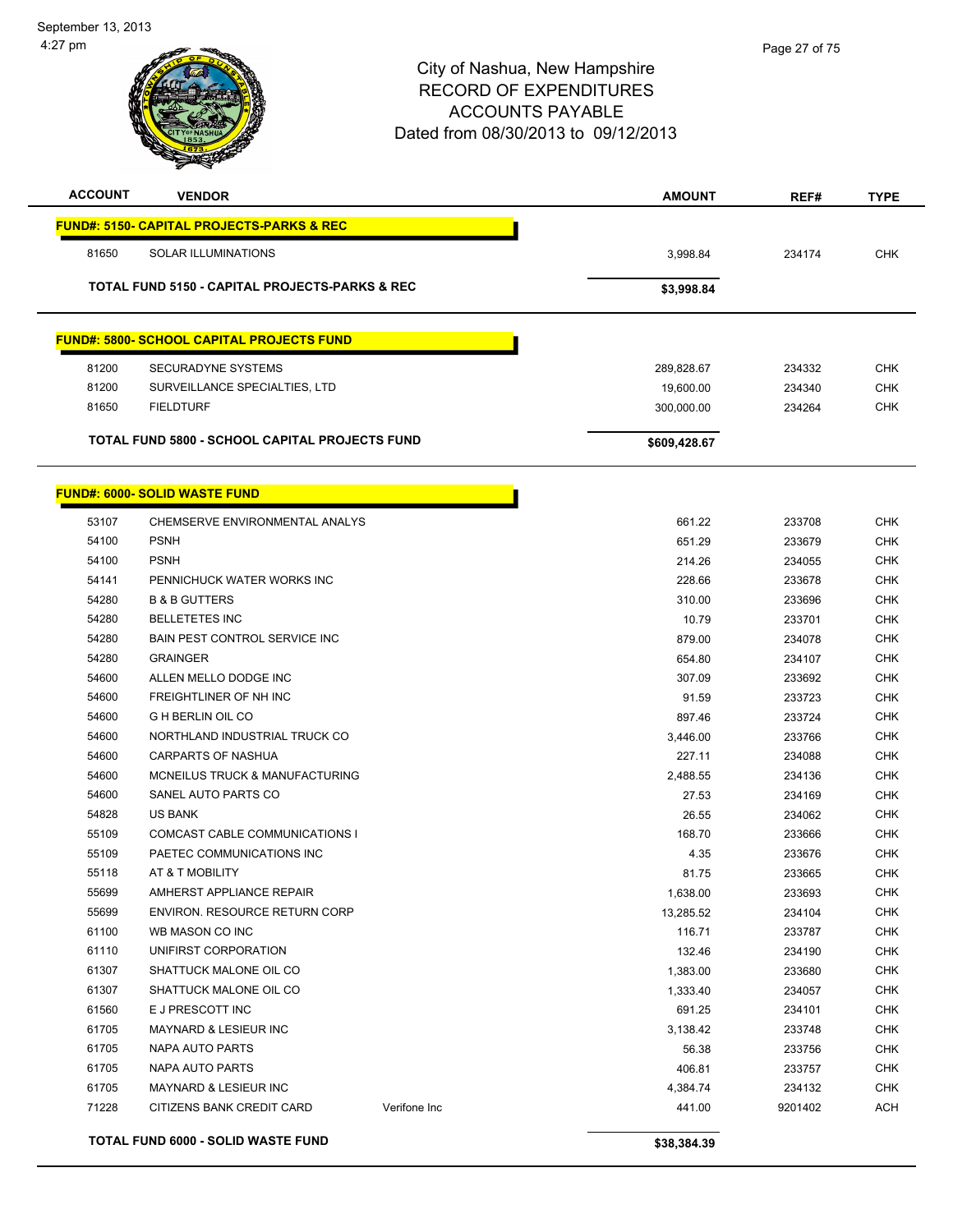

| <b>ACCOUNT</b> | <b>VENDOR</b>                            |                       | <b>AMOUNT</b> | REF#    | <b>TYPE</b> |
|----------------|------------------------------------------|-----------------------|---------------|---------|-------------|
|                | <u> FUND#: 6200- WASTEWATER FUND</u>     |                       |               |         |             |
| 44568          | IREIF III NASHUA SH LLC                  |                       | 889.00        | 233735  | <b>CHK</b>  |
| 44597          | HILLSBOROUGH COUNTY REGISTRY             |                       | 93.22         | 234110  | <b>CHK</b>  |
| 53107          | CHEMSERVE ENVIRONMENTAL ANALYS           |                       | 214.50        | 233708  | <b>CHK</b>  |
| 53107          | EASTERN ANALYTICAL INC                   |                       | 65.00         | 234103  | <b>CHK</b>  |
| 53467          | <b>MAILINGS UNLIMITED</b>                |                       | 767.41        | 233746  | <b>CHK</b>  |
| 54100          | <b>PSNH</b>                              |                       | 1,507.08      | 234055  | <b>CHK</b>  |
| 54141          | PENNICHUCK WATER WORKS INC               |                       | 55.88         | 233678  | <b>CHK</b>  |
| 54200          | ALL GREEN COMMERCIAL JANITORS            |                       | 693.33        | 233691  | <b>CHK</b>  |
| 54300          | <b>B &amp; D SEPTIC SERVICE</b>          |                       | 375.00        | 233697  | <b>CHK</b>  |
| 54300          | ROBERT W CHAMPAGNE                       |                       | 3,080.00      | 233706  | CHK         |
| 54300          | OMEGA INDUSTRIAL SUPPLY INC              |                       | 964.01        | 233769  | CHK         |
| 54487          | PEABODY SUPPLY CO                        |                       | 12.85         | 233771  | <b>CHK</b>  |
| 54487          | PINE MOTOR PARTS                         |                       | 249.56        | 233772  | <b>CHK</b>  |
| 54487          | <b>BAHR SALES INC</b>                    |                       | 1,303.73      | 234077  | <b>CHK</b>  |
| 54487          | <b>GRAINGER</b>                          |                       | 363.18        | 234107  | <b>CHK</b>  |
| 54487          | HOME DEPOT CREDIT SERVICE 3065           |                       | 82.64         | 234111  | CHK         |
| 54487          | J LAWRENCE HALL INC                      |                       | 733.72        | 234117  | <b>CHK</b>  |
| 54487          | NASHUA FARMERS EXCHANGE INC              |                       | 39.00         | 234145  | <b>CHK</b>  |
| 54600          | <b>NAPA AUTO PARTS</b>                   |                       | 24.16         | 233758  | <b>CHK</b>  |
| 54600          | CITIZENS BANK CREDIT CARD                | <b>ASG Supply Inc</b> | 61.01         | 9201402 | ACH         |
| 54828          | <b>US BANK</b>                           |                       | 26.55         | 234062  | <b>CHK</b>  |
| 54828          | US BANK EQUIPMENT FINANCE                |                       | 113.54        | 234064  | <b>CHK</b>  |
| 55109          | PAETEC COMMUNICATIONS INC                |                       | 4.35          | 233676  | <b>CHK</b>  |
| 55109          | BAYRING COMMUNICATIONS                   |                       | 60.21         | 234041  | <b>CHK</b>  |
| 55109          | <b>FAIRPOINT COMMUNICATIONS</b>          |                       | 709.40        | 234044  | <b>CHK</b>  |
| 55109          | <b>FAIRPOINT COMMUNICATIONS</b>          |                       | 70.82         | 234045  | CHK         |
| 55118          | AT & T MOBILITY                          |                       | 274.07        | 233665  | <b>CHK</b>  |
| 55400          | <b>NEWEA</b>                             |                       | 75.00         | 233673  | <b>CHK</b>  |
| 55400          | CITIZENS BANK CREDIT CARD                | The Changing Point    | 499.00        | 9201402 | ACH         |
| 61100          | WB MASON CO INC                          |                       | 536.47        | 233787  | <b>CHK</b>  |
| 61107          | UNIFIRST CORPORATION                     |                       | 631.60        | 234190  | CHK         |
| 61156          | <b>BASF CORP</b>                         |                       | 8,465.75      | 234080  | CHK         |
| 61156          | <b>JCI JONES CHEMICALS INC</b>           |                       | 10,816.20     | 234120  | <b>CHK</b>  |
| 61300          | DENNIS K BURKE INC                       |                       | 1,709.51      | 234100  | <b>CHK</b>  |
| 61428          | CENTRAL PAPER PRODUCTS CO                |                       | 353.72        | 234090  | <b>CHK</b>  |
| 81200          | SULLIVAN ASSOCIATES                      |                       | 5,739.97      | 233783  | <b>CHK</b>  |
| 81700          | PENTA CORP                               |                       | 98,424.18     | 234158  | <b>CHK</b>  |
| 81700          | PARK CONSTRUCTION CORP                   |                       | 144,723.00    | 234156  | <b>CHK</b>  |
|                | <b>TOTAL FUND 6200 - WASTEWATER FUND</b> |                       | \$284,807.62  |         |             |

# **FUND#: 6500- PROPERTY & CASUALTY FUND**

| 54267 | TREASURER STATE OF NH   | 100.00   | 233682 | <b>CHK</b> |
|-------|-------------------------|----------|--------|------------|
| 54267 | TREASURER STATE OF NH   | 200.00   | 234059 | <b>CHK</b> |
| 54267 | STANLEY ELEVATOR CO INC | 4.473.20 | 234176 | <b>CHK</b> |
| 55118 | AT & T MOBILITY         | 31.36    | 233665 | <b>CHK</b> |
| 55307 | LINDA CHANDLER          | 60.88    | 233642 | <b>CHK</b> |
| 55307 | <b>ROSS DUGAS</b>       | 49.72    | 234014 | <b>CHK</b> |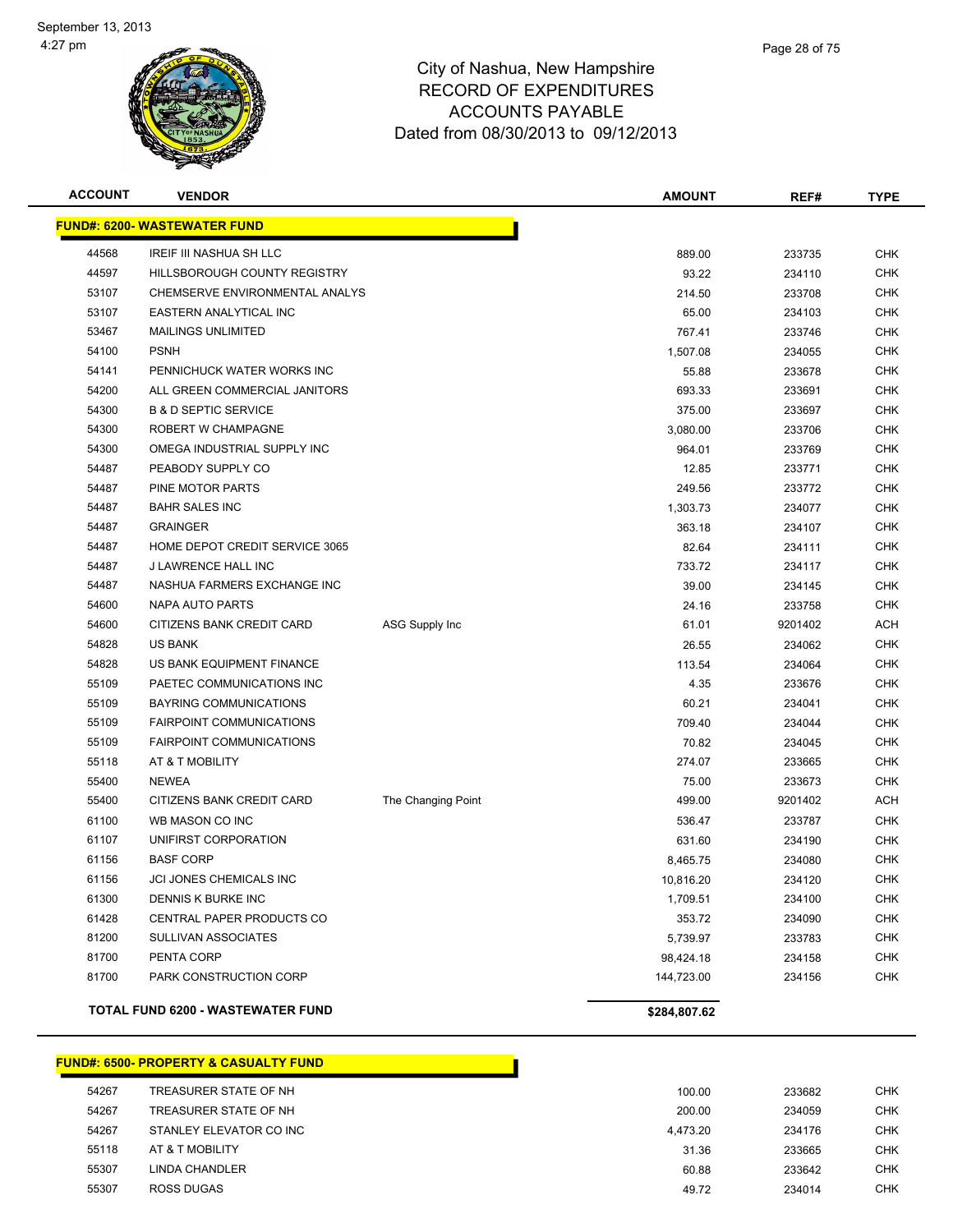

| <b>ACCOUNT</b> | <b>VENDOR</b>                                         | <b>AMOUNT</b> | REF#   | <b>TYPE</b> |
|----------------|-------------------------------------------------------|---------------|--------|-------------|
|                | <b>FUND#: 6500- PROPERTY &amp; CASUALTY FUND</b>      |               |        |             |
| 59207          | ADVANCE ORTHOPEDIC & SPORTS                           | 205.04        | 233984 | <b>CHK</b>  |
| 59207          | APPLE NASHUA LLC                                      | 665.22        | 233985 | <b>CHK</b>  |
| 59207          | APPLE NASHUA LLC                                      | 389.00        | 233986 | <b>CHK</b>  |
| 59207          | COVENTRY HEALTH CARE WORKERS C                        | 191.10        | 233988 | <b>CHK</b>  |
| 59207          | DARTMOUTH HITCHCOCK CLINIC                            | 503.00        | 233989 | <b>CHK</b>  |
| 59207          | <b>DEANNA GRINGRAS</b>                                | 160.00        | 233990 | <b>CHK</b>  |
| 59207          | <b>FAMILY CARE CENTER PC</b>                          | 145.00        | 233991 | <b>CHK</b>  |
| 59207          | <b>FOUNDATION MEDICAL PARTNERS</b>                    | 227.00        | 233992 | <b>CHK</b>  |
| 59207          | <b>GOTMAN, SCHULTHESS &amp; STEERE PA</b>             | 333.50        | 233993 | <b>CHK</b>  |
| 59207          | SO NH REGIONAL MEDICAL CENTER                         | 1.759.87      | 233997 | <b>CHK</b>  |
| 59207          | ST JOSEPHS HOSPITAL                                   | 4,453.00      | 233998 | <b>CHK</b>  |
| 59207          | STONERIVER PHARMACY SOLUTIONS                         | 378.22        | 233999 | <b>CHK</b>  |
| 59207          | <b>GREATER NASHUA EMERGENCY PHYS</b>                  | 362.00        | 234208 | <b>CHK</b>  |
| 59207          | NASHUA RADIOLOGY PA                                   | 462.00        | 234210 | <b>CHK</b>  |
| 59207          | ONE CALL MEDICAL INC                                  | 1,920.11      | 234211 | <b>CHK</b>  |
| 59225          | <b>CLAIMS BUREAU US INC</b>                           | 1.728.25      | 233987 | <b>CHK</b>  |
| 59225          | <b>TAMMY MCKENNA</b>                                  | 20.00         | 234209 | <b>CHK</b>  |
| 59275          | <b>LIBERTY MUTUAL INSURANCE</b>                       | 3.157.22      | 233994 | <b>CHK</b>  |
| 59275          | NORTHEAST KUSTOM KREATIONS                            | 1.050.00      | 233995 | <b>CHK</b>  |
| 59275          | <b>RICK LABRIE APPRAISALS</b>                         | 240.00        | 233996 | <b>CHK</b>  |
| 68360          | HOYLE TANNER & ASSOCIATES INC                         | 1,131.74      | 233733 | <b>CHK</b>  |
|                | <b>TOTAL FUND 6500 - PROPERTY &amp; CASUALTY FUND</b> | \$24,396.43   |        |             |

| <b>FUND#: 6600- BENEFITS SELF INSURANCE FUND</b> |  |
|--------------------------------------------------|--|
|--------------------------------------------------|--|

| 21500 | <b>ITT HARTFORD</b>               | 35,447.05  | 14109  | <b>ACH</b> |
|-------|-----------------------------------|------------|--------|------------|
| 21505 | PROTECTIVE LIFE INSURANCE CO      | 63.89      | 14111  | <b>ACH</b> |
| 21516 | BOSTON MUTUAL LIFE INSURANCE      | 10,908.65  | 14106  | <b>ACH</b> |
| 21520 | SUN LIFE ASSURANCE CO OF CANAD    | 4,227.69   | 14112  | <b>ACH</b> |
| 21545 | NORTHERN NEW ENGLAND BENEFIT      | 40,001.00  | 14098  | <b>ACH</b> |
| 21553 | ANTHEM BLUE CROSS /BLUE SHIELD    | 280,851.54 | 14094  | <b>ACH</b> |
| 21575 | NORTHEAST DELTA DENTAL            | 162,518.87 | 14097  | <b>ACH</b> |
| 21585 | <b>VISION SERVICE PLAN NH</b>     | 2,723.40   | 234193 | <b>CHK</b> |
| 52809 | SANOFI PASTEUR INC                | 1,686.60   | 234171 | <b>CHK</b> |
| 53999 | <b>BENEFIT STRATEGIES (ADMIN)</b> | 4,040.85   | 14104  | <b>ACH</b> |
| 59165 | HM LIFE INSURANCE CO              | 107,405.30 | 14108  | <b>ACH</b> |
| 59500 | ANTHEM BCBS OF NE                 | 85,783.62  | 14103  | <b>ACH</b> |
| 59500 | HARVARD PILGRIM HEALTH CARE       | 23,087.97  | 14107  | <b>ACH</b> |
| 59500 | NORTHEAST DELTA DENTAL            | 11,736.32  | 14110  | <b>ACH</b> |
| 59507 | ANTHEM BCBS OF NE                 | 261,175.93 | 14103  | <b>ACH</b> |
| 59507 | ANTHEM BCBS OF NE                 | 579,223.20 | 14093  | <b>ACH</b> |
| 59507 | ANTHEM BCBS OF NE                 | 274,595.50 | 14103  | <b>ACH</b> |
| 59507 | ANTHEM BCBS OF NE                 | 63,177.01  | 14093  | <b>ACH</b> |
| 59507 | ANTHEM BCBS OF NE                 | 55,003.17  | 14103  | <b>ACH</b> |
| 59507 | ANTHEM BCBS OF NE                 | 10,613.29  | 14093  | <b>ACH</b> |
| 59507 | HARVARD PILGRIM HEALTH CARE       | 72,794.37  | 14096  | <b>ACH</b> |
| 59507 | ANTHEM BCBS OF NE                 | 12,830.57  | 14103  | <b>ACH</b> |
| 59507 | HARVARD PILGRIM HEALTH CARE       | 98,814.81  | 14107  | <b>ACH</b> |
|       |                                   |            |        |            |

Г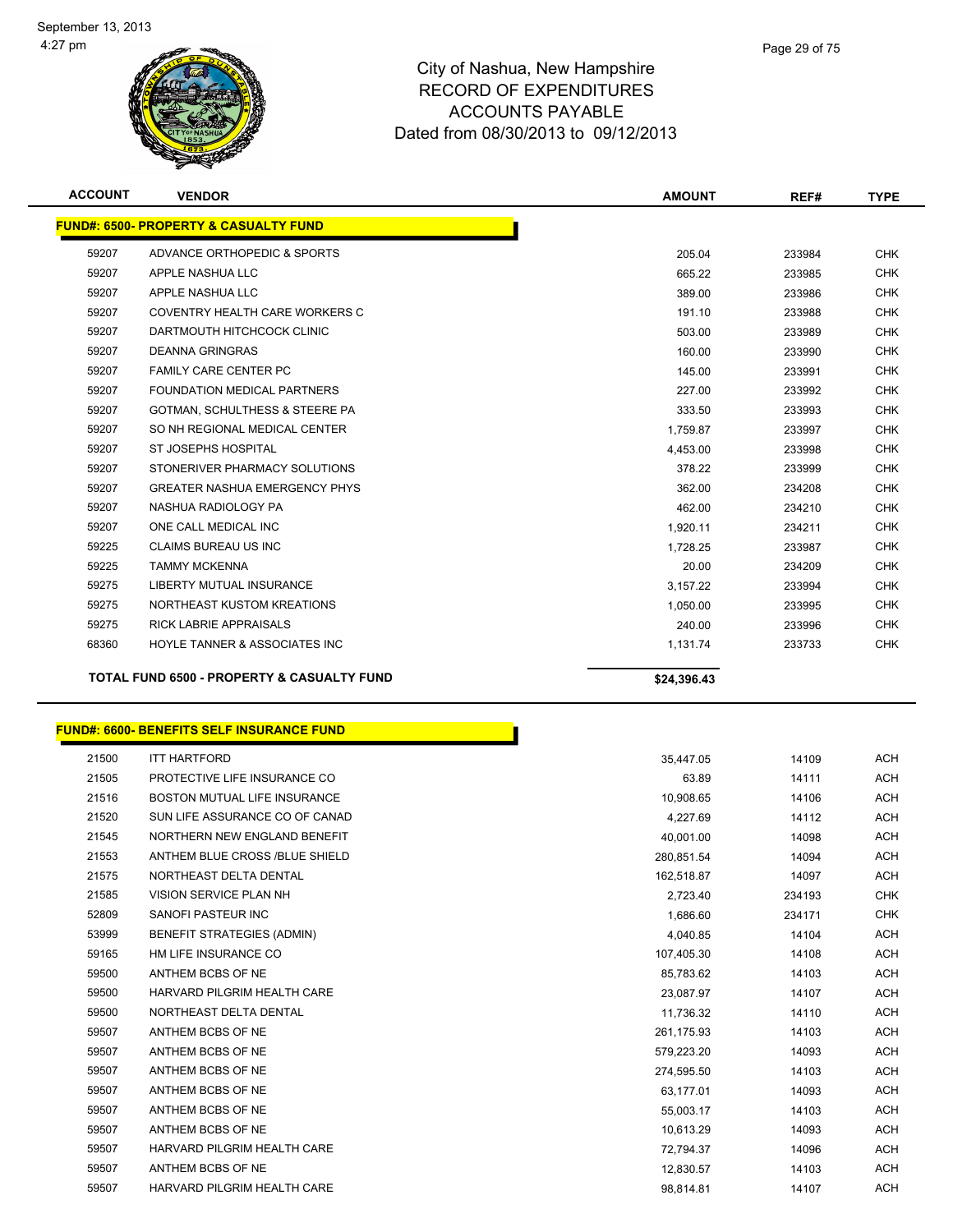September 13, 2013 4:27 pm



| <b>ACCOUNT</b><br><b>VENDOR</b>                     | <b>AMOUNT</b>  | REF#   | <b>TYPE</b> |
|-----------------------------------------------------|----------------|--------|-------------|
| <b>FUND#: 6600- BENEFITS SELF INSURANCE FUND</b>    |                |        |             |
| 59525<br>NORTHEAST DELTA DENTAL                     | 27,409.36      | 14097  | <b>ACH</b>  |
| NORTHEAST DELTA DENTAL<br>59525                     | 29,857.80      | 14110  | <b>ACH</b>  |
| TOTAL FUND 6600 - BENEFITS SELF INSURANCE FUND      | \$2,255,977.76 |        |             |
| <b>FUND#: 7020- UAW EDUCATIONAL ASSISTANCE</b>      |                |        |             |
| 51607<br><b>RACHAEL LAVOIE</b>                      | 89.25          | 233651 | <b>CHK</b>  |
| TOTAL FUND 7020 - UAW EDUCATIONAL ASSISTANCE        | \$89.25        |        |             |
| <b>FUND#: 7052- MINE FALLS PARK ETF</b>             |                |        |             |
| 55699<br>PIONEER ATHLETICS                          | 180.00         | 234159 | <b>CHK</b>  |
| <b>TOTAL FUND 7052 - MINE FALLS PARK ETF</b>        | \$180.00       |        |             |
| <b>FUND#: 7506- ETF CONTRIB-WOODLAWN CEMETERY</b>   |                |        |             |
| 54487<br>J LAWRENCE HALL INC                        | 541.45         | 234117 | <b>CHK</b>  |
| TOTAL FUND 7506 - ETF CONTRIB-WOODLAWN CEMETERY     | \$541.45       |        |             |
| <b>FUND#: 7549- LIBRARY-MISC LIB DONATIONS</b>      |                |        |             |
| 53999<br>LISA ALLEN                                 | 200.00         | 233637 | <b>CHK</b>  |
| <b>TOTAL FUND 7549 - LIBRARY-MISC LIB DONATIONS</b> | \$200.00       |        |             |
| <b>FUND#: 7551- P&amp;R-SUMMERFUN</b>               |                |        |             |
| 55650<br>ANNA RIBAUDO                               | 150.00         | 234164 | <b>CHK</b>  |
| 55654<br>AMHERST TOWN BAND                          | 650.00         | 233694 | <b>CHK</b>  |
| MARCUS GALE<br>55654                                | 400.00         | 233725 | <b>CHK</b>  |
| <b>TOTAL FUND 7551 - P&amp;R-SUMMERFUN</b>          | \$1,200.00     |        |             |
| <b>FUND#: 7565- SCHOOL RELATED PROGRAMS-ETF</b>     |                |        |             |
| 53628<br>ROLAND SMITH INC                           | 5,000.00       | 234218 | CHK         |
| TOTAL FUND 7565 - SCHOOL RELATED PROGRAMS-ETF       | \$5,000.00     |        |             |
| <b>FUND#: 8050- LIBRARY-CHARLES ZYLONIS</b>         |                |        |             |
| 55650<br>LABAS LITHUANIAN AMER BROS                 | 7,500.00       | 233650 | <b>CHK</b>  |
| <b>TOTAL FUND 8050 - LIBRARY-CHARLES ZYLONIS</b>    | \$7,500.00     |        |             |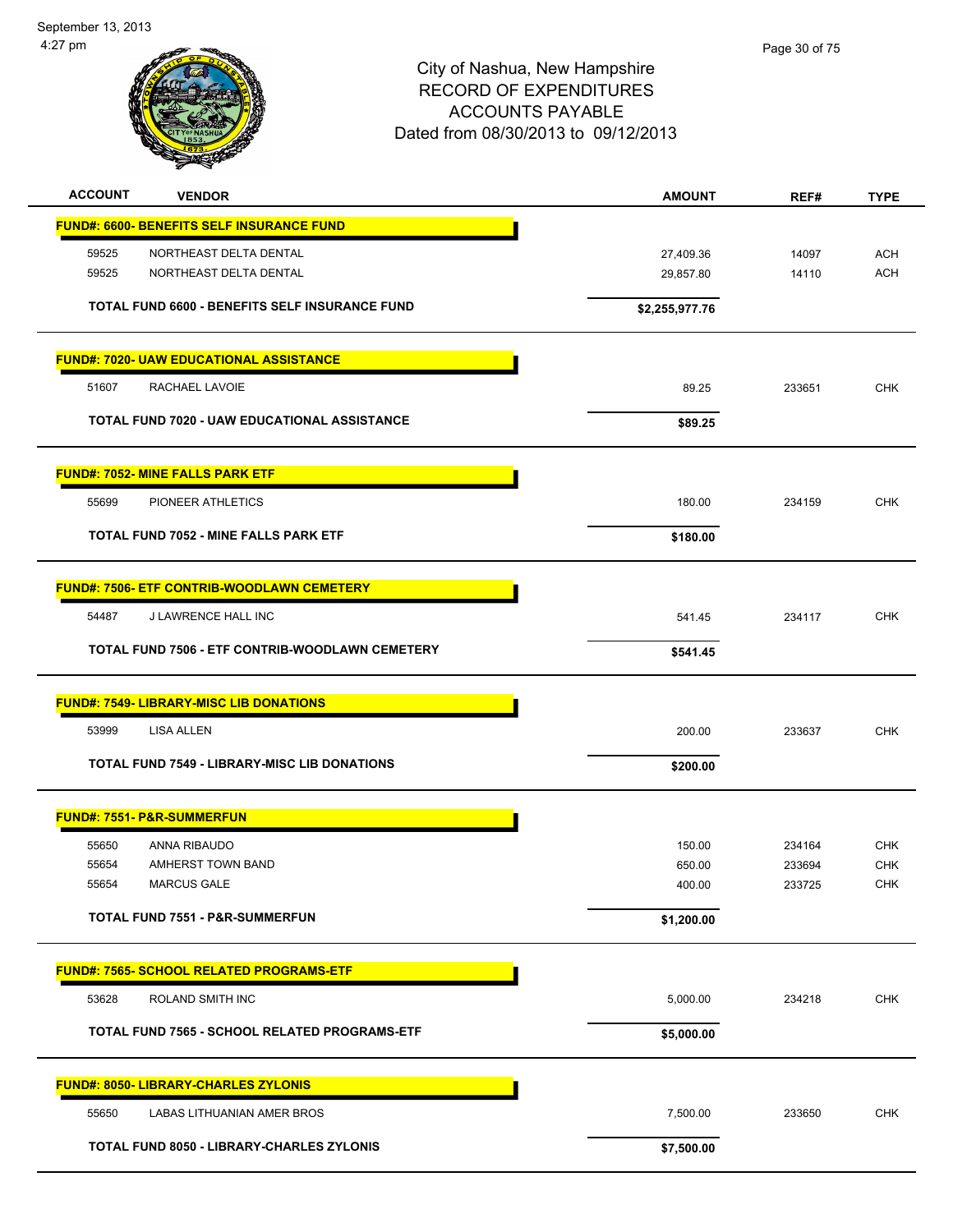61807 BAKER & TAYLOR 63.97 234079 CHK

**TOTAL FUND 8063 - LIBRARY-HENRY STEARNS FUND \$545.58** 

**Grand Total:**

**\$6,569,920.82**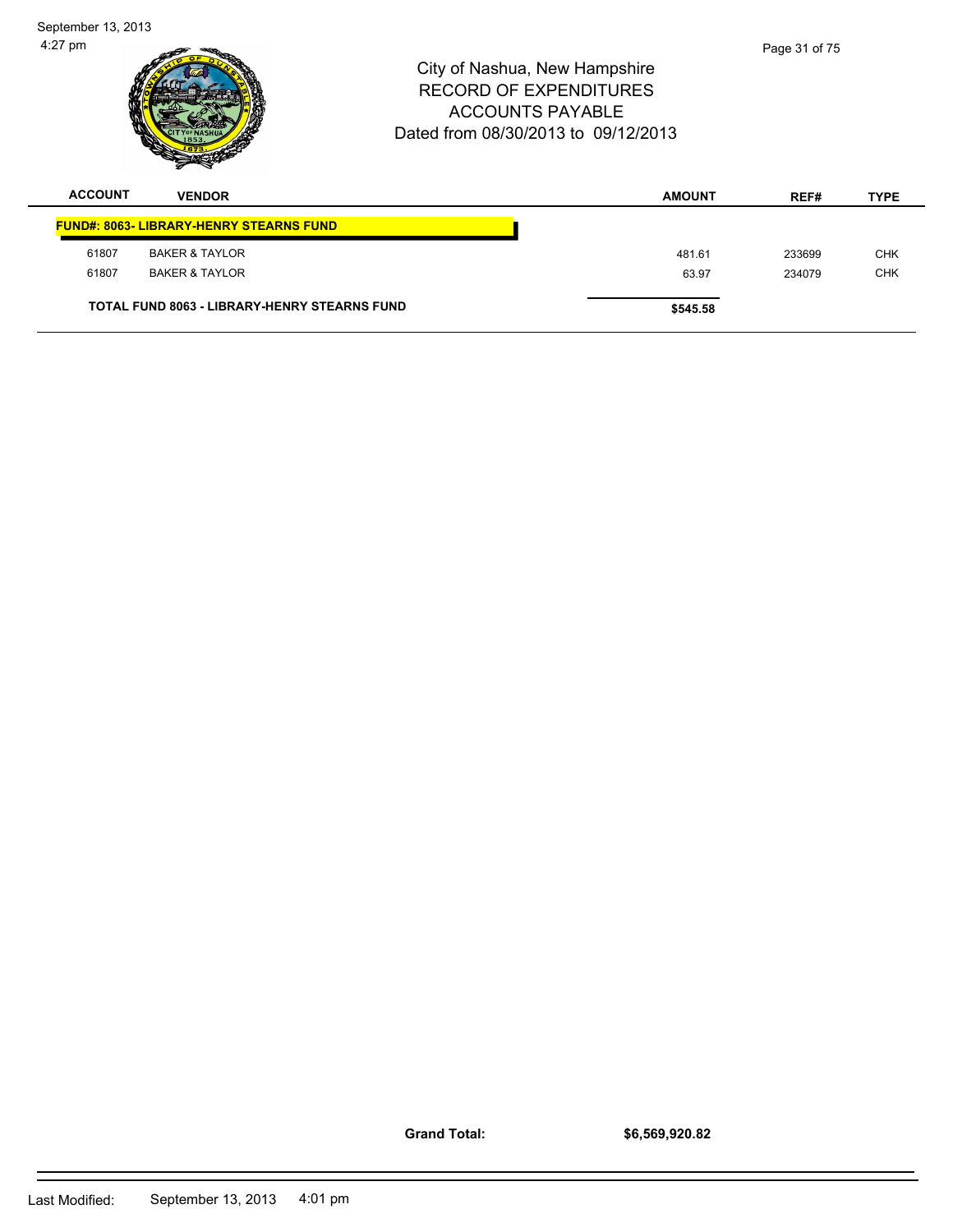

# City of Nashua, New Hampshire RECORD OF EXPENDITURES PAYROLL-GROSS WAGES Dated from 08/30/2013 - 09/12/2013

|     | <b>PAY DATE</b>                   | <b>ACCOUNT</b>                       | <b>DESCRIPTION</b>                       | <b>AMOUNT</b> |
|-----|-----------------------------------|--------------------------------------|------------------------------------------|---------------|
|     | <b>FUND#: 1000 - GENERAL FUND</b> |                                      |                                          |               |
| 101 | <b>MAYOR</b>                      |                                      |                                          |               |
|     | 9/5/13                            | 51100                                | CITIZEN SERVICES DIRECTOR                | 903.15        |
|     | 9/12/13                           | 51100                                | CITIZEN SERVICES DIRECTOR                | 903.15        |
|     | 9/5/13                            | 51100                                | EXECUTIVE SECRETARY AA                   | 877.25        |
|     | 9/12/13                           | 51100                                | EXECUTIVE SECRETARY AA                   | 877.25        |
|     | 9/5/13                            | 51100                                | HUNT BUILDING ADMINISTRATOR              | 331.09        |
|     | 9/12/13                           | 51100                                | HUNT BUILDING ADMINISTRATOR              | 413.87        |
|     | 9/5/13                            | 51100                                | <b>RESOURCE COORDINATOR</b>              | 452.45        |
|     | 9/12/13                           | 51100                                | RESOURCE COORDINATOR                     | 452.46        |
|     | 9/5/13                            | 51100                                | SECRETARY RECEPTIONIST                   | 546.80        |
|     | 9/12/13                           | 51100                                | SECRETARY RECEPTIONIST                   | 546.80        |
|     | 9/5/13                            | 51200                                | <b>COMMUNICATIONS DIRECTOR</b>           | 426.07        |
|     | 9/12/13                           | 51200                                | <b>COMMUNICATIONS DIRECTOR</b>           | 426.07        |
|     | 9/5/13                            | 51500                                | <b>MAYOR</b>                             | 2,115.95      |
|     | 9/12/13                           | 51500                                | <b>MAYOR</b>                             | 2,115.95      |
|     | <b>TOTAL 101 - MAYOR</b>          |                                      |                                          | \$11,388.31   |
| 102 | <b>BOARD OF ALDERMEN</b>          |                                      |                                          |               |
|     | 9/5/13                            | 51100                                | ALDERMANIC LEGISLATION MANAGER           | 1,404.70      |
|     | 9/12/13                           | 51100                                | ALDERMANIC LEGISLATION MANAGER           | 1,404.70      |
|     | 9/12/13                           | 51500                                | <b>BOARD OF ALDERMEN</b>                 | 18,750.00     |
|     |                                   | <b>TOTAL 102 - BOARD OF ALDERMEN</b> |                                          | \$21,559.40   |
| 103 | <b>LEGAL</b>                      |                                      |                                          |               |
|     | 9/5/13                            | 51100                                | ASSISTANT CORP COUNSEL                   | 1,324.90      |
|     | 9/12/13                           | 51100                                | ASSISTANT CORP COUNSEL                   | 1,324.90      |
|     | 9/5/13                            | 51100                                | <b>CORPORATION COUNSEL</b>               | 2,183.75      |
|     | 9/12/13                           | 51100                                | <b>CORPORATION COUNSEL</b>               | 2,183.75      |
|     | 9/5/13                            | 51100                                | DEPUTY CORPORATION COUNSEL               | 1,986.70      |
|     | 9/12/13                           | 51100                                | DEPUTY CORPORATION COUNSEL               | 1,986.70      |
|     | 9/5/13                            | 51100                                | <b>LEGAL ASSISTANT</b>                   | 1,844.68      |
|     | 9/12/13                           | 51100                                | <b>LEGAL ASSISTANT</b>                   | 1,846.55      |
|     | TOTAL 103 - LEGAL                 |                                      |                                          | \$14,681.93   |
| 105 | <b>CITI-STAT</b>                  |                                      |                                          |               |
|     |                                   |                                      |                                          | 1,529.80      |
|     | 9/5/13<br>9/12/13                 | 51100                                | DIRECTOR CITISTAT                        | 1,529.80      |
|     | 9/5/13                            | 51100                                | DIRECTOR CITISTAT                        | 690.85        |
|     | 9/12/13                           | 51100<br>51100                       | OPERATIONS ANALYST<br>OPERATIONS ANALYST | 690.85        |
|     |                                   |                                      |                                          |               |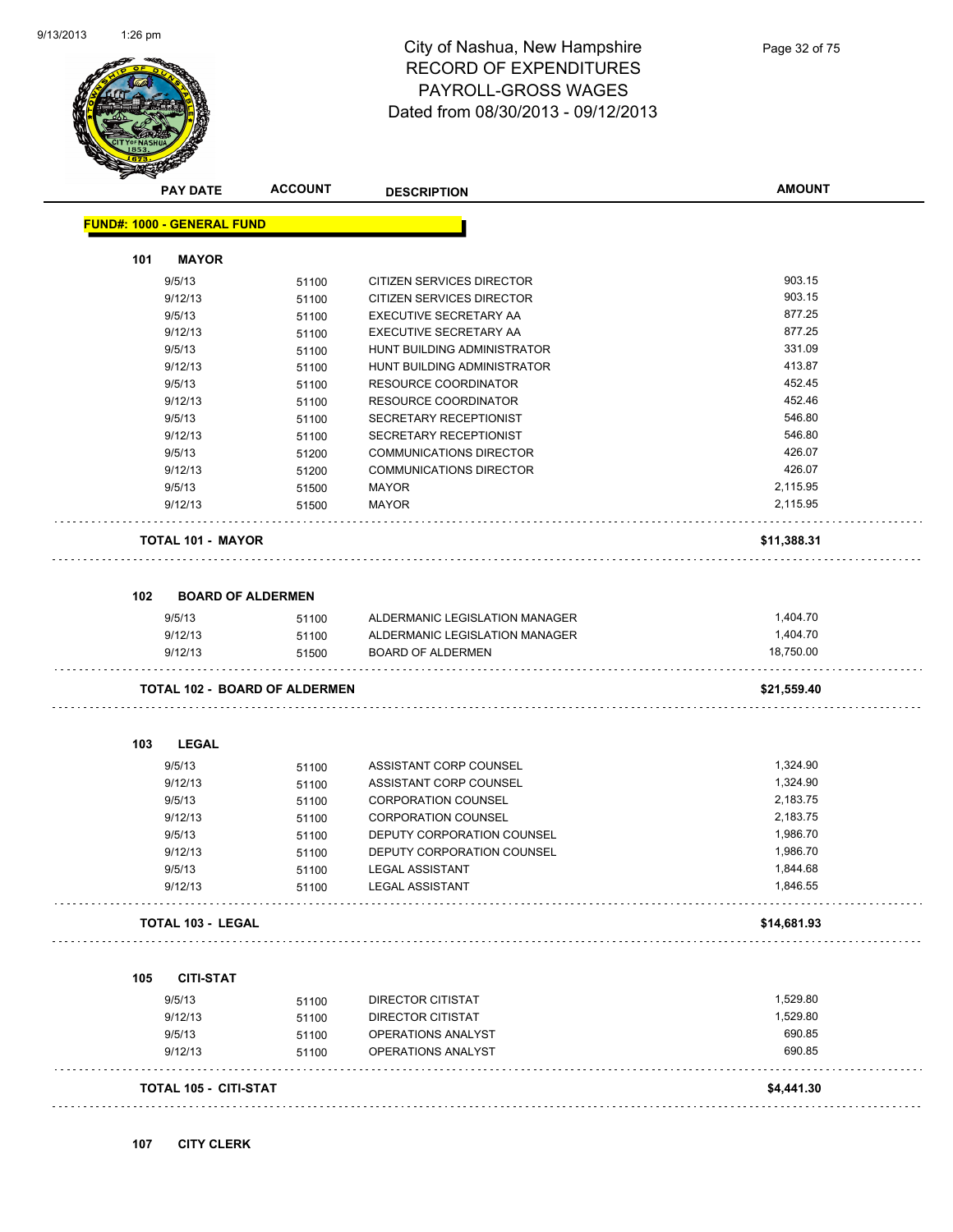

# City of Nashua, New Hampshire RECORD OF EXPENDITURES PAYROLL-GROSS WAGES Dated from 08/30/2013 - 09/12/2013

|     | <b>PAY DATE</b>                    | <b>ACCOUNT</b>                | <b>DESCRIPTION</b>            | <b>AMOUNT</b> |
|-----|------------------------------------|-------------------------------|-------------------------------|---------------|
|     | <b>FUND#: 1000 - GENERAL FUND</b>  |                               |                               |               |
| 107 | <b>CITY CLERK</b>                  |                               |                               |               |
|     | 9/5/13                             | 51100                         | <b>CITY CLERK</b>             | 1,771.20      |
|     | 9/12/13                            | 51100                         | <b>CITY CLERK</b>             | 1,771.20      |
|     | 9/5/13                             | 51100                         | <b>CLERK VITAL RECORDS II</b> | 2,089.95      |
|     | 9/12/13                            | 51100                         | <b>CLERK VITAL RECORDS II</b> | 2,085.78      |
|     | 9/5/13                             | 51100                         | DEPARTMENT COORDINATOR, CC    | 791.45        |
|     | 9/12/13                            | 51100                         | DEPARTMENT COORDINATOR, CC    | 791.45        |
|     | 9/5/13                             | 51100                         | <b>DEPUTY CITY CLERK</b>      | 1,371.00      |
|     | 9/12/13                            | 51100                         | DEPUTY CITY CLERK             | 1,371.00      |
|     | 9/5/13                             | 51300                         | OVERTIME-REGULAR              | 32.09         |
|     | 9/12/13                            | 51300                         | OVERTIME-REGULAR              | 7.42          |
|     | <b>TOTAL 107 - CITY CLERK</b>      |                               |                               | \$12,082.54   |
| 111 | <b>HUMAN RESOURCES</b>             |                               |                               |               |
|     | 9/5/13                             | 51100                         | <b>HR ANALYST</b>             | 1,014.70      |
|     | 9/12/13                            | 51100                         | HR ANALYST                    | 1,014.70      |
|     | 9/5/13                             | 51100                         | HR SPEC                       | 833.85        |
|     | 9/12/13                            | 51100                         | <b>HR SPEC</b>                | 833.85        |
|     | 9/5/13                             | 51100                         | HUMAN RESOURCES DIRECTOR      | 1,546.45      |
|     | 9/12/13                            | 51100                         | HUMAN RESOURCES DIRECTOR      | 1,546.45      |
|     | 9/5/13                             | 51200                         | ADMINISTRATIVE ASSISTANT I    | 255.60        |
|     | 9/12/13                            | 51200                         | ADMINISTRATIVE ASSISTANT I    | 255.60        |
|     | <b>TOTAL 111 - HUMAN RESOURCES</b> |                               |                               | \$7,301.20    |
| 122 |                                    | <b>INFORMATION TECHNOLOGY</b> |                               |               |
|     | 9/5/13                             | 51100                         | <b>ADMIN ASSISTANT II</b>     | 665.60        |
|     | 9/12/13                            | 51100                         | ADMIN ASSISTANT II            | 665.60        |
|     | 9/5/13                             | 51100                         | ERP SYSTEM ADMIN DBA          | 1,622.10      |
|     | 9/12/13                            | 51100                         | ERP SYSTEM ADMIN DBA          | 1,622.11      |
|     | 9/5/13                             | 51100                         | INTER INTRA APPL DEV PROJ LDR | 1,579.20      |
|     | 9/12/13                            | 51100                         | INTER INTRA APPL DEV PROJ LDR | 1,579.20      |
|     | 9/5/13                             | 51100                         | INTERNET INTRANET APPL DEV    | 1,459.20      |
|     | 9/12/13                            | 51100                         | INTERNET INTRANET APPL DEV    | 1,459.20      |
|     | 9/5/13                             | 51100                         | IT APPLICATIONS ANALYST       | 1,143.66      |
|     | 9/12/13                            | 51100                         | IT APPLICATIONS ANALYST       | 1,143.65      |
|     | 9/5/13                             | 51100                         | IT DIVISION DIRECTOR          | 1,986.70      |
|     | 9/12/13                            | 51100                         | IT DIVISION DIRECTOR          | 1,986.70      |
|     | 9/5/13                             | 51100                         | IT INFRASTRUCTURE ANALYST     | 1,194.35      |
|     | 9/12/13                            | 51100                         | IT INFRASTRUCTURE ANALYST     | 1,194.35      |
|     | 9/5/13                             | 51100                         | IT INFRASTRUCTURE TEAM LEADER | 1,713.00      |
|     | 9/12/13                            | 51100                         | IT INFRASTRUCTURE TEAM LEADER | 1,713.00      |
|     | 9/5/13                             | 51100                         | SYSTEMS ADM DATABASE ADM      | 1,611.15      |
|     | 9/12/13                            | 51100                         | SYSTEMS ADM DATABASE ADM      | 1,611.15      |
|     | 9/5/13                             | 51100                         | TECHNICAL SPEC II NET SUPPORT | 2,310.90      |
|     | 9/12/13                            | 51100                         | TECHNICAL SPEC II NET SUPPORT | 2,310.90      |

9/5/13 51100 TECHNICAL SPEC III 3/6/13 1,444.15 9/12/13 51100 TECHNICAL SPEC III 1,444.15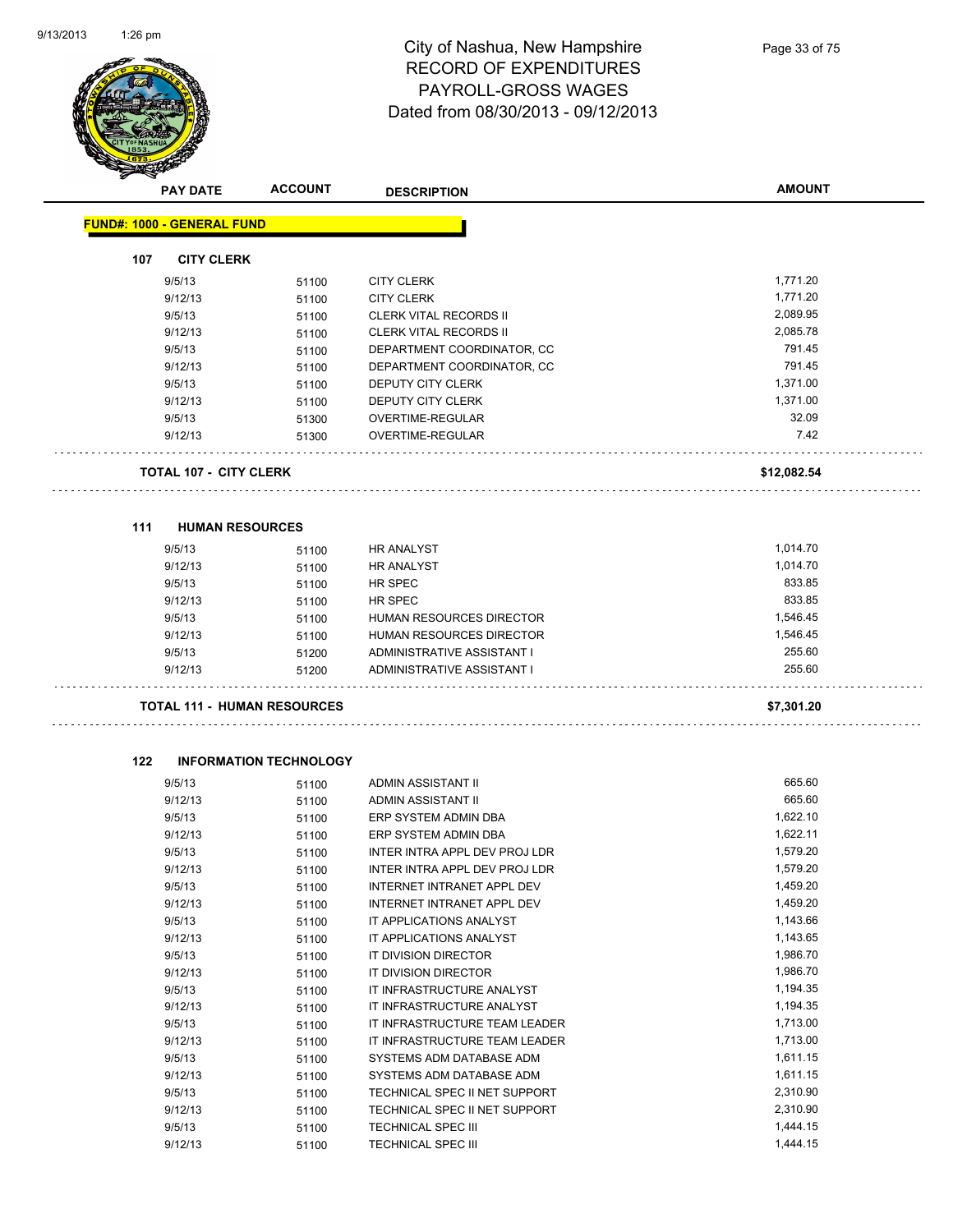| 9/13/2013 | $1:26$ pm |                                   |                                           | City of Nashua, New Hampshire<br><b>RECORD OF EXPENDITURES</b><br><b>PAYROLL-GROSS WAGES</b><br>Dated from 08/30/2013 - 09/12/2013 | Page 34 of 75 |  |
|-----------|-----------|-----------------------------------|-------------------------------------------|------------------------------------------------------------------------------------------------------------------------------------|---------------|--|
|           |           | <b>PAY DATE</b>                   | <b>ACCOUNT</b>                            | <b>DESCRIPTION</b>                                                                                                                 | <b>AMOUNT</b> |  |
|           |           | <b>FUND#: 1000 - GENERAL FUND</b> |                                           |                                                                                                                                    |               |  |
|           | 122       |                                   | <b>INFORMATION TECHNOLOGY</b>             |                                                                                                                                    |               |  |
|           |           | 9/5/13                            | 51100                                     | <b>WEB DESIGNER</b>                                                                                                                | 633.45        |  |
|           |           | 9/12/13                           | 51100                                     | <b>WEB DESIGNER</b>                                                                                                                | 633.45        |  |
|           |           |                                   | <b>TOTAL 122 - INFORMATION TECHNOLOGY</b> |                                                                                                                                    | \$34,726.92   |  |

**126 FINANCIAL SERVICES**

| 9/5/13  | 51100 | <b>ACCOUNTANT</b>                     | 898.10   |
|---------|-------|---------------------------------------|----------|
| 9/12/13 | 51100 | <b>ACCOUNTANT</b>                     | 898.10   |
| 9/5/13  | 51100 | ACCOUNTING COMPLIANCE MGR             | 1,073.50 |
| 9/12/13 | 51100 | ACCOUNTING COMPLIANCE MGR             | 1,073.50 |
| 9/5/13  | 51100 | ACCOUNTS PAYABLE COORDINATOR          | 1,510.60 |
| 9/12/13 | 51100 | ACCOUNTS PAYABLE COORDINATOR          | 1,508.33 |
| 9/5/13  | 51100 | <b>ACCOUNTS PAYABLE SUPV</b>          | 929.80   |
| 9/12/13 | 51100 | ACCOUNTS PAYABLE SUPV                 | 929.80   |
| 9/5/13  | 51100 | ADMINISTRATIVE ASSISTANT I            | 646.80   |
| 9/12/13 | 51100 | ADMINISTRATIVE ASSISTANT I            | 646.79   |
| 9/5/13  | 51100 | <b>CFO COMPTROLLER</b>                | 1,999.70 |
| 9/12/13 | 51100 | <b>CFO COMPTROLLER</b>                | 1,999.70 |
| 9/5/13  | 51100 | <b>COMPENSATION MANAGER</b>           | 1,533.60 |
| 9/12/13 | 51100 | <b>COMPENSATION MANAGER</b>           | 1,533.60 |
| 9/5/13  | 51100 | DEP TREASURER TAX COLLECTOR           | 1,076.20 |
| 9/12/13 | 51100 | DEP TREASURER TAX COLLECTOR           | 1,076.20 |
| 9/5/13  | 51100 | <b>FINANCE AND ADMIN MANAGER</b>      | 744.65   |
| 9/12/13 | 51100 | FINANCE AND ADMIN MANAGER             | 744.65   |
| 9/5/13  | 51100 | FINANCIAL MANAGER GENERAL GOVT        | 1,367.60 |
| 9/12/13 | 51100 | FINANCIAL MANAGER GENERAL GOVT        | 1,367.60 |
| 9/5/13  | 51100 | <b>FINANCIAL SERVICES COORDINATOR</b> | 936.70   |
| 9/12/13 | 51100 | FINANCIAL SERVICES COORDINATOR        | 936.70   |
| 9/5/13  | 51100 | MOTOR VEHICLE COORDINATOR             | 646.80   |
| 9/12/13 | 51100 | MOTOR VEHICLE COORDINATOR             | 646.80   |
| 9/5/13  | 51100 | MV CLERK II REGISTRATION              | 632.00   |
| 9/12/13 | 51100 | <b>MV CLERK II REGISTRATION</b>       | 632.00   |
| 9/5/13  | 51100 | PAYROLL ANALYST II                    | 1,770.55 |
| 9/12/13 | 51100 | PAYROLL ANALYST II                    | 1,351.38 |
| 9/5/13  | 51100 | REVENUE ACCOUNTS SPEC                 | 829.85   |
| 9/12/13 | 51100 | REVENUE ACCOUNTS SPEC                 | 829.85   |
| 9/5/13  | 51100 | REVENUE COORDINATOR                   | 1,040.85 |
| 9/12/13 | 51100 | REVENUE COORDINATOR                   | 1,040.85 |
| 9/5/13  | 51100 | SENIOR FINANCIAL ANALYST              | 1,100.45 |
| 9/12/13 | 51100 | SENIOR FINANCIAL ANALYST              | 1,100.45 |
| 9/5/13  | 51100 | SUPV VEHICLE REGISTRATION             | 1,014.70 |
| 9/12/13 | 51100 | SUPV VEHICLE REGISTRATION             | 1,014.70 |
| 9/5/13  | 51100 | TREASURER TAX COLLECTOR               | 1,771.20 |
| 9/12/13 | 51100 | TREASURER TAX COLLECTOR               | 1,771.20 |
| 9/5/13  | 51100 | <b>VEHICLE REGISTRATION CLERK</b>     | 1,629.95 |
| 9/12/13 | 51100 | <b>VEHICLE REGISTRATION CLERK</b>     | 1,629.95 |
| 9/5/13  | 51200 | <b>ACCOUNTING TEMP</b>                | 570.40   |
| 9/12/13 | 51200 | <b>ACCOUNTING TEMP</b>                | 556.80   |
| 2/7/13  | 51200 | ADMINISTRATIVE ASSISTANT I            | 0.00     |
| 6/22/13 | 51200 | ADMINISTRATIVE ASSISTANT I            | 0.00     |
|         |       |                                       |          |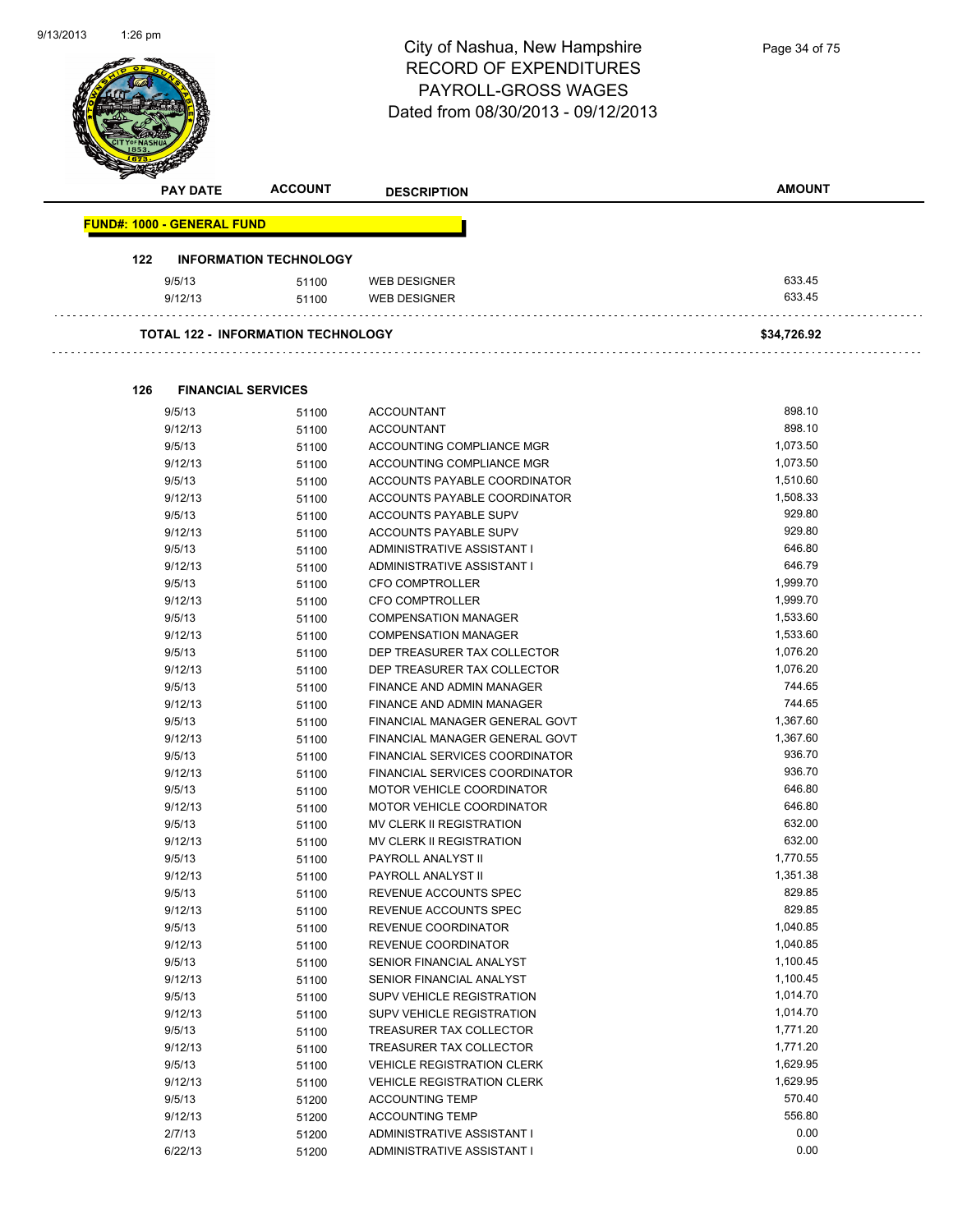| 9/13/2013 | 1:26 pm |                                   |                                       | City of Nashua, New Hampshire<br><b>RECORD OF EXPENDITURES</b><br>PAYROLL-GROSS WAGES<br>Dated from 08/30/2013 - 09/12/2013 | Page 35 of 75      |
|-----------|---------|-----------------------------------|---------------------------------------|-----------------------------------------------------------------------------------------------------------------------------|--------------------|
|           |         | <b>PAY DATE</b>                   | <b>ACCOUNT</b>                        | <b>DESCRIPTION</b>                                                                                                          | <b>AMOUNT</b>      |
|           |         | <b>FUND#: 1000 - GENERAL FUND</b> |                                       |                                                                                                                             |                    |
|           | 126     | <b>FINANCIAL SERVICES</b>         |                                       |                                                                                                                             |                    |
|           |         | 9/5/13<br>9/12/13                 | 51300<br>51300                        | OVERTIME-REGULAR<br>OVERTIME-REGULAR                                                                                        | 457.59<br>1,932.92 |
|           |         |                                   | <b>TOTAL 126 - FINANCIAL SERVICES</b> |                                                                                                                             | \$49,403.46        |
|           | 129     | <b>CITY BUILDINGS</b>             |                                       |                                                                                                                             |                    |
|           |         | 9/5/13                            | 51100                                 | <b>BUILDING MANAGER</b>                                                                                                     | 788.60             |
|           |         | 9/12/13                           | 51100                                 | <b>BUILDING MANAGER</b>                                                                                                     | 788.60             |
|           |         | 9/5/13                            | 51100                                 | <b>CUSTODIAN I</b>                                                                                                          | 1,166.85           |
|           |         | 9/12/13                           | 51100                                 | <b>CUSTODIAN I</b>                                                                                                          | 1,166.85           |
|           |         | 9/5/13                            | 51100                                 | MAINTENANCE SPEC                                                                                                            | 663.85             |
|           |         | 9/12/13                           | 51100                                 | MAINTENANCE SPEC                                                                                                            | 663.85             |
|           |         | 9/5/13                            | 51200                                 | <b>CUSTODIAN I</b>                                                                                                          | 306.75             |
|           |         | 9/12/13                           | 51200                                 | <b>CUSTODIAN I</b>                                                                                                          | 306.75             |
|           |         | <b>TOTAL 129 - CITY BUILDINGS</b> |                                       |                                                                                                                             | \$5,852.10         |
|           | 130     | <b>PURCHASING</b>                 |                                       |                                                                                                                             |                    |
|           |         | 9/5/13                            | 51100                                 | PRINTING TECH MAIL DIST                                                                                                     | 972.30             |
|           |         | 9/12/13                           | 51100                                 | PRINTING TECH MAIL DIST                                                                                                     | 972.31             |
|           |         | 9/5/13                            | 51100                                 | PURCHASING AGENT I                                                                                                          | 661.95             |
|           |         | 9/12/13                           | 51100                                 | PURCHASING AGENT I                                                                                                          | 661.95             |
|           |         | 9/5/13                            | 51100                                 | PURCHASING AGENT II                                                                                                         | 1,020.45           |
|           |         | 9/12/13                           | 51100                                 | PURCHASING AGENT II                                                                                                         | 1,020.45           |
|           |         | 9/5/13                            | 51100                                 | PURCHASING MANAGER                                                                                                          | 1,364.20           |
|           |         | 9/12/13                           | 51100                                 | PURCHASING MANAGER                                                                                                          | 1,364.20           |
|           |         | 9/12/13                           | 51300                                 | OVERTIME-REGULAR                                                                                                            | 37.24              |
|           |         | <b>TOTAL 130 - PURCHASING</b>     |                                       |                                                                                                                             | \$8,075.05         |
|           | 131     | <b>HUNT BUILDING</b>              |                                       |                                                                                                                             |                    |
|           |         | 9/5/13                            | 51100                                 | HUNT BUILDING ADMINISTRATOR                                                                                                 | 255.24             |
|           |         | 9/12/13                           | 51100                                 | HUNT BUILDING ADMINISTRATOR                                                                                                 | 319.05             |
|           |         | <b>TOTAL 131 - HUNT BUILDING</b>  |                                       |                                                                                                                             | \$574.29           |
|           |         |                                   |                                       |                                                                                                                             |                    |
|           | 132     | <b>ASSESSING</b><br>9/5/13        |                                       | <b>APPRAISER I</b>                                                                                                          | 853.70             |
|           |         | 9/12/13                           | 51100                                 |                                                                                                                             | 853.70             |
|           |         | 9/5/13                            | 51100                                 | <b>APPRAISER I</b><br><b>APPRAISER II</b>                                                                                   | 1,020.45           |
|           |         | 9/12/13                           | 51100<br>51100                        | <b>APPRAISER II</b>                                                                                                         | 1,020.45           |
|           |         | 9/5/13                            | 51100                                 | <b>APPRAISER III</b>                                                                                                        | 1,162.45           |
|           |         | 9/12/13                           | 51100                                 | <b>APPRAISER III</b>                                                                                                        | 1,162.45           |
|           |         | 9/5/13                            | 51100                                 | ASSESSING ADMIN SPEC I CSR                                                                                                  | 603.40             |

9/12/13 51100 ASSESSING ADMIN SPEC I CSR 603.40

9/13/2013

1:26 pm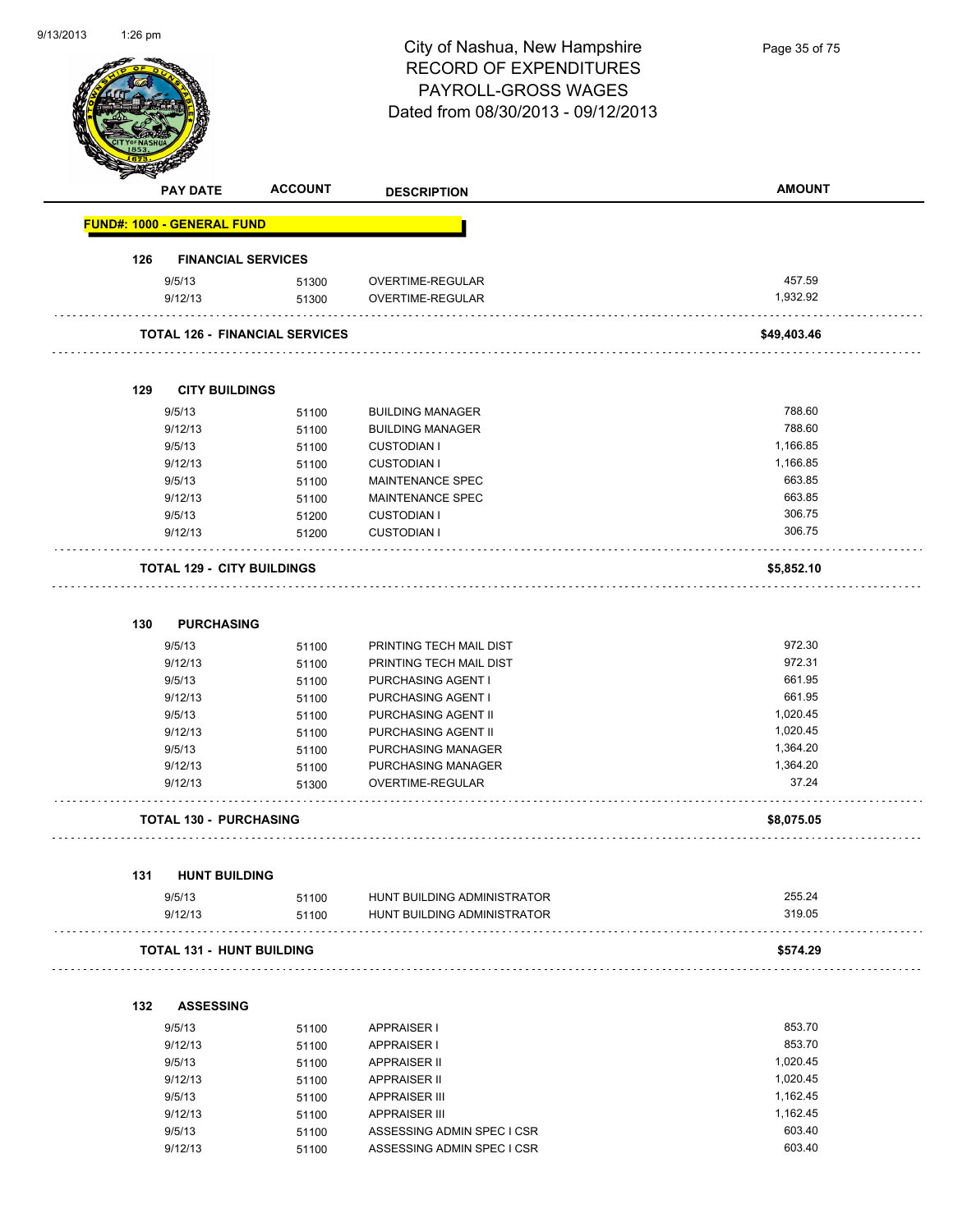

# City of Nashua, New Hampshire RECORD OF EXPENDITURES PAYROLL-GROSS WAGES Dated from 08/30/2013 - 09/12/2013

| ਚ<br><b>PAY DATE</b>              | <b>ACCOUNT</b>                       | <b>DESCRIPTION</b>               | <b>AMOUNT</b> |
|-----------------------------------|--------------------------------------|----------------------------------|---------------|
| <b>FUND#: 1000 - GENERAL FUND</b> |                                      |                                  |               |
| 132<br><b>ASSESSING</b>           |                                      |                                  |               |
| 9/5/13                            | 51100                                | ASSESSING ADMIN SPEC II CSR      | 699.35        |
| 9/12/13                           | 51100                                | ASSESSING ADMIN SPEC II CSR      | 699.35        |
| 9/5/13                            | 51100                                | ASSESSING ADMIN SPEC III CSR     | 888.75        |
| 9/12/13                           | 51100                                | ASSESSING ADMIN SPEC III CSR     | 888.75        |
| 9/5/13                            | 51100                                | CHIEF ASSESSOR GIS MANAGER       | 2,077.25      |
| 9/12/13                           | 51100                                | CHIEF ASSESSOR GIS MANAGER       | 2,077.25      |
| 9/5/13                            | 51100                                | DEPARTMENT COORDINATOR           | 844.04        |
| 9/12/13                           | 51100                                | DEPARTMENT COORDINATOR           | 844.05        |
| 9/5/13                            | 51100                                | DEPUTY MANAGER APPRAISER IV      | 1,450.00      |
| 9/12/13                           | 51100                                | DEPUTY MANAGER APPRAISER IV      | 1,450.00      |
| 9/12/13                           | 51512                                | <b>WAGES APPOINTED OFFICIALS</b> | 62.50         |
| <b>TOTAL 132 - ASSESSING</b>      |                                      |                                  | \$19,261.29   |
| 134<br><b>GIS</b>                 |                                      |                                  |               |
| 9/5/13                            | 51100                                | <b>GIS TECHNICIAN II</b>         | 1,042.60      |
| 9/12/13                           | 51100                                | <b>GIS TECHNICIAN II</b>         | 1,042.60      |
| <b>TOTAL 134 - GIS</b>            |                                      |                                  | \$2,085.20    |
| 140                               | <b>PINEWOOD CEMETERY</b>             |                                  |               |
| 9/5/13                            | 51400                                | WAGES TEMP-SEASONAL              | 250.98        |
| 9/12/13                           | 51400                                | WAGES TEMP-SEASONAL              | 112.29        |
|                                   | <b>TOTAL 140 - PINEWOOD CEMETERY</b> |                                  | \$363.27      |
|                                   |                                      |                                  |               |
| 142<br>9/5/13                     | <b>WOODLAWN CEMETERY</b>             | <b>GROUNDSKEEPER CEMETERY</b>    | 537.37        |
| 9/12/13                           | 51100<br>51100                       | <b>GROUNDSKEEPER CEMETERY</b>    | 630.15        |
| 9/5/13                            |                                      | <b>SUBFOREMAN CEMETERY</b>       | 686.76        |
| 9/12/13                           | 51100<br>51100                       | SUBFOREMAN CEMETERY              | 650.25        |
| 9/5/13                            | 51100                                | SUPERINTENDENT CEMETERY I        | 1,014.70      |
| 9/12/13                           | 51100                                | SUPERINTENDENT CEMETERY I        | 1,014.70      |
| 9/5/13                            | 51300                                | OVERTIME-REGULAR                 | 17.58         |
| 9/12/13                           | 51300                                | OVERTIME-REGULAR                 | 0.54          |
| 9/5/13                            | 51400                                | WAGES TEMP-SEASONAL              | 920.00        |
| 9/12/13                           | 51400                                | WAGES TEMP-SEASONAL              | 560.00        |
|                                   | <b>TOTAL 142 - WOODLAWN CEMETERY</b> |                                  | \$6,032.05    |
| 144                               | <b>EDGEWOOD CEMETERY</b>             |                                  |               |
| 9/5/13                            | 51100                                | <b>GROUNDSKEEPER CEMETERY</b>    | 1,094.45      |
|                                   |                                      |                                  |               |

|         | <b>UUILU</b>  | <u>UNUUNDUNEELI EN UEMETENT</u> |          |
|---------|---------------|---------------------------------|----------|
| 9/12/13 | 51100         | <b>GROUNDSKEEPER CEMETERY</b>   | 1.094.45 |
| 9/5/13  | 51100         | SUBFOREMAN CEMETERY             | 783.65   |
| 9/12/13 | 51100         | SUBFOREMAN CEMETERY             | 783.65   |
|         | <u>,,,,,,</u> |                                 |          |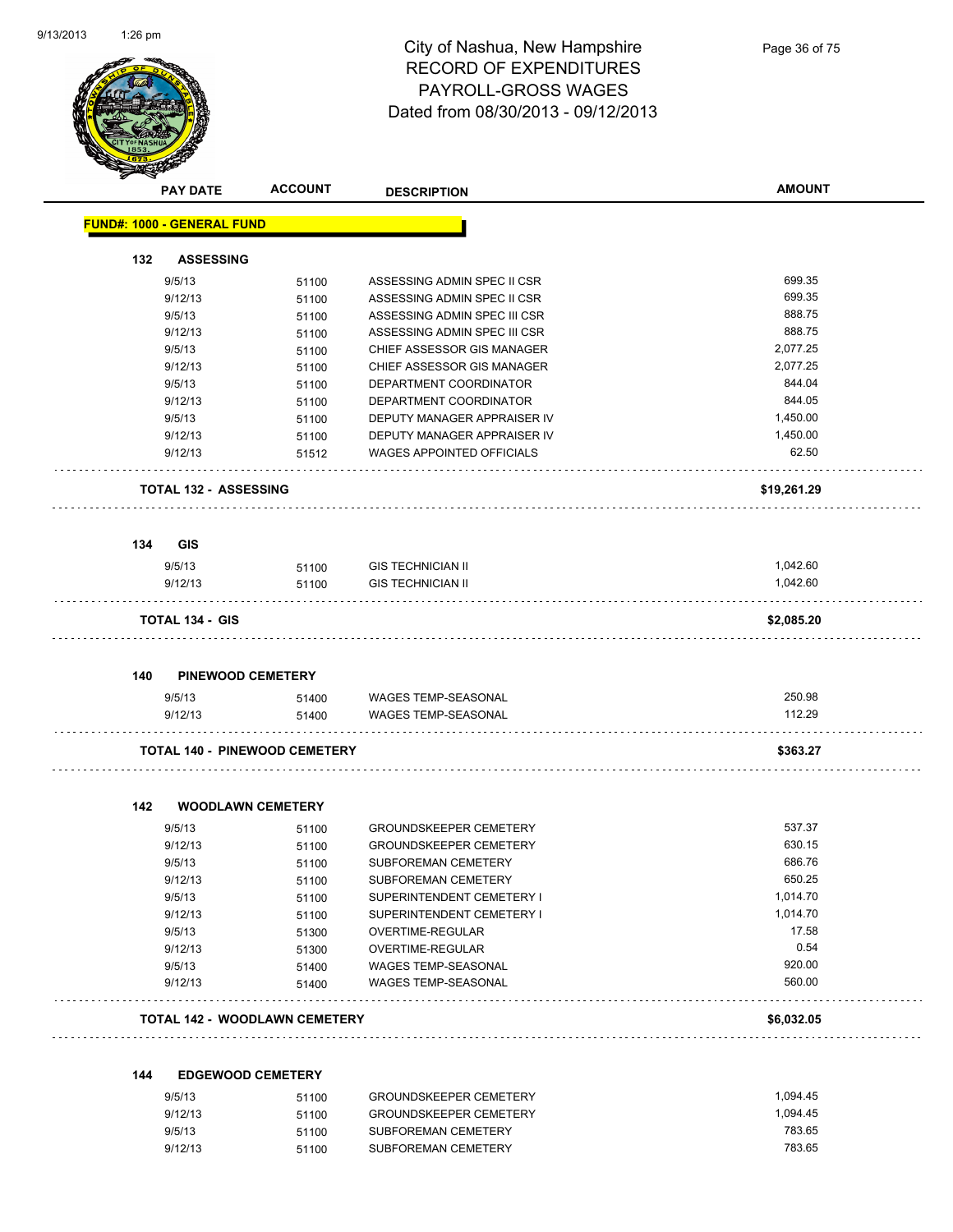L,



#### City of Nashua, New Hampshire RECORD OF EXPENDITURES PAYROLL-GROSS WAGES Dated from 08/30/2013 - 09/12/2013

|     | <b>PAY DATE</b>                   | <b>ACCOUNT</b>                       | <b>DESCRIPTION</b>               | <b>AMOUNT</b> |
|-----|-----------------------------------|--------------------------------------|----------------------------------|---------------|
|     | <b>FUND#: 1000 - GENERAL FUND</b> |                                      |                                  |               |
| 144 |                                   | <b>EDGEWOOD CEMETERY</b>             |                                  |               |
|     | 9/5/13                            | 51100                                | SUPERINTENDENT CEMETERY II       | 1,124.65      |
|     | 9/12/13                           | 51100                                | SUPERINTENDENT CEMETERY II       | 1,124.65      |
|     | 9/5/13                            | 51300                                | <b>OVERTIME-REGULAR</b>          | 0.60          |
|     | 9/5/13                            | 51400                                | <b>WAGES TEMP-SEASONAL</b>       | 720.00        |
|     | 9/12/13                           | 51400                                | <b>WAGES TEMP-SEASONAL</b>       | 320.00        |
|     |                                   | <b>TOTAL 144 - EDGEWOOD CEMETERY</b> |                                  | \$7,046.10    |
|     |                                   |                                      |                                  |               |
| 150 | <b>POLICE</b><br>9/5/13           | 51100                                | <b>1ST YEAR OFFICERS</b>         | 6,573.70      |
|     | 9/12/13                           | 51100                                | <b>1ST YEAR OFFICERS</b>         | 7,512.80      |
|     | 9/5/13                            | 51100                                | 1ST YR OFFICERS CERTIFIED SPEC   | 1,962.90      |
|     | 9/12/13                           | 51100                                | 1ST YR OFFICERS CERTIFIED SPEC   | 1,938.38      |
|     | 9/5/13                            | 51100                                | ACCOUNT CLERK III                | 2,013.77      |
|     | 9/12/13                           | 51100                                | <b>ACCOUNT CLERK III</b>         | 2,168.25      |
|     | 9/5/13                            | 51100                                | ADMINISTRATIVE PROJECT SPEC      | 1,212.06      |
|     | 9/12/13                           | 51100                                | ADMINISTRATIVE PROJECT SPEC      | 1,212.05      |
|     | 9/5/13                            | 51100                                | ANIMAL CONTROL OFFICER           | 904.75        |
|     | 9/12/13                           | 51100                                | ANIMAL CONTROL OFFICER           | 904.75        |
|     | 9/5/13                            | 51100                                | AUTO MECHANIC 1ST CLASS          | 781.35        |
|     | 9/12/13                           | 51100                                | AUTO MECHANIC 1ST CLASS          | 781.34        |
|     | 9/5/13                            | 51100                                | AUTO MECHANIC 2ND CLASS          | 776.57        |
|     | 9/12/13                           | 51100                                | AUTO MECHANIC 2ND CLASS          | 776.55        |
|     | 9/5/13                            | 51100                                | <b>BUILDING MAINTENANCE SUPV</b> | 922.05        |
|     | 9/12/13                           | 51100                                | <b>BUILDING MAINTENANCE SUPV</b> | 922.05        |
|     | 9/5/13                            | 51100                                | <b>CAPTAIN</b>                   | 13,991.25     |
|     | 9/12/13                           | 51100                                | <b>CAPTAIN</b>                   | 13,991.25     |
|     | 9/5/13                            | 51100                                | CHIEF OF POLICE                  | 2,462.75      |
|     | 9/12/13                           | 51100                                | CHIEF OF POLICE                  | 2,462.75      |
|     | 9/5/13                            | 51100                                | COMM TECH ALL DESIGNATIONS       | 8,493.90      |
|     | 9/12/13                           | 51100                                | COMM TECH ALL DESIGNATIONS       | 8,591.10      |
|     | 9/5/13                            | 51100                                | COMMUNITY POLICE COORD CEMD      | 1,214.00      |
|     | 9/12/13                           | 51100                                | COMMUNITY POLICE COORD CEMD      | 1,214.00      |
|     | 9/5/13                            | 51100                                | <b>CRIME ANALYST</b>             | 1,199.75      |
|     | 9/12/13                           | 51100                                | <b>CRIME ANALYST</b>             | 1,199.75      |
|     | 9/5/13                            | 51100                                | <b>CUSTODIAN II</b>              | 723.40        |
|     | 9/12/13                           | 51100                                | <b>CUSTODIAN II</b>              | 723.40        |
|     | 6/27/13                           | 51100                                | <b>CUSTODIAN III</b>             | (4,647.79)    |
|     | 9/5/13                            | 51100                                | <b>CUSTODIAN III</b>             | 707.75        |
|     | 9/12/13                           | 51100                                | <b>CUSTODIAN III</b>             | 707.75        |

9/5/13 51100 DEPUTY CHIEF OF POLICE 2,231.69

9/5/13 51100 DETENTION SPEC 817.20 9/12/13 51100 DETENTION SPEC 817.20 9/5/13 51100 DISPATCHERS ALL DESIGNATIONS 6,511.40

9/5/13 51100 FLEET MAINTENANCE ASST SUPV 690.60 9/12/13 51100 FLEET MAINTENANCE ASST SUPV 1 2006 1,035.89 9/5/13 51100 IT SYSTEM SUPPORT SPEC 996.71 9/12/13 51100 IT SYSTEM SUPPORT SPEC 996.72

9/12/13 51100 DEPUTY CHIEF OF POLICE

9/12/13 51100 DISPATCHERS ALL DESIGNATIONS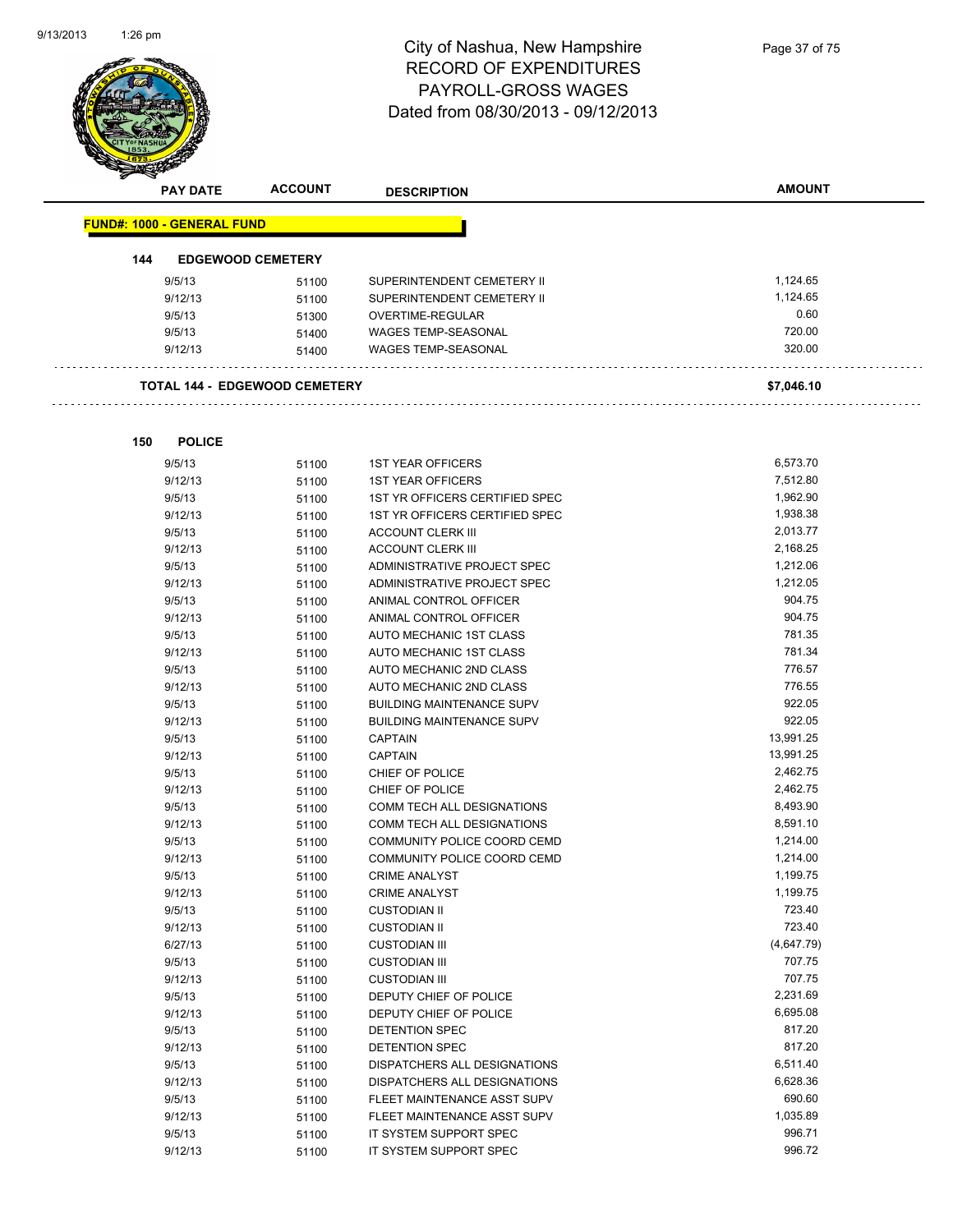

| <b>PAY DATE</b>                   | <b>ACCOUNT</b> | <b>DESCRIPTION</b>                  | <b>AMOUNT</b>    |
|-----------------------------------|----------------|-------------------------------------|------------------|
| <b>FUND#: 1000 - GENERAL FUND</b> |                |                                     |                  |
|                                   |                |                                     |                  |
| 150<br><b>POLICE</b>              |                |                                     |                  |
| 9/5/13                            | 51100          | LEGAL SECRETARY                     | 620.95           |
| 9/12/13                           | 51100          | LEGAL SECRETARY                     | 620.97           |
| 9/5/13                            | 51100          | LIEUTENANT                          | 14,485.49        |
| 9/12/13                           | 51100          | LIEUTENANT                          | 14,485.50        |
| 9/5/13                            | 51100          | NPD BUSINESS COORDINATOR            | 922.05           |
| 9/12/13                           | 51100          | NPD BUSINESS COORDINATOR            | 922.05           |
| 9/5/13                            | 51100          | <b>NPD BUSINESS MANAGER</b>         | 1,674.46         |
| 9/12/13                           | 51100          | <b>NPD BUSINESS MANAGER</b>         | 1,674.50         |
| 9/5/13                            | 51100          | PARALEGAL                           | 925.55           |
| 9/12/13                           | 51100          | PARALEGAL                           | 925.55           |
| 9/5/13                            | 51100          | PATROLMAN ALL RANKS                 | 147,377.35       |
| 9/12/13                           | 51100          | PATROLMAN ALL RANKS                 | 147,798.45       |
| 9/5/13                            | 51100          | POLICE ATTORNEY                     | 1,496.60         |
| 9/12/13                           | 51100          | POLICE ATTORNEY                     | 1,496.60         |
| 9/5/13                            | 51100          | <b>RECORDS MANAGER</b>              | 1,178.65         |
| 9/12/13                           | 51100          | <b>RECORDS MANAGER</b>              | 1,178.65         |
| 9/5/13                            | 51100          | <b>RECORDS TECHNICIAN I</b>         | 1,872.03         |
| 9/12/13                           | 51100          | <b>RECORDS TECHNICIAN I</b>         | 1,872.05         |
| 9/5/13                            | 51100          | RECORDS TECHNICIAN II               | 1,688.40         |
| 9/12/13                           | 51100          | RECORDS TECHNICIAN II               | 1,688.40         |
| 9/5/13                            | 51100          | SEC DOMESTIC VIOLENCE UNIT          | 683.95           |
| 9/12/13                           | 51100          | SEC DOMESTIC VIOLENCE UNIT          | 683.95           |
| 9/5/13                            | 51100          | SECRETARIAL SUPV DET BUREAU         | 846.15           |
| 9/12/13                           | 51100          | SECRETARIAL SUPV DET BUREAU         | 169.23           |
| 9/5/13                            | 51100          | <b>SECRETARY III</b>                | 2,051.42         |
| 9/12/13                           | 51100          | <b>SECRETARY III</b>                | 1,965.68         |
| 9/5/13                            | 51100          | <b>SECRETARY V</b>                  | 3,159.22         |
| 9/12/13                           | 51100          | <b>SECRETARY V</b>                  | 3,141.29         |
| 9/5/13                            | 51100          | <b>SERGEANT</b>                     | 34,187.19        |
| 9/12/13                           | 51100          | <b>SERGEANT</b>                     | 34,187.19        |
| 9/5/13                            | 51100          | <b>SUPV POLICE FLEET</b>            | 1,171.16         |
| 9/12/13                           | 51100          | <b>SUPV POLICE FLEET</b>            | 1,171.16         |
| 9/5/13                            | 51200          | <b>ACCREDITATION MANAGER</b>        | 1,017.76         |
| 9/12/13                           | 51200          | <b>ACCREDITATION MANAGER</b>        | 1,017.76         |
| 9/5/13                            | 51200          | <b>DETENTION SPEC</b>               | 699.16<br>873.95 |
| 9/12/13                           | 51200          | DETENTION SPEC                      | 287.00           |
| 9/5/13<br>9/5/13                  | 51200          | FILE CLERK PT<br>POLICE ATTORNEY PT | 1,158.52         |
| 9/12/13                           | 51200          | POLICE ATTORNEY PT                  | 1,158.52         |
| 9/5/13                            | 51200          | PRISONER TRANSPORT OFFICER          | 726.00           |
| 9/12/13                           | 51200<br>51200 | PRISONER TRANSPORT OFFICER          | 907.50           |
| 9/5/13                            | 51300          | OVERTIME-REGULAR                    | 3,036.44         |
| 9/12/13                           | 51300          | OVERTIME-REGULAR                    | 1,628.18         |
| 9/5/13                            | 51309          | <b>OVERTIME-TRAINING</b>            | 829.74           |
| 9/12/13                           | 51309          | OVERTIME-TRAINING                   | 184.53           |
| 9/5/13                            | 51315          | <b>OVERTIME-WITNESS</b>             | 770.27           |
| 9/12/13                           | 51315          | <b>OVERTIME-WITNESS</b>             | 2,896.60         |
| 9/12/13                           | 51322          | OVERTIME-INVESTIGATIVE              | 4,715.04         |
| 9/5/13                            | 51330          | OVERTIME-COVERAGE                   | 3,855.12         |
| 9/12/13                           | 51330          | OVERTIME-COVERAGE                   | 6,155.81         |
| 9/5/13                            | 51412          | <b>WAGES PER DIEM</b>               | 708.58           |
|                                   |                |                                     |                  |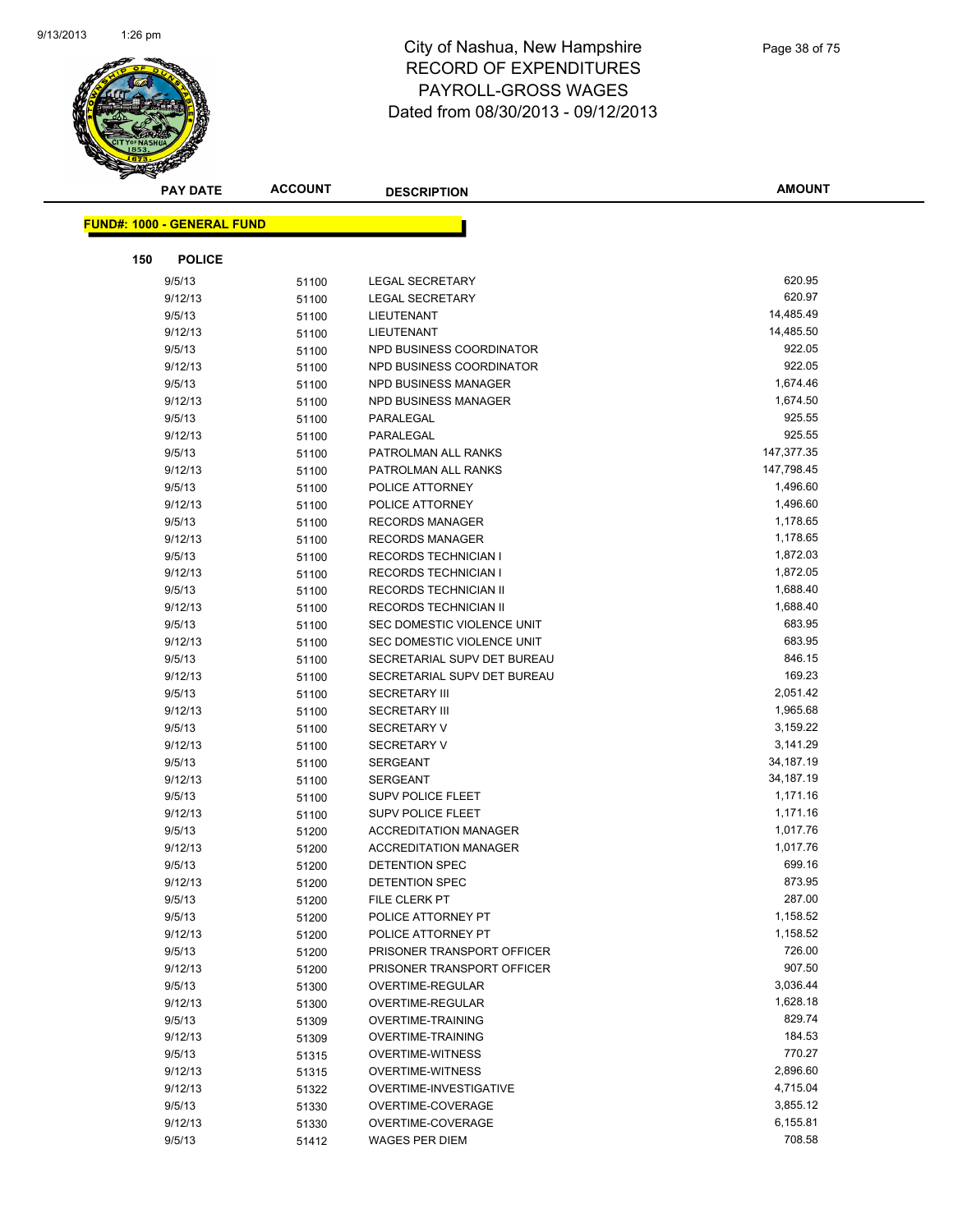

| <b>PAY DATE</b>                   | <b>ACCOUNT</b> | <b>DESCRIPTION</b>              | <b>AMOUNT</b> |
|-----------------------------------|----------------|---------------------------------|---------------|
| <b>FUND#: 1000 - GENERAL FUND</b> |                |                                 |               |
|                                   |                |                                 |               |
| <b>POLICE</b><br>150              |                |                                 |               |
| 9/12/13                           | 51412          | <b>WAGES PER DIEM</b>           | 2,244.38      |
| 9/5/13                            | 51600          | <b>LONGEVITY</b>                | 2,850.00      |
| 9/12/13                           | 51600          | <b>LONGEVITY</b>                | 6,050.00      |
| 9/12/13                           | 51628          | <b>EXTRA HOLIDAY</b>            | 48,906.39     |
| 9/12/13                           | 51750          | RETIREMENT & SEPARATION PAY     | 4,155.73      |
| <b>TOTAL 150 - POLICE</b>         |                |                                 | \$636,974.00  |
|                                   |                |                                 |               |
| <b>FIRE</b><br>152                |                |                                 |               |
| 9/5/13                            | 51100          | ADMINISTRATIVE ASSISTANT II     | 2,206.25      |
| 9/12/13                           | 51100          | ADMINISTRATIVE ASSISTANT II     | 2,206.25      |
| 9/5/13                            | 51100          | <b>ASST FIRE CHIEF</b>          | 2,032.40      |
| 9/12/13                           | 51100          | <b>ASST FIRE CHIEF</b>          | 2,032.40      |
| 9/5/13                            | 51100          | ASST SUPERINTENDENT FIRE ALARM  | 1,425.60      |
| 9/12/13                           | 51100          | ASST SUPERINTENDENT FIRE ALARM  | 1,425.60      |
| 9/5/13                            | 51100          | ASST SUPERINTENDENT FIRE FLEET  | 1,411.48      |
| 9/12/13                           | 51100          | ASST SUPERINTENDENT FIRE FLEET  | 1,411.48      |
| 9/5/13                            | 51100          | ASST SUPERINTENDENT PREVENTION  | 2,802.64      |
| 9/12/13                           | 51100          | ASST SUPERINTENDENT PREVENTION  | 2,802.64      |
| 9/5/13                            | 51100          | <b>CAPTAIN</b>                  | 19,244.98     |
| 9/12/13                           | 51100          | <b>CAPTAIN</b>                  | 11,520.67     |
| 9/5/13                            | 51100          | CAPTAIN FIRE TRAINING SAFETY    | 1,605.92      |
| 9/12/13                           | 51100          | CAPTAIN FIRE TRAINING SAFETY    | 1,605.92      |
| 9/5/13                            | 51100          | DEPUTY FIRE CHIEF               | 6,993.51      |
| 9/12/13                           | 51100          | DEPUTY FIRE CHIEF               | 6,993.52      |
| 9/5/13                            | 51100          | <b>EXEC ASST BUSINESS COORD</b> | 1,041.35      |
| 9/12/13                           | 51100          | <b>EXEC ASST BUSINESS COORD</b> | 1,041.35      |
| 9/5/13                            | 51100          | <b>FIRE CHIEF</b>               | 2,331.28      |
| 9/12/13                           | 51100          | <b>FIRE CHIEF</b>               | 2,331.28      |
| 9/5/13                            | 51100          | FIRE DISPATCH ALL RANKS         | 8,167.59      |
| 9/12/13                           | 51100          | FIRE DISPATCH ALL RANKS         | 7,338.70      |
| 9/5/13                            | 51100          | <b>FIRE LIEUTENANT</b>          | 35,562.10     |
| 9/12/13                           | 51100          | <b>FIRE LIEUTENANT</b>          | 36,254.21     |
| 9/5/13                            | 51100          | FIRE MECHANIC                   | 1,276.56      |
| 9/12/13                           | 51100          | <b>FIRE MECHANIC</b>            | 1,276.56      |
| 9/5/13                            | 51100          | FIRE TRAINING OFFICER           | 1,528.00      |
| 9/12/13                           | 51100          | FIRE TRAINING OFFICER           | 1,411.48      |
| 9/5/13                            | 51100          | FIREFIGHTERS ALL RANKS          | 109,821.27    |
| 9/12/13                           | 51100          | FIREFIGHTERS ALL RANKS          | 123,348.99    |
| 9/5/13                            | 51100          | SUPERINTENDENT FIRE ALARM       | 1,590.04      |
| 9/12/13                           | 51100          | SUPERINTENDENT FIRE ALARM       | 1,590.04      |
| 9/5/13                            | 51100          | SUPERINTENDENT FIRE FLEET       | 1,590.04      |
| 9/12/13                           | 51100          | SUPERINTENDENT FIRE FLEET       | 1,590.04      |
| 9/5/13                            | 51100          | SUPERINTENDENT FIRE PREVENTION  | 1,535.92      |
| 9/12/13                           | 51100          | SUPERINTENDENT FIRE PREVENTION  | 1,535.92      |
| 9/5/13                            | 51300          | OVERTIME-REGULAR                | 1,372.80      |
| 9/12/13                           | 51300          | OVERTIME-REGULAR                | 1,053.00      |

9/5/13 51330 OVERTIME-COVERAGE 9,487.32 9/12/13 51330 OVERTIME-COVERAGE 6,120.87

9/12/13 51628 EXTRA HOLIDAY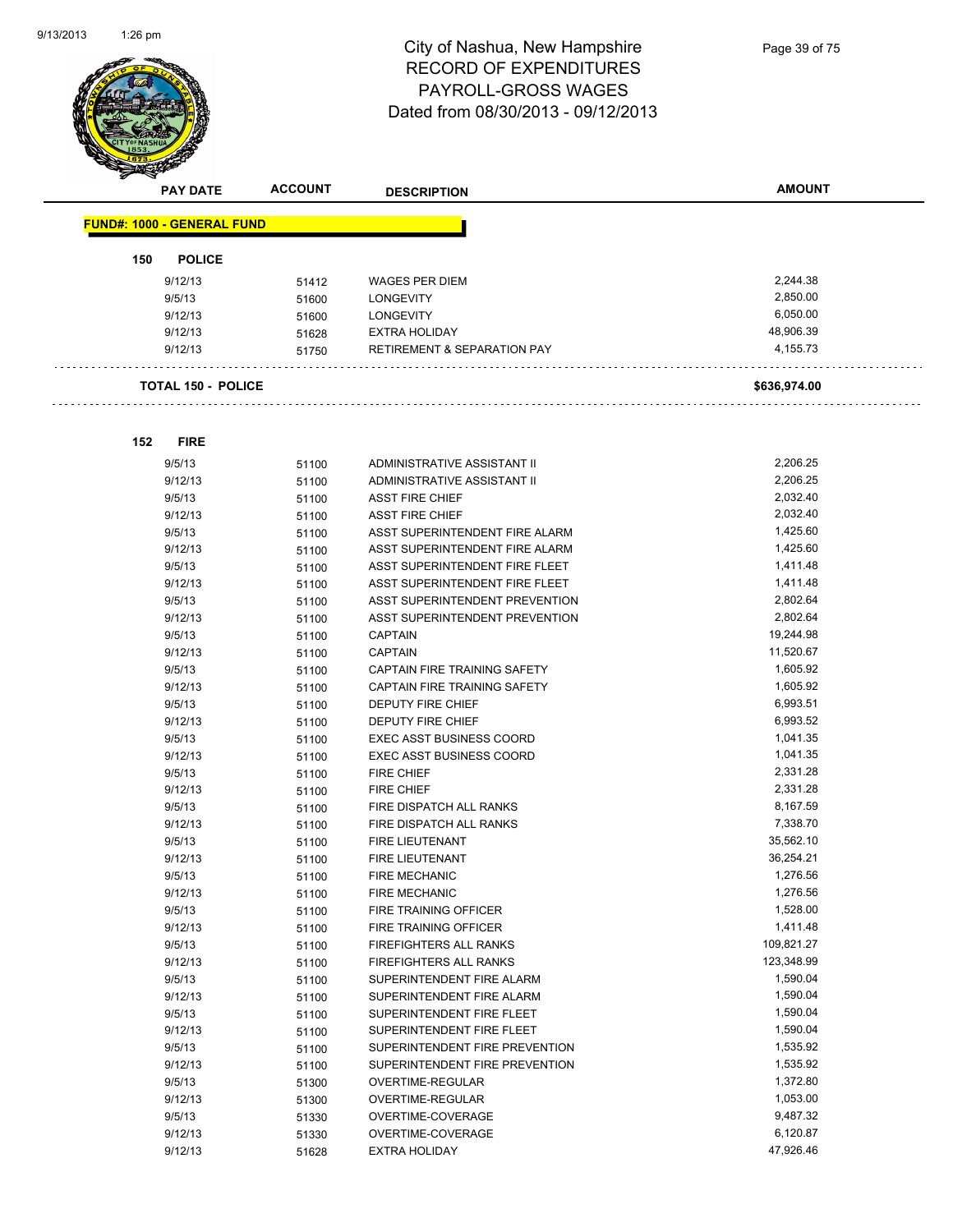

| Q.<br><b>PAY DATE</b>             | <b>ACCOUNT</b>                          | <b>DESCRIPTION</b>                    | <b>AMOUNT</b> |
|-----------------------------------|-----------------------------------------|---------------------------------------|---------------|
| <b>FUND#: 1000 - GENERAL FUND</b> |                                         |                                       |               |
| 152<br><b>FIRE</b>                |                                         |                                       |               |
| 9/5/13                            | 51650                                   | ADDITIONAL HOURS                      | 28,828.04     |
| 9/12/13                           | 51650                                   | ADDITIONAL HOURS                      | 18,168.47     |
| 9/5/13                            | 51700                                   | <b>STIPENDS</b>                       | 4,286.84      |
| 9/12/13                           | 51700                                   | <b>STIPENDS</b>                       | 4,260.51      |
| 9/12/13                           | 51750                                   | RETIREMENT & SEPARATION PAY           | 7,319.98      |
| <b>TOTAL 152 - FIRE</b>           |                                         |                                       | \$538,708.27  |
| 153                               | <b>BUILDING INSPECTION</b>              |                                       |               |
| 9/5/13                            | 51100                                   | <b>BUILDING AND UTILITIES INSPCTR</b> | 2,220.36      |
| 9/12/13                           | 51100                                   | <b>BUILDING AND UTILITIES INSPCTR</b> | 2,220.34      |
| 9/5/13                            | 51100                                   | <b>BUILDING DEPARTMENT MANAGER</b>    | 1,367.60      |
| 9/12/13                           | 51100                                   | <b>BUILDING DEPARTMENT MANAGER</b>    | 1,367.60      |
| 9/5/13                            | 51100                                   | PERMIT TECHNICIAN I                   | 601.55        |
| 9/12/13                           |                                         | PERMIT TECHNICIAN I                   | 601.55        |
| 9/5/13                            | 51100                                   | PERMIT TECHNICIAN III                 | 734.80        |
|                                   | 51100                                   |                                       | 734.80        |
| 9/12/13                           | 51100                                   | PERMIT TECHNICIAN III                 |               |
| 9/5/13                            | 51100                                   | <b>PLANS EXAMINER</b>                 | 1,131.50      |
| 9/12/13                           | 51100                                   | <b>PLANS EXAMINER</b>                 | 1,131.50      |
| 9/5/13                            | 51200                                   | <b>BUILDING AND UTILITIES INSPCTR</b> | 770.92        |
| 9/12/13                           | 51200                                   | <b>BUILDING AND UTILITIES INSPCTR</b> | 807.56        |
|                                   | <b>TOTAL 153 - BUILDING INSPECTION</b>  |                                       | \$13,690.08   |
| 155<br><b>CODE ENFORCEMENT</b>    |                                         |                                       |               |
|                                   |                                         |                                       |               |
| 9/5/13                            | 51100                                   | <b>CODE ENFORCEMENT OFFICER II</b>    | 2,026.65      |
| 9/12/13                           | 51100                                   | <b>CODE ENFORCEMENT OFFICER II</b>    | 2,026.65      |
| 9/5/13                            | 51100                                   | MGR CODE ENFORCEMENT DEPT             | 1,289.90      |
| 9/12/13                           | 51100                                   | MGR CODE ENFORCEMENT DEPT             | 1,289.90      |
|                                   | <b>TOTAL 155 - CODE ENFORCEMENT</b>     |                                       | \$6,633.10    |
| 156                               | <b>EMERGENCY MANAGEMENT</b>             |                                       |               |
| 9/5/13                            | 51100                                   | EMERGENCY MANAGEMENT DIRECTOR         | 1,442.85      |
| 9/12/13                           | 51100                                   | <b>EMERGENCY MANAGEMENT DIRECTOR</b>  | 1,442.85      |
|                                   | <b>TOTAL 156 - EMERGENCY MANAGEMENT</b> |                                       | \$2,885.70    |
| 157                               | <b>CITYWIDE COMMUNICATIONS</b>          |                                       |               |
| 9/5/13                            | 51100                                   | COMM SYS ENGR TECH 536                | 1,449.60      |
| 9/12/13                           | 51100                                   | COMM SYS ENGR TECH 536                | 1,449.60      |
| 9/5/13                            | 51200                                   | RADIO SYSTEMS MANAGER 536             | 1,230.12      |
| 9/12/13                           | 51200                                   | RADIO SYSTEMS MANAGER 536             | 1,230.12      |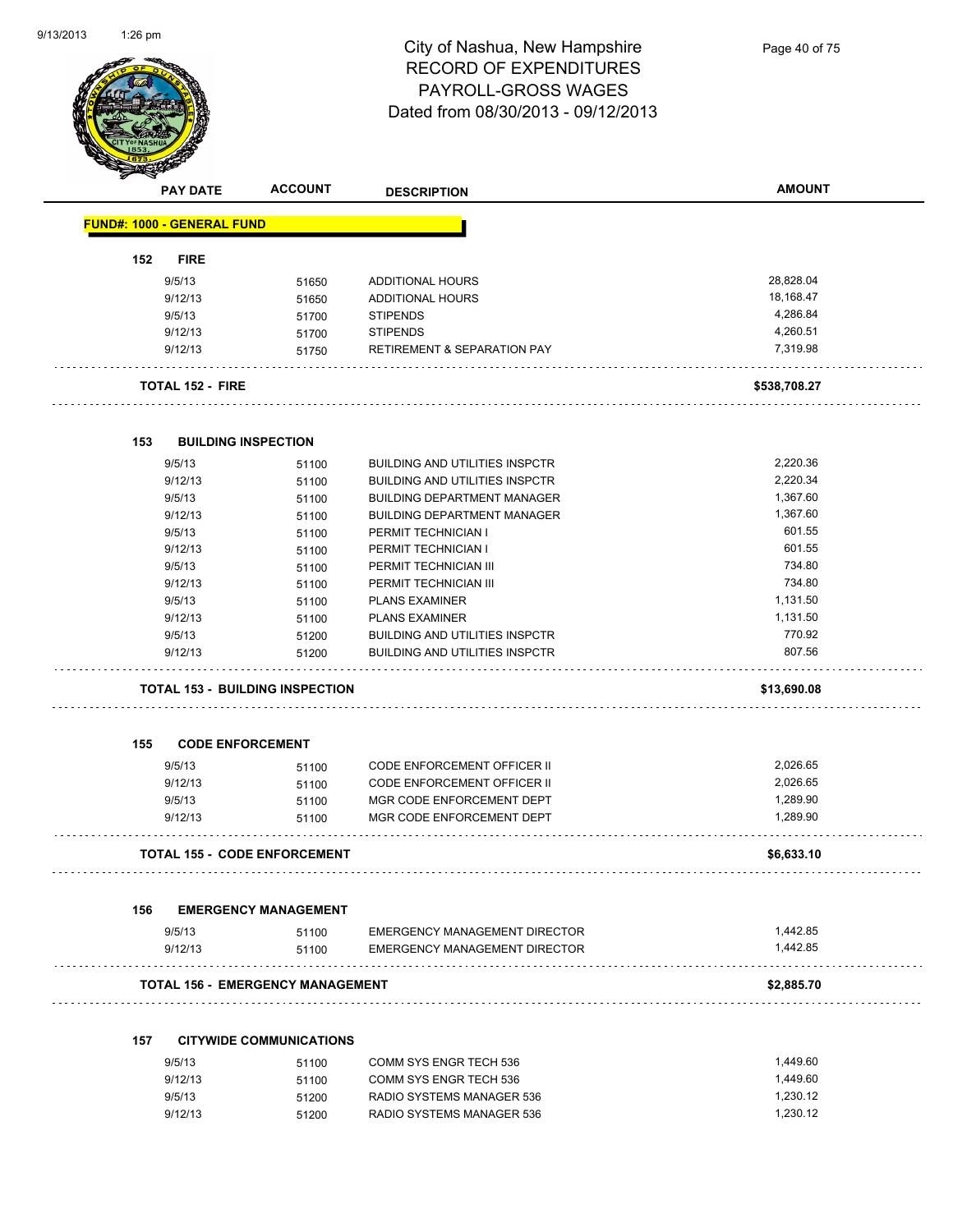

| 160<br>9/5/13<br>9/12/13<br>9/5/13<br>9/12/13<br>9/5/13<br>9/12/13<br>9/5/13 | <b>TOTAL 157 - CITYWIDE COMMUNICATIONS</b><br><b>PUBLIC WORKS-ADMIN/ENGINEERING</b><br>51100<br>51100<br>51100 | ADMINISTRATIVE ASSISTANT II<br>ADMINISTRATIVE ASSISTANT II | \$5,359.44<br>665.60 |
|------------------------------------------------------------------------------|----------------------------------------------------------------------------------------------------------------|------------------------------------------------------------|----------------------|
|                                                                              |                                                                                                                |                                                            |                      |
|                                                                              |                                                                                                                |                                                            |                      |
|                                                                              |                                                                                                                |                                                            |                      |
|                                                                              |                                                                                                                |                                                            |                      |
|                                                                              |                                                                                                                |                                                            | 665.60               |
|                                                                              |                                                                                                                | <b>CITY ENGINEER</b>                                       | 993.35               |
|                                                                              | 51100                                                                                                          | <b>CITY ENGINEER</b>                                       | 993.35               |
|                                                                              | 51100                                                                                                          | DEPUTY MANAGER OF ENGINEERING                              | 670.20               |
|                                                                              | 51100                                                                                                          | <b>DEPUTY MANAGER OF ENGINEERING</b>                       | 670.20               |
|                                                                              | 51100                                                                                                          | <b>DIRECTOR PUBLIC WORKS</b>                               | 1,441.50             |
| 9/12/13                                                                      | 51100                                                                                                          | <b>DIRECTOR PUBLIC WORKS</b>                               | 1,441.50             |
| 9/5/13                                                                       | 51100                                                                                                          | DIVISION OPERATIONS MANAGER                                | 1,372.55             |
| 9/12/13                                                                      | 51100                                                                                                          | <b>DIVISION OPERATIONS MANAGER</b>                         | 1,372.55             |
| 9/5/13                                                                       | 51100                                                                                                          | DPW CONTRACT ADMINISTRATOR                                 | 324.85               |
| 9/12/13                                                                      | 51100                                                                                                          | DPW CONTRACT ADMINISTRATOR                                 | 324.85               |
| 9/5/13                                                                       | 51100                                                                                                          | <b>ENGINEERING DESIGNER INSP</b>                           | 912.75               |
| 9/12/13                                                                      | 51100                                                                                                          | <b>ENGINEERING DESIGNER INSP</b>                           | 912.75               |
| 9/5/13                                                                       | 51100                                                                                                          | <b>ENGINEERING INSPECTORS</b>                              | 1,805.20             |
| 9/12/13                                                                      | 51100                                                                                                          | <b>ENGINEERING INSPECTORS</b>                              | 1,805.20             |
| 9/5/13                                                                       | 51100                                                                                                          | <b>EXECUTIVE ADMINISTRATOR</b>                             | 673.11               |
| 9/12/13                                                                      | 51100                                                                                                          | <b>EXECUTIVE ADMINISTRATOR</b>                             | 673.11               |
| 9/5/13                                                                       | 51100                                                                                                          | <b>SENIOR STAFF ENGINEER</b>                               | 1,219.70             |
| 9/12/13                                                                      | 51100                                                                                                          | <b>SENIOR STAFF ENGINEER</b>                               | 1,219.70             |
| 9/5/13                                                                       | 51100                                                                                                          | <b>SENIOR TRAFFIC ENGINEER</b>                             | 1,533.60             |
| 9/12/13                                                                      | 51100                                                                                                          | <b>SENIOR TRAFFIC ENGINEER</b>                             | 1,533.60             |
| 9/5/13                                                                       | 51100                                                                                                          | <b>STAFF ENGINEER</b>                                      | 400.15               |
| 9/12/13                                                                      | 51100                                                                                                          | <b>STAFF ENGINEER</b>                                      | 400.15               |
| 9/5/13                                                                       | 51100                                                                                                          | STREET CONSTRUCTION ENGINEER                               | 1,284.99             |
| 9/12/13                                                                      | 51100                                                                                                          | STREET CONSTRUCTION ENGINEER                               | 1,285.00             |
| 9/12/13                                                                      | 51100                                                                                                          | <b>SURVEY TECHNICIAN</b>                                   | 657.99               |
| 9/5/13                                                                       | 51300                                                                                                          | OVERTIME-REGULAR                                           | 490.02               |
| 9/12/13                                                                      | 51300                                                                                                          | OVERTIME-REGULAR                                           | 77.02                |
|                                                                              | <b>TOTAL 160 - PUBLIC WORKS-ADMIN/ENGINEERING</b>                                                              |                                                            | \$27,820.14          |

| 9/5/13  | 51100 | ADMINISTRATIVE ASSISTANT III | 965.52   |
|---------|-------|------------------------------|----------|
| 9/12/13 | 51100 | ADMINISTRATIVE ASSISTANT III | 953.25   |
| 9/5/13  | 51100 | AUTO MECH 1ST CLASS NIGHTS   | 3,033.60 |
| 9/12/13 | 51100 | AUTO MECH 1ST CLASS NIGHTS   | 3.033.61 |
| 9/5/13  | 51100 | AUTO MECH 2ND CLASS          | 1.818.40 |
| 9/12/13 | 51100 | AUTO MECH 2ND CLASS          | 1.818.40 |
| 9/5/13  | 51100 | AUTO MECH 2ND CLASS NIGHTS   | 921.20   |
| 9/12/13 | 51100 | AUTO MECH 2ND CLASS NIGHTS   | 921.20   |
| 9/5/13  | 51100 | EQUIP OPR STREET REPAIR      | 7.381.28 |
| 9/12/13 | 51100 | EQUIP OPR STREET REPAIR      | 7.309.49 |
| 9/5/13  | 51100 | FLEET MANAGER STREET DEPT    | 1.056.15 |
| 9/12/13 | 51100 | FLEET MANAGER STREET DEPT    | 1.056.15 |
| 9/5/13  | 51100 | FOREMAN LABOR SHOP EQUIP     | 1.096.64 |
|         |       |                              |          |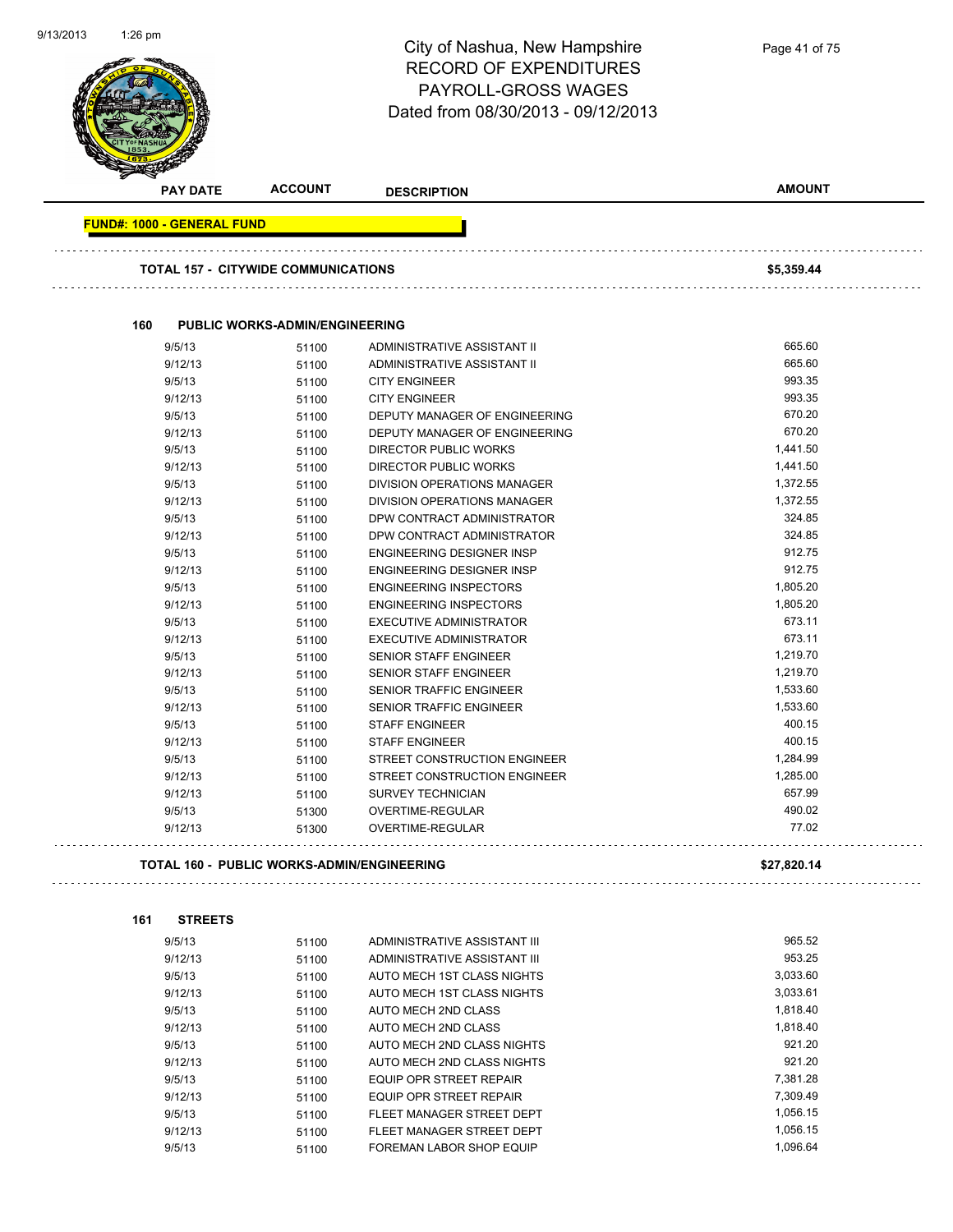

| <b>PAY DATE</b>                   | <b>ACCOUNT</b> | <b>DESCRIPTION</b>                    | <b>AMOUNT</b> |
|-----------------------------------|----------------|---------------------------------------|---------------|
| <b>FUND#: 1000 - GENERAL FUND</b> |                |                                       |               |
| 161<br><b>STREETS</b>             |                |                                       |               |
| 9/12/13                           | 51100          | <b>FOREMAN LABOR SHOP EQUIP</b>       | 1,096.65      |
| 9/5/13                            | 51100          | <b>FOREMAN LABOR STREET</b>           | 3,289.95      |
| 9/12/13                           | 51100          | FOREMAN LABOR STREET                  | 4,386.59      |
| 9/5/13                            | 51100          | <b>MASON PIPELAYER</b>                | 2,608.80      |
| 9/12/13                           | 51100          | <b>MASON PIPELAYER</b>                | 2,434.88      |
| 9/5/13                            | 51100          | MECHANIC AUTO 1ST CLASS               | 2,993.61      |
| 9/12/13                           | 51100          | MECHANIC AUTO 1ST CLASS               | 3,012.29      |
| 9/5/13                            | 51100          | OPERATIONS COORDINATOR                | 1,011.60      |
| 9/12/13                           | 51100          | OPERATIONS COORDINATOR                | 1,011.60      |
| 9/5/13                            | 51100          | <b>SIGN MAINTENANCE</b>               | 865.60        |
| 9/12/13                           | 51100          | <b>SIGN MAINTENANCE</b>               | 865.60        |
| 9/5/13                            | 51100          | SIGN MAINTENANCE ASSISTANT            | 807.21        |
| 9/12/13                           | 51100          | SIGN MAINTENANCE ASSISTANT            | 807.20        |
| 9/12/13                           | 51100          | STOREKEEPER PWD                       | 716.52        |
| 9/5/13                            | 51100          | STR CONSTR RPR AND PERMT COORD        | 1,071.93      |
| 9/12/13                           | 51100          | STR CONSTR RPR AND PERMT COORD        | 1,074.34      |
| 9/5/13                            | 51100          | <b>TRAFFIC MAINTENANCE ASSISTANT</b>  | 860.80        |
| 9/12/13                           | 51100          | TRAFFIC MAINTENANCE ASSISTANT         | 860.80        |
| 9/5/13                            | 51100          | <b>TRAFFIC MANAGER</b>                | 1,331.45      |
| 9/12/13                           | 51100          | <b>TRAFFIC MANAGER</b>                | 1,331.45      |
| 9/5/13                            | 51100          | <b>TRAFFIC TECHNICIAN I</b>           | 2,071.20      |
| 9/12/13                           | 51100          | <b>TRAFFIC TECHNICIAN I</b>           | 2,071.20      |
| 9/5/13                            | 51100          | TRUCK DRIVER STREET REPAIR            | 16,796.79     |
| 9/12/13                           | 51100          | TRUCK DRIVER STREET REPAIR            | 17,096.30     |
| 9/5/13                            | 51100          | <b>WELDER FIRST CLASS</b>             | 1,968.80      |
| 9/12/13                           | 51100          | <b>WELDER FIRST CLASS</b>             | 1,968.80      |
| 9/5/13                            | 51300          | OVERTIME-REGULAR                      | 2,111.86      |
| 9/12/13                           | 51300          | OVERTIME-REGULAR                      | 3,143.22      |
| 9/5/13                            | 51400          | <b>WAGES TEMP-SEASONAL</b>            | 80.00         |
| 9/12/13                           | 51400          | <b>WAGES TEMP-SEASONAL</b>            | 627.50        |
| 9/5/13                            | 51600          | LONGEVITY                             | 1,200.00      |
| 9/12/13                           | 51600          | <b>LONGEVITY</b>                      | 1,200.00      |
| <b>TOTAL 161 - STREETS</b>        |                |                                       | \$114,139.43  |
| 166<br><b>PARKING LOTS</b>        |                |                                       |               |
| 9/5/13                            | 51100          | ADMINISTRATIVE ASSISTANT II           | 332.80        |
| 9/12/13                           | 51100          | ADMINISTRATIVE ASSISTANT II           | 332.80        |
| 9/5/13                            | 51100          | PARKING MAINTENANCE                   | 1,315.20      |
| 9/12/13                           | 51100          | PARKING MAINTENANCE                   | 1,315.20      |
| 9/5/13                            | 51100          | <b>TRANSIT UTILITY SERVICE WORKER</b> | 181.02        |
| 9/12/13                           | 51100          | <b>TRANSIT UTILITY SERVICE WORKER</b> | 450.29        |
| 9/5/13                            | 51100          | <b>TRANSPORTATION DEPT MANAGER</b>    | 76.85         |
| 9/12/13                           | 51100          | <b>TRANSPORTATION DEPT MANAGER</b>    | 76.85         |
|                                   |                |                                       |               |
| <b>TOTAL 166 - PARKING LOTS</b>   |                |                                       | \$4,081.01    |

. . . . . . . . . . . . . . .

. . . . . . . . . .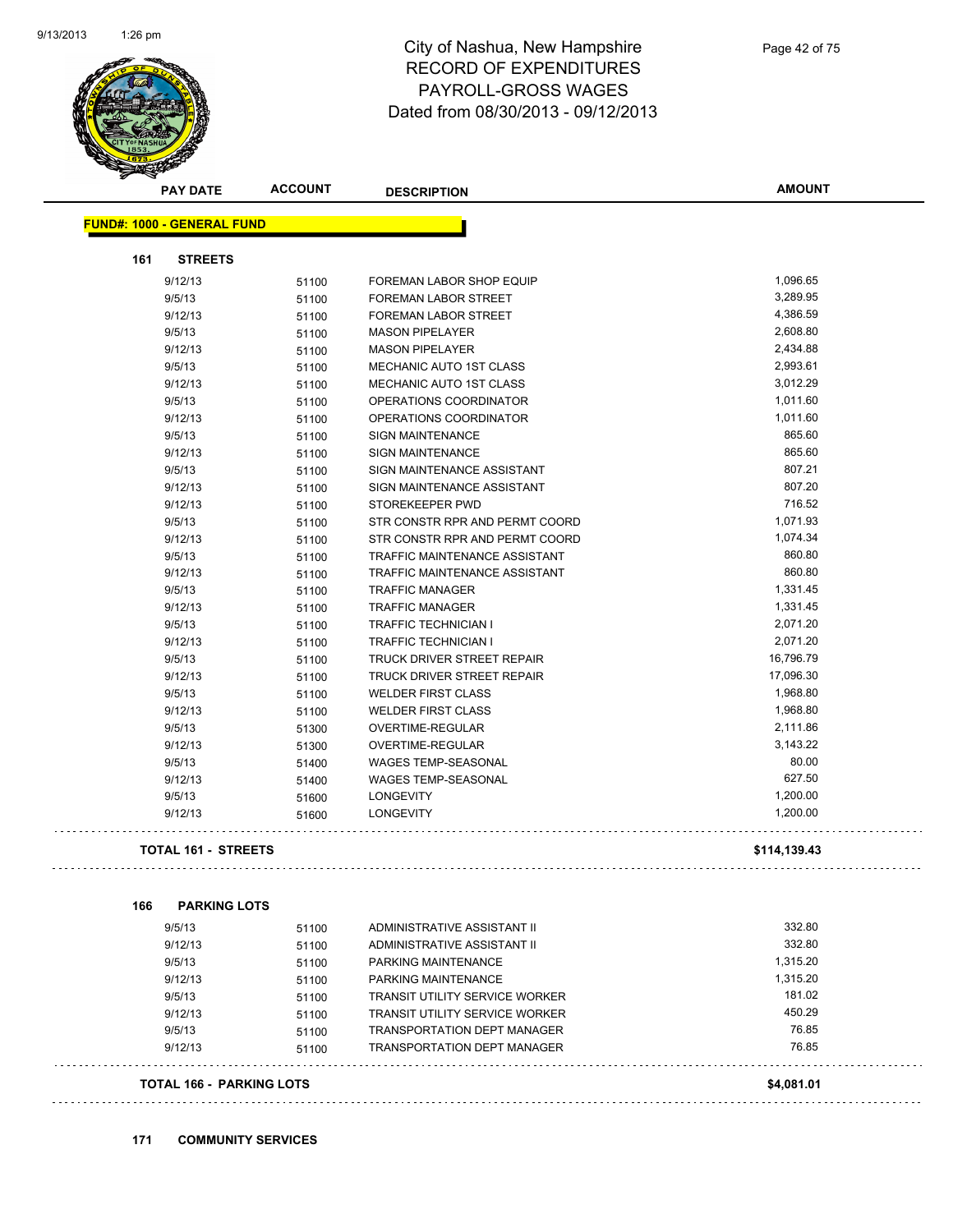

| A.  | <b>PAY DATE</b>                   | <b>ACCOUNT</b>                          | <b>DESCRIPTION</b>               | <b>AMOUNT</b> |
|-----|-----------------------------------|-----------------------------------------|----------------------------------|---------------|
|     | <b>FUND#: 1000 - GENERAL FUND</b> |                                         |                                  |               |
| 171 |                                   | <b>COMMUNITY SERVICES</b>               |                                  |               |
|     | 9/5/13                            | 51100                                   | DIRECTOR HEALTH AND COMM SVS     | 1,677.05      |
|     | 9/12/13                           | 51100                                   | DIRECTOR HEALTH AND COMM SVS     | 1,677.05      |
|     | 9/5/13                            | 51100                                   | PROGRAM COORDINATOR              | 903.15        |
|     | 9/12/13                           | 51100                                   | PROGRAM COORDINATOR              | 903.15        |
|     | 9/5/13                            | 51412                                   | <b>WAGES PER DIEM</b>            | 93.02         |
|     |                                   | <b>TOTAL 171 - COMMUNITY SERVICES</b>   |                                  | \$5,253.42    |
| 172 | <b>COMMUNITY HEALTH</b>           |                                         |                                  |               |
|     | 9/5/13                            | 51100                                   | ADMINISTRATIVE ASSISTANT II      | 696.75        |
|     | 9/12/13                           | 51100                                   | ADMINISTRATIVE ASSISTANT II      | 696.75        |
|     | 9/5/13                            | 51100                                   | BILINGUAL OUTREACH WORKER        | 708.00        |
|     | 9/12/13                           | 51100                                   | <b>BILINGUAL OUTREACH WORKER</b> | 708.00        |
|     | 9/5/13                            | 51100                                   | MANAGER COMMUNITY HEALTH         | 1,364.20      |
|     | 9/12/13                           | 51100                                   | MANAGER COMMUNITY HEALTH         | 1,364.20      |
|     | 9/5/13                            | 51100                                   | PUB HEALTH NURSE                 | 3,342.60      |
|     | 9/12/13                           | 51100                                   | PUB HEALTH NURSE                 | 3,342.60      |
|     | 9/5/13                            | 51412                                   | <b>WAGES PER DIEM</b>            | 118.56        |
|     | 9/12/13                           | 51412                                   | <b>WAGES PER DIEM</b>            | 123.50        |
|     |                                   |                                         |                                  |               |
|     |                                   | <b>TOTAL 172 - COMMUNITY HEALTH</b>     |                                  | \$12,465.16   |
| 173 |                                   | <b>ENVIRONMENTAL HEALTH</b>             |                                  |               |
|     |                                   |                                         |                                  |               |
|     | 9/5/13                            | 51100                                   | ENVIRONMENTAL HEALTH SPEC I      | 1,598.15      |
|     | 9/12/13                           | 51100                                   | ENVIRONMENTAL HEALTH SPEC I      | 1,598.15      |
|     | 9/5/13                            | 51100                                   | ENVIRONMENTAL HEALTH SPEC II     | 1,044.25      |
|     | 9/12/13                           | 51100                                   | ENVIRONMENTAL HEALTH SPEC II     | 1,044.25      |
|     | 9/5/13                            | 51100                                   | ENVIRONMENTAL TECH OFFICE MGR    | 964.35        |
|     | 9/12/13                           | 51100                                   | ENVIRONMENTAL TECH OFFICE MGR    | 964.35        |
|     | 9/5/13                            | 51100                                   | MANAGER ENVIRONMENTAL HEALTH     | 1,404.70      |
|     | 9/12/13                           | 51100                                   | MANAGER ENVIRONMENTAL HEALTH     | 1,404.70      |
|     |                                   | <b>TOTAL 173 - ENVIRONMENTAL HEALTH</b> |                                  | \$10,022.90   |
|     |                                   |                                         |                                  |               |
| 174 |                                   | <b>WELFARE ADMINISTRATION</b>           |                                  |               |
|     | 9/5/13                            | 51100                                   | ADMINISTRATIVE ASSISTANT I       | 812.25        |
|     | 9/12/13                           | 51100                                   | ADMINISTRATIVE ASSISTANT I       | 812.25        |
|     | 9/5/13                            | 51100                                   | <b>CASE TECHNICIAN WELFARE</b>   | 1,574.30      |
|     | 9/12/13                           | 51100                                   | CASE TECHNICIAN WELFARE          | 1,574.29      |
|     | 9/5/13                            | 51100                                   | INTAKE WORKER ACCOUNTANT         | 909.85        |
|     | 9/12/13                           | 51100                                   | INTAKE WORKER ACCOUNTANT         | 909.85        |
|     | 9/5/13                            | 51100                                   | SENIOR CASE TECHNICIAN           | 929.81        |
|     | 9/12/13                           | 51100                                   | SENIOR CASE TECHNICIAN           | 929.80        |
|     | 9/5/13                            | 51100                                   | <b>WELFARE OFFICER</b>           | 1,408.20      |
|     | 9/12/13                           | 51100                                   | <b>WELFARE OFFICER</b>           | 1,408.20      |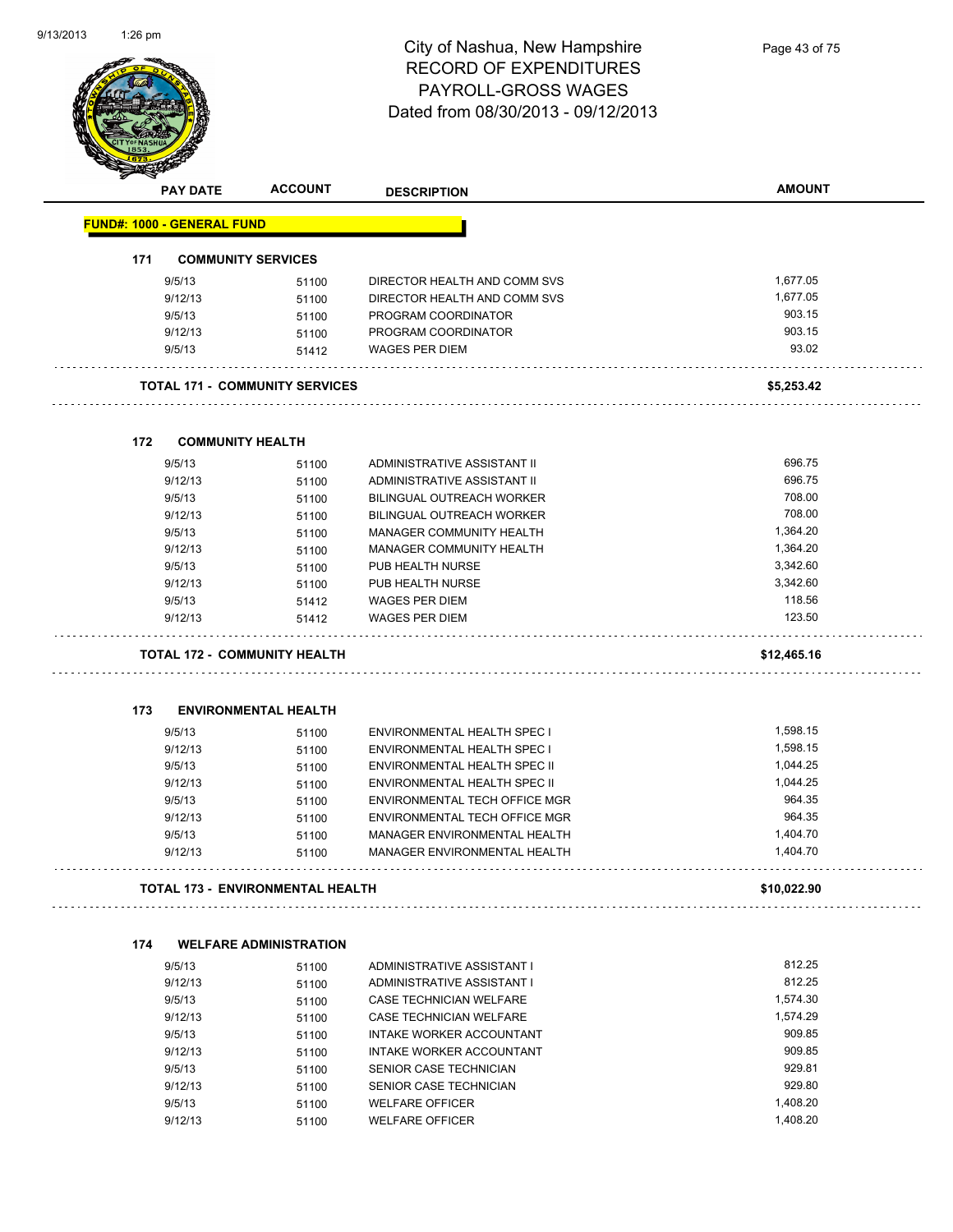|                                   |                                           | City of Nashua, New Hampshire<br><b>RECORD OF EXPENDITURES</b><br>PAYROLL-GROSS WAGES<br>Dated from 08/30/2013 - 09/12/2013 | Page 44 of 75    |
|-----------------------------------|-------------------------------------------|-----------------------------------------------------------------------------------------------------------------------------|------------------|
| <b>PAY DATE</b>                   | <b>ACCOUNT</b>                            | <b>DESCRIPTION</b>                                                                                                          | <b>AMOUNT</b>    |
| <b>FUND#: 1000 - GENERAL FUND</b> |                                           |                                                                                                                             |                  |
|                                   | <b>TOTAL 174 - WELFARE ADMINISTRATION</b> |                                                                                                                             | \$11,268.80      |
| 177                               | <b>PARKS &amp; RECREATION</b>             |                                                                                                                             |                  |
| 9/5/13                            | 51100                                     | ADMINISTRATIVE ASSISTANT II                                                                                                 | 734.80           |
| 9/12/13                           | 51100                                     | ADMINISTRATIVE ASSISTANT II                                                                                                 | 734.80           |
| 9/5/13                            | 51100                                     | FOREMAN LABOR PARK                                                                                                          | 3,289.95         |
| 9/12/13                           | 51100                                     | FOREMAN LABOR PARK                                                                                                          | 3,289.94         |
| 9/5/13                            | 51100                                     | <b>GROUNDS KEEPER PARK MAINT</b>                                                                                            | 6,580.67         |
| 9/12/13                           | 51100                                     | <b>GROUNDS KEEPER PARK MAINT</b>                                                                                            | 6,605.20         |
| 9/5/13                            | 51100                                     | <b>GROUNDSMAN I PARKS</b>                                                                                                   | 1,636.96         |
| 9/12/13                           | 51100                                     | <b>GROUNDSMAN I PARKS</b>                                                                                                   | 2,390.64         |
| 9/5/13                            | 51100                                     | <b>GROUNDSMAN II PARKS</b>                                                                                                  | 818.80           |
| 9/12/13                           | 51100                                     | <b>GROUNDSMAN II PARKS</b>                                                                                                  | 818.80           |
| 9/5/13                            | 51100                                     | <b>LEAD GROUNDSMAN</b>                                                                                                      | 2,758.80         |
| 9/12/13                           | 51100                                     | <b>LEAD GROUNDSMAN</b>                                                                                                      | 2,758.80         |
| 9/5/13                            | 51100                                     | <b>NURSERY WORKER PARKS</b>                                                                                                 | 865.60           |
| 9/12/13                           | 51100                                     | <b>NURSERY WORKER PARKS</b>                                                                                                 | 865.60           |
| 9/5/13                            | 51100                                     | PROGRAM COORDINATOR                                                                                                         | 347.85<br>347.85 |
| 9/12/13<br>9/5/13                 | 51100                                     | PROGRAM COORDINATOR<br>RECREATION PROGRAM MANAGER                                                                           | 1,075.60         |
| 9/12/13                           | 51100                                     | RECREATION PROGRAM MANAGER                                                                                                  | 1,075.60         |
| 9/5/13                            | 51100<br>51100                            | STELLOS STADIUM ATTENDANT                                                                                                   | 909.20           |
| 9/12/13                           | 51100                                     | STELLOS STADIUM ATTENDANT                                                                                                   | 909.20           |
| 9/5/13                            | 51100                                     | SUPERINTENDENT OF PARKS RECR                                                                                                | 1,670.35         |
| 9/12/13                           | 51100                                     | SUPERINTENDENT OF PARKS RECR                                                                                                | 1,670.35         |
| 9/5/13                            | 51100                                     | TRUCK DRIVER PARKS RECR                                                                                                     | 844.80           |
| 9/12/13                           | 51100                                     | TRUCK DRIVER PARKS RECR                                                                                                     | 844.80           |
| 9/5/13                            | 51300                                     | OVERTIME-REGULAR                                                                                                            | 2,228.60         |
| 9/12/13                           | 51300                                     | OVERTIME-REGULAR                                                                                                            | 2,075.77         |
| 9/5/13                            | 51400                                     | WAGES TEMP-SEASONAL                                                                                                         | 1,335.00         |
| 9/12/13                           | 51400                                     | WAGES TEMP-SEASONAL                                                                                                         | 1,886.63         |
| 9/5/13                            | 51600                                     | <b>LONGEVITY</b>                                                                                                            | 600.00           |
|                                   | <b>TOTAL 177 - PARKS &amp; RECREATION</b> |                                                                                                                             | \$51,970.96      |

| 9/5/13  | 51100 | ADMIN ASST COST ACCOUNTANT     | 782.40   |
|---------|-------|--------------------------------|----------|
| 9/12/13 | 51100 | ADMIN ASST COST ACCOUNTANT     | 782.40   |
| 9/5/13  | 51100 | ASSISTANT DIRECTOR LIBRARY     | 1.255.85 |
| 9/12/13 | 51100 | ASSISTANT DIRECTOR LIBRARY     | 1.255.85 |
| 9/5/13  | 51100 | ASSISTANT LIBRARIAN CIRCULATIO | 922.00   |
| 9/12/13 | 51100 | ASSISTANT LIBRARIAN CIRCULATIO | 922.00   |
| 9/5/13  | 51100 | ASSISTANT LIBRARIAN MEDIA SERV | 715.90   |
| 9/12/13 | 51100 | ASSISTANT LIBRARIAN MEDIA SERV | 715.90   |
| 9/5/13  | 51100 | ASSISTANT LIBRARIAN TECH SVS   | 951.65   |
| 9/12/13 | 51100 | ASSISTANT LIBRARIAN TECH SVS   | 951.65   |
| 9/5/13  | 51100 | ASSISTANT LIBRARIAN YOUTH SERV | 738.90   |
| 9/12/13 | 51100 | ASSISTANT LIBRARIAN YOUTH SERV | 738.90   |
| 9/5/13  | 51100 | <b>DIRECTOR LIBRARY</b>        | 1.831.20 |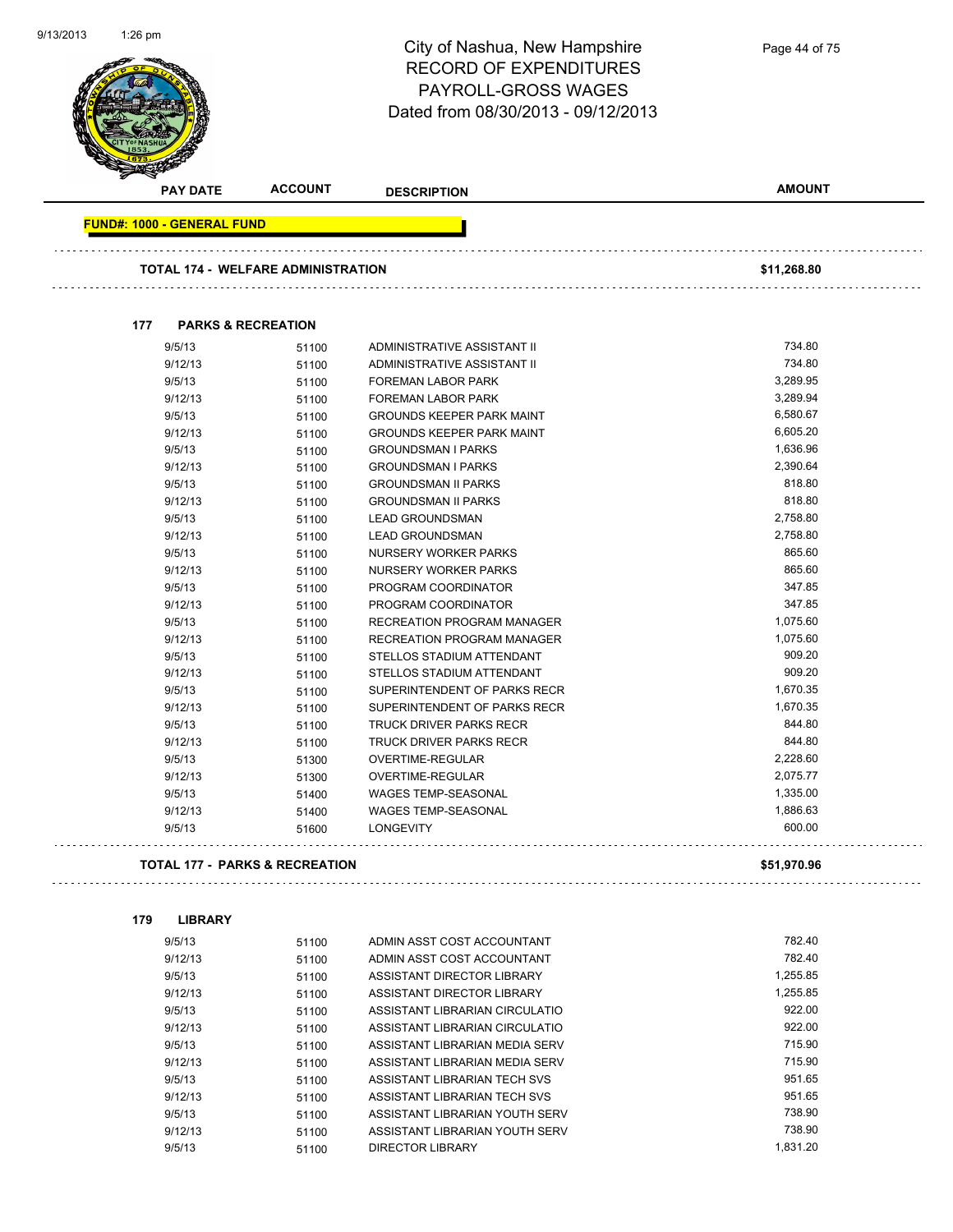

|     | <b>PAY DATE</b>                    | <b>ACCOUNT</b> | <b>DESCRIPTION</b>                   | <b>AMOUNT</b> |
|-----|------------------------------------|----------------|--------------------------------------|---------------|
|     | <u> FUND#: 1000 - GENERAL FUND</u> |                |                                      |               |
|     |                                    |                |                                      |               |
| 179 | <b>LIBRARY</b>                     |                |                                      |               |
|     | 9/12/13                            | 51100          | <b>DIRECTOR LIBRARY</b>              | 1,831.20      |
|     | 9/5/13                             | 51100          | EXECUTIVE ASST OFFICE MANAGER        | 833.85        |
|     | 9/12/13                            | 51100          | EXECUTIVE ASST OFFICE MANAGER        | 833.85        |
|     | 9/5/13                             | 51100          | <b>JANITOR</b>                       | 464.60        |
|     | 9/12/13                            | 51100          | <b>JANITOR</b>                       | 464.60        |
|     | 9/5/13                             | 51100          | LIBRARIAN ADULT SERVICES             | 911.80        |
|     | 9/12/13                            | 51100          | LIBRARIAN ADULT SERVICES             | 911.79        |
|     | 9/5/13                             | 51100          | <b>LIBRARIAN CIRCULATION</b>         | 950.25        |
|     | 9/12/13                            | 51100          | <b>LIBRARIAN CIRCULATION</b>         | 950.25        |
|     | 9/5/13                             | 51100          | LIBRARIAN MEDIA SERVICES             | 865.40        |
|     | 9/12/13                            | 51100          | LIBRARIAN MEDIA SERVICES             | 865.39        |
|     | 9/5/13                             | 51100          | LIBRARIAN OUTREACH SVS               | 946.44        |
|     | 9/12/13                            | 51100          | <b>LIBRARIAN OUTREACH SVS</b>        | 946.45        |
|     | 9/5/13                             | 51100          | <b>LIBRARIAN TECH SERVICES</b>       | 982.39        |
|     | 9/12/13                            | 51100          | <b>LIBRARIAN TECH SERVICES</b>       | 982.39        |
|     | 9/5/13                             | 51100          | <b>LIBRARIAN YOUTH SERVICES</b>      | 2,162.67      |
|     | 9/12/13                            | 51100          | LIBRARIAN YOUTH SERVICES             | 2,162.65      |
|     | 9/5/13                             | 51100          | LIBRARY ASSISTANT ADULT SERVIC       | 629.70        |
|     | 9/12/13                            | 51100          | LIBRARY ASSISTANT ADULT SERVIC       | 629.70        |
|     | 9/5/13                             | 51100          | LIBRARY ASSISTANT CIRCULATION        | 3,324.55      |
|     | 9/12/13                            | 51100          | <b>LIBRARY ASSISTANT CIRCULATION</b> | 3,324.59      |
|     | 9/5/13                             | 51100          | LIBRARY ASSISTANT MEDIA SERVIC       | 1,941.96      |
|     | 9/12/13                            | 51100          | LIBRARY ASSISTANT MEDIA SERVIC       | 1,941.96      |
|     | 9/5/13                             | 51100          | <b>LIBRARY ASSISTANT TECH SVS</b>    | 669.55        |
|     | 9/12/13                            | 51100          | <b>LIBRARY ASSISTANT TECH SVS</b>    | 669.55        |
|     | 9/5/13                             | 51100          | LIBRARY ASSISTANT YOUTH SERVIC       | 1,258.10      |
|     | 9/12/13                            | 51100          | LIBRARY ASSISTANT YOUTH SERVIC       | 1,258.10      |
|     | 9/5/13                             | 51100          | <b>MAINTENANCE SUPV</b>              | 807.51        |
|     | 9/12/13                            | 51100          | <b>MAINTENANCE SUPV</b>              | 807.50        |
|     | 9/5/13                             | 51100          | <b>MEDIA SERVICES COORDINATOR</b>    | 1,141.43      |
|     | 9/12/13                            | 51100          | <b>MEDIA SERVICES COORDINATOR</b>    | 1,141.41      |
|     | 9/5/13                             | 51100          | REFERENCE LIBRARIAN ADULT SERV       | 2,279.69      |
|     | 9/12/13                            | 51100          | REFERENCE LIBRARIAN ADULT SERV       | 2,279.52      |
|     | 9/5/13                             | 51100          | REFERENCE LIBRARIAN TECH SVS         | 716.50        |
|     | 9/12/13                            | 51100          | REFERENCE LIBRARIAN TECH SVS         | 716.50        |
|     | 9/5/13                             | 51100          | <b>SECURITY LIBRARY</b>              | 649.95        |
|     | 9/12/13                            | 51100          | <b>SECURITY LIBRARY</b>              | 649.95        |
|     | 9/5/13                             | 51200          | LIBRARY ASSISTANT CIRCULATION        | 472.15        |
|     | 9/12/13                            | 51200          | LIBRARY ASSISTANT CIRCULATION        | 473.74        |
|     | 9/5/13                             | 51200          | LIBRARY ASSISTANT TECH SVS           | 393.55        |
|     | 9/12/13                            | 51200          | <b>LIBRARY ASSISTANT TECH SVS</b>    | 393.55        |
|     | 9/5/13                             | 51200          | LIBRARY ASSISTANT YOUTH SERVIC       | 310.00        |
|     | 9/12/13                            | 51200          | LIBRARY ASSISTANT YOUTH SERVIC       | 326.74        |
|     | 9/5/13                             | 51200          | LIBRARY PAGE YOUTH SERVICES          | 229.25        |
|     | 9/12/13                            | 51200          | LIBRARY PAGE YOUTH SERVICES          | 137.55        |
|     | 9/5/13                             | 51200          | LIBRARY PAGES CIRCULATION            | 466.20        |
|     | 9/12/13                            | 51200          | LIBRARY PAGES CIRCULATION            | 556.00        |
|     | 9/5/13                             | 51200          | LIBRARY PAGES MEDIA SERVICES         | 296.82        |
|     | 9/12/13                            | 51200          | LIBRARY PAGES MEDIA SERVICES         | 445.00        |
|     | 9/5/13                             | 51300          | OVERTIME-REGULAR                     | 45.29         |
|     | 9/12/13                            | 51300          | OVERTIME-REGULAR                     | 356.00        |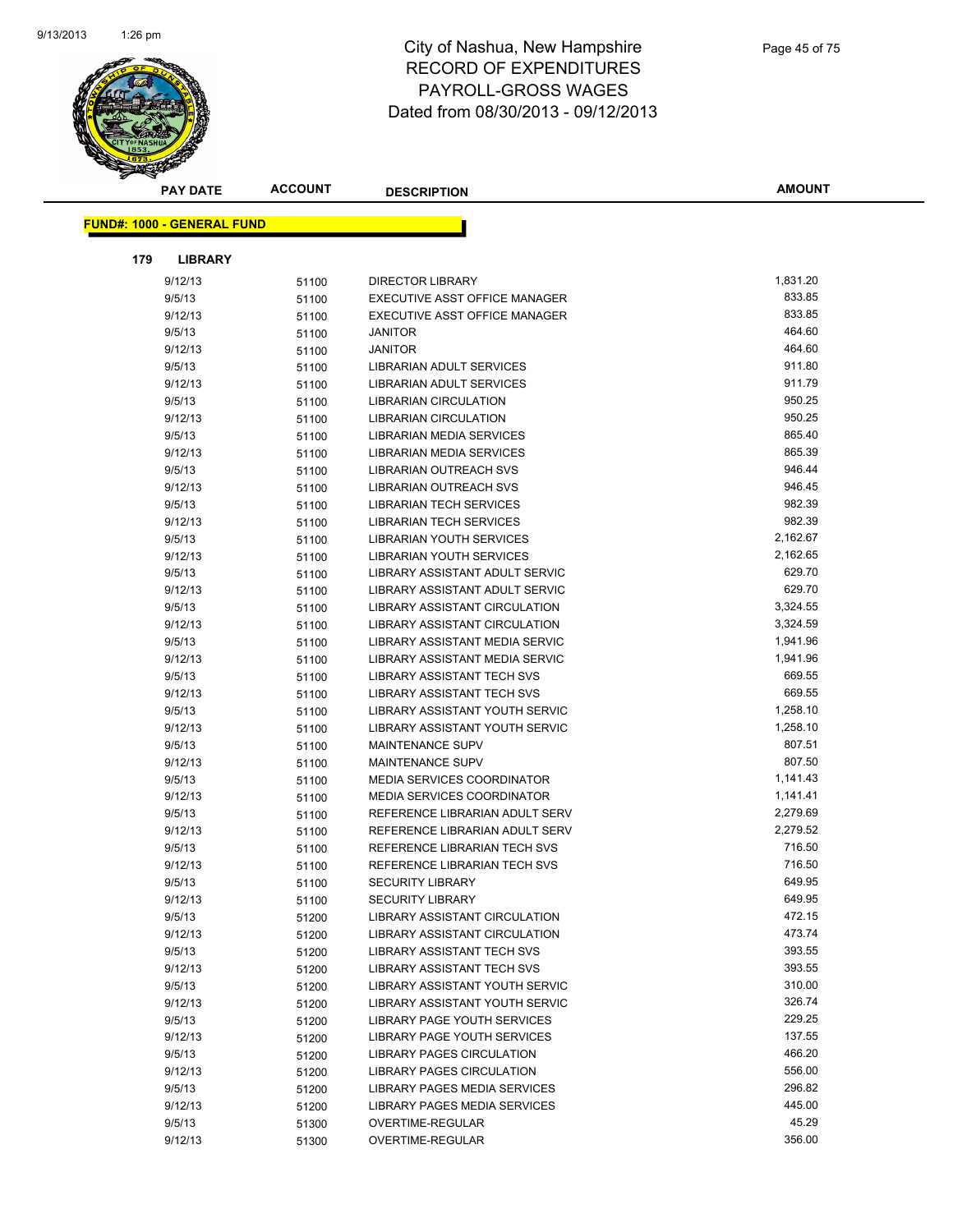

Page 46 of 75

|                                   | <b>ACCOUNT</b><br><b>PAY DATE</b>        | <b>DESCRIPTION</b>             | <b>AMOUNT</b> |
|-----------------------------------|------------------------------------------|--------------------------------|---------------|
| <b>FUND#: 1000 - GENERAL FUND</b> |                                          |                                |               |
| 179                               | <b>LIBRARY</b>                           |                                |               |
| 9/5/13                            | 51400                                    | <b>WAGES TEMP-SEASONAL</b>     | 418.60        |
| 9/12/13                           | 51400                                    | WAGES TEMP-SEASONAL            | 283.07        |
|                                   | <b>TOTAL 179 - LIBRARY</b>               |                                | \$63,071.80   |
|                                   |                                          |                                |               |
| 181                               | <b>COMMUNITY DEVELOPMENT</b>             |                                |               |
| 9/5/13                            | 51100                                    | ADMINISTRATIVE ASSISTANT II    | 665.60        |
| 9/12/13                           | 51100                                    | ADMINISTRATIVE ASSISTANT II    | 665.60        |
| 9/5/13                            | 51200                                    | <b>CLERK TYPIST II PT</b>      | 327.46        |
| 9/12/13                           | 51200                                    | <b>CLERK TYPIST II PT</b>      | 278.54        |
| 9/5/13                            | 51400                                    | <b>WAGES TEMP-SEASONAL</b>     | 100.00        |
| 9/12/13                           | 51400                                    | WAGES TEMP-SEASONAL            | 100.00        |
|                                   | <b>TOTAL 181 - COMMUNITY DEVELOPMENT</b> |                                | \$2,137.20    |
|                                   |                                          |                                |               |
| 182                               | <b>PLANNING &amp; ZONING</b>             |                                |               |
| 9/5/13                            | 51100                                    | DEPARTMENT COORDINATOR         | 913.60        |
| 9/12/13                           | 51100                                    | DEPARTMENT COORDINATOR         | 913.60        |
| 9/5/13                            | 51100                                    | DEPUTY PLANNING MANAGER        | 2,589.60      |
| 9/12/13                           | 51100                                    | DEPUTY PLANNING MANAGER        | 2,589.60      |
| 9/5/13                            | 51100                                    | MANAGER PLANNING DEPT          | 1,865.85      |
| 9/12/13                           | 51100                                    | MANAGER PLANNING DEPT          | 1,865.85      |
| 9/5/13                            | 51100                                    | <b>PLANNER I</b>               | 1,675.35      |
| 9/12/13                           | 51100                                    | <b>PLANNER I</b>               | 1,675.35      |
| 9/5/13                            | 51100                                    | <b>PLANNER II</b>              | 1,095.40      |
| 9/12/13                           | 51100                                    | <b>PLANNER II</b>              | 1,095.40      |
| 9/5/13                            | 51100                                    | ZONING COORDINATOR             | 682.30        |
| 9/12/13                           | 51100                                    | ZONING COORDINATOR             | 682.30        |
| 9/5/13                            | 53428                                    | STENOGRAPHIC SERVICES          | 125.00        |
| 9/12/13                           | 53428                                    | STENOGRAPHIC SERVICES          | 25.00         |
|                                   | <b>TOTAL 182 - PLANNING &amp; ZONING</b> |                                | \$17,794.20   |
|                                   |                                          |                                |               |
| 183                               | <b>ECONOMIC DEVELOPMENT</b>              |                                |               |
| 9/5/13                            | 51100                                    | ECONOMIC DEV DIRECTOR          | 1,819.35      |
| 9/12/13                           | 51100                                    | ECONOMIC DEV DIRECTOR          | 1,819.35      |
| 9/5/13                            | 51100                                    | OED PROGRAM COORDINATOR        | 385.00        |
| 9/12/13                           | 51100                                    | OED PROGRAM COORDINATOR        | 385.00        |
|                                   | <b>TOTAL 183 - ECONOMIC DEVELOPMENT</b>  |                                | \$4,408.70    |
|                                   |                                          |                                |               |
| 191                               | <b>SCHOOL</b>                            |                                |               |
| 9/12/13                           | 51100                                    | 21 CENTURY ELEM MFAM RES COORD | 722.20        |
| 9/12/13                           | 51100                                    | ASSISTANT PRINCIPAL AMH        | 2,762.62      |
| 9/12/13                           | 51100                                    | ASSISTANT PRINCIPAL BIC        | 2,873.96      |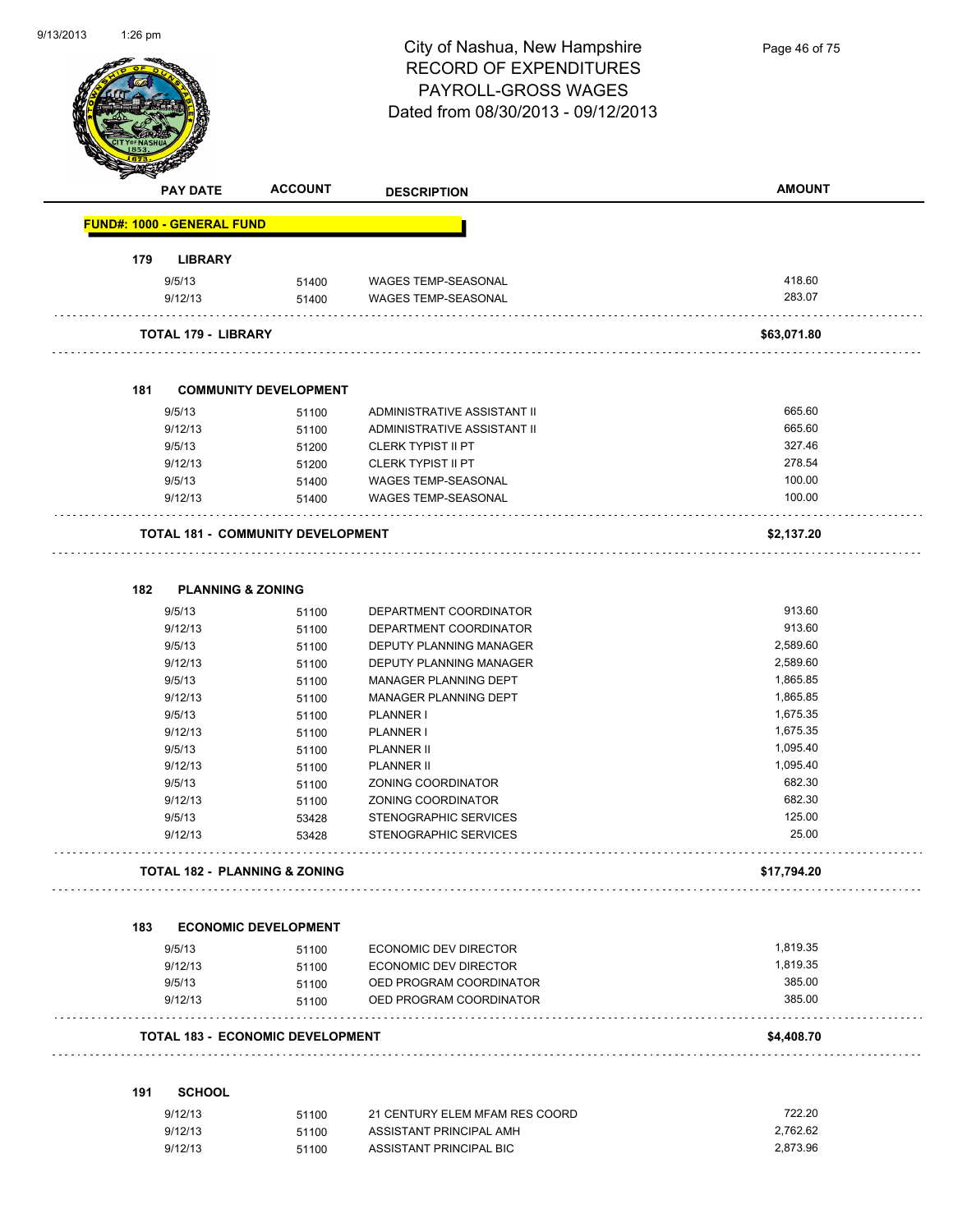

| <b>PAY DATE</b>                   | <b>ACCOUNT</b> | <b>DESCRIPTION</b>                                           | <b>AMOUNT</b>    |
|-----------------------------------|----------------|--------------------------------------------------------------|------------------|
|                                   |                |                                                              |                  |
| <b>FUND#: 1000 - GENERAL FUND</b> |                |                                                              |                  |
| 191<br><b>SCHOOL</b>              |                |                                                              |                  |
| 9/12/13                           | 51100          | ASSISTANT PRINCIPAL BRO                                      | 1,403.84         |
| 9/12/13                           | 51100          | ASSISTANT PRINCIPAL CHARL                                    | 2,915.05         |
| 9/12/13                           | 51100          | ASSISTANT PRINCIPAL DR CRSP                                  | 2,873.96         |
| 9/12/13                           | 51100          | ASSISTANT PRINCIPAL ELM                                      | 6,488.04         |
| 9/12/13                           | 51100          | ASSISTANT PRINCIPAL FES                                      | 2,915.05         |
| 9/12/13                           | 51100          | <b>ASSISTANT PRINCIPAL FMS</b>                               | 3,411.12         |
| 9/12/13                           | 51100          | ASSISTANT PRINCIPAL LEDGE                                    | 2,762.62         |
| 9/12/13                           | 51100          | ASSISTANT PRINCIPAL MDE                                      | 4,273.85         |
| 9/12/13                           | 51100          | ASSISTANT PRINCIPAL NHN                                      | 12,750.61        |
| 9/12/13                           | 51100          | ASSISTANT PRINCIPAL NHS                                      | 12,407.28        |
| 9/12/13                           | 51100          | ASSISTANT PRINCIPAL PMS                                      | 3,214.75         |
| 9/12/13                           | 51100          | ASSISTANT PRINCIPAL SHE                                      | 2,807.69         |
| 9/12/13                           | 51100          | ASSISTANT SUPERINTENDENT                                     | 8,186.73         |
| 9/12/13                           | 51100          | ASST DIRECTOR PLANT OPS                                      | 4,219.70         |
| 9/12/13                           | 51100          | <b>ASST DIRECTOR SPED</b>                                    | 5,972.01         |
| 9/5/13                            | 51100          | ASST SYSTEMS ADMIN FULL YEAR                                 | 865.40           |
| 9/12/13                           | 51100          | ASST SYSTEMS ADMIN FULL YEAR                                 | 12,221.31        |
| 9/5/13                            | 51100          | ASST SYSTEMS ADMIN SCH YEAR                                  | 591.08           |
| 9/12/13                           | 51100          | ASST SYSTEMS ADMIN SCH YEAR                                  | 633.32           |
| 9/12/13                           | 51100          | ATTENDANCE OFFICER                                           | 2,225.67         |
| 9/12/13                           | 51100          | AYP FACILITATOR DRC                                          | 859.93           |
| 9/12/13                           | 51100          | AYP FACILITATOR FES                                          | 1,911.92         |
| 9/12/13                           | 51100          | CAREER CENTER COORD NHN                                      | 1,449.39         |
| 9/12/13                           | 51100          | CAREER CENTER COORD NHS                                      | 1,449.39         |
| 9/12/13                           | 51100          | CHIEF OPERATING OFFICER                                      | 3,868.07         |
| 9/5/13                            | 51100          | CLERICAL ACADEMY NHN                                         | 2,442.19         |
| 9/12/13                           | 51100          | CLERICAL ACADEMY NHN                                         | 2,644.20         |
| 9/5/13                            | 51100          | <b>CLERICAL ACADEMY NHS</b>                                  | 2,455.56         |
| 9/12/13                           | 51100          | <b>CLERICAL ACADEMY NHS</b>                                  | 2,492.63         |
| 9/5/13                            | 51100          | <b>CLERICAL ASST SUPER SUP</b>                               | 1,978.23         |
| 9/12/13                           | 51100          | <b>CLERICAL ASST SUPER SUP</b>                               | 1,978.25         |
| 9/5/13                            | 51100          | CLERICAL ATHLETIC NHN                                        | 671.99           |
| 9/12/13                           | 51100          | <b>CLERICAL ATHLETIC NHN</b>                                 | 690.40           |
| 9/5/13                            | 51100          | CLERICAL ATHLETIC NHS                                        | 679.15           |
| 9/12/13                           | 51100          | <b>CLERICAL ATHLETIC NHS</b>                                 | 679.15           |
| 9/5/13                            | 51100          | CLERICAL BOARD OF ED SUP                                     | 759.55           |
| 9/12/13                           | 51100          | CLERICAL BOARD OF ED SUP                                     | 759.55           |
| 9/5/13                            | 51100          | <b>CLERICAL BUSINESS</b>                                     | 3,455.36         |
| 9/12/13                           | 51100          | <b>CLERICAL BUSINESS</b>                                     | 3,455.36         |
| 9/5/13                            | 51100          | CLERICAL CHIEF OP OFFICER SUP                                | 779.40           |
| 9/12/13                           | 51100          | CLERICAL CHIEF OP OFFICER SUP                                | 779.40           |
| 9/5/13                            | 51100          | <b>CLERICAL CTE NHN</b>                                      | 712.90           |
| 9/12/13                           | 51100          | <b>CLERICAL CTE NHN</b>                                      | 712.90           |
| 9/5/13                            | 51100          | <b>CLERICAL CTE NHS</b>                                      | 625.96<br>690.40 |
| 9/12/13                           | 51100          | <b>CLERICAL CTE NHS</b>                                      | 704.84           |
| 9/5/13<br>9/12/13                 | 51100          | <b>CLERICAL GUIDANCE ELM</b><br><b>CLERICAL GUIDANCE ELM</b> | 724.15           |
| 9/5/13                            | 51100          | CLERICAL GUIDANCE NHN                                        | 2,433.62         |
| 9/12/13                           | 51100          | <b>CLERICAL GUIDANCE NHN</b>                                 | 2,537.79         |
| 9/5/13                            | 51100          | CLERICAL GUIDANCE NHS                                        | 2,546.27         |
| 9/12/13                           | 51100<br>51100 | <b>CLERICAL GUIDANCE NHS</b>                                 | 2,583.69         |
|                                   |                |                                                              |                  |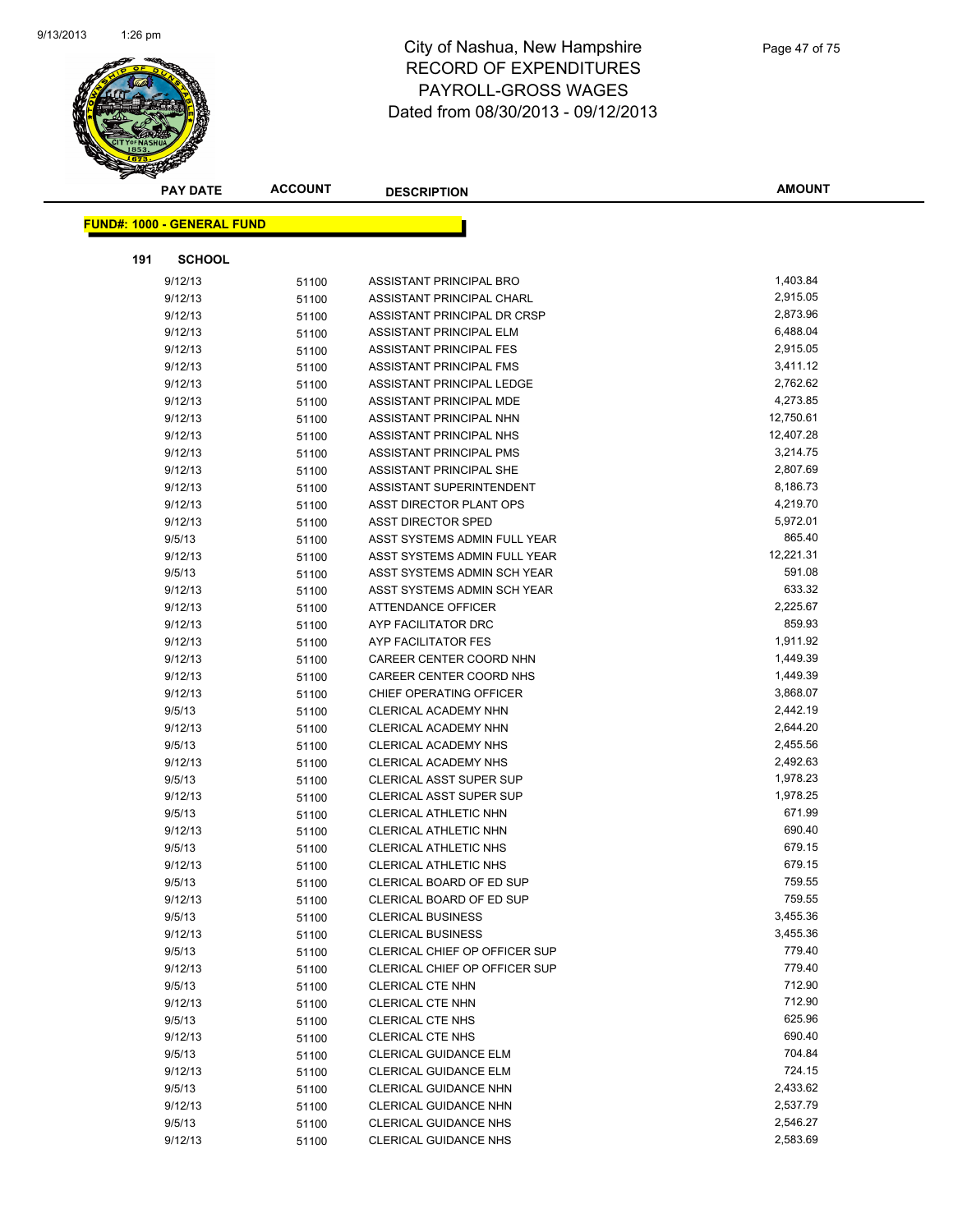

|     | <b>PAY DATE</b>                   | <b>ACCOUNT</b> | <b>DESCRIPTION</b>                                 | <b>AMOUNT</b>    |
|-----|-----------------------------------|----------------|----------------------------------------------------|------------------|
|     |                                   |                |                                                    |                  |
|     | <b>FUND#: 1000 - GENERAL FUND</b> |                |                                                    |                  |
| 191 | <b>SCHOOL</b>                     |                |                                                    |                  |
|     | 9/5/13                            | 51100          | <b>CLERICAL HUMAN RESOURCES</b>                    | 2,646.05         |
|     | 9/12/13                           | 51100          | CLERICAL HUMAN RESOURCES                           | 2,646.05         |
|     | 9/5/13                            | 51100          | <b>CLERICAL PAYROLL SUP</b>                        | 647.65           |
|     | 9/12/13                           | 51100          | <b>CLERICAL PAYROLL SUP</b>                        | 647.65           |
|     | 9/5/13                            | 51100          | <b>CLERICAL PLANT OPS</b>                          | 724.15           |
|     | 9/12/13                           | 51100          | <b>CLERICAL PLANT OPS</b>                          | 724.15           |
|     | 9/5/13                            | 51100          | <b>CLERICAL PRINCIPAL AMH</b>                      | 1,116.56         |
|     | 9/12/13                           | 51100          | <b>CLERICAL PRINCIPAL AMH</b>                      | 1,231.50         |
|     | 9/5/13                            | 51100          | <b>CLERICAL PRINCIPAL BIC</b>                      | 1,338.05         |
|     | 9/12/13                           | 51100          | <b>CLERICAL PRINCIPAL BIC</b>                      | 1,338.05         |
|     | 9/5/13                            | 51100          | <b>CLERICAL PRINCIPAL BIR</b>                      | 1,251.92         |
|     | 9/12/13                           | 51100          | <b>CLERICAL PRINCIPAL BIR</b>                      | 1,380.80         |
|     | 9/5/13                            | 51100          | <b>CLERICAL PRINCIPAL BRO</b>                      | 1,396.14         |
|     | 9/12/13                           | 51100          | <b>CLERICAL PRINCIPAL BRO</b>                      | 1,414.55         |
|     | 9/5/13                            | 51100          | CLERICAL PRINCIPAL CHA                             | 1,217.58         |
|     | 9/12/13                           | 51100          | CLERICAL PRINCIPAL CHA                             | 1,295.30         |
|     | 9/5/13                            | 51100          | <b>CLERICAL PRINCIPAL DRC</b>                      | 1,278.03         |
|     | 9/12/13                           | 51100          | <b>CLERICAL PRINCIPAL DRC</b>                      | 1,295.30         |
|     | 9/5/13                            | 51100          | <b>CLERICAL PRINCIPAL ELM</b>                      | 2,688.03         |
|     | 9/12/13                           | 51100          | CLERICAL PRINCIPAL ELM                             | 2,887.06         |
|     | 9/5/13                            | 51100          | <b>CLERICAL PRINCIPAL FES</b>                      | 661.04           |
|     | 9/12/13                           | 51100          | <b>CLERICAL PRINCIPAL FES</b>                      | 679.15           |
|     | 9/5/13                            | 51100          | <b>CLERICAL PRINCIPAL FMS</b>                      | 2,048.70         |
|     | 9/12/13                           | 51100          | <b>CLERICAL PRINCIPAL FMS</b>                      | 2,048.70         |
|     | 9/5/13                            | 51100          | <b>CLERICAL PRINCIPAL LDG</b>                      | 1,229.71         |
|     | 9/12/13                           | 51100          | <b>CLERICAL PRINCIPAL LDG</b>                      | 1,263.40         |
|     | 9/5/13                            | 51100          | <b>CLERICAL PRINCIPAL MDE</b>                      | 1,272.32         |
|     | 9/12/13                           | 51100          | <b>CLERICAL PRINCIPAL MDE</b>                      | 1,403.30         |
|     | 9/5/13                            | 51100          | <b>CLERICAL PRINCIPAL MTP</b>                      | 1,259.19         |
|     | 9/12/13                           | 51100          | <b>CLERICAL PRINCIPAL MTP</b>                      | 1,208.52         |
|     | 9/5/13                            | 51100          | CLERICAL PRINCIPAL NHN                             | 2,398.83         |
|     | 9/12/13                           | 51100          | <b>CLERICAL PRINCIPAL NHN</b>                      | 2,417.24         |
|     | 9/5/13                            | 51100          | <b>CLERICAL PRINCIPAL NHS</b>                      | 1,372.50         |
|     | 9/12/13                           | 51100          | <b>CLERICAL PRINCIPAL NHS</b>                      | 1,372.50         |
|     | 9/5/13                            | 51100          | <b>CLERICAL PRINCIPAL NSE</b>                      | 1,333.03         |
|     | 9/12/13                           | 51100          | CLERICAL PRINCIPAL NSE                             | 1,369.55         |
|     | 9/5/13                            | 51100          | <b>CLERICAL PRINCIPAL PMS</b>                      | 2,590.39         |
|     | 9/12/13                           | 51100          | <b>CLERICAL PRINCIPAL PMS</b>                      | 2,019.05         |
|     | 9/5/13                            | 51100          | <b>CLERICAL PRINCIPAL SHE</b>                      | 1,376.83         |
|     | 9/12/13                           | 51100          | <b>CLERICAL PRINCIPAL SHE</b>                      | 1,414.55         |
|     | 9/5/13                            | 51100          | CLERICAL RECEPTIONIST NHS                          | 630.38<br>647.65 |
|     | 9/12/13<br>9/5/13                 | 51100          | CLERICAL RECEPTIONIST NHS                          | 656.56           |
|     |                                   | 51100          | CLERICAL SPECIAL ED NHS<br>CLERICAL SPECIAL ED NHS | 724.15           |
|     | 9/12/13<br>9/5/13                 | 51100          | CLERICAL SPECIAL ED SUP                            | 1,448.30         |
|     | 9/12/13                           | 51100          | <b>CLERICAL SPECIAL ED SUP</b>                     | 1,448.30         |
|     | 9/5/13                            | 51100          | CLERICAL STUDENT SERV SUP                          | 768.70           |
|     | 9/12/13                           | 51100          | <b>CLERICAL STUDENT SERV SUP</b>                   | 768.70           |
|     | 9/5/13                            | 51100<br>51100 | CLERICAL SUB SERVICE SUP                           | 443.24           |
|     | 9/12/13                           | 51100          | <b>CLERICAL SUB SERVICE SUP</b>                    | 739.89           |
|     | 9/5/13                            | 51100          | <b>CLERICAL SUPERINTENDANT SUP</b>                 | 907.64           |
|     |                                   |                |                                                    |                  |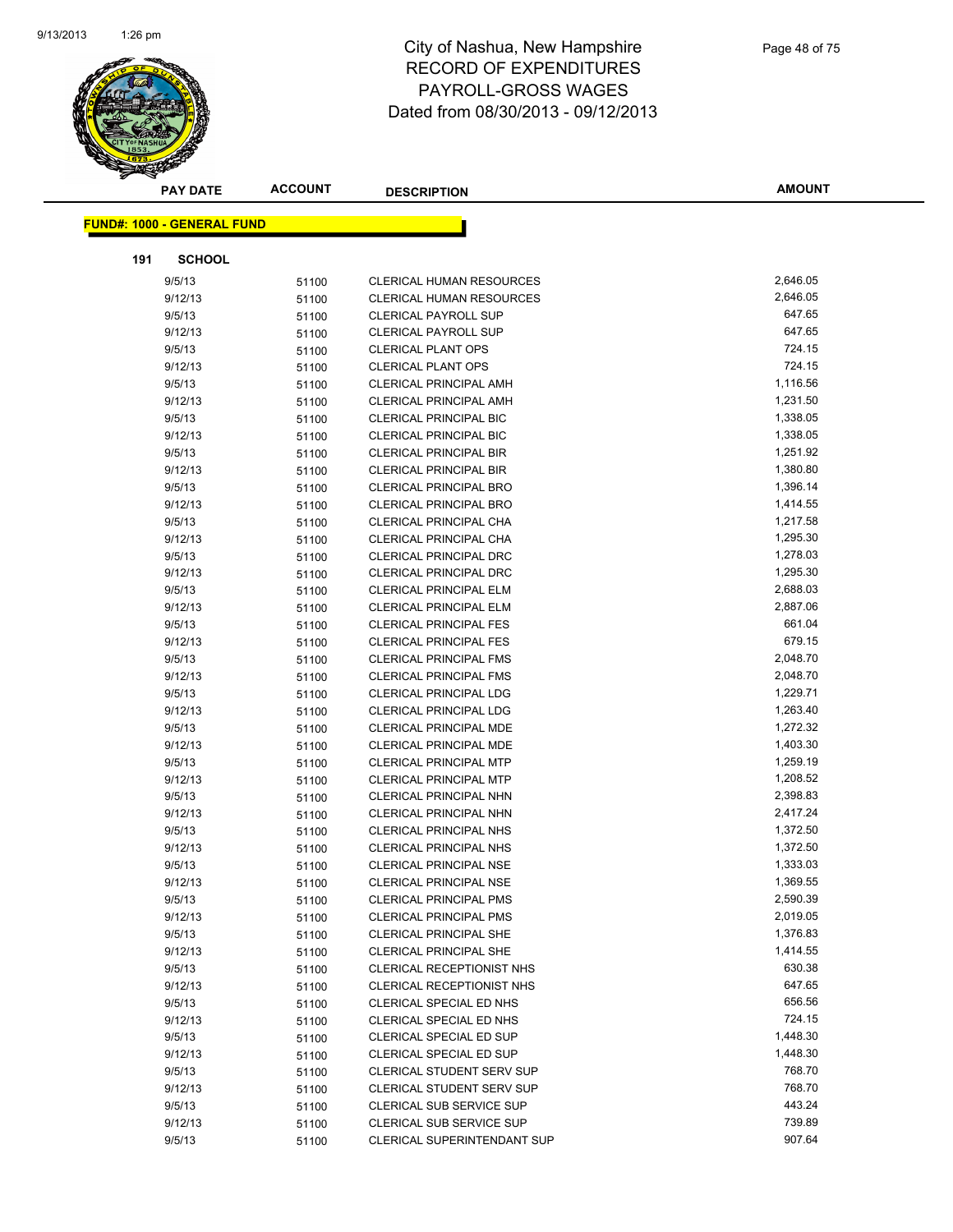

|     | <b>PAY DATE</b>                   | <b>ACCOUNT</b> | <b>DESCRIPTION</b>                                     | <b>AMOUNT</b>    |
|-----|-----------------------------------|----------------|--------------------------------------------------------|------------------|
|     |                                   |                |                                                        |                  |
|     | <b>FUND#: 1000 - GENERAL FUND</b> |                |                                                        |                  |
| 191 | <b>SCHOOL</b>                     |                |                                                        |                  |
|     | 9/12/13                           | 51100          | CLERICAL SUPERINTENDANT SUP                            | 907.65           |
|     | 9/5/13                            | 51100          | <b>CLERICAL TRANSPORTATION SUP</b>                     | 724.15           |
|     | 9/12/13                           | 51100          | <b>CLERICAL TRANSPORTATION SUP</b>                     | 724.15           |
|     | 9/5/13                            | 51100          | CLERICAL VOCATIONAL NHN                                | 724.15           |
|     | 9/12/13                           | 51100          | CLERICAL VOCATIONAL NHN                                | 724.15           |
|     | 9/12/13                           | 51100          | <b>CURRICULUM SUPERVISOR</b>                           | 5,797.28         |
|     | 9/5/13                            | 51100          | <b>CUSTODIAN AMH</b>                                   | 1,941.60         |
|     | 9/12/13                           | 51100          | <b>CUSTODIAN AMH</b>                                   | 1,941.60         |
|     | 9/5/13                            | 51100          | <b>CUSTODIAN ASST HEAD FMS</b>                         | 736.80           |
|     | 9/12/13                           | 51100          | <b>CUSTODIAN ASST HEAD FMS</b>                         | 736.80           |
|     | 9/5/13                            | 51100          | <b>CUSTODIAN ASST HEAD NHN</b>                         | 1,618.00         |
|     | 9/12/13                           | 51100          | CUSTODIAN ASST HEAD NHN                                | 1,618.00         |
|     | 9/5/13                            | 51100          | <b>CUSTODIAN ASST HEAD NHS</b>                         | 1,618.00         |
|     | 9/12/13                           | 51100          | <b>CUSTODIAN ASST HEAD NHS</b>                         | 1,618.01         |
|     | 9/5/13                            | 51100          | <b>CUSTODIAN BIC</b>                                   | 1,941.60         |
|     | 9/12/13                           | 51100          | <b>CUSTODIAN BIC</b>                                   | 1,941.60         |
|     | 9/5/13                            | 51100          | <b>CUSTODIAN BIR</b>                                   | 1,941.60         |
|     | 9/12/13                           | 51100          | <b>CUSTODIAN BIR</b>                                   | 1,941.60         |
|     | 9/5/13                            | 51100          | <b>CUSTODIAN BRO</b>                                   | 1,294.40         |
|     | 9/12/13                           | 51100          | <b>CUSTODIAN BRO</b>                                   | 1,294.40         |
|     | 9/5/13                            | 51100          | <b>CUSTODIAN CHA</b>                                   | 1,294.40         |
|     | 9/12/13                           | 51100          | <b>CUSTODIAN CHA</b>                                   | 1,294.40         |
|     | 9/5/13                            | 51100          | <b>CUSTODIAN DRC</b>                                   | 1,294.40         |
|     | 9/12/13                           | 51100          | <b>CUSTODIAN DRC</b>                                   | 1,294.40         |
|     | 9/5/13                            | 51100          | <b>CUSTODIAN ELM</b>                                   | 5,228.40         |
|     | 9/12/13                           | 51100          | <b>CUSTODIAN ELM</b>                                   | 5,228.40         |
|     | 9/5/13                            | 51100          | <b>CUSTODIAN FES</b>                                   | 1,294.40         |
|     | 9/12/13                           | 51100          | <b>CUSTODIAN FES</b>                                   | 1,294.40         |
|     | 9/5/13                            | 51100          | <b>CUSTODIAN FMS</b>                                   | 2,588.80         |
|     | 9/12/13                           | 51100          | <b>CUSTODIAN FMS</b>                                   | 2,588.80         |
|     | 9/5/13                            | 51100          | <b>CUSTODIAN HEAD AMH</b>                              | 736.80           |
|     | 9/12/13                           | 51100          | <b>CUSTODIAN HEAD AMH</b>                              | 736.80           |
|     | 9/5/13                            | 51100          | <b>CUSTODIAN HEAD BIC</b>                              | 736.80           |
|     | 9/12/13                           | 51100          | <b>CUSTODIAN HEAD BIC</b>                              | 736.80           |
|     | 9/5/13                            | 51100          | <b>CUSTODIAN HEAD BIR</b>                              | 736.80           |
|     | 9/12/13                           | 51100          | <b>CUSTODIAN HEAD BIR</b>                              | 736.80           |
|     | 9/5/13                            | 51100          | <b>CUSTODIAN HEAD BRO</b>                              | 736.80           |
|     | 9/12/13                           | 51100          | <b>CUSTODIAN HEAD BRO</b>                              | 736.80           |
|     | 9/5/13                            | 51100          | <b>CUSTODIAN HEAD CHA</b>                              | 736.80           |
|     | 9/12/13                           | 51100          | <b>CUSTODIAN HEAD CHA</b>                              | 736.80           |
|     | 9/5/13                            | 51100          | <b>CUSTODIAN HEAD DRC</b>                              | 736.80<br>736.80 |
|     | 9/12/13                           | 51100          | <b>CUSTODIAN HEAD DRC</b>                              |                  |
|     | 9/5/13                            | 51100          | <b>CUSTODIAN HEAD ELM</b><br><b>CUSTODIAN HEAD ELM</b> | 873.20<br>873.20 |
|     | 9/12/13                           | 51100          |                                                        | 736.80           |
|     | 9/5/13                            | 51100          | <b>CUSTODIAN HEAD FES</b>                              | 736.80           |
|     | 9/12/13<br>9/5/13                 | 51100          | <b>CUSTODIAN HEAD FES</b><br><b>CUSTODIAN HEAD FMS</b> | 873.20           |
|     | 9/12/13                           | 51100          | <b>CUSTODIAN HEAD FMS</b>                              | 873.20           |
|     | 9/5/13                            | 51100          | <b>CUSTODIAN HEAD LDG</b>                              | 736.80           |
|     | 9/12/13                           | 51100          | <b>CUSTODIAN HEAD LDG</b>                              | 736.80           |
|     | 9/5/13                            | 51100<br>51100 | <b>CUSTODIAN HEAD MDE</b>                              | 736.80           |
|     |                                   |                |                                                        |                  |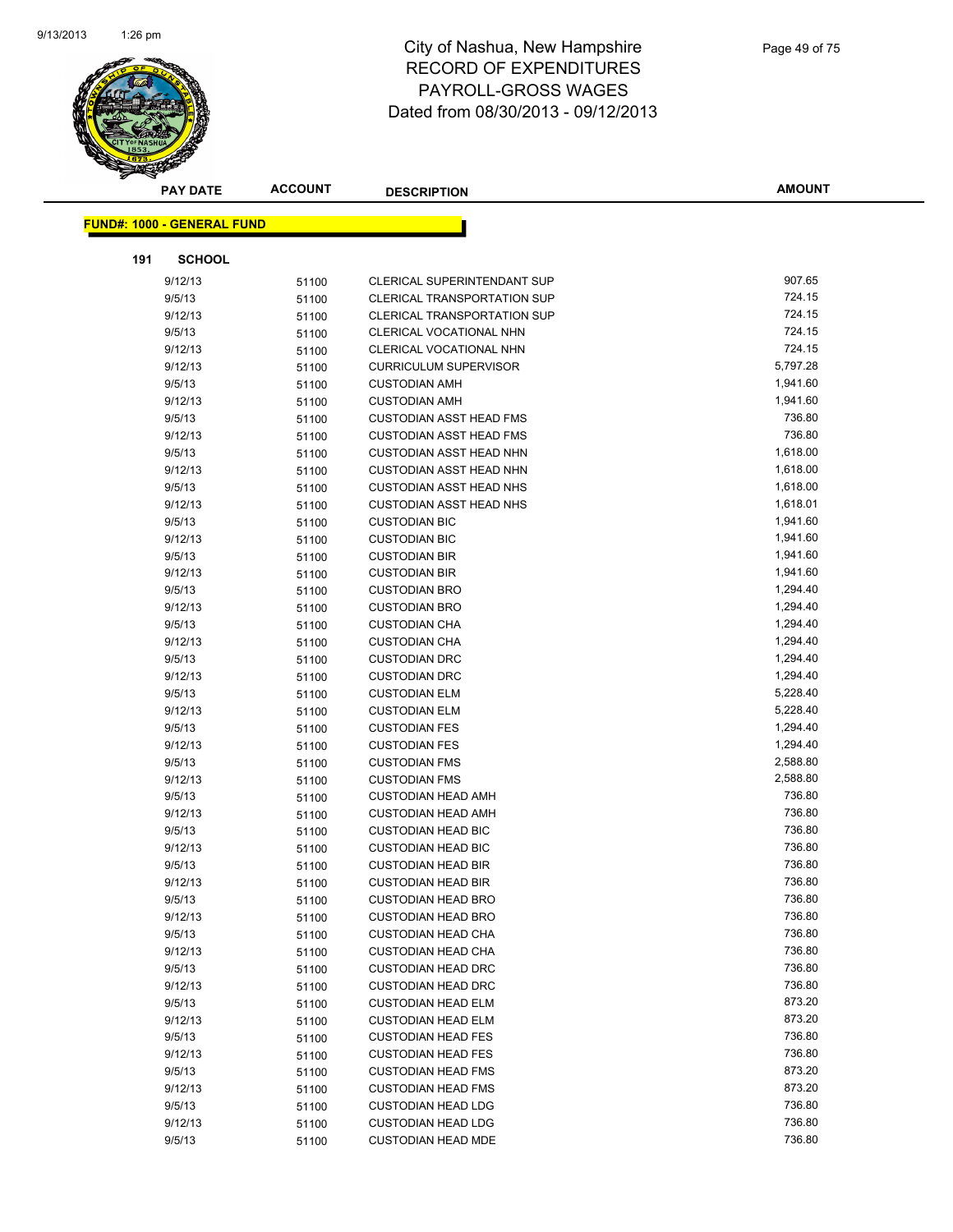

|     | <b>PAY DATE</b>                   | <b>ACCOUNT</b> | <b>DESCRIPTION</b>                                      | <b>AMOUNT</b>        |
|-----|-----------------------------------|----------------|---------------------------------------------------------|----------------------|
|     | <b>FUND#: 1000 - GENERAL FUND</b> |                |                                                         |                      |
|     |                                   |                |                                                         |                      |
| 191 | <b>SCHOOL</b>                     |                |                                                         |                      |
|     | 9/12/13                           | 51100          | <b>CUSTODIAN HEAD MDE</b>                               | 736.80               |
|     | 9/5/13                            | 51100          | <b>CUSTODIAN HEAD MTP</b>                               | 736.80               |
|     | 9/12/13                           | 51100          | <b>CUSTODIAN HEAD MTP</b>                               | 777.90               |
|     | 9/5/13                            | 51100          | <b>CUSTODIAN HEAD NHN</b>                               | 878.40               |
|     | 9/12/13                           | 51100          | <b>CUSTODIAN HEAD NHN</b>                               | 878.40               |
|     | 9/5/13                            | 51100          | <b>CUSTODIAN HEAD NHS</b>                               | 878.40               |
|     | 9/12/13                           | 51100          | <b>CUSTODIAN HEAD NHS</b>                               | 878.40               |
|     | 9/5/13                            | 51100          | <b>CUSTODIAN HEAD NSE</b>                               | 736.80               |
|     | 9/12/13                           | 51100          | <b>CUSTODIAN HEAD NSE</b>                               | 736.80               |
|     | 9/5/13                            | 51100          | <b>CUSTODIAN HEAD PMS</b>                               | 1,610.00             |
|     | 9/12/13                           | 51100          | <b>CUSTODIAN HEAD PMS</b>                               | 1,610.00             |
|     | 9/5/13                            | 51100          | <b>CUSTODIAN HEAD SHE</b>                               | 736.80               |
|     | 9/12/13                           | 51100          | <b>CUSTODIAN HEAD SHE</b>                               | 736.80               |
|     | 9/5/13                            | 51100          | <b>CUSTODIAN LDG</b>                                    | 1,941.60             |
|     | 9/12/13                           | 51100          | <b>CUSTODIAN LDG</b>                                    | 1,423.84             |
|     | 9/5/13                            | 51100          | <b>CUSTODIAN MDE</b>                                    | 1,294.40             |
|     | 9/12/13                           | 51100          | <b>CUSTODIAN MDE</b>                                    | 1,294.40             |
|     | 9/5/13                            | 51100          | <b>CUSTODIAN MTP</b>                                    | 1,294.40             |
|     | 9/12/13                           | 51100          | <b>CUSTODIAN MTP</b>                                    | 1,294.40             |
|     | 9/5/13                            | 51100          | <b>CUSTODIAN NHN</b>                                    | 10,419.20            |
|     | 9/12/13                           | 51100          | <b>CUSTODIAN NHN</b>                                    | 9,764.00             |
|     | 9/5/13                            | 51100          | <b>CUSTODIAN NHS</b>                                    | 10,427.21            |
|     | 9/12/13                           | 51100          | <b>CUSTODIAN NHS</b>                                    | 10,320.73            |
|     | 9/5/13                            | 51100          | <b>CUSTODIAN NSE</b>                                    | 1,294.40             |
|     | 9/12/13                           | 51100          | <b>CUSTODIAN NSE</b>                                    | 1,294.40             |
|     | 9/5/13                            | 51100          | <b>CUSTODIAN PMS</b>                                    | 1,941.60             |
|     | 9/12/13                           | 51100          | <b>CUSTODIAN PMS</b>                                    | 1,941.60             |
|     | 9/5/13                            | 51100          | <b>CUSTODIAN SHE</b>                                    | 1,941.60             |
|     | 9/12/13                           | 51100          | <b>CUSTODIAN SHE</b>                                    | 1,941.60             |
|     | 9/12/13                           | 51100          | <b>CUSTODIAN SUPERVISOR WPO</b><br><b>CUSTODIAN WID</b> | 1,950.59             |
|     | 9/5/13                            | 51100          | <b>CUSTODIAN WID</b>                                    | 1,294.40             |
|     | 9/12/13                           | 51100          |                                                         | 1,294.40<br>1,726.32 |
|     | 9/12/13<br>9/12/13                | 51100          | DATA ANALYST<br>DIRECTOR ADULT ED                       | 3,076.92             |
|     | 9/12/13                           | 51100          | <b>DIRECTOR ATHLETICS</b>                               | 3,384.62             |
|     | 9/12/13                           | 51100          | <b>DIRECTOR BUSINESS</b>                                | 2,841.83             |
|     | 9/12/13                           | 51100<br>51100 | DIRECTOR COM GRANTS                                     | 2,955.69             |
|     | 9/12/13                           | 51100          | <b>DIRECTOR GUIDANCE</b>                                | 3,214.75             |
|     | 9/12/13                           | 51100          | DIRECTOR HUMAN RESOURCES                                | 3,061.85             |
|     | 9/12/13                           | 51100          | DIRECTOR PLANT OPS                                      | 3,451.21             |
|     | 9/12/13                           | 51100          | DIRECTOR PRE SCHOOL                                     | 2,469.96             |
|     | 9/12/13                           | 51100          | DIRECTOR SPECIAL ED                                     | 3,591.75             |
|     | 9/12/13                           | 51100          | DIRECTOR STUDENT SERVICES                               | 3,081.78             |
|     | 9/12/13                           | 51100          | DIRECTOR TECHNOLOGY                                     | 3,881.71             |
|     | 9/12/13                           | 51100          | DIRECTOR TRANSPORTATION                                 | 2,933.70             |
|     | 9/12/13                           | 51100          | DIRECTOR VOCATIONAL                                     | 6,776.09             |
|     | 9/12/13                           | 51100          | ELL OUTREACH WORKER                                     | 1,802.31             |
|     | 9/12/13                           | 51100          | ELL OUTREACH WORKER HOURLY                              | 500.00               |
|     | 9/12/13                           | 51100          | GUIDANCE COUNSELOR AMH                                  | 1,650.69             |
|     | 9/12/13                           | 51100          | <b>GUIDANCE COUNSELOR BIC</b>                           | 1,718.28             |
|     | 9/12/13                           | 51100          | <b>GUIDANCE COUNSELOR BIR</b>                           | 2,717.58             |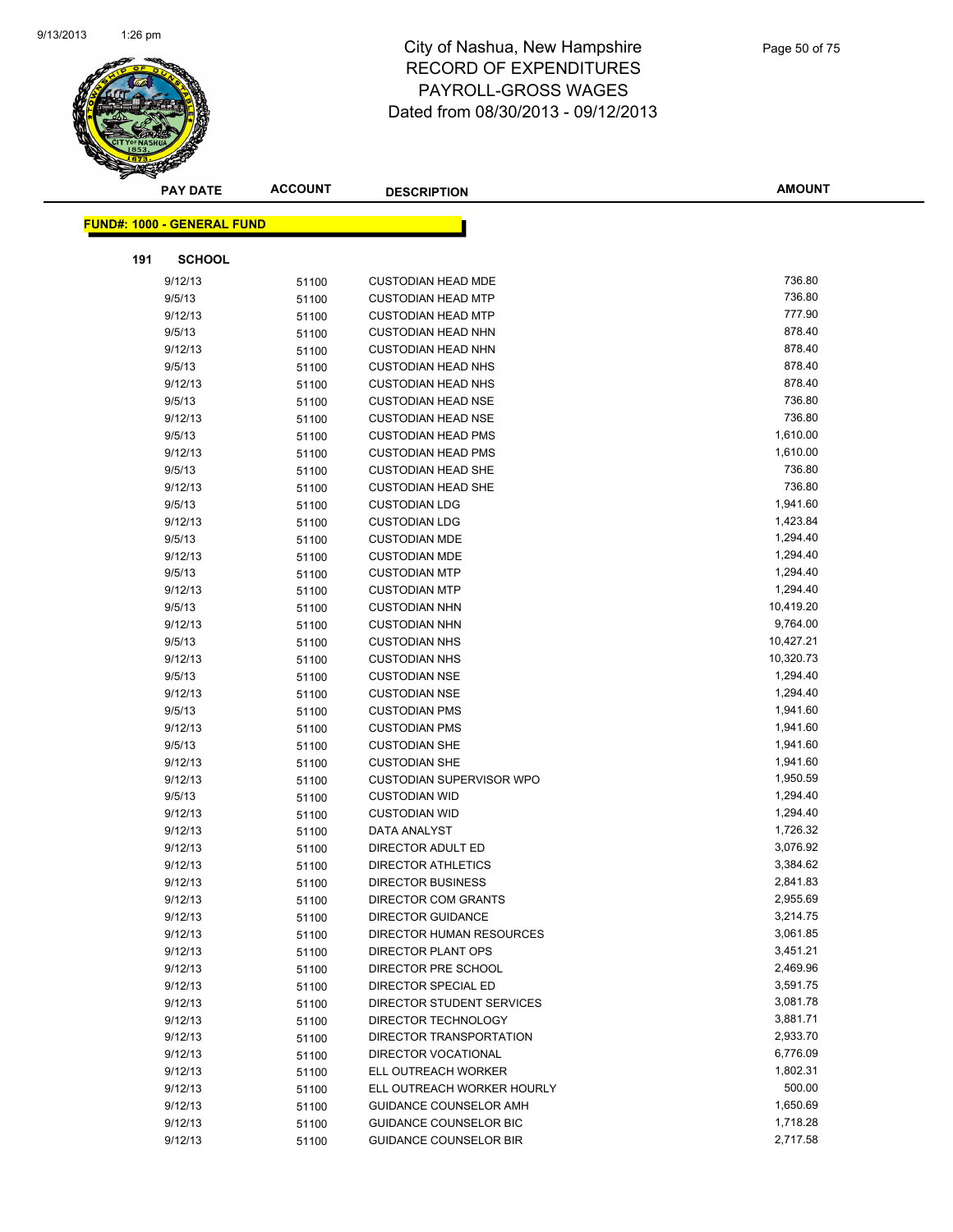

|     | <b>PAY DATE</b>                   | <b>ACCOUNT</b> | <b>DESCRIPTION</b>                                   | <b>AMOUNT</b>        |
|-----|-----------------------------------|----------------|------------------------------------------------------|----------------------|
|     | <b>FUND#: 1000 - GENERAL FUND</b> |                |                                                      |                      |
|     |                                   |                |                                                      |                      |
| 191 | <b>SCHOOL</b>                     |                |                                                      |                      |
|     | 9/12/13                           | 51100          | <b>GUIDANCE COUNSELOR BRO</b>                        | 1,650.69             |
|     | 9/12/13                           | 51100          | GUIDANCE COUNSELOR CHA                               | 2,717.58             |
|     | 9/12/13                           | 51100          | GUIDANCE COUNSELOR DRC                               | 2,631.00             |
|     | 9/12/13                           | 51100          | <b>GUIDANCE COUNSELOR ELM</b>                        | 10,528.92            |
|     | 9/12/13                           | 51100          | <b>GUIDANCE COUNSELOR FES</b>                        | 2,631.00             |
|     | 9/12/13                           | 51100          | <b>GUIDANCE COUNSELOR FMS</b>                        | 5,397.69             |
|     | 9/12/13                           | 51100          | GUIDANCE COUNSELOR LDG                               | 2,496.38             |
|     | 9/12/13                           | 51100          | <b>GUIDANCE COUNSELOR MDE</b>                        | 2,075.46             |
|     | 9/12/13                           | 51100          | <b>GUIDANCE COUNSELOR MTP</b>                        | 2,631.00             |
|     | 9/12/13                           | 51100          | GUIDANCE COUNSELOR NHN                               | 18,553.01            |
|     | 9/12/13                           | 51100          | GUIDANCE COUNSELOR NHS                               | 19,618.17            |
|     | 9/12/13                           | 51100          | <b>GUIDANCE COUNSELOR NSE</b>                        | 2,631.00             |
|     | 9/12/13                           | 51100          | <b>GUIDANCE COUNSELOR PMS</b>                        | 10,187.22            |
|     | 9/12/13                           | 51100          | GUIDANCE COUNSELOR SHE                               | 2,414.73             |
|     | 9/12/13                           | 51100          | JOB DEVELOPER SPED NHN                               | 2,717.58             |
|     | 9/12/13                           | 51100          | LIBRARIAN AMH                                        | 2,414.73             |
|     | 9/12/13                           | 51100          | <b>LIBRARIAN BIC</b>                                 | 1,718.27             |
|     | 9/12/13                           | 51100          | LIBRARIAN BIR                                        | 1,779.23             |
|     | 9/12/13                           | 51100          | LIBRARIAN BRO                                        | 1,639.62             |
|     | 9/12/13                           | 51100          | <b>LIBRARIAN CHA</b>                                 | 2,717.58             |
|     | 9/12/13                           | 51100          | <b>LIBRARIAN DRC</b>                                 | 1,639.62             |
|     | 9/12/13                           | 51100          | <b>LIBRARIAN ELM</b>                                 | 1,510.92             |
|     | 9/12/13                           | 51100          | <b>LIBRARIAN FES</b>                                 | 2,102.73             |
|     | 9/12/13                           | 51100          | LIBRARIAN FMS                                        | 3,109.36             |
|     | 9/12/13                           | 51100          | <b>LIBRARIAN LDG</b>                                 | 1,779.23             |
|     | 9/12/13                           | 51100          | <b>LIBRARIAN MDE</b>                                 | 2,075.46             |
|     | 9/12/13                           | 51100          | <b>LIBRARIAN MTP</b>                                 | 2,252.08             |
|     | 9/12/13                           | 51100          | <b>LIBRARIAN NHN</b>                                 | 7,083.99             |
|     | 9/12/13                           | 51100          | <b>LIBRARIAN NHS</b>                                 | 4,494.51             |
|     | 9/12/13                           | 51100          | <b>LIBRARIAN NSE</b>                                 | 2,075.46             |
|     | 9/12/13                           | 51100          | <b>LIBRARIAN PMS</b>                                 | 2,717.58             |
|     | 9/12/13                           | 51100          | <b>LIBRARIAN SHE</b><br>LICENSED PRACTICAL NURSE AMH | 2,631.00<br>1,104.24 |
|     | 9/12/13<br>9/12/13                | 51100          | LICENSED PRACTICAL NURSE ELM                         | 1,408.99             |
|     | 9/5/13                            | 51100          | <b>MAINTENANCE ALARM WPO</b>                         | 930.40               |
|     | 9/12/13                           | 51100<br>51100 | MAINTENANCE ALARM WPO                                | 930.40               |
|     | 9/5/13                            | 51100          | MAINTENANCE CARPENTER WPO                            | 909.20               |
|     | 9/12/13                           | 51100          | MAINTENANCE CARPENTER WPO                            | 909.20               |
|     | 9/5/13                            | 51100          | MAINTENANCE ELECTRICIAN WPO                          | 930.40               |
|     | 9/12/13                           | 51100          | MAINTENANCE ELECTRICIAN WPO                          | 2,791.20             |
|     | 9/12/13                           | 51100          | MAINTENANCE GRDS FORMEN WPO                          | 1,818.40             |
|     | 9/5/13                            | 51100          | MAINTENANCE GROUNDS WPO                              | 1,767.60             |
|     | 9/12/13                           | 51100          | MAINTENANCE GROUNDS WPO                              | 7,618.96             |
|     | 9/5/13                            | 51100          | MAINTENANCE HVAC WPO                                 | 3,091.28             |
|     | 9/12/13                           | 51100          | MAINTENANCE HVAC WPO                                 | 5,637.04             |
|     | 9/5/13                            | 51100          | MAINTENANCE MESSENGER WPO                            | 873.20               |
|     | 9/12/13                           | 51100          | MAINTENANCE MESSENGER WPO                            | 873.20               |
|     | 9/5/13                            | 51100          | MAINTENANCE PLUMBER WPO                              | 930.40               |
|     | 9/12/13                           | 51100          | MAINTENANCE PLUMBER WPO                              | 2,791.20             |
|     | 9/5/13                            | 51100          | MAINTENANCE TRADES WPO                               | 909.20               |
|     | 9/12/13                           | 51100          | MAINTENANCE TRADES WPO                               | 2,711.60             |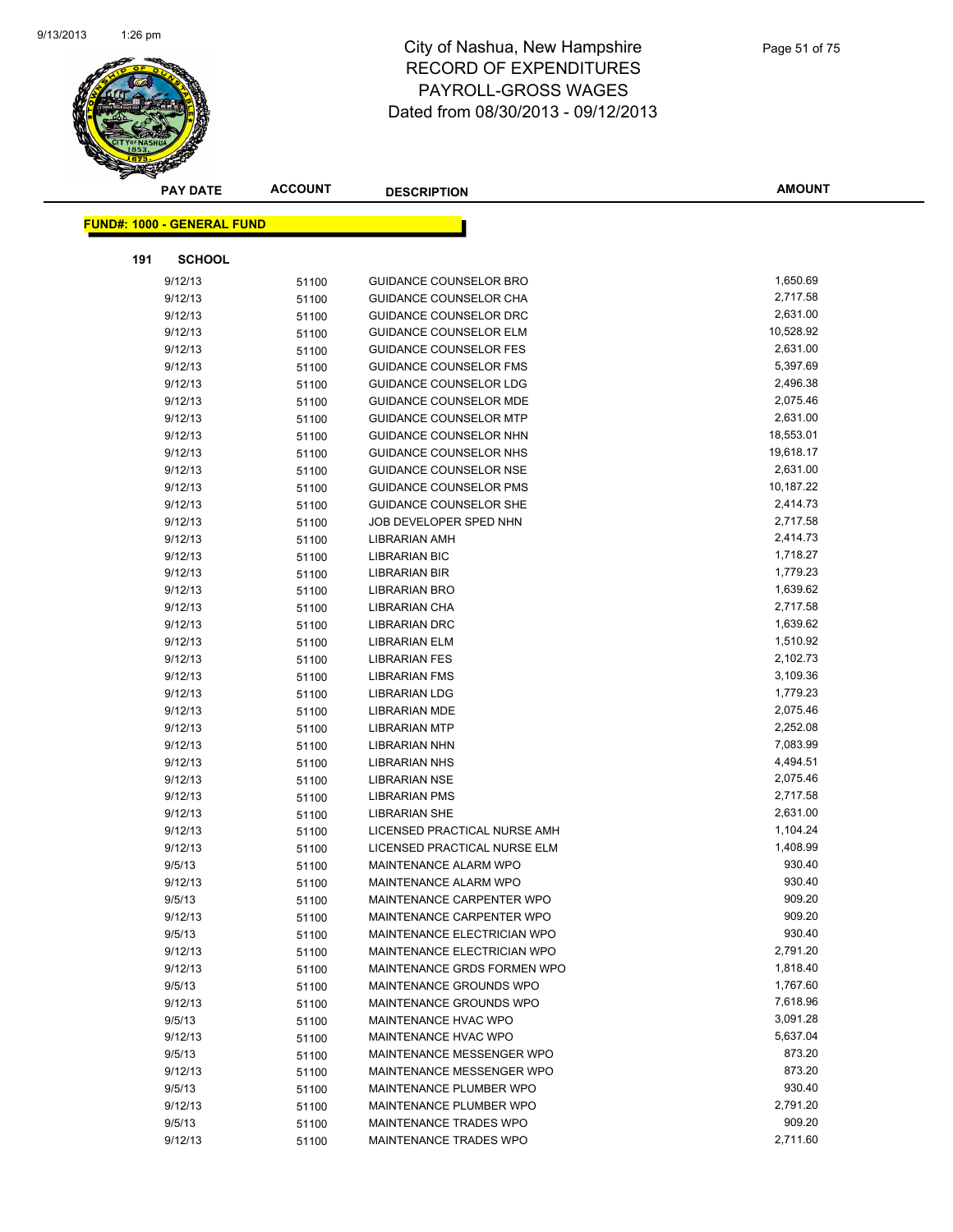

|     | <b>PAY DATE</b>                   | <b>ACCOUNT</b> | <b>DESCRIPTION</b>           | <b>AMOUNT</b> |
|-----|-----------------------------------|----------------|------------------------------|---------------|
|     | <b>FUND#: 1000 - GENERAL FUND</b> |                |                              |               |
|     |                                   |                |                              |               |
| 191 | <b>SCHOOL</b>                     |                |                              |               |
|     | 9/12/13                           | 51100          | <b>MARKETING TEACHER NHS</b> | 2,075.46      |
|     | 9/12/13                           | 51100          | <b>NURSE AMH</b>             | 2,288.31      |
|     | 9/12/13                           | 51100          | <b>NURSE BIC</b>             | 2,020.48      |
|     | 9/12/13                           | 51100          | <b>NURSE BIR</b>             | 1,795.65      |
|     | 9/12/13                           | 51100          | <b>NURSE BRO</b>             | 1,946.19      |
|     | 9/12/13                           | 51100          | <b>NURSE CHA</b>             | 2,288.31      |
|     | 9/12/13                           | 51100          | <b>NURSE DRC</b>             | 2,288.31      |
|     | 9/12/13                           | 51100          | <b>NURSE ELM</b>             | 2,704.36      |
|     | 9/12/13                           | 51100          | <b>NURSE FES</b>             | 1,407.50      |
|     | 9/12/13                           | 51100          | <b>NURSE FMS</b>             | 2,288.31      |
|     | 9/12/13                           | 51100          | <b>NURSE LDG</b>             | 1,795.65      |
|     | 9/12/13                           | 51100          | <b>NURSE MDE</b>             | 2,288.31      |
|     | 9/12/13                           | 51100          | <b>NURSE MTP</b>             | 1,407.50      |
|     | 9/12/13                           | 51100          | <b>NURSE NHN</b>             | 4,385.08      |
|     | 9/12/13                           | 51100          | <b>NURSE NHS</b>             | 4,576.62      |
|     | 9/12/13                           | 51100          | <b>NURSE NSE</b>             | 2,096.77      |
|     | 9/12/13                           | 51100          | <b>NURSE PMS</b>             | 4,576.62      |
|     | 9/12/13                           | 51100          | <b>NURSE SHE</b>             | 2,704.36      |
|     | 9/12/13                           | 51100          | OFFICE MANAGER BUSINESS      | 2,346.89      |
|     | 9/12/13                           | 51100          | OFFICE MANAGER PLANT OPS     | 1,829.27      |
|     | 9/12/13                           | 51100          | OFFICE MANAGER SPED          | 1,795.47      |
|     | 9/12/13                           | 51100          | OUT DISTRICT COORDINATOR     | 2,925.04      |
|     | 9/5/13                            | 51100          | PARA ALT AMH                 | 435.12        |
|     | 9/12/13                           | 51100          | PARA ALT AMH                 | 543.90        |
|     | 9/5/13                            | 51100          | PARA ALT DRC                 | 325.92        |
|     | 9/12/13                           | 51100          | PARA ALT DRC                 | 407.40        |
|     | 9/5/13                            | 51100          | PARA ALT FMS                 | 453.24        |
|     | 9/12/13                           | 51100          | PARA ALT FMS                 | 566.55        |
|     | 9/5/13                            | 51100          | PARA ALT MTP                 | 316.68        |
|     | 9/12/13                           | 51100          | PARA ALT MTP                 | 421.93        |
|     | 9/5/13                            | 51100          | PARA ALT PMS                 | 439.00        |
|     | 9/12/13                           | 51100          | PARA ALT PMS                 | 548.75        |
|     | 9/5/13                            | 51100          | PARA DW SPEC ED AMH          | 6,962.05      |
|     | 9/12/13                           | 51100          | PARA DW SPEC ED AMH          | 8,291.53      |
|     | 9/5/13                            | 51100          | PARA DW SPEC ED BIC          | 444.00        |
|     | 9/12/13                           | 51100          | PARA DW SPEC ED BIC          | 555.00        |
|     | 9/5/13                            | 51100          | PARA DW SPEC ED BIR          | 1,224.80      |
|     | 9/12/13                           | 51100          | PARA DW SPEC ED BIR          | 1,495.16      |
|     | 9/5/13                            | 51100          | PARA DW SPEC ED BRO          | 3,007.44      |
|     | 9/12/13                           | 51100          | PARA DW SPEC ED BRO          | 3,775.52      |
|     | 9/5/13                            | 51100          | PARA DW SPEC ED CHA          | 4,364.20      |
|     | 9/12/13                           | 51100          | PARA DW SPEC ED CHA          | 5,824.25      |
|     | 9/5/13                            | 51100          | PARA DW SPEC ED DRC          | 370.80        |
|     | 9/12/13                           | 51100          | PARA DW SPEC ED DRC          | 463.50        |
|     | 9/5/13                            | 51100          | PARA DW SPEC ED FMS          | 1,253.04      |
|     | 9/12/13                           | 51100          | PARA DW SPEC ED FMS          | 1,566.30      |
|     | 9/12/13                           | 51100          | PARA DW SPEC ED LDG          | 888.00        |
|     | 9/5/13                            | 51100          | PARA DW SPEC ED MDE          | 6,338.96      |
|     | 9/12/13                           | 51100          | PARA DW SPEC ED MDE          | 7,962.35      |
|     | 9/5/13                            | 51100          | PARA DW SPEC ED NHN          | 4,031.52      |
|     | 9/12/13                           | 51100          | PARA DW SPEC ED NHN          | 5,039.40      |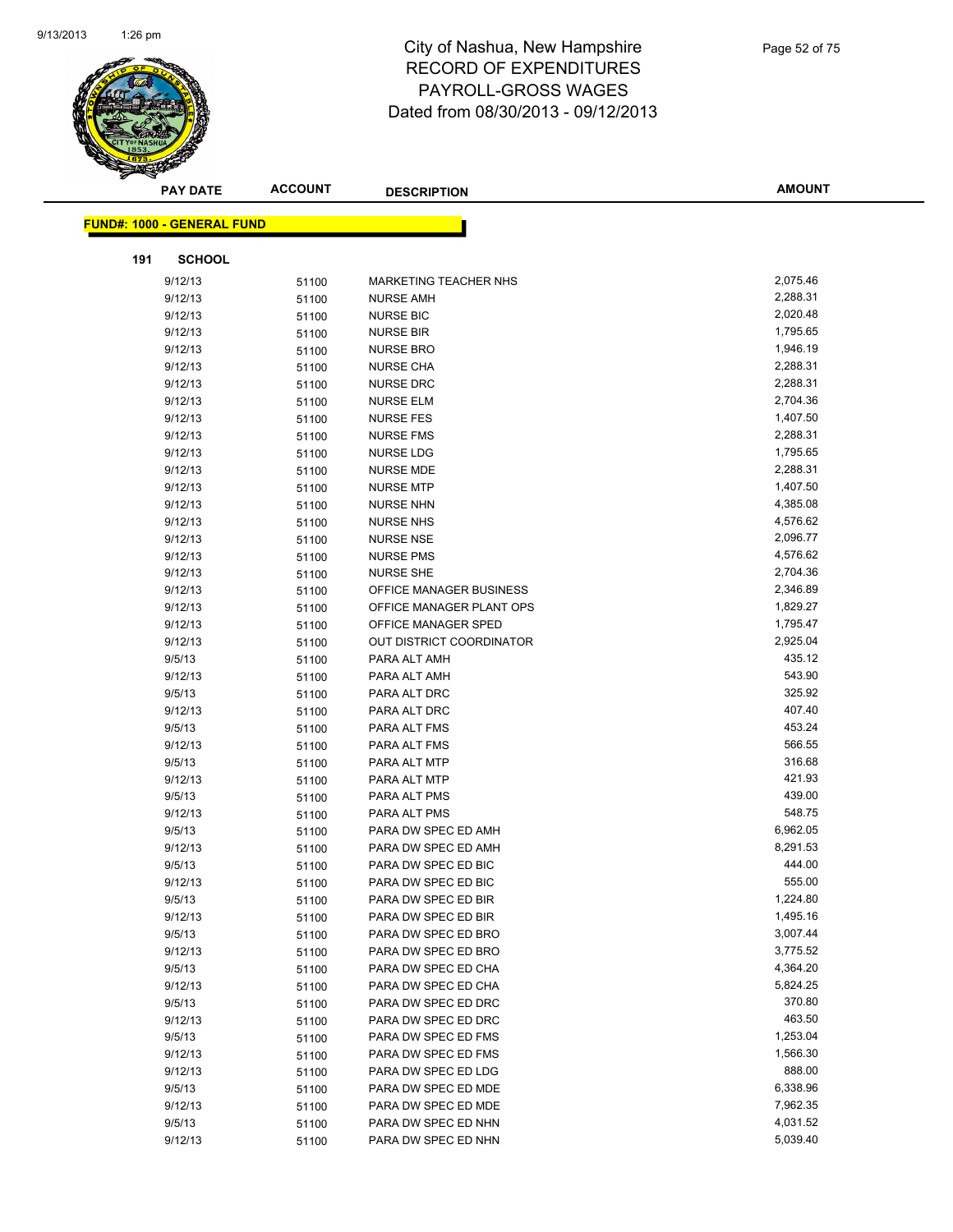

|                                   | <b>ACCOUNT</b><br><b>PAY DATE</b> |                | <b>DESCRIPTION</b>           | <b>AMOUNT</b>   |
|-----------------------------------|-----------------------------------|----------------|------------------------------|-----------------|
| <b>FUND#: 1000 - GENERAL FUND</b> |                                   |                |                              |                 |
|                                   |                                   |                |                              |                 |
| 191                               | <b>SCHOOL</b>                     |                |                              |                 |
| 9/5/13                            |                                   | 51100          | PARA DW SPEC ED NHS          | 5,521.80        |
| 9/12/13                           |                                   | 51100          | PARA DW SPEC ED NHS          | 7,640.25        |
| 9/5/13                            |                                   | 51100          | PARA DW SPEC ED NSE          | 3,757.68        |
| 9/12/13                           |                                   | 51100          | PARA DW SPEC ED NSE          | 4,710.25        |
| 9/5/13                            |                                   | 51100          | PARA DW SPEC ED PMS          | 4,676.39        |
| 9/12/13                           |                                   | 51100          | PARA DW SPEC ED PMS          | 5,787.55        |
| 9/5/13                            |                                   | 51100          | PARA DW SPEC ED SHE          | 6,547.52        |
| 9/12/13                           |                                   | 51100          | PARA DW SPEC ED SHE          | 8,243.30        |
| 9/5/13                            |                                   | 51100          | PARA DW SPEC ED WID          | 370.80          |
| 9/12/13                           |                                   | 51100          | PARA DW SPEC ED WID          | 3,339.05        |
| 9/5/13                            |                                   | 51100          | PARA DW SPEC ELM             | 3,223.69        |
| 9/12/13                           |                                   | 51100          | PARA DW SPEC ELM             | 5,083.55        |
| 9/5/13                            |                                   | 51100          | PARA ELL BIR                 | 412.32          |
| 9/12/13                           |                                   | 51100          | PARA ELL BIR                 | 515.40          |
| 9/5/13                            |                                   | 51100          | PARA ELL DRC                 | 412.32          |
| 9/12/13                           |                                   | 51100          | PARA ELL DRC                 | 515.40          |
| 9/5/13                            |                                   | 51100          | PARA ELL ELM                 | 782.55          |
| 9/12/13                           |                                   | 51100          | PARA ELL ELM                 | 949.70          |
| 9/5/13                            |                                   | 51100          | PARA ELL FES                 | 353.04          |
| 9/12/13                           |                                   | 51100          | PARA ELL FES                 | 441.30          |
| 9/5/13                            |                                   | 51100          | PARA ELL FMS                 | 330.24          |
| 9/12/13                           |                                   | 51100          | PARA ELL FMS                 | 412.80          |
| 9/12/13                           |                                   | 51100          | PARA ELL LDG                 | 927.72          |
| 9/12/13                           |                                   | 51100          | PARA ELL MTP                 | 74.40<br>429.52 |
| 9/5/13                            |                                   | 51100          | PARA ELL NHS                 | 536.90          |
| 9/12/13                           |                                   | 51100          | PARA ELL NHS                 | 443.52          |
| 9/5/13<br>9/12/13                 |                                   | 51100          | PARA ELL PMS<br>PARA ELL PMS | 554.40          |
| 9/5/13                            |                                   | 51100<br>51100 | PARA ELL SHE                 | 412.32          |
| 9/12/13                           |                                   | 51100          | PARA ELL SHE                 | 515.40          |
| 9/5/13                            |                                   | 51100          | PARA GRAPH NHN               | 453.24          |
| 9/12/13                           |                                   | 51100          | PARA GRAPH NHN               | 566.55          |
| 9/5/13                            |                                   | 51100          | PARA INST AMH                | 1,979.48        |
| 9/12/13                           |                                   | 51100          | PARA INST AMH                | 2,465.76        |
| 9/5/13                            |                                   | 51100          | PARA INST BIC                | 4,898.48        |
| 9/12/13                           |                                   | 51100          | <b>PARA INST BIC</b>         | 6,123.10        |
| 9/5/13                            |                                   | 51100          | PARA INST BIR                | 3,205.24        |
| 9/12/13                           |                                   | 51100          | PARA INST BIR                | 4,006.55        |
| 9/5/13                            |                                   | 51100          | PARA INST BRO                | 2,527.68        |
| 9/12/13                           |                                   | 51100          | PARA INST BRO                | 3,203.67        |
| 9/5/13                            |                                   | 51100          | PARA INST CHA                | 4,016.40        |
| 9/12/13                           |                                   | 51100          | PARA INST CHA                | 5,020.50        |
| 9/5/13                            |                                   | 51100          | PARA INST DRC                | 3,550.80        |
| 9/12/13                           |                                   | 51100          | PARA INST DRC                | 4,464.94        |
| 9/5/13                            |                                   | 51100          | PARA INST ELM                | 4,352.42        |
| 9/12/13                           |                                   | 51100          | PARA INST ELM                | 5,290.66        |
| 9/5/13                            |                                   | 51100          | PARA INST FES                | 4,341.34        |
| 9/12/13                           |                                   | 51100          | PARA INST FES                | 5,535.19        |
| 9/5/13                            |                                   | 51100          | PARA INST FMS                | 4,115.60        |
| 9/12/13                           |                                   | 51100          | PARA INST FMS                | 5,144.50        |
| 9/5/13                            |                                   | 51100          | PARA INST LDG                | 5,707.68        |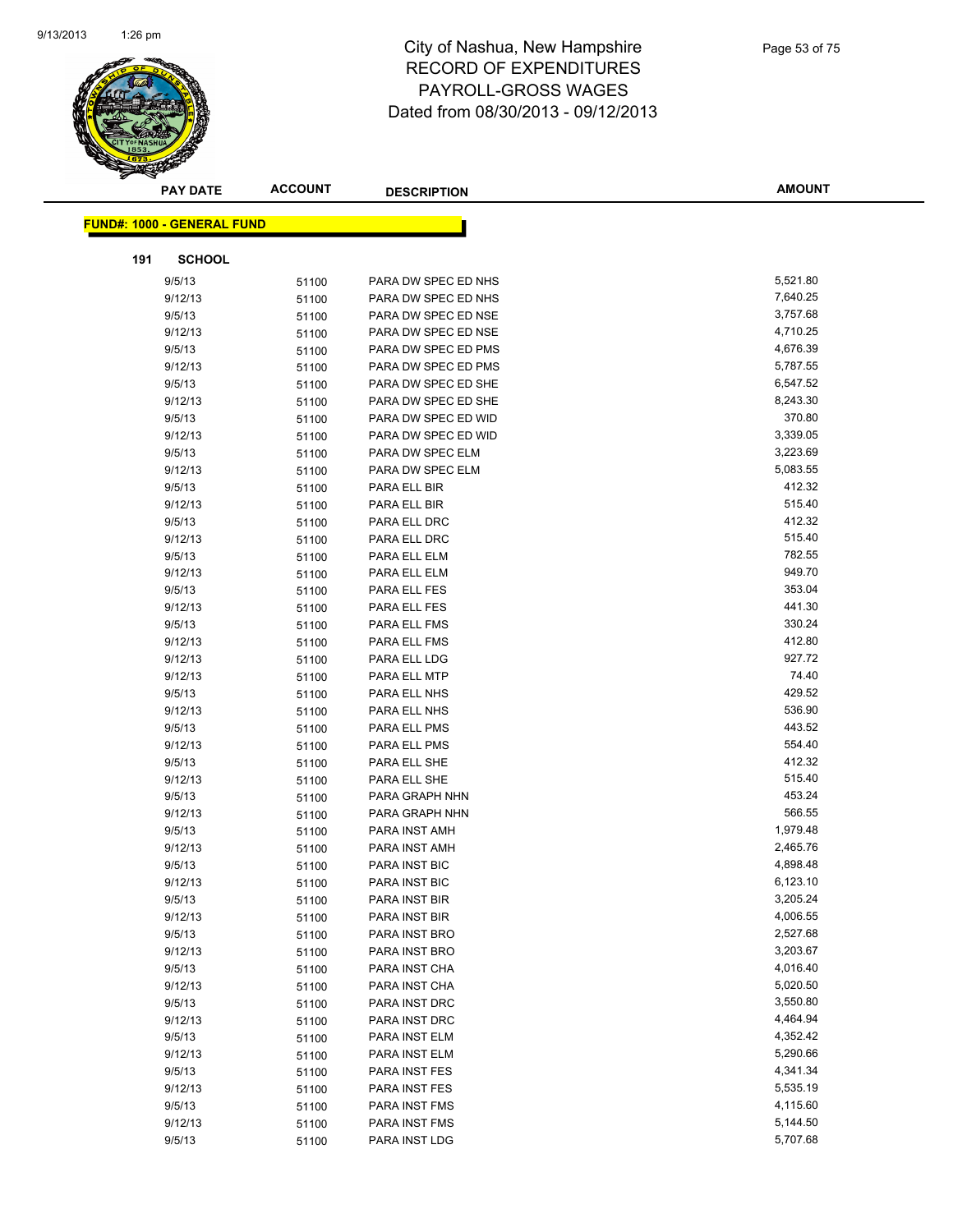

|                                   | <b>PAY DATE</b> | <b>ACCOUNT</b> | <b>DESCRIPTION</b>             | <b>AMOUNT</b>    |
|-----------------------------------|-----------------|----------------|--------------------------------|------------------|
| <b>FUND#: 1000 - GENERAL FUND</b> |                 |                |                                |                  |
|                                   |                 |                |                                |                  |
| 191                               | <b>SCHOOL</b>   |                |                                |                  |
| 9/12/13                           |                 | 51100          | PARA INST LDG                  | 8,071.90         |
| 9/5/13                            |                 | 51100          | PARA INST MDE                  | 3,279.60         |
| 9/12/13                           |                 | 51100          | PARA INST MDE                  | 4,108.09         |
| 9/5/13                            |                 | 51100          | PARA INST MTP                  | 2,088.48         |
| 9/12/13                           |                 | 51100          | PARA INST MTP                  | 2,610.60         |
| 9/5/13                            |                 | 51100          | PARA INST NHN                  | 2,050.76         |
| 9/12/13                           |                 | 51100          | PARA INST NHN                  | 2,562.90         |
| 9/5/13                            |                 | 51100          | PARA INST NHS                  | 1,636.00         |
| 9/12/13                           |                 | 51100          | PARA INST NHS                  | 2,045.00         |
| 9/5/13                            |                 | 51100          | PARA INST NSE                  | 1,168.56         |
| 9/12/13                           |                 | 51100          | PARA INST NSE                  | 1,460.70         |
| 9/5/13                            |                 | 51100          | PARA INST PMS                  | 3,383.01         |
| 9/12/13                           |                 | 51100          | PARA INST PMS                  | 4,286.00         |
| 9/5/13                            |                 | 51100          | PARA INST SHE                  | 2,922.88         |
| 9/12/13                           |                 | 51100          | PARA INST SHE                  | 3,668.38         |
| 9/5/13                            |                 | 51100          | PARA JOB COACH                 | 377.00           |
| 9/12/13                           |                 | 51100          | PARA JOB COACH                 | 471.25           |
| 9/5/13                            |                 | 51100          | PARA KIND AMH                  | 425.76           |
| 9/12/13                           |                 | 51100          | PARA KIND AMH                  | 674.12           |
| 9/5/13                            |                 | 51100          | PARA KIND BIC                  | 425.76           |
| 9/12/13                           |                 | 51100          | PARA KIND BIC                  | 532.20           |
| 9/5/13                            |                 | 51100          | PARA KIND BIR                  | 412.32           |
| 9/12/13                           |                 | 51100          | PARA KIND BIR                  | 523.99           |
| 9/5/13                            |                 | 51100          | PARA KIND BRO                  | 425.76           |
| 9/12/13                           |                 | 51100          | PARA KIND BRO                  | 532.20           |
| 9/5/13                            |                 | 51100          | PARA KIND CHA                  | 382.48           |
| 9/5/13                            |                 | 51100          | PARA KIND DRC                  | 412.32           |
| 9/12/13                           |                 | 51100          | PARA KIND DRC                  | 515.40<br>634.08 |
| 9/5/13<br>9/12/13                 |                 | 51100          | PARA KIND FES<br>PARA KIND FES | 799.21           |
| 9/5/13                            |                 | 51100<br>51100 | PARA KIND LDG                  | 317.04           |
| 9/12/13                           |                 | 51100          | PARA KIND LDG                  | 396.30           |
| 9/5/13                            |                 | 51100          | PARA KIND MDE                  | 425.76           |
| 9/12/13                           |                 | 51100          | PARA KIND MDE                  | 532.20           |
| 9/5/13                            |                 | 51100          | PARA KIND MTP                  | 851.52           |
| 9/12/13                           |                 | 51100          | PARA KIND MTP                  | 1,064.40         |
| 9/5/13                            |                 | 51100          | PARA KIND NSE                  | 425.76           |
| 9/12/13                           |                 | 51100          | PARA KIND NSE                  | 532.20           |
| 9/5/13                            |                 | 51100          | PARA KIND SHE                  | 479.00           |
| 9/12/13                           |                 | 51100          | PARA KIND SHE                  | 598.75           |
| 9/5/13                            |                 | 51100          | PARA LIB NHN                   | 266.10           |
| 9/5/13                            |                 | 51100          | PARA MEDIA NHN                 | 489.52           |
| 9/12/13                           |                 | 51100          | PARA MEDIA NHN                 | 611.90           |
| 9/5/13                            |                 | 51100          | PARA MEDIA NHS                 | 896.68           |
| 9/12/13                           |                 | 51100          | PARA MEDIA NHS                 | 1,120.85         |
| 9/5/13                            |                 | 51100          | PARA PRE SCH BIC               | 1,258.80         |
| 9/12/13                           |                 | 51100          | PARA PRE SCH BIC               | 1,129.50         |
| 9/5/13                            |                 | 51100          | PARA PRE SCH BRO               | 3,116.88         |
| 9/12/13                           |                 | 51100          | PARA PRE SCH BRO               | 3,896.10         |
| 9/5/13                            |                 | 51100          | PARA PRE SCH DRC               | 394.24           |
| 9/12/13                           |                 | 51100          | PARA PRE SCH DRC               | 358.40           |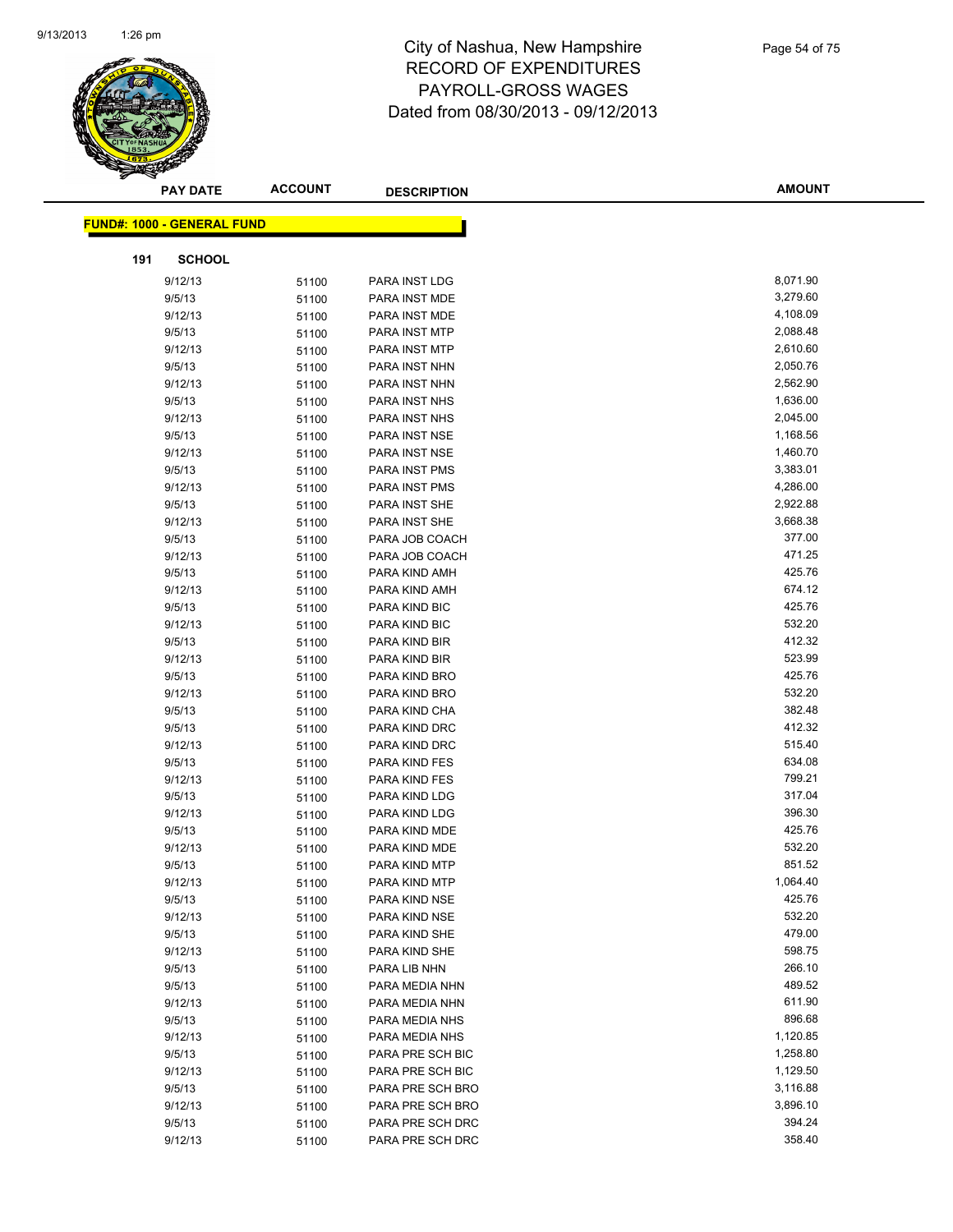

|     | <b>PAY DATE</b>                   | <b>ACCOUNT</b> | <b>DESCRIPTION</b>          | <b>AMOUNT</b> |
|-----|-----------------------------------|----------------|-----------------------------|---------------|
|     | <b>FUND#: 1000 - GENERAL FUND</b> |                |                             |               |
|     |                                   |                |                             |               |
| 191 | <b>SCHOOL</b>                     |                |                             |               |
|     | 9/5/13                            | 51100          | PARA PRE SCH MTP            | 685.68        |
|     | 9/12/13                           | 51100          | PARA PRE SCH MTP            | 592.98        |
|     | 9/12/13                           | 51100          | PARA PRE SCH NSE            | 196.80        |
|     | 9/5/13                            | 51100          | PARA READ ELM               | 456.82        |
|     | 9/12/13                           | 51100          | PARA READ ELM               | 554.40        |
|     | 9/5/13                            | 51100          | PARA SCI NHN                | 453.24        |
|     | 9/12/13                           | 51100          | PARA SCI NHN                | 552.97        |
|     | 9/5/13                            | 51100          | PARA SCI NHS                | 456.56        |
|     | 9/12/13                           | 51100          | PARA SCI NHS                | 570.70        |
|     | 9/12/13                           | 51100          | PARA TTI AMH                | 155.00        |
|     | 9/5/13                            | 51100          | PARA TTI DRC                | 158.52        |
|     | 9/12/13                           | 51100          | PARA TTI DRC                | 158.53        |
|     | 9/5/13                            | 51100          | PARA TTI LDG                | 314.88        |
|     | 9/12/13                           | 51100          | PARA TTI LDG                | 461.83        |
|     | 9/5/13                            | 51100          | PARA TTI NURSERY            | 223.20        |
|     | 9/12/13                           | 51100          | PARA TTI NURSERY            | 223.20        |
|     | 9/5/13                            | 51100          | PARA VOC NHS                | 758.00        |
|     | 9/12/13                           | 51100          | PARA VOC NHS                | 1,027.25      |
|     | 9/12/13                           | 51100          | PEER COACH MATH             | 3,893.05      |
|     | 9/12/13                           | 51100          | PEER COACH SCIENCE          | 9,188.72      |
|     | 9/12/13                           | 51100          | PRINCIPAL AMH               | 3,365.39      |
|     | 9/12/13                           | 51100          | PRINCIPAL BIC               | 3,724.46      |
|     | 9/12/13                           | 51100          | PRINCIPAL BIR               | 3,469.23      |
|     | 9/12/13                           | 51100          | PRINCIPAL BRO               | 3,509.48      |
|     | 9/12/13                           | 51100          | PRINCIPAL CHA               | 3,413.41      |
|     | 9/12/13                           | 51100          | PRINCIPAL DRC               | 3,572.10      |
|     | 9/12/13                           | 51100          | PRINCIPAL ELM               | 3,630.58      |
|     | 9/12/13                           | 51100          | PRINCIPAL FES               | 3,365.39      |
|     | 9/12/13                           | 51100          | PRINCIPAL FMS               | 3,909.87      |
|     | 9/12/13                           | 51100          | PRINCIPAL LDG               | 3,727.95      |
|     | 9/12/13                           | 51100          | PRINCIPAL MDE               | 3,413.41      |
|     | 9/12/13                           | 51100          | PRINCIPAL MTP               | 3,509.48      |
|     | 9/5/13                            | 51100          | PRINCIPAL NHN               | (2,489.22)    |
|     | 9/12/13                           | 51100          | PRINCIPAL NHN               | 4,021.49      |
|     | 9/12/13                           | 51100          | PRINCIPAL NHS               | 3,961.54      |
|     | 9/12/13                           | 51100          | PRINCIPAL NSE               | 3,469.23      |
|     | 9/12/13                           | 51100          | PRINCIPAL PMS               | 3,615.39      |
|     | 9/12/13                           | 51100          | PRINCIPAL SHE               | 3,773.83      |
|     | 9/12/13                           | 51100          | SCHOOL PSYCHOLOGIST WID     | 36,207.78     |
|     | 9/5/13                            | 51100          | SECURITY GUARD NHS          | 830.40        |
|     | 9/12/13                           | 51100          | SECURITY GUARD NHS          | 1,384.00      |
|     | 9/5/13                            | 51100          | SECURITY MONITOR NHN        | 1,164.96      |
|     | 9/12/13                           | 51100          | SECURITY MONITOR NHN        | 1,941.60      |
|     | 9/5/13                            | 51100          | SECURITY MONITOR NHS        | 776.64        |
|     | 9/12/13                           | 51100          | SECURITY MONITOR NHS        | 1,294.40      |
|     | 9/5/13                            | 51100          | SIGN LANGUAGE INTERPRETER   | 1,588.24      |
|     | 9/12/13                           | 51100          | SIGN LANGUAGE INTERPRETER   | 1,588.24      |
|     | 9/12/13                           | 51100          | <b>SLC GRANT DIRECTOR</b>   | 3,310.28      |
|     | 9/12/13                           | 51100          | SOCIAL WORKER FMS           | 2,496.39      |
|     | 9/12/13                           | 51100          | SPEECH LANG PATHOLOGIST WID | 49,496.08     |
|     | 8/30/13                           | 51100          | STUDENT ACTIVITY COORD NHN  | (1, 143.00)   |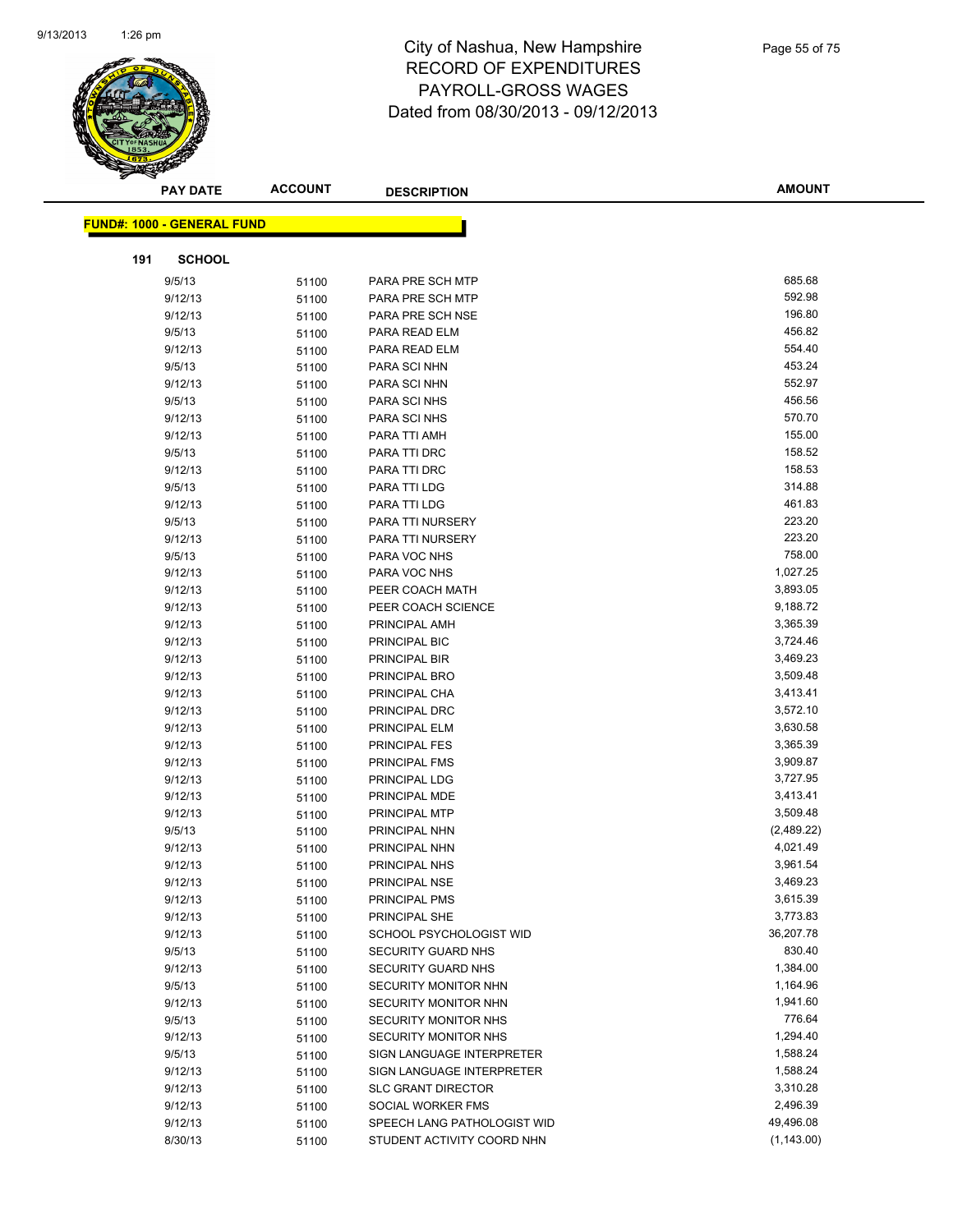

| <b>PAY DATE</b>                   | <b>ACCOUNT</b> | <b>DESCRIPTION</b>          | <b>AMOUNT</b>        |
|-----------------------------------|----------------|-----------------------------|----------------------|
|                                   |                |                             |                      |
| <b>FUND#: 1000 - GENERAL FUND</b> |                |                             |                      |
| 191<br><b>SCHOOL</b>              |                |                             |                      |
| 9/5/13                            | 51100          | STUDENT ACTIVITY COORD NHN  | 1,143.00             |
| 9/12/13                           | 51100          | STUDENT ACTIVITY COORD NHN  | 1,143.00             |
| 9/12/13                           | 51100          | STUDENT ACTIVITY COORD NHS  | 1,074.36             |
| 9/12/13                           | 51100          | <b>SUPERINTENDENT</b>       | 5,407.84             |
| 9/12/13                           | 51100          | SYSTEMS ADMIN FULL YEAR     | 12,918.06            |
| 9/12/13                           | 51100          | <b>TEACHER ART AMH</b>      | 2,458.00             |
| 9/12/13                           | 51100          | <b>TEACHER ART BIC</b>      | 1,779.23             |
| 9/12/13                           | 51100          | <b>TEACHER ART BIR</b>      | 2,458.00             |
| 9/12/13                           | 51100          | TEACHER ART BRO             | 2,653.32             |
| 9/12/13                           | 51100          | TEACHER ART CHA             | 2,631.00             |
| 9/12/13                           | 51100          | <b>TEACHER ART DRC</b>      | 1,718.27             |
| 9/12/13                           | 51100          | TEACHER ART ELM             | 4,806.96             |
| 9/12/13                           | 51100          | <b>TEACHER ART FES</b>      | 2,631.00             |
| 9/12/13                           | 51100          | <b>TEACHER ART FMS</b>      | 4,548.15             |
| 9/12/13                           | 51100          | <b>TEACHER ART LDG</b>      | 1,928.27             |
| 9/12/13                           | 51100          | <b>TEACHER ART MDE</b>      | 1,718.27             |
| 9/12/13                           | 51100          | <b>TEACHER ART NHN</b>      | 9,737.93             |
| 9/12/13                           | 51100          | <b>TEACHER ART NHS</b>      | 11,239.13            |
| 9/12/13                           | 51100          | TEACHER ART NSE             | 2,717.58             |
| 9/12/13                           | 51100          | <b>TEACHER ART PMS</b>      | 3,298.19             |
| 9/12/13                           | 51100          | TEACHER ART SHE             | 1,765.31             |
| 9/12/13                           | 51100          | TEACHER AUTO NHN            | 4,916.00             |
| 9/12/13                           | 51100          | TEACHER BEHAVIOR SPEC WID   | 5,262.00             |
| 9/12/13                           | 51100          | TEACHER BIO TEC NHN         | 2,047.35             |
| 9/12/13                           | 51100          | TEACHER BUILD CONST NHS     | 2,458.00             |
| 9/12/13                           | 51100          | <b>TEACHER BUSINESS NHN</b> | 10,612.56            |
| 9/12/13                           | 51100          | <b>TEACHER BUSINESS NHS</b> | 4,962.70             |
| 9/12/13                           | 51100          | <b>TEACHER COMPUTER ELM</b> | 4,133.00             |
| 9/12/13                           | 51100          | <b>TEACHER COMPUTER FMS</b> | 2,631.00             |
| 9/12/13                           | 51100          | TEACHER COMPUTER NHN        | 2,102.73             |
| 9/12/13                           | 51100          | TEACHER COMPUTER NHS        | 4,629.49             |
| 9/12/13                           | 51100          | <b>TEACHER COMPUTER PMS</b> | 5,535.91             |
| 9/12/13                           | 51100          | TEACHER COSMETOLOGY NHN     | 5,311.77             |
| 9/12/13                           | 51100          | TEACHER CULINARY NHN        | 4,916.00             |
| 9/12/13                           | 51100          | TEACHER DEAF NSE            | 4,141.92             |
| 9/12/13                           | 51100          | TEACHER DEAF WID            | 1,721.46             |
| 9/12/13                           | 51100          | <b>TEACHER DWSE AMH</b>     | 6,696.42             |
| 9/12/13                           | 51100          | <b>TEACHER DWSE BIR</b>     | 3,902.77             |
| 9/12/13                           | 51100          | <b>TEACHER DWSE BRO</b>     | 7,007.46             |
| 9/12/13                           | 51100          | TEACHER DWSE CHA            | 4,024.35             |
| 9/12/13                           | 51100          | <b>TEACHER DWSE ELM</b>     | 11,396.31            |
| 9/12/13                           | 51100          | <b>TEACHER DWSE MDE</b>     | 2,414.73             |
| 9/12/13                           | 51100          | <b>TEACHER DWSE NSE</b>     | 1,779.23             |
| 9/12/13                           | 51100          | <b>TEACHER DWSE PMS</b>     | 6,844.01             |
| 9/12/13                           | 51100          | TEACHER DWSE SHE            | 5,576.34             |
| 9/12/13                           | 51100          | <b>TEACHER ECE NHS</b>      | 5,262.00             |
| 9/12/13                           | 51100          | TEACHER ELECTRICAL NHS      | 2,458.00             |
| 9/12/13                           | 51100          | <b>TEACHER ELL AMH</b>      | 1,639.61             |
| 9/12/13                           | 51100          | TEACHER ELL BIR             | 2,631.00<br>5,442.48 |
| 9/12/13                           | 51100          | TEACHER ELL DRC             | 4,209.58             |
| 9/12/13                           | 51100          | TEACHER ELL ELM             |                      |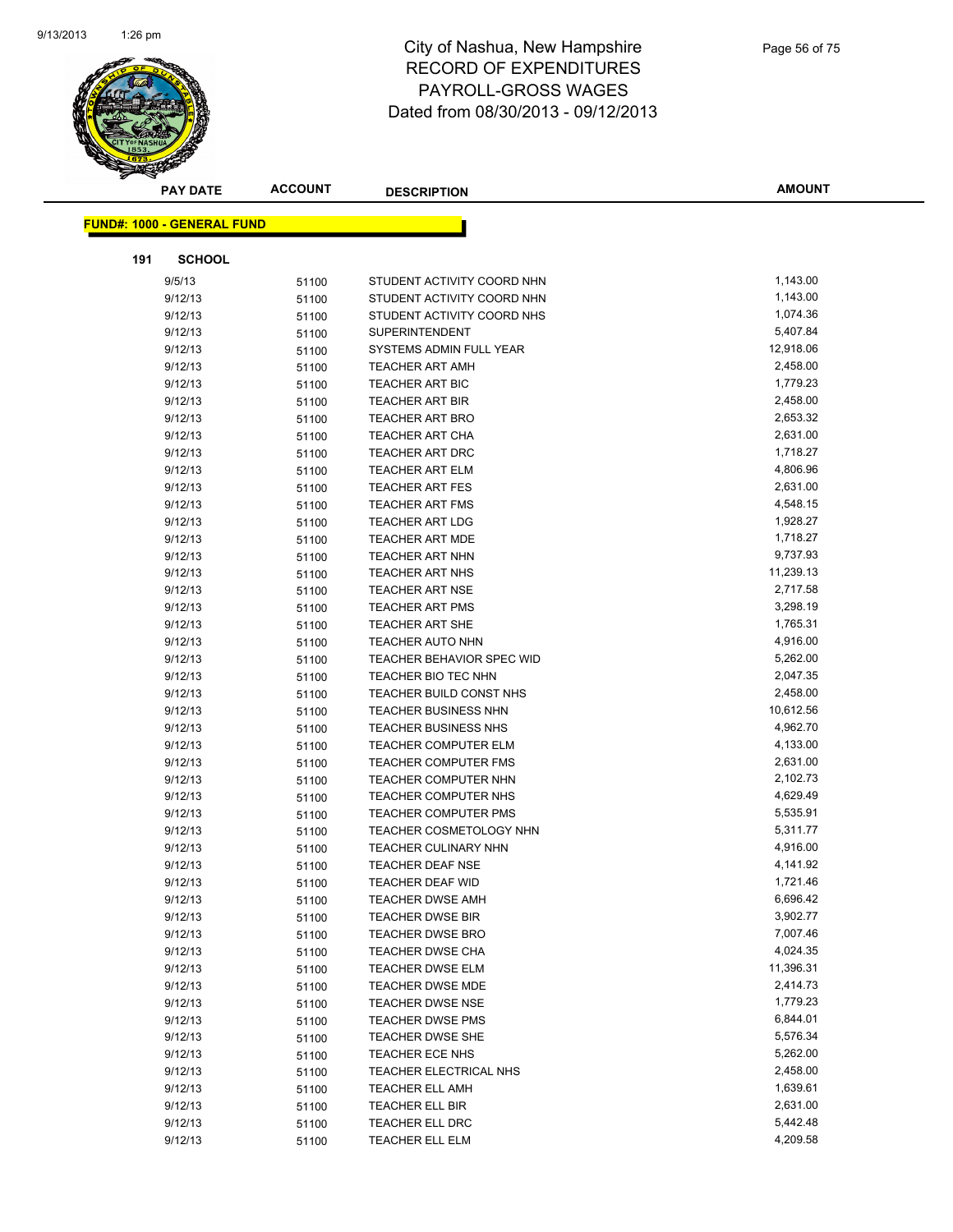

|     | <b>PAY DATE</b>                   | <b>ACCOUNT</b> | <b>DESCRIPTION</b>                        | <b>AMOUNT</b>        |
|-----|-----------------------------------|----------------|-------------------------------------------|----------------------|
|     | <b>FUND#: 1000 - GENERAL FUND</b> |                |                                           |                      |
|     |                                   |                |                                           |                      |
| 191 | <b>SCHOOL</b>                     |                |                                           |                      |
|     | 9/12/13                           | 51100          | <b>TEACHER ELL FES</b>                    | 7,676.73             |
|     | 9/12/13                           | 51100          | <b>TEACHER ELL FMS</b>                    | 1,905.81             |
|     | 9/12/13                           | 51100          | <b>TEACHER ELL LDG</b>                    | 5,691.66             |
|     | 9/12/13                           | 51100          | <b>TEACHER ELL MTP</b>                    | 2,631.00             |
|     | 9/12/13                           | 51100          | <b>TEACHER ELL NHN</b>                    | 3,929.08             |
|     | 9/12/13                           | 51100          | <b>TEACHER ELL NHS</b>                    | 6,571.15             |
|     | 9/12/13                           | 51100          | <b>TEACHER ELL PMS</b>                    | 1,779.23             |
|     | 9/12/13                           | 51100          | <b>TEACHER ELL SHE</b>                    | 1,911.92             |
|     | 9/12/13                           | 51100          | <b>TEACHER ENGINEER NHS</b>               | 2,149.85             |
|     | 9/12/13                           | 51100          | <b>TEACHER ENGLISH ELM</b>                | 22,067.81            |
|     | 9/12/13                           | 51100          | <b>TEACHER ENGLISH FMS</b>                | 16,626.77            |
|     | 9/12/13                           | 51100          | <b>TEACHER ENGLISH NHN</b>                | 35,511.36            |
|     | 9/5/13                            | 51100          | <b>TEACHER ENGLISH NHS</b>                | 2,332.01             |
|     | 9/12/13                           | 51100          | <b>TEACHER ENGLISH NHS</b>                | 37,322.83            |
|     | 9/12/13                           | 51100          | <b>TEACHER ENGLISH PMS</b>                | 15,149.12            |
|     | 9/12/13                           | 51100          | <b>TEACHER FACS ELM</b>                   | 3,212.54             |
|     | 9/12/13                           | 51100          | TEACHER FACS FMS                          | 4,326.65             |
|     | 9/12/13                           | 51100          | <b>TEACHER FACS NHN</b>                   | 3,916.65             |
|     | 9/12/13                           | 51100          | <b>TEACHER FACS NHS</b>                   | 1,928.27             |
|     | 9/12/13                           | 51100          | <b>TEACHER FACS PMS</b>                   | 5,089.00             |
|     | 9/12/13                           | 51100          | <b>TEACHER FOREIGN LANG ELM</b>           | 5,348.58             |
|     | 9/12/13                           | 51100          | <b>TEACHER FOREIGN LANG FMS</b>           | 3,531.83             |
|     | 9/12/13                           | 51100          | TEACHER FOREIGN LANG NHN                  | 15,025.54            |
|     | 9/12/13                           | 51100          | TEACHER FOREIGN LANG NHS                  | 13,741.53            |
|     | 9/12/13                           | 51100          | TEACHER FOREIGN LANG PMS                  | 5,175.58             |
|     | 9/12/13                           | 51100          | <b>TEACHER GR1 AMH</b>                    | 7,246.19             |
|     | 9/12/13                           | 51100          | <b>TEACHER GR1 BIC</b>                    | 9,263.32             |
|     | 9/12/13                           | 51100          | <b>TEACHER GR1 BIR</b>                    | 9,588.65             |
|     | 9/12/13                           | 51100          | <b>TEACHER GR1 BRO</b>                    | 6,240.26             |
|     | 9/12/13                           | 51100          | <b>TEACHER GR1 CHA</b>                    | 6,426.92             |
|     | 9/12/13                           | 51100          | <b>TEACHER GR1 DRC</b>                    | 8,037.73             |
|     | 9/12/13                           | 51100          | <b>TEACHER GR1 FES</b>                    | 9,686.46             |
|     | 9/12/13                           | 51100          | <b>TEACHER GR1 LDG</b>                    | 8,595.47             |
|     | 9/12/13                           | 51100          | <b>TEACHER GR1 MDE</b>                    | 9,356.32             |
|     | 9/12/13                           | 51100          | <b>TEACHER GR1 MTP</b>                    | 5,089.00             |
|     | 9/12/13                           | 51100          | <b>TEACHER GR1 NSE</b>                    | 5,262.00             |
|     | 9/12/13                           | 51100          | <b>TEACHER GR1 SHE</b>                    | 9,409.54<br>5,608.53 |
|     | 9/12/13                           | 51100          | <b>TEACHER GR2 AMH</b>                    | 11,383.46            |
|     | 9/12/13<br>9/12/13                | 51100          | TEACHER GR2 BIC<br><b>TEACHER GR2 BIR</b> | 9,327.42             |
|     | 9/12/13                           | 51100          | <b>TEACHER GR2 BRO</b>                    | 6,672.65             |
|     | 9/12/13                           | 51100          | <b>TEACHER GR2 CHA</b>                    | 7,846.77             |
|     | 9/12/13                           | 51100<br>51100 | <b>TEACHER GR2 DRC</b>                    | 5,831.50             |
|     | 9/12/13                           | 51100          | TEACHER GR2 FES                           | 7,596.04             |
|     | 9/12/13                           | 51100          | <b>TEACHER GR2 LDG</b>                    | 9,327.42             |
|     | 9/12/13                           | 51100          | <b>TEACHER GR2 MDE</b>                    | 6,169.00             |
|     | 9/12/13                           | 51100          | <b>TEACHER GR2 MTP</b>                    | 8,759.50             |
|     | 9/12/13                           | 51100          | <b>TEACHER GR2 NSE</b>                    | 6,327.38             |
|     | 9/12/13                           | 51100          | <b>TEACHER GR2 SHE</b>                    | 5,643.92             |
|     | 9/12/13                           | 51100          | <b>TEACHER GR3 AMH</b>                    | 4,368.27             |
|     | 9/12/13                           | 51100          | <b>TEACHER GR3 BIC</b>                    | 9,692.69             |
|     |                                   |                |                                           |                      |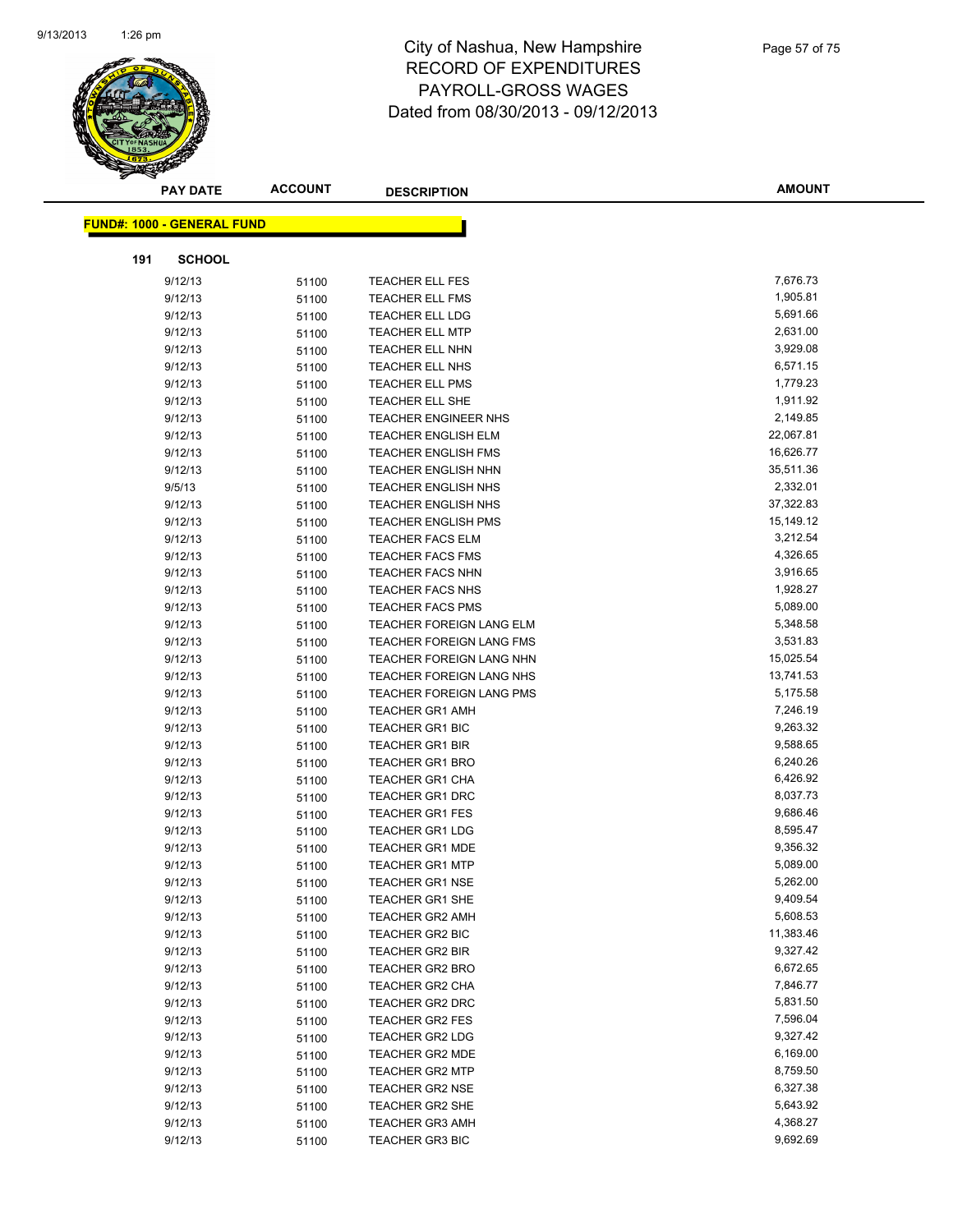

|     | <b>PAY DATE</b>                   | <b>ACCOUNT</b> | <b>DESCRIPTION</b>            | <b>AMOUNT</b> |
|-----|-----------------------------------|----------------|-------------------------------|---------------|
|     | <b>FUND#: 1000 - GENERAL FUND</b> |                |                               |               |
|     |                                   |                |                               |               |
| 191 | <b>SCHOOL</b>                     |                |                               |               |
|     | 9/12/13                           | 51100          | <b>TEACHER GR3 BIR</b>        | 8,067.57      |
|     | 9/12/13                           | 51100          | <b>TEACHER GR3 BRO</b>        | 7,495.63      |
|     | 9/12/13                           | 51100          | <b>TEACHER GR3 CHA</b>        | 5,198.08      |
|     | 9/12/13                           | 51100          | <b>TEACHER GR3 DRC</b>        | 5,209.15      |
|     | 9/12/13                           | 51100          | <b>TEACHER GR3 FES</b>        | 8,279.89      |
|     | 9/12/13                           | 51100          | <b>TEACHER GR3 LDG</b>        | 6,739.69      |
|     | 9/12/13                           | 51100          | <b>TEACHER GR3 MDE</b>        | 13,332.95     |
|     | 9/12/13                           | 51100          | <b>TEACHER GR3 MTP</b>        | 4,913.63      |
|     | 9/12/13                           | 51100          | <b>TEACHER GR3 NSE</b>        | 3,780.31      |
|     | 9/12/13                           | 51100          | <b>TEACHER GR3 SHE</b>        | 13,135.77     |
|     | 9/12/13                           | 51100          | <b>TEACHER GR4 AMH</b>        | 3,730.05      |
|     | 9/12/13                           | 51100          | <b>TEACHER GR4 BIC</b>        | 6,974.00      |
|     | 9/12/13                           | 51100          | <b>TEACHER GR4 BIR</b>        | 6,048.04      |
|     | 9/12/13                           | 51100          | <b>TEACHER GR4 BRO</b>        | 6,724.27      |
|     | 9/12/13                           | 51100          | <b>TEACHER GR4 CHA</b>        | 11,777.82     |
|     | 9/12/13                           | 51100          | <b>TEACHER GR4 DRC</b>        | 4,809.11      |
|     | 9/12/13                           | 51100          | <b>TEACHER GR4 FES</b>        | 11,252.54     |
|     | 9/12/13                           | 51100          | <b>TEACHER GR4 LDG</b>        | 8,540.96      |
|     | 9/12/13                           | 51100          | <b>TEACHER GR4 MDE</b>        | 7,838.19      |
|     | 9/12/13                           | 51100          | <b>TEACHER GR4 MTP</b>        | 7,126.40      |
|     | 9/12/13                           | 51100          | <b>TEACHER GR4 NSE</b>        | 8,544.86      |
|     | 9/12/13                           | 51100          | <b>TEACHER GR4 SHE</b>        | 5,604.27      |
|     | 9/12/13                           | 51100          | <b>TEACHER GR5 AMH</b>        | 5,089.00      |
|     | 9/12/13                           | 51100          | <b>TEACHER GR5 BIC</b>        | 10,932.54     |
|     | 9/12/13                           | 51100          | <b>TEACHER GR5 BIR</b>        | 6,970.46      |
|     | 9/12/13                           | 51100          | <b>TEACHER GR5 BRO</b>        | 9,916.82      |
|     | 9/12/13                           | 51100          | <b>TEACHER GR5 CHA</b>        | 6,288.66      |
|     | 9/12/13                           | 51100          | <b>TEACHER GR5 DRC</b>        | 5,118.65      |
|     | 9/12/13                           | 51100          | <b>TEACHER GR5 FES</b>        | 7,567.66      |
|     | 9/12/13                           | 51100          | <b>TEACHER GR5 LDG</b>        | 9,582.54      |
|     | 9/12/13                           | 51100          | <b>TEACHER GR5 MDE</b>        | 9,097.08      |
|     | 9/12/13                           | 51100          | <b>TEACHER GR5 MTP</b>        | 5,433.35      |
|     | 9/12/13                           | 51100          | <b>TEACHER GR5 NSE</b>        | 7,590.23      |
|     | 9/12/13                           | 51100          | <b>TEACHER GR5 SHE</b>        | 5,089.00      |
|     | 9/12/13                           | 51100          | <b>TEACHER GR6 ELM</b>        | 28,536.10     |
|     | 9/12/13                           | 51100          | TEACHER GR6 FMS               | 25,614.64     |
|     | 9/12/13                           | 51100          | <b>TEACHER GR6 PMS</b>        | 22,327.34     |
|     | 9/12/13                           | 51100          | <b>TEACHER GRAPH NHS</b>      | 8,954.24      |
|     | 9/12/13                           | 51100          | <b>TEACHER GRAPHICS NHN</b>   | 2,458.00      |
|     | 9/12/13                           | 51100          | TEACHER HEALTH ELM            | 2,333.12      |
|     | 9/12/13                           | 51100          | TEACHER HEALTH NHN            | 2,745.50      |
|     | 9/12/13                           | 51100          | TEACHER HEALTH NHS            | 2,458.00      |
|     | 9/12/13                           | 51100          | TEACHER HEALTHOC NHS          | 7,720.00      |
|     | 9/12/13                           | 51100          | TEACHER IN SCH SUSPENSION ELM | 1,510.92      |
|     | 9/12/13                           | 51100          | TEACHER IN SCH SUSPENSION NHS | 2,414.73      |
|     | 9/12/13                           | 51100          | <b>TEACHER INST SPED WID</b>  | 4,076.37      |
|     | 9/12/13                           | 51100          | <b>TEACHER KIND AMH</b>       | 4,659.84      |
|     | 9/12/13                           | 51100          | <b>TEACHER KIND BIC</b>       | 3,860.00      |
|     | 9/5/13                            | 51100          | <b>TEACHER KIND BIR</b>       | 2,244.11      |
|     | 9/12/13                           | 51100          | <b>TEACHER KIND BIR</b>       | 2,244.10      |
|     | 9/12/13                           | 51100          | <b>TEACHER KIND BRO</b>       | 2,458.00      |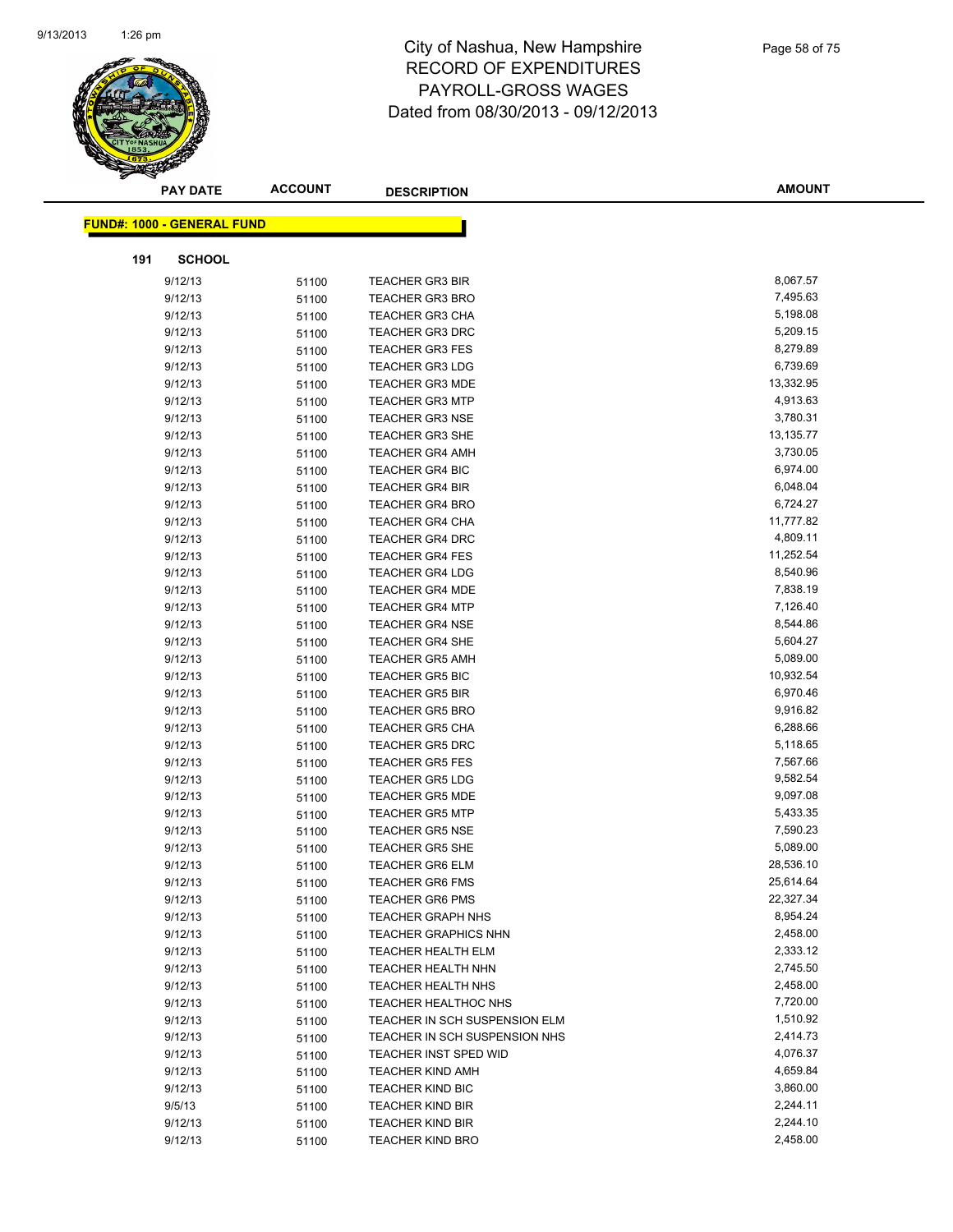

|     | <b>PAY DATE</b>                   | <b>ACCOUNT</b> | <b>DESCRIPTION</b>           | <b>AMOUNT</b> |
|-----|-----------------------------------|----------------|------------------------------|---------------|
|     | <b>FUND#: 1000 - GENERAL FUND</b> |                |                              |               |
|     |                                   |                |                              |               |
| 191 | <b>SCHOOL</b>                     |                |                              |               |
|     | 9/12/13                           | 51100          | <b>TEACHER KIND CHA</b>      | 6,739.69      |
|     | 9/12/13                           | 51100          | <b>TEACHER KIND DRC</b>      | 6,060.92      |
|     | 9/12/13                           | 51100          | <b>TEACHER KIND FES</b>      | 8,776.77      |
|     | 9/12/13                           | 51100          | <b>TEACHER KIND LDG</b>      | 10,784.04     |
|     | 9/12/13                           | 51100          | <b>TEACHER KIND MDE</b>      | 4,398.58      |
|     | 9/12/13                           | 51100          | <b>TEACHER KIND MTP</b>      | 5,070.38      |
|     | 9/12/13                           | 51100          | <b>TEACHER KIND NSE</b>      | 5,097.30      |
|     | 9/12/13                           | 51100          | TEACHER KIND SHE             | 2,013.94      |
|     | 9/12/13                           | 51100          | <b>TEACHER MATH ELM</b>      | 19,154.34     |
|     | 9/12/13                           | 51100          | <b>TEACHER MATH FMS</b>      | 13,695.86     |
|     | 9/12/13                           | 51100          | <b>TEACHER MATH NHN</b>      | 33,624.62     |
|     | 9/12/13                           | 51100          | <b>TEACHER MATH NHS</b>      | 37,435.23     |
|     | 9/12/13                           | 51100          | <b>TEACHER MATH PMS</b>      | 10,015.38     |
|     | 9/12/13                           | 51100          | <b>TEACHER MUSIC AMH</b>     | 1,510.92      |
|     | 9/12/13                           | 51100          | <b>TEACHER MUSIC BIC</b>     | 2,458.00      |
|     | 9/12/13                           | 51100          | <b>TEACHER MUSIC BIR</b>     | 2,458.00      |
|     | 9/12/13                           | 51100          | <b>TEACHER MUSIC BRO</b>     | 2,631.00      |
|     | 9/12/13                           | 51100          | <b>TEACHER MUSIC CHA</b>     | 2,631.00      |
|     | 9/12/13                           | 51100          | <b>TEACHER MUSIC DRC</b>     | 2,458.00      |
|     | 9/12/13                           | 51100          | <b>TEACHER MUSIC ELM</b>     | 3,480.81      |
|     | 9/12/13                           | 51100          | <b>TEACHER MUSIC FMS</b>     | 4,659.85      |
|     | 9/12/13                           | 51100          | <b>TEACHER MUSIC LDG</b>     | 2,496.38      |
|     | 9/12/13                           | 51100          | <b>TEACHER MUSIC MDE</b>     | 1,779.23      |
|     | 9/12/13                           | 51100          | <b>TEACHER MUSIC NHN</b>     | 5,262.00      |
|     | 9/12/13                           | 51100          | <b>TEACHER MUSIC NHS</b>     | 4,710.08      |
|     | 9/12/13                           | 51100          | <b>TEACHER MUSIC NSE</b>     | 1,835.08      |
|     | 9/12/13                           | 51100          | <b>TEACHER MUSIC PMS</b>     | 4,037.92      |
|     | 9/12/13                           | 51100          | <b>TEACHER MUSIC SHE</b>     | 2,252.08      |
|     | 9/12/13                           | 51100          | TEACHER PE BIC               | 1,841.19      |
|     | 9/12/13                           | 51100          | TEACHER PE BIR               | 2,496.38      |
|     | 9/12/13                           | 51100          | TEACHER PE BRO               | 2,544.50      |
|     | 9/12/13                           | 51100          | <b>TEACHER PE CHA</b>        | 2,458.00      |
|     | 9/12/13                           | 51100          | TEACHER PE DRC               | 2,631.00      |
|     | 9/12/13                           | 51100          | <b>TEACHER PE ELM</b>        | 7,277.75      |
|     | 9/12/13                           | 51100          | <b>TEACHER PE FES</b>        | 1,779.23      |
|     | 9/12/13                           | 51100          | <b>TEACHER PE FMS</b>        | 4,916.00      |
|     | 9/12/13                           | 51100          | <b>TEACHER PE LDG</b>        | 1,639.62      |
|     | 9/12/13                           | 51100          | <b>TEACHER PE MDE</b>        | 2,414.73      |
|     | 9/12/13                           | 51100          | <b>TEACHER PE MTP</b>        | 1,701.62      |
|     | 9/12/13                           | 51100          | TEACHER PE NHN               | 7,341.08      |
|     | 9/12/13                           | 51100          | TEACHER PE NHS               | 6,901.62      |
|     | 9/12/13                           | 51100          | TEACHER PE NSE               | 2,252.32      |
|     | 9/12/13                           | 51100          | TEACHER PE PMS               | 5,089.00      |
|     | 9/12/13                           | 51100          | TEACHER PE SHE               | 1,928.27      |
|     | 9/12/13                           | 51100          | <b>TEACHER PRESCHOOL BIC</b> | 7,299.40      |
|     | 9/12/13                           | 51100          | <b>TEACHER PRESCHOOL BRO</b> | 6,918.89      |
|     | 9/12/13                           | 51100          | <b>TEACHER PRESCHOOL DRC</b> | 2,458.00      |
|     | 9/12/13                           | 51100          | <b>TEACHER PRESCHOOL MTP</b> | 4,270.62      |
|     | 9/12/13                           | 51100          | TEACHER PRESCHOOL NHS        | 2,631.00      |
|     | 9/12/13                           | 51100          | TEACHER PRESCHOOL NSE        | 8,756.52      |
|     | 9/12/13                           | 51100          | TEACHER PRESCHOOL WID        | 869.63        |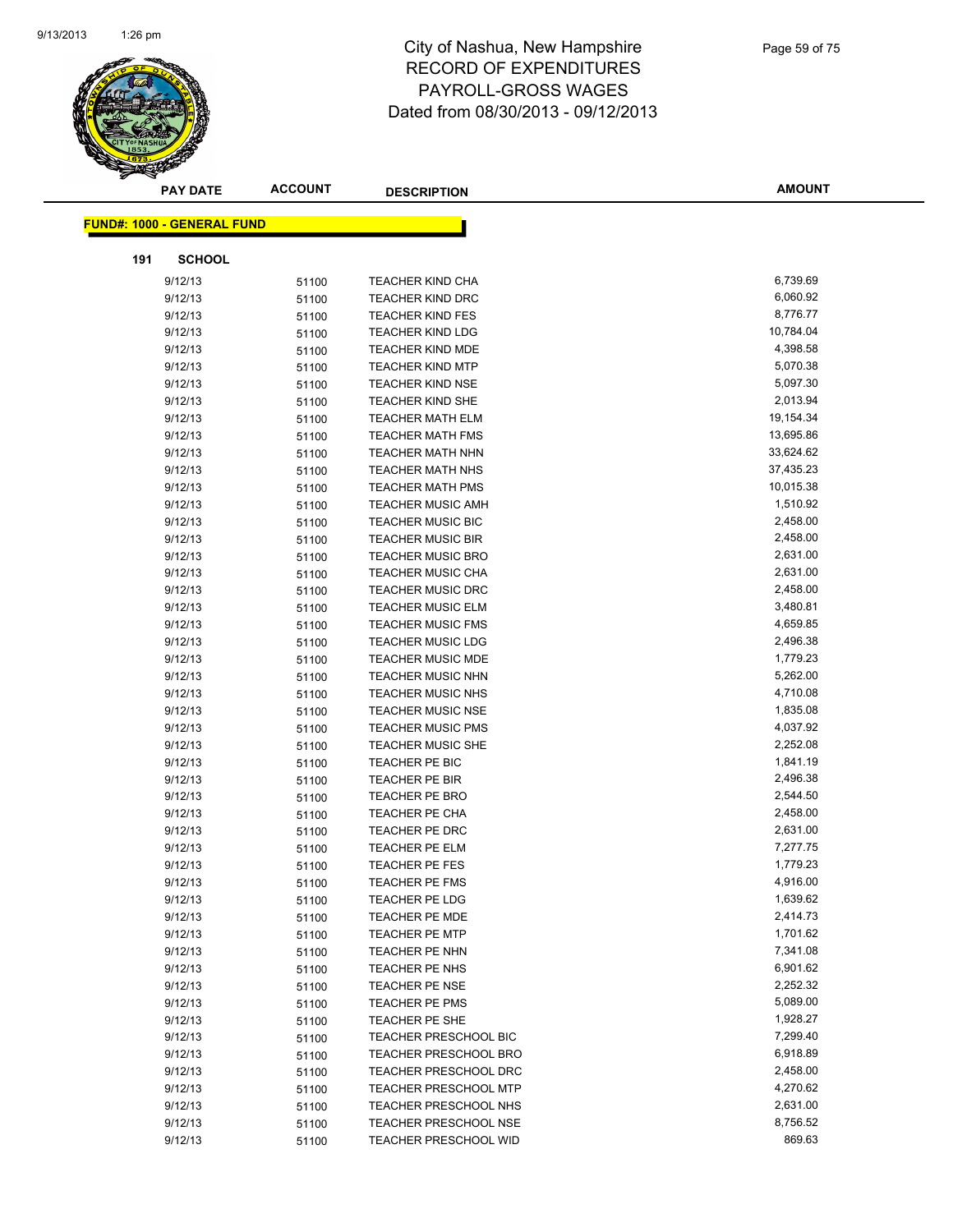

|     | <b>PAY DATE</b>                   | <b>ACCOUNT</b> | <b>DESCRIPTION</b>                | <b>AMOUNT</b> |
|-----|-----------------------------------|----------------|-----------------------------------|---------------|
|     |                                   |                |                                   |               |
|     | <b>FUND#: 1000 - GENERAL FUND</b> |                |                                   |               |
| 191 | <b>SCHOOL</b>                     |                |                                   |               |
|     | 9/12/13                           | 51100          | <b>TEACHER READ AMH</b>           | 2,717.58      |
|     | 9/12/13                           | 51100          | <b>TEACHER READ BIC</b>           | 4,962.70      |
|     | 9/12/13                           | 51100          | <b>TEACHER READ BIR</b>           | 2,631.00      |
|     | 9/12/13                           | 51100          | <b>TEACHER READ BRO</b>           | 1,708.46      |
|     | 9/12/13                           | 51100          | <b>TEACHER READ ELM</b>           | 5,826.94      |
|     | 9/12/13                           | 51100          | <b>TEACHER READ FMS</b>           | 5,045.73      |
|     | 9/12/13                           | 51100          | <b>TEACHER READ LDG</b>           | 2,245.12      |
|     | 9/12/13                           | 51100          | <b>TEACHER READ MDE</b>           | 2,631.00      |
|     | 9/12/13                           | 51100          | <b>TEACHER READ NHN</b>           | 1,510.92      |
|     | 9/12/13                           | 51100          | <b>TEACHER READ NSE</b>           | 3,109.36      |
|     | 9/12/13                           | 51100          | <b>TEACHER READ PMS</b>           | 4,700.46      |
|     | 9/12/13                           | 51100          | TEACHER READ SHE                  | 5,131.30      |
|     | 9/12/13                           | 51100          | <b>TEACHER READ WID</b>           | 10,307.94     |
|     | 9/12/13                           | 51100          | <b>TEACHER SCIENCE ELM</b>        | 20,257.95     |
|     | 9/12/13                           | 51100          | <b>TEACHER SCIENCE FMS</b>        | 10,026.42     |
|     | 9/12/13                           | 51100          | TEACHER SCIENCE NHN               | 29,172.57     |
|     | 9/12/13                           | 51100          | <b>TEACHER SCIENCE NHS</b>        | 40,633.54     |
|     | 9/12/13                           | 51100          | <b>TEACHER SCIENCE PMS</b>        | 10,394.31     |
|     | 9/12/13                           | 51100          | TEACHER SOCIAL STUDIES ELM        | 14,285.27     |
|     | 9/12/13                           | 51100          | TEACHER SOCIAL STUDIES FMS        | 12,563.46     |
|     | 9/12/13                           | 51100          | TEACHER SOCIAL STUDIES NHN        | 34,249.85     |
|     | 9/5/13                            | 51100          | TEACHER SOCIAL STUDIES NHS        | 297.78        |
|     | 9/12/13                           | 51100          | TEACHER SOCIAL STUDIES NHS        | 36,628.87     |
|     | 9/12/13                           | 51100          | <b>TEACHER SOCIAL STUDIES PMS</b> | 10,833.35     |
|     | 9/12/13                           | 51100          | <b>TEACHER SPED AMH</b>           | 3,290.15      |
|     | 9/5/13                            | 51100          | TEACHER SPED BIC                  | 371.77        |
|     | 9/12/13                           | 51100          | TEACHER SPED BIC                  | 8,349.81      |
|     | 9/12/13                           | 51100          | <b>TEACHER SPED BIR</b>           | 5,682.00      |
|     | 9/12/13                           | 51100          | <b>TEACHER SPED BRO</b>           | 5,348.58      |
|     | 9/12/13                           | 51100          | <b>TEACHER SPED CHA</b>           | 7,633.58      |
|     | 9/12/13                           | 51100          | <b>TEACHER SPED DRC</b>           | 5,705.04      |
|     | 9/12/13                           | 51100          | <b>TEACHER SPED ELM</b>           | 21,808.64     |
|     | 9/12/13                           | 51100          | <b>TEACHER SPED FES</b>           | 8,112.27      |
|     | 9/12/13                           | 51100          | <b>TEACHER SPED FMS</b>           | 10,334.19     |
|     | 9/12/13                           | 51100          | TEACHER SPED LDG                  | 5,494.31      |
|     | 9/12/13                           | 51100          | TEACHER SPED MDE                  | 7,415.69      |
|     | 9/12/13                           | 51100          | <b>TEACHER SPED MTP</b>           | 5,089.00      |
|     | 9/12/13                           | 51100          | <b>TEACHER SPED NHN</b>           | 25,296.83     |
|     | 9/12/13                           | 51100          | TEACHER SPED NHS                  | 23,660.74     |
|     | 9/12/13                           | 51100          | <b>TEACHER SPED NSE</b>           | 3,413.66      |
|     | 9/12/13                           | 51100          | <b>TEACHER SPED PMS</b>           | 12,569.45     |
|     | 9/12/13                           | 51100          | TEACHER SPED SHE                  | 6,868.23      |
|     | 9/12/13                           | 51100          | TEACHER TEAM FACILITATOR NHS      | 1,229.00      |
|     | 9/12/13                           | 51100          | <b>TEACHER TECHED ELM</b>         | 7,932.83      |
|     | 9/12/13                           | 51100          | <b>TEACHER TECHED FMS</b>         | 5,132.31      |
|     | 9/12/13                           | 51100          | <b>TEACHER TECHED NHN</b>         | 7,814.87      |
|     | 9/12/13                           | 51100          | <b>TEACHER TECHED NHS</b>         | 7,374.00      |
|     | 9/12/13                           | 51100          | <b>TEACHER TECHED PMS</b>         | 4,209.60      |
|     | 9/12/13                           | 51100          | <b>TEACHER TTI LDG</b>            | 2,265.54      |
|     | 9/5/13                            | 51100          | <b>TEACHER TTI MTP</b>            | 353.04        |
|     | 9/12/13                           | 51100          | <b>TEACHER TTI MTP</b>            | 3,533.61      |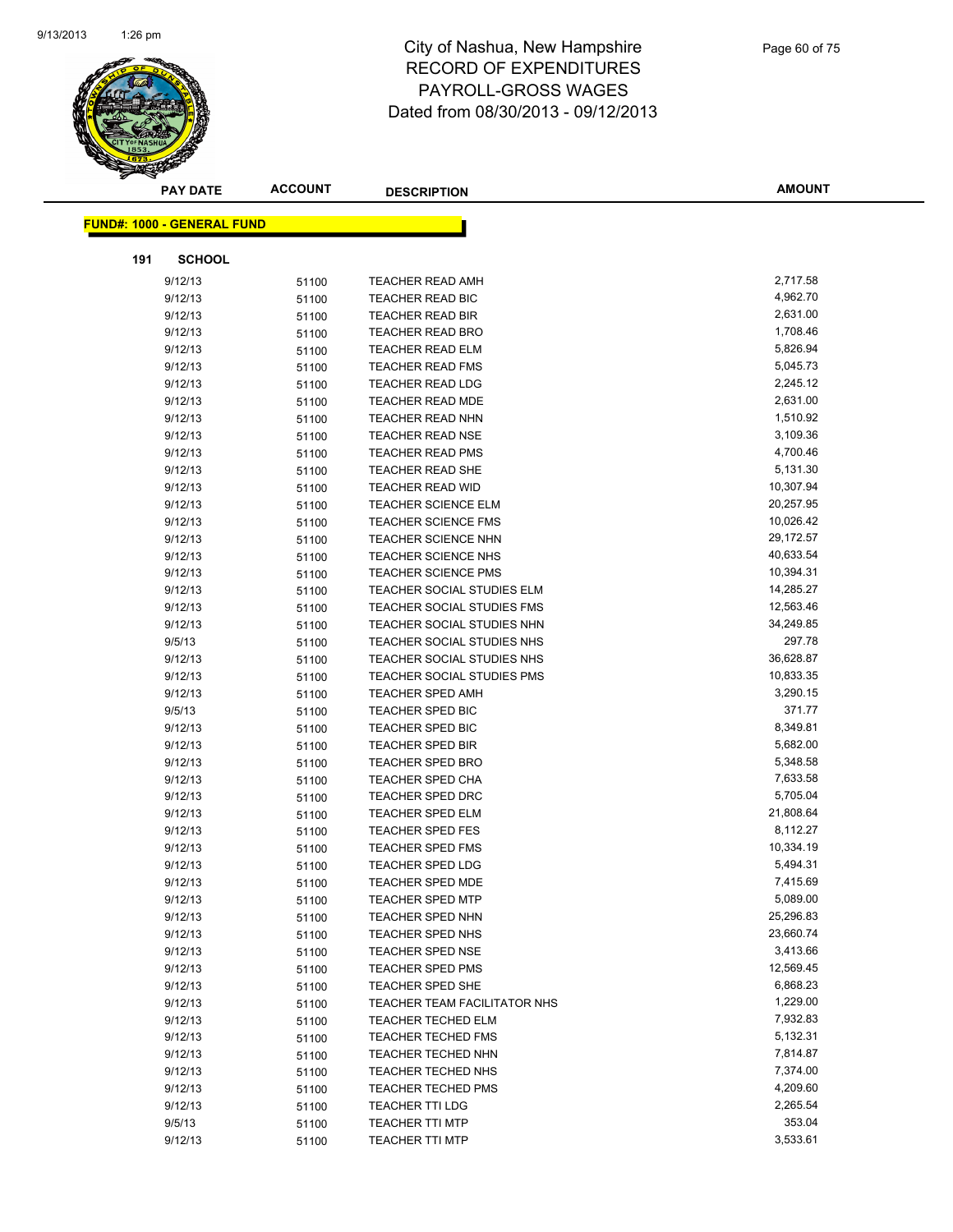

|                                   | <b>ACCOUNT</b><br><b>PAY DATE</b> |       | <b>DESCRIPTION</b>         | <b>AMOUNT</b>    |
|-----------------------------------|-----------------------------------|-------|----------------------------|------------------|
|                                   |                                   |       |                            |                  |
| <b>FUND#: 1000 - GENERAL FUND</b> |                                   |       |                            |                  |
| 191                               | <b>SCHOOL</b>                     |       |                            |                  |
| 9/12/13                           |                                   | 51100 | <b>TEACHER TTIDRC</b>      | 2,477.30         |
| 9/12/13                           |                                   | 51100 | TEACHER TV PROD NHS        | 2,414.73         |
| 9/12/13                           |                                   | 51100 | <b>TEACHER VISION WID</b>  | 3,211.68         |
| 9/5/13                            |                                   | 51100 | TECH INTERGRATION ASST AMH | 474.32           |
| 9/12/13                           |                                   | 51100 | TECH INTERGRATION ASST AMH | 642.30           |
| 9/12/13                           |                                   | 51100 | TECH INTERGRATION ASST BIC | 1,007.52         |
| 9/5/13                            |                                   | 51100 | TECH INTERGRATION ASST CHA | 450.00           |
| 9/12/13                           |                                   | 51100 | TECH INTERGRATION ASST CHA | 487.52           |
| 9/5/13                            |                                   | 51100 | TECH INTERGRATION ASST LDG | 337.50           |
| 9/12/13                           |                                   | 51100 | TECH INTERGRATION ASST LDG | 525.00           |
| 9/5/13                            |                                   | 51100 | TECH INTERGRATION ASST MDE | 474.32           |
| 9/12/13                           |                                   | 51100 | TECH INTERGRATION ASST MDE | 553.36           |
| 9/5/13                            |                                   | 51100 | TECH INTERGRATION ASST NSE | 111.81           |
| 9/12/13                           |                                   | 51100 | TECH INTERGRATION ASST NSE | 819.90           |
| 9/5/13                            |                                   | 51100 | TECH INTERGRATION ASST SHE | 438.24           |
| 9/12/13                           |                                   | 51100 | TECH INTERGRATION ASST SHE | 474.76           |
| 9/12/13                           |                                   | 51200 | ASSISTANT PRINCIPAL BIR    | 1,516.44         |
| 9/5/13                            |                                   | 51200 | CLERICAL VOLUNTEER SUP     | 336.78           |
| 9/12/13                           |                                   | 51200 | CLERICAL VOLUNTEER SUP     | 336.78           |
| 9/5/13                            |                                   | 51200 | <b>CROSSING GUARD WPO</b>  | 572.58           |
| 9/12/13                           |                                   | 51200 | <b>CROSSING GUARD WPO</b>  | 2,714.52         |
| 9/5/13                            |                                   | 51200 | <b>CUSTODIAN CHA</b>       | 323.60           |
| 9/12/13                           |                                   | 51200 | <b>CUSTODIAN CHA</b>       | 258.88           |
| 9/5/13                            |                                   | 51200 | LUNCH MONITOR AMH          | 230.61           |
| 9/12/13                           |                                   | 51200 | LUNCH MONITOR AMH          | 226.08           |
| 9/5/13                            |                                   | 51200 | LUNCH MONITOR BIC          | 296.50           |
| 9/12/13                           |                                   | 51200 | LUNCH MONITOR BIC          | 415.10           |
| 9/5/13                            |                                   | 51200 | LUNCH MONITOR BIR          | 410.22           |
| 9/12/13                           |                                   | 51200 | LUNCH MONITOR BIR          | 694.52           |
| 9/12/13                           |                                   | 51200 | LUNCH MONITOR BRO          | 516.78           |
| 9/5/13                            |                                   | 51200 | LUNCH MONITOR CHA          | 323.40           |
| 9/12/13                           |                                   | 51200 | LUNCH MONITOR CHA          | 431.20           |
| 9/5/13                            |                                   | 51200 | LUNCH MONITOR DRC          | 323.40           |
| 9/12/13                           |                                   | 51200 | LUNCH MONITOR DRC          | 548.10           |
| 9/5/13                            |                                   | 51200 | <b>LUNCH MONITOR ELM</b>   | 194.04           |
| 9/12/13                           |                                   | 51200 | LUNCH MONITOR ELM          | 258.72           |
| 9/5/13                            |                                   | 51200 | LUNCH MONITOR FES          | 80.85            |
| 9/12/13                           |                                   | 51200 | <b>LUNCH MONITOR FES</b>   | 943.25           |
| 9/5/13                            |                                   | 51200 | LUNCH MONITOR FMS          | 156.54           |
| 9/12/13                           |                                   | 51200 | LUNCH MONITOR FMS          | 182.63           |
| 9/12/13                           |                                   | 51200 | LUNCH MONITOR LDG          | 901.35           |
| 9/5/13                            |                                   | 51200 | LUNCH MONITOR MDE          | 53.90            |
| 9/12/13                           |                                   | 51200 | LUNCH MONITOR MDE          | 1,073.10         |
| 9/5/13                            |                                   | 51200 | LUNCH MONITOR MTP          | 123.59           |
| 9/12/13                           |                                   | 51200 | LUNCH MONITOR MTP          | 276.24<br>161.16 |
| 9/5/13                            |                                   | 51200 | LUNCH MONITOR NHN          |                  |
| 9/12/13                           |                                   | 51200 | LUNCH MONITOR NHN          | 322.32<br>242.55 |
| 9/5/13                            |                                   | 51200 | LUNCH MONITOR NHS          |                  |
| 9/12/13                           |                                   | 51200 | LUNCH MONITOR NHS          | 296.45<br>150.92 |
| 9/5/13                            |                                   | 51200 | LUNCH MONITOR NSE          | 344.96           |
| 9/12/13                           |                                   | 51200 | LUNCH MONITOR NSE          |                  |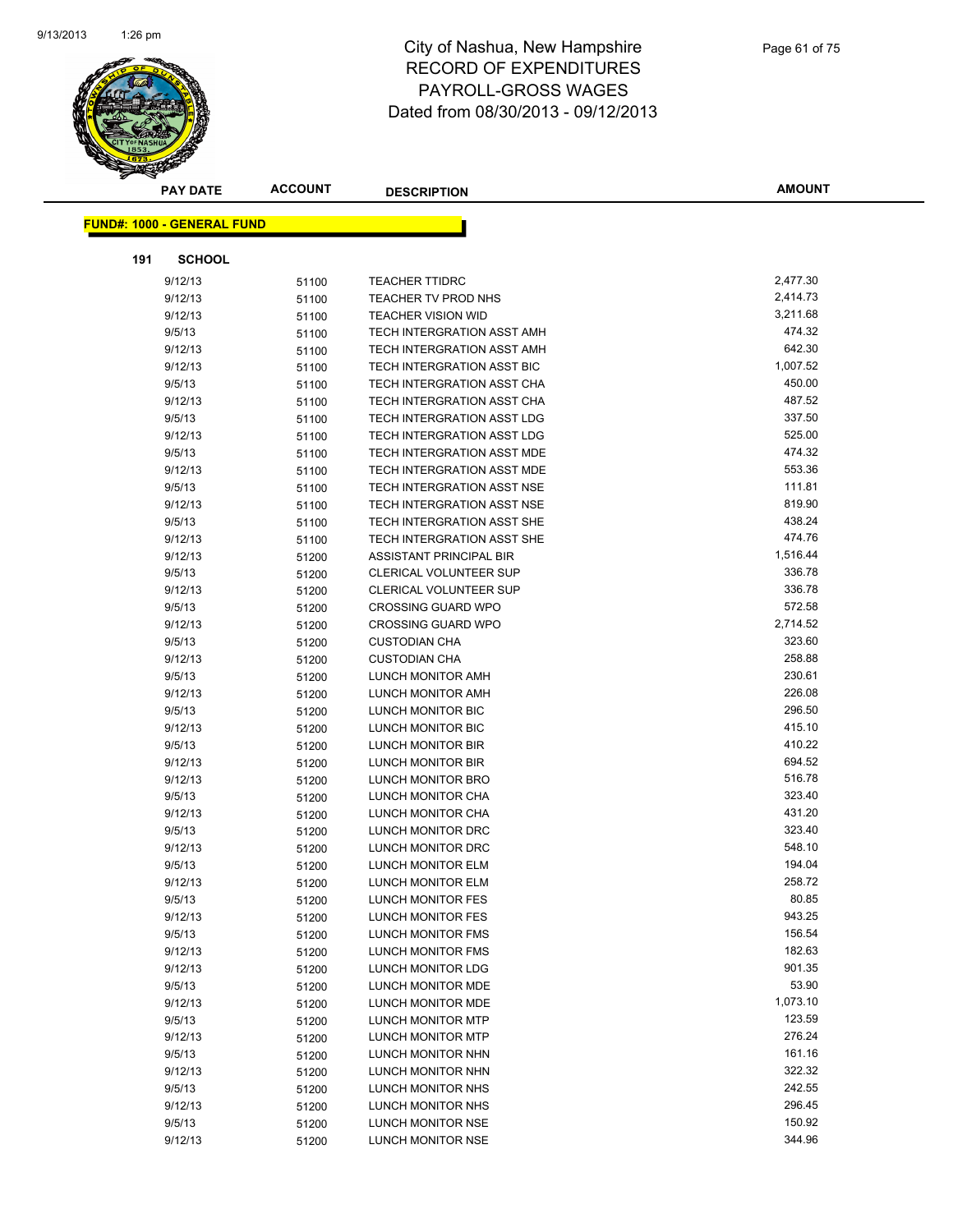

|     | <b>PAY DATE</b>                   | <b>ACCOUNT</b> | <b>DESCRIPTION</b>            | <b>AMOUNT</b> |
|-----|-----------------------------------|----------------|-------------------------------|---------------|
|     | <b>FUND#: 1000 - GENERAL FUND</b> |                |                               |               |
|     |                                   |                |                               |               |
| 191 | <b>SCHOOL</b>                     |                |                               |               |
|     | 9/5/13                            | 51200          | LUNCH MONITOR PMS             | 159.01        |
|     | 9/12/13                           | 51200          | LUNCH MONITOR PMS             | 190.48        |
|     | 9/5/13                            | 51200          | LUNCH MONITOR SHE             | 350.88        |
|     | 9/12/13                           | 51200          | LUNCH MONITOR SHE             | 461.54        |
|     | 9/5/13                            | 51200          | PARA DW SPEC ED BIR           | 314.88        |
|     | 9/12/13                           | 51200          | PARA DW SPEC ED BIR           | 379.44        |
|     | 9/12/13                           | 51200          | PARA DW SPEC ED PMS           | 64.68         |
|     | 9/5/13                            | 51200          | PARA INST AMH                 | 567.68        |
|     | 9/12/13                           | 51200          | PARA INST AMH                 | 567.68        |
|     | 9/5/13                            | 51200          | PARA INST BIC                 | 525.48        |
|     | 9/12/13                           | 51200          | PARA INST BIC                 | 419.04        |
|     | 9/5/13                            | 51200          | PARA INST CHA                 | 266.10        |
|     | 9/5/13                            | 51200          | PARA INST MTP                 | 260.44        |
|     | 9/12/13                           | 51200          | PARA INST MTP                 | 260.44        |
|     | 9/5/13                            | 51200          | PARA INST NHN                 | 473.29        |
|     | 9/12/13                           | 51200          | PARA INST NHN                 | 469.48        |
|     | 9/5/13                            | 51200          | PARA INST SHE                 | 176.52        |
|     | 9/12/13                           | 51200          | PARA INST SHE                 | 176.52        |
|     | 9/12/13                           | 51200          | PARA LIB NHN                  | 266.10        |
|     | 9/5/13                            | 51200          | PARA LIB PMS                  | 198.16        |
|     | 9/12/13                           | 51200          | PARA LIB PMS                  | 224.56        |
|     | 9/5/13                            | 51200          | <b>PARA MUSIC FMS</b>         | 140.06        |
|     | 9/12/13                           | 51200          | <b>PARA MUSIC FMS</b>         | 206.16        |
|     | 9/5/13                            | 51200          | PARA PRE SCH BIC              | 2,593.92      |
|     | 9/12/13                           | 51200          | PARA PRE SCH BIC              | 1,799.31      |
|     | 9/5/13                            | 51200          | PARA PRE SCH BRO              | 1,666.56      |
|     | 9/12/13                           | 51200          | PARA PRE SCH BRO              | 1,249.92      |
|     | 9/5/13                            | 51200          | PARA PRE SCH DRC              | 306.68        |
|     | 9/12/13                           | 51200          | PARA PRE SCH DRC              | 306.68        |
|     | 9/5/13                            | 51200          | PARA PRE SCH MTP              | 1,003.68      |
|     | 9/12/13                           | 51200          | PARA PRE SCH MTP              | 1,003.68      |
|     | 9/5/13                            | 51200          | PARA PRE SCH NSE              | 2,926.74      |
|     | 9/12/13                           | 51200          | PARA PRE SCH NSE              | 2,625.76      |
|     | 9/5/13                            | 51200          | PARA TECH ELM                 | 239.25        |
|     | 9/12/13                           | 51200          | PARA TECH ELM                 | 216.92        |
|     | 9/12/13                           | 51200          | PARA TTI LDG                  | 90.97         |
|     | 9/12/13                           | 51200          | SCHOOL PSYCHOLOGIST WID       | 5,670.90      |
|     | 9/12/13                           | 51200          | SPECIAL EDUCATION TUTOR       | 300.00        |
|     | 9/12/13                           | 51200          | SPEECH LANG PATHOLOGIST WID   | 11,167.50     |
|     | 9/12/13                           | 51200          | SPEECH LANGUAGE ASST          | 1,023.10      |
|     | 9/5/13                            | 51200          | <b>SUB CLERICAL</b>           | 88.94         |
|     | 9/12/13                           | 51200          | <b>SUB CLERICAL</b>           | 329.45        |
|     | 9/5/13                            | 51200          | SUB LUNCH MONITOR             | 466.35        |
|     | 9/5/13                            | 51200          | <b>SUB TEACHER</b>            | 51.21         |
|     | 9/12/13                           | 51200          | <b>TEACHER ART NHS</b>        | 1,229.00      |
|     | 9/12/13                           | 51200          | <b>TEACHER ENGLISH NHN</b>    | 300.00        |
|     | 9/12/13                           | 51200          | TEACHER FOREIGN LANG NHN      | 2,737.89      |
|     | 9/12/13                           | 51200          | <b>TEACHER HVAC NHS</b>       | 1,166.56      |
|     | 9/12/13                           | 51200          | TEACHER IN SCH SUSPENSION NHS | 75.00         |
|     | 9/12/13                           | 51200          | <b>TEACHER KIND BIC</b>       | 1,315.50      |
|     | 9/12/13                           | 51200          | <b>TEACHER KIND BIR</b>       | 825.35        |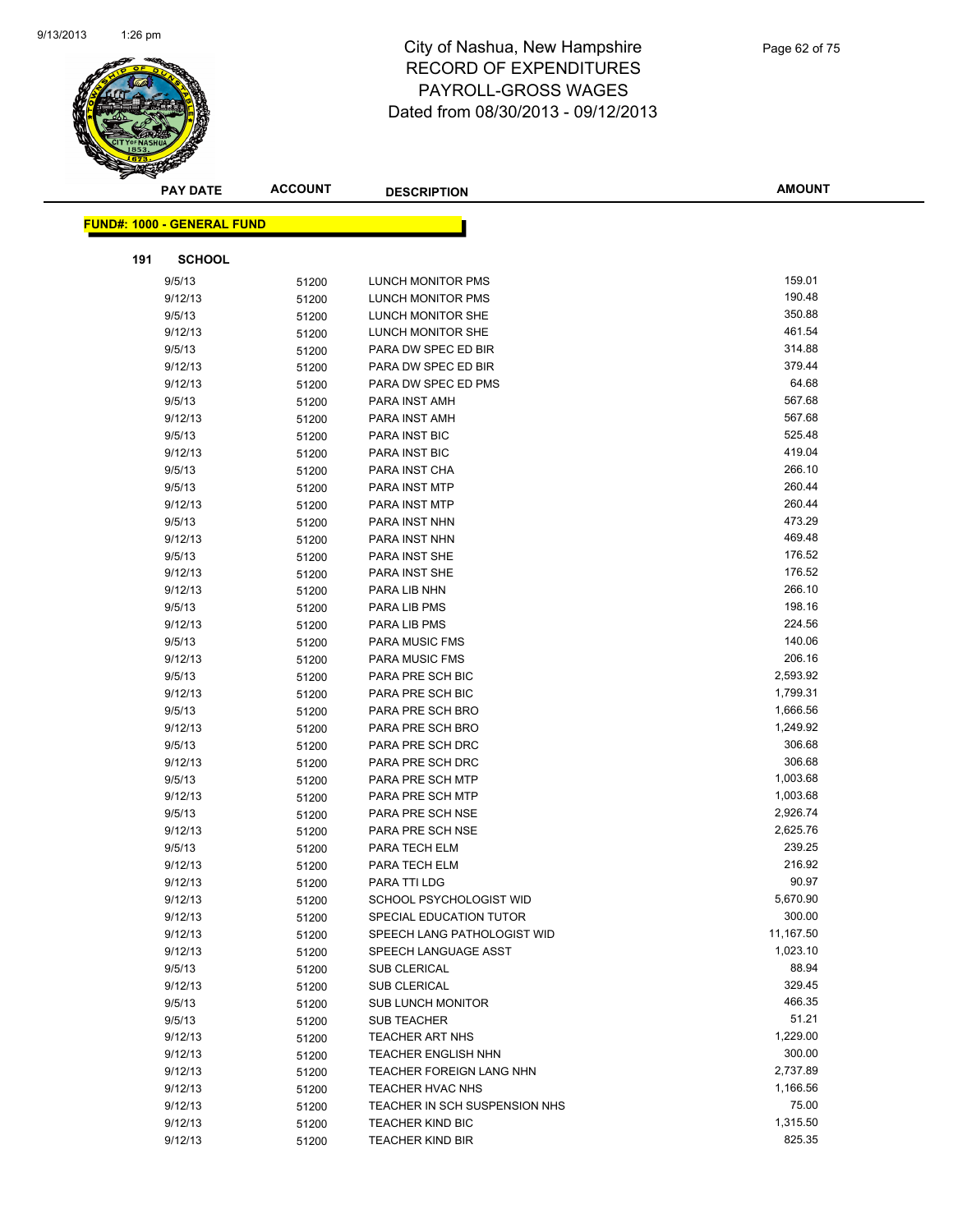

| <b>PAY DATE</b>                   | <b>ACCOUNT</b> | <b>DESCRIPTION</b>                     | <b>AMOUNT</b>  |
|-----------------------------------|----------------|----------------------------------------|----------------|
| <b>FUND#: 1000 - GENERAL FUND</b> |                |                                        |                |
| <b>SCHOOL</b><br>191              |                |                                        |                |
| 9/12/13                           | 51200          | <b>TEACHER MUSIC ELM</b>               | 906.55         |
| 9/12/13                           | 51200          | TEACHER PE NHN                         | 1,172.86       |
| 9/12/13                           | 51200          | <b>TEACHER READ WID</b>                | 1,554.68       |
| 9/12/13                           | 51200          | TEACHER SCIENCE NHS                    | 412.50         |
| 9/12/13                           | 51200          | <b>TEACHER SOCIAL STUDIES ELM</b>      | 288.00         |
| 9/12/13                           | 51200          | TEACHER SPED NHN                       | 1,880.55       |
| 9/5/13                            | 51200          | <b>TEACHER TTI MTP</b>                 | 1,262.78       |
| 9/12/13                           | 51200          | <b>TEACHER VISION WIDE</b>             | 1,315.50       |
| 9/5/13                            | 51300          | <b>OVERTIME-REGULAR</b>                | 1,237.15       |
| 9/12/13                           | 51300          | <b>OVERTIME-REGULAR</b>                | 7,597.11       |
| 8/29/13                           | 51400          | WAGES TEMP-SEASONAL                    | (319.20)       |
| 9/5/13                            | 51400          | <b>WAGES TEMP-SEASONAL</b>             | 3,981.55       |
| 9/12/13                           | 51400          | WAGES TEMP-SEASONAL                    | 7,630.80       |
| 9/5/13                            | 51412          | <b>WAGES PER DIEM</b>                  | 6,911.80       |
| 9/12/13                           | 51412          | <b>WAGES PER DIEM</b>                  | 18,346.31      |
| 9/5/13                            | 51600          | <b>LONGEVITY</b>                       | 3,026.76       |
| 9/12/13                           | 51600          | <b>LONGEVITY</b>                       | 2,986.23       |
| 9/5/13                            | 51650          | <b>ADDITIONAL HOURS</b>                | 600.00         |
| 9/12/13                           | 51650          | <b>ADDITIONAL HOURS</b>                | 1,573.98       |
| 9/5/13                            | 51700          | <b>STIPENDS</b>                        | 200.00         |
| 9/12/13                           | 51700          | <b>STIPENDS</b>                        | 18,513.06      |
| 9/5/13                            | 51750          | <b>RETIREMENT &amp; SEPARATION PAY</b> | 46,748.46      |
| 9/12/13                           | 51750          | <b>RETIREMENT &amp; SEPARATION PAY</b> | 7,101.72       |
| <b>TOTAL 191 - SCHOOL</b>         |                |                                        | \$3,127,296.82 |

**TOTAL FUND 1000 - GENERAL FUND \$4,860,855.54** 

| 161     | <b>STREETS-CAP IMP</b>             |                                   |            |
|---------|------------------------------------|-----------------------------------|------------|
| 9/5/13  | 51100                              | TRUCK DRIVER STREET REPAIR        | 217.73     |
| 9/12/13 | 51100                              | <b>TRUCK DRIVER STREET REPAIR</b> | 81.65      |
| 9/5/13  | 51300                              | OVERTIME-REGULAR                  | 1,302.58   |
| 9/12/13 | 51300                              | <b>OVERTIME-REGULAR</b>           | 1,460.05   |
|         | <b>TOTAL 161 - STREETS-CAP IMP</b> |                                   | \$3,062.01 |

**TOTAL FUND 1001 - GF-CAPITAL IMPROVEMENTS \$3,062.01** 

**FUND#: 2100 - FOOD SERVICES**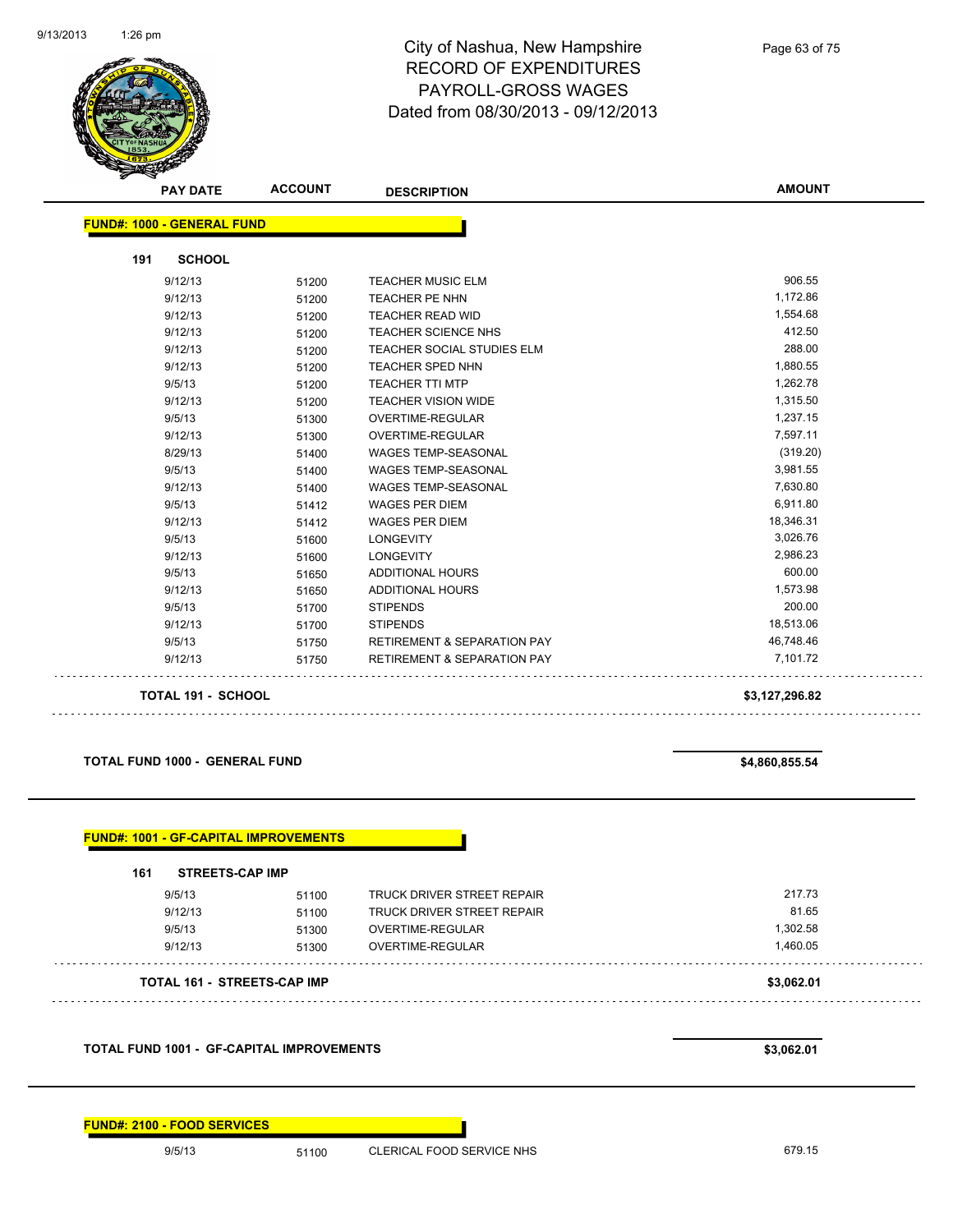

| <b>PAY DATE</b>                    | <b>ACCOUNT</b> | <b>DESCRIPTION</b>                   | <b>AMOUNT</b> |
|------------------------------------|----------------|--------------------------------------|---------------|
| <b>FUND#: 2100 - FOOD SERVICES</b> |                |                                      |               |
|                                    |                |                                      |               |
| 9/12/13                            | 51100          | CLERICAL FOOD SERVICE NHS            | 670.09        |
| 9/5/13                             | 51100          | DELIVERY DRIVER FOOD SERVICE         | 720.48        |
| 9/12/13                            | 51100          | DELIVERY DRIVER FOOD SERVICE         | 581.93        |
| 9/12/13                            | 51100          | DIRECTOR FOOD SERVICE                | 2,972.70      |
| 9/12/13                            | 51100          | <b>FOOD SERVICE BUSINESS MANAGER</b> | 1,994.59      |
| 9/5/13                             | 51100          | <b>FOOD SERVICE COOK AMH</b>         | 378.84        |
| 9/12/13                            | 51100          | FOOD SERVICE COOK AMH                | 378.84        |
| 9/5/13                             | 51100          | FOOD SERVICE COOK BIC                | 378.84        |
| 9/12/13                            | 51100          | <b>FOOD SERVICE COOK BIC</b>         | 378.84        |
| 9/5/13                             | 51100          | FOOD SERVICE COOK BIR                | 378.84        |
| 9/12/13                            | 51100          | FOOD SERVICE COOK BIR                | 378.84        |
| 9/5/13                             | 51100          | FOOD SERVICE COOK BRO                | 348.60        |
| 9/12/13                            | 51100          | FOOD SERVICE COOK BRO                | 348.60        |
| 9/5/13                             | 51100          | FOOD SERVICE COOK CHA                | 378.84        |
| 9/12/13                            | 51100          | FOOD SERVICE COOK CHA                | 378.84        |
| 9/5/13                             | 51100          | <b>FOOD SERVICE COOK DRC</b>         | 364.84        |
| 9/12/13                            | 51100          | FOOD SERVICE COOK DRC                | 364.84        |
| 9/5/13                             | 51100          | FOOD SERVICE COOK ELM                | 773.92        |
| 9/12/13                            | 51100          | <b>FOOD SERVICE COOK ELM</b>         | 773.92        |
| 9/5/13                             | 51100          | FOOD SERVICE COOK FES                | 332.64        |
| 9/12/13                            | 51100          | FOOD SERVICE COOK FES                | 308.88        |
| 9/5/13                             | 51100          | <b>FOOD SERVICE COOK FMS</b>         | 359.32        |
| 9/12/13                            | 51100          | FOOD SERVICE COOK FMS                | 386.96        |
| 9/5/13                             | 51100          | FOOD SERVICE COOK LDG                | 364.84        |
| 9/12/13                            | 51100          | FOOD SERVICE COOK LDG                | 364.84        |
| 9/5/13                             | 51100          | FOOD SERVICE COOK MDE                | 361.93        |
| 9/12/13                            | 51100          | FOOD SERVICE COOK MDE                | 378.84        |
| 9/5/13                             | 51100          | FOOD SERVICE COOK NHN                | 798.28        |
| 9/12/13                            | 51100          | FOOD SERVICE COOK NHN                | 798.28        |
| 9/5/13                             | 51100          | FOOD SERVICE COOK NHS                | 798.56        |
| 9/12/13                            | 51100          | FOOD SERVICE COOK NHS                | 798.56        |
| 9/5/13                             | 51100          | FOOD SERVICE COOK NSE                | 362.60        |
| 9/12/13                            | 51100          | FOOD SERVICE COOK NSE                | 362.60        |
| 9/5/13                             | 51100          | FOOD SERVICE COOK PMS                | 386.96        |
| 9/12/13                            | 51100          | FOOD SERVICE COOK PMS                | 386.96        |
| 9/5/13                             | 51100          | FOOD SERVICE COOK SHE                | 364.84        |
| 9/12/13                            | 51100          | FOOD SERVICE COOK SHE                | 364.84        |
| 9/12/13                            | 51100          | <b>FOOD SERVICE SITE CORD</b>        | 11,323.93     |
| 9/5/13                             | 51100          | <b>FOOD SERVICECOOK MTP</b>          | 332.64        |
| 9/12/13                            | 51100          | <b>FOOD SERVICECOOK MTP</b>          | 332.64        |
| 9/5/13                             | 51200          | FOOD SERVICE ASST PT AMH             | 367.40        |
| 9/12/13                            | 51200          | FOOD SERVICE ASST PT AMH             | 353.62        |
| 9/5/13                             | 51200          | FOOD SERVICE ASST PT BIC             | 422.59        |
| 9/12/13                            | 51200          | FOOD SERVICE ASST PT BIC             | 411.72        |
| 9/5/13                             | 51200          | FOOD SERVICE ASST PT BIR             | 496.92        |
| 9/12/13                            | 51200          | FOOD SERVICE ASST PT BIR             | 486.00        |
| 9/5/13                             | 51200          | FOOD SERVICE ASST PT BRO             | 261.56        |
| 9/12/13                            | 51200          | <b>FOOD SERVICE ASST PT BRO</b>      | 267.12        |
| 9/5/13                             | 51200          | FOOD SERVICE ASST PT CHA             | 510.50        |
| 9/12/13                            | 51200          | FOOD SERVICE ASST PT CHA             | 496.12        |
| 9/5/13                             | 51200          | FOOD SERVICE ASST PT DRC             | 675.82        |
| 9/12/13                            | 51200          | FOOD SERVICE ASST PT DRC             | 398.26        |
| 9/5/13                             | 51200          | FOOD SERVICE ASST PT ELM             | 1,775.35      |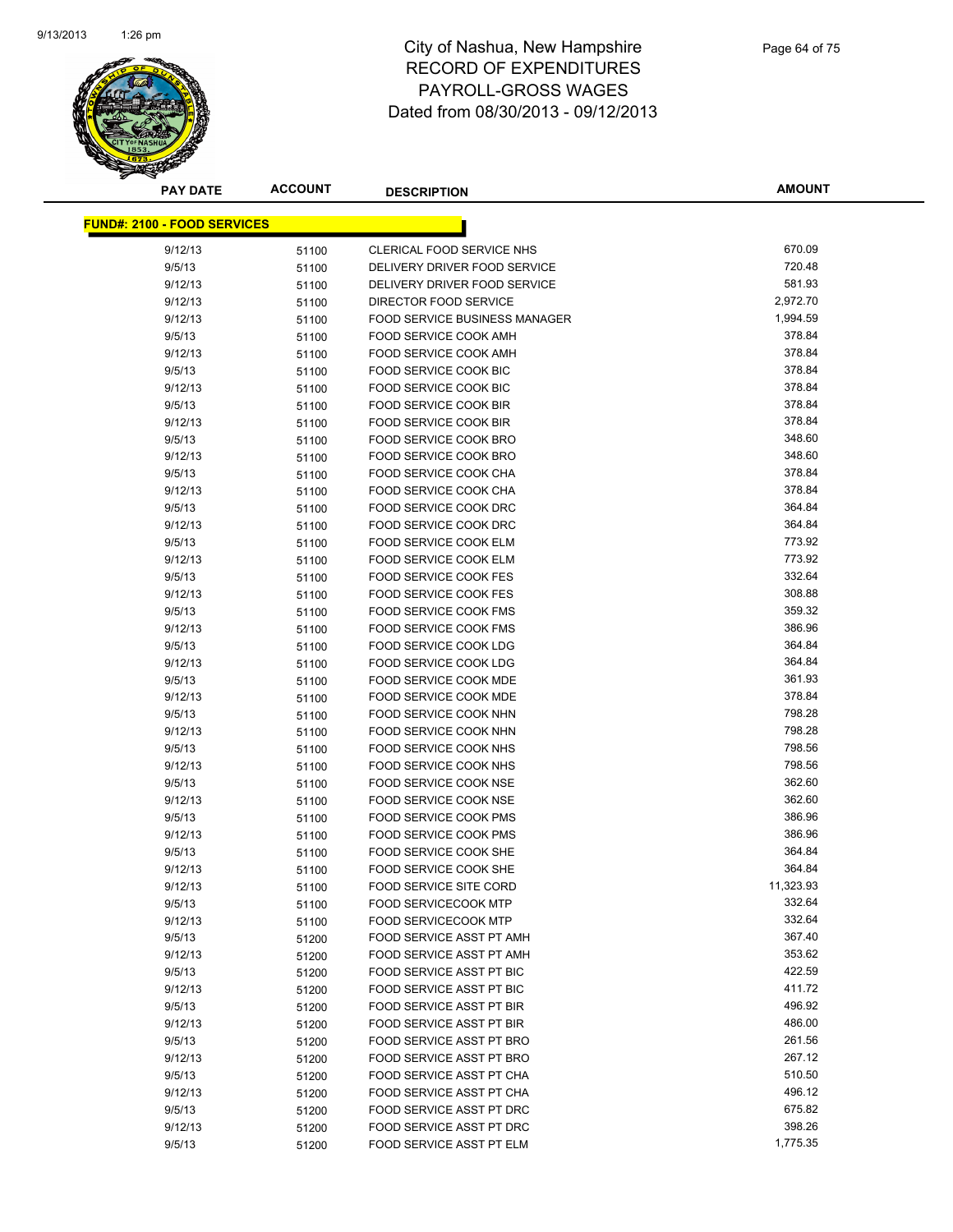

| <b>PAY DATE</b>                        | <b>ACCOUNT</b> | <b>DESCRIPTION</b>              | <b>AMOUNT</b> |
|----------------------------------------|----------------|---------------------------------|---------------|
| <b>FUND#: 2100 - FOOD SERVICES</b>     |                |                                 |               |
| 9/12/13                                | 51200          | <b>FOOD SERVICE ASST PT ELM</b> | 1,693.94      |
| 9/5/13                                 | 51200          | <b>FOOD SERVICE ASST PT FES</b> | 825.40        |
| 9/12/13                                | 51200          | <b>FOOD SERVICE ASST PT FES</b> | 820.52        |
| 9/5/13                                 | 51200          | <b>FOOD SERVICE ASST PT FMS</b> | 1,824.08      |
| 9/12/13                                | 51200          | <b>FOOD SERVICE ASST PT FMS</b> | 1,788.20      |
| 9/5/13                                 | 51200          | <b>FOOD SERVICE ASST PT LDG</b> | 697.64        |
| 9/12/13                                | 51200          | <b>FOOD SERVICE ASST PT LDG</b> | 711.40        |
| 9/5/13                                 | 51200          | <b>FOOD SERVICE ASST PT MDE</b> | 545.51        |
| 9/12/13                                | 51200          | <b>FOOD SERVICE ASST PT MDE</b> | 527.93        |
| 9/5/13                                 | 51200          | FOOD SERVICE ASST PT MTP        | 386.76        |
| 9/12/13                                | 51200          | <b>FOOD SERVICE ASST PT MTP</b> | 386.76        |
| 9/5/13                                 | 51200          | FOOD SERVICE ASST PT NHN        | 3,497.97      |
| 9/12/13                                | 51200          | FOOD SERVICE ASST PT NHN        | 3,720.30      |
| 9/5/13                                 | 51200          | <b>FOOD SERVICE ASST PT NHS</b> | 3,272.01      |
| 9/12/13                                | 51200          | FOOD SERVICE ASST PT NHS        | 3,918.50      |
| 9/5/13                                 | 51200          | FOOD SERVICE ASST PT PMS        | 1,717.45      |
| 9/12/13                                | 51200          | <b>FOOD SERVICE ASST PT PMS</b> | 2,023.64      |
| 9/5/13                                 | 51200          | <b>FOOD SERVICE ASST PT SHE</b> | 418.93        |
| 9/12/13                                | 51200          | <b>FOOD SERVICE ASST PT SHE</b> | 402.32        |
| 9/5/13                                 | 51300          | <b>OVERTIME-REGULAR</b>         | 379.97        |
| 9/12/13                                | 51300          | <b>OVERTIME-REGULAR</b>         | 233.53        |
| 9/5/13                                 | 51412          | <b>WAGES PER DIEM</b>           | 1,957.33      |
| 9/12/13                                | 51412          | <b>WAGES PER DIEM</b>           | 2,759.01      |
|                                        |                |                                 |               |
| <b>TOTAL FUND 2100 - FOOD SERVICES</b> |                |                                 | \$75,326.40   |

| <b>FUND#: 2207 - ADULT ED/CONTINUING ED</b> |       |                            |        |
|---------------------------------------------|-------|----------------------------|--------|
| 9/12/13                                     | 51200 | 21ST CENTURY INSTRUCTOR    | 50.00  |
| 9/12/13                                     | 51200 | ADULT ED DIPOLMA TEACHER   | 50.00  |
| 9/12/13                                     | 51200 | ADULT ED ENRICHMENT INST   | 50.00  |
| 9/12/13                                     | 51200 | GUIDANCE COUNSELOR NHN     | 100.00 |
| 9/12/13                                     | 51200 | <b>LIBRARIAN NHS</b>       | 25.00  |
| 9/12/13                                     | 51200 | PARA DW SPEC ED NHN        | 50.00  |
| 9/12/13                                     | 51200 | <b>TEACHER MATH NHN</b>    | 50.00  |
| 9/12/13                                     | 51200 | TEACHER MATH NHS           | 50.00  |
| 9/12/13                                     | 51200 | <b>TEACHER SCIENCE NHN</b> | 50.00  |
| 9/12/13                                     | 51200 | TEACHER SOCIAL STUDIES NHN | 100.00 |
| 9/12/13                                     | 51200 | <b>TEACHER SPED NHS</b>    | 50.00  |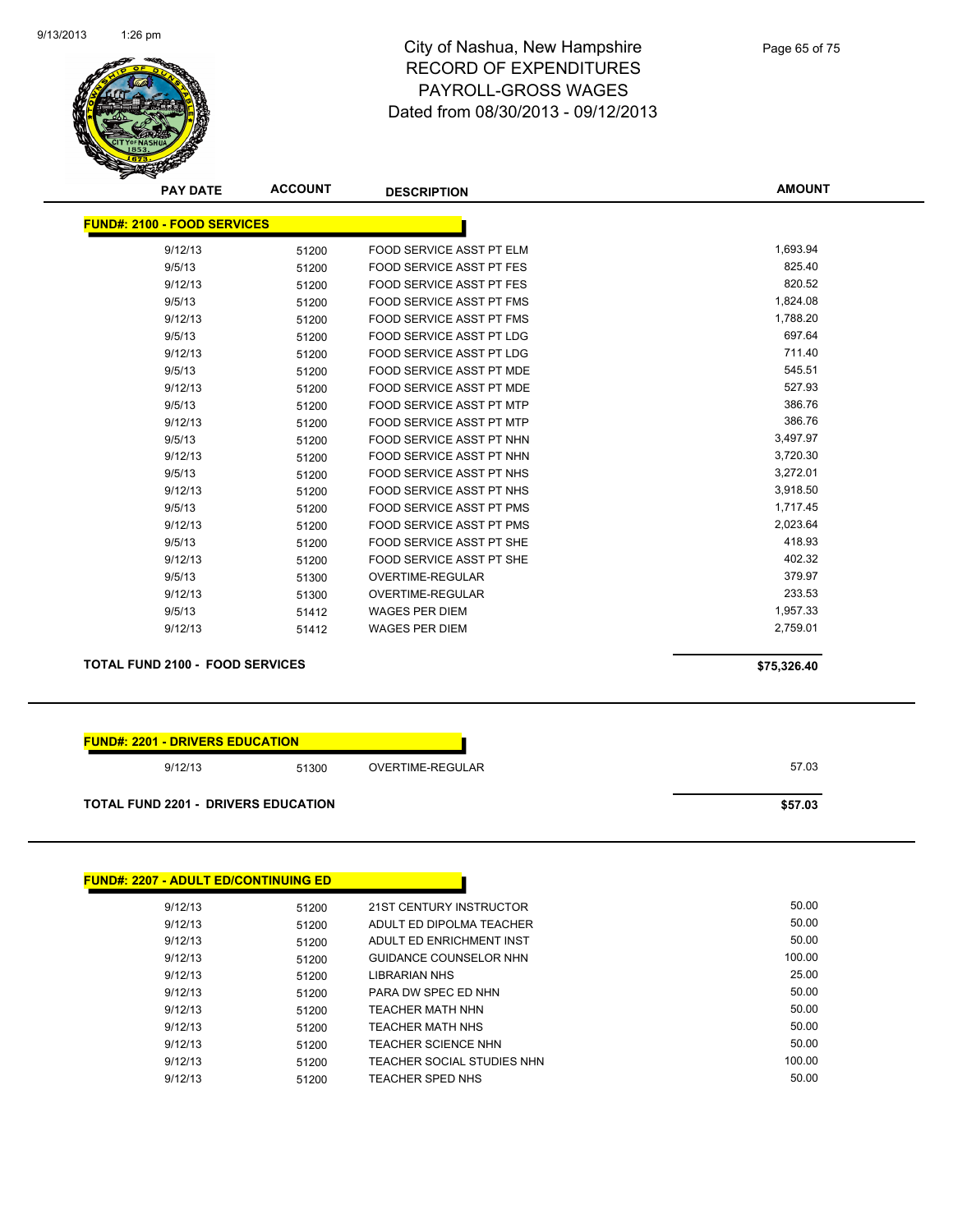

| <u> FUND#: 2222 - AFTER SCHOOL PROGRAM</u> |       |                               |          |
|--------------------------------------------|-------|-------------------------------|----------|
| 9/12/13                                    | 51100 | DIRECTOR 21 CENTURY           | 2,157.90 |
| 9/12/13                                    | 51200 | 21ST CENTURY INSTRUCTOR       | 1,052.69 |
| 9/12/13                                    | 51200 | FOOD SERVICE COOK LDG         | 80.10    |
| 9/12/13                                    | 51200 | <b>GUIDANCE COUNSELOR FES</b> | 80.10    |
| 9/12/13                                    | 51200 | <b>LIBRARIAN FMS</b>          | 13.35    |
| 9/12/13                                    | 51200 | LIBRARIAN LDG                 | 80.10    |
| 9/12/13                                    | 51200 | LUNCH MONITOR DRC             | 96.79    |
| 9/12/13                                    | 51200 | LUNCH MONITOR SHE             | 106.80   |
| 9/12/13                                    | 51200 | PARA DW SPEC ED AMH           | 106.80   |
| 9/12/13                                    | 51200 | PARA DW SPEC ED PMS           | 80.10    |
| 9/12/13                                    | 51200 | PARA DW SPEC ED WID           | 20.03    |
| 9/12/13                                    | 51200 | PARA DW SPEC ELM              | 80.10    |
| 9/12/13                                    | 51200 | PARA INST DRC                 | 213.60   |
| 9/12/13                                    | 51200 | PARA INST FES                 | 200.26   |
| 9/12/13                                    | 51200 | PARA INST FMS                 | 13.35    |
| 9/12/13                                    | 51200 | PARA INST LDG                 | 200.26   |
| 9/12/13                                    | 51200 | PARA INST NHN                 | 93.45    |
| 9/12/13                                    | 51200 | PARA INST PMS                 | 340.43   |
| 9/12/13                                    | 51200 | PARA KIND AMH                 | 106.80   |
| 9/12/13                                    | 51200 | PARA MEDIA NHN                | 80.10    |
| 9/12/13                                    | 51200 | PARA PRE SCH MTP              | 80.10    |
| 9/12/13                                    | 51200 | PARA TTI DRC                  | 80.10    |
| 9/12/13                                    | 51200 | PARA TTI LDG                  | 20.03    |
| 9/12/13                                    | 51200 | <b>SUB TEACHER</b>            | 93.45    |
| 9/12/13                                    | 51200 | SUB TEACHER LONG TERM         | 490.00   |
| 9/12/13                                    | 51200 | <b>TEACHER ART PMS</b>        | 80.10    |
| 9/12/13                                    | 51200 | <b>TEACHER DWSE AMH</b>       | 80.10    |
| 9/12/13                                    | 51200 | <b>TEACHER DWSE PMS</b>       | 46.73    |
| 9/12/13                                    | 51200 | <b>TEACHER ENGLISH FMS</b>    | 26.70    |
| 9/12/13                                    | 51200 | <b>TEACHER ENGLISH PMS</b>    | 126.83   |
| 9/12/13                                    | 51200 | <b>TEACHER GR1 AMH</b>        | 80.10    |
| 9/12/13                                    | 51200 | <b>TEACHER GR1 LDG</b>        | 20.03    |
| 9/12/13                                    | 51200 | <b>TEACHER GR2 AMH</b>        | 160.20   |
| 9/12/13                                    | 51200 | <b>TEACHER GR2 DRC</b>        | 13.35    |
| 9/12/13                                    | 51200 | <b>TEACHER GR3 DRC</b>        | 13.35    |
| 9/12/13                                    | 51200 | <b>TEACHER GR3 SHE</b>        | 100.13   |
| 9/12/13                                    | 51200 | <b>TEACHER GR4 AMH</b>        | 80.10    |
| 9/12/13                                    | 51200 | <b>TEACHER GR5 DRC</b>        | 13.35    |
| 9/12/13                                    | 51200 | <b>TEACHER GR6 FMS</b>        | 13.35    |
| 9/12/13                                    | 51200 | <b>TEACHER GR6 PMS</b>        | 80.10    |
| 9/12/13                                    | 51200 | <b>TEACHER KIND LDG</b>       | 80.10    |
| 9/12/13                                    | 51200 | <b>TEACHER MATH PMS</b>       | 80.10    |
| 9/12/13                                    | 51200 | <b>TEACHER SCIENCE PMS</b>    | 160.20   |
| 9/12/13                                    | 51200 | TEACHER SPED FMS              | 13.35    |
| 9/12/13                                    | 51200 | <b>TEACHER SPED LDG</b>       | 120.16   |
| 9/12/13                                    | 51200 | TEACHER TTI LDG               | 120.16   |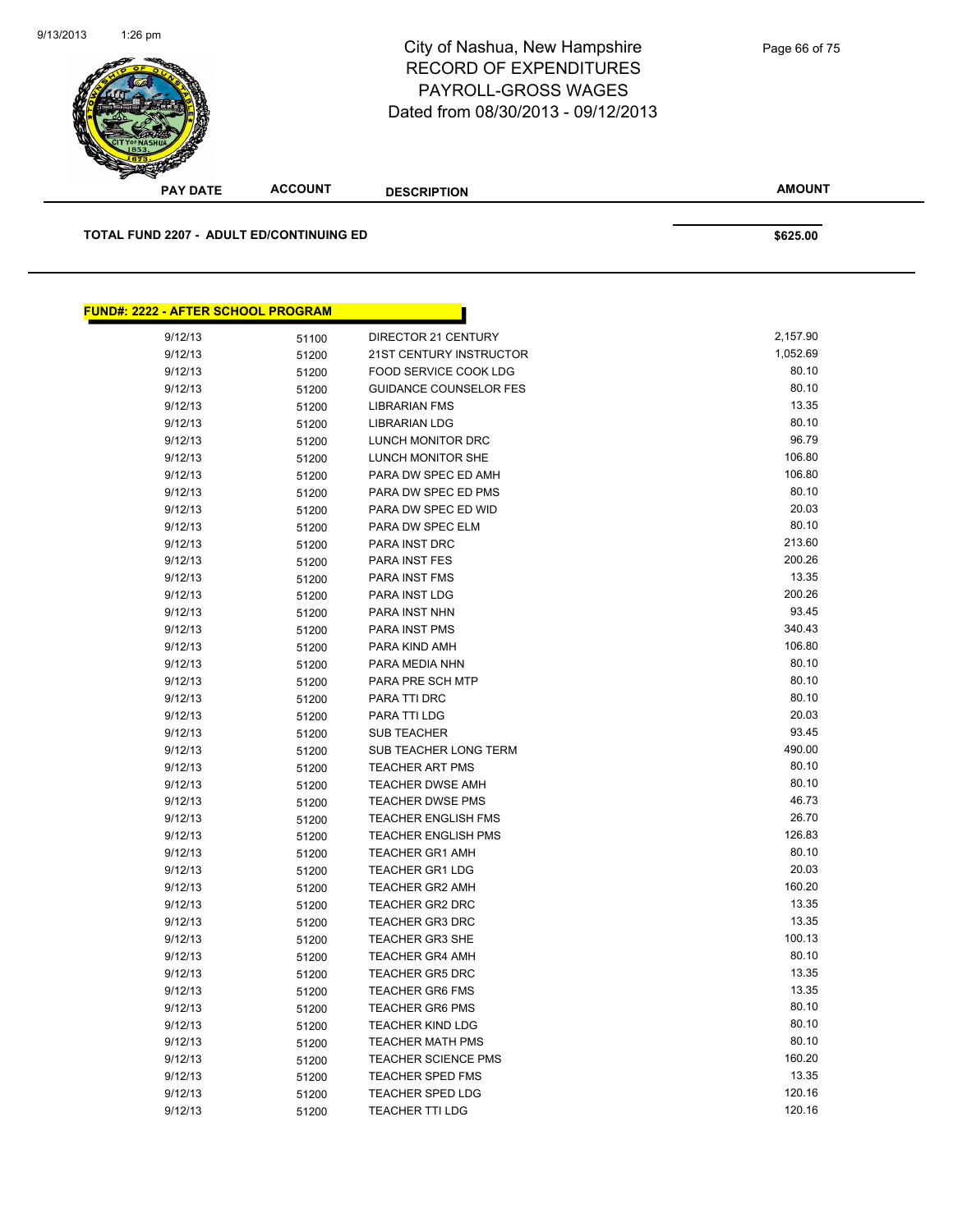|                                                                                                        |                | City of Nashua, New Hampshire<br><b>RECORD OF EXPENDITURES</b><br>PAYROLL-GROSS WAGES<br>Dated from 08/30/2013 - 09/12/2013 | Page 67 of 75        |
|--------------------------------------------------------------------------------------------------------|----------------|-----------------------------------------------------------------------------------------------------------------------------|----------------------|
| <b>PAY DATE</b>                                                                                        | <b>ACCOUNT</b> | <b>DESCRIPTION</b>                                                                                                          | <b>AMOUNT</b>        |
| TOTAL FUND 2222 - AFTER SCHOOL PROGRAM                                                                 |                |                                                                                                                             | \$7,475.38           |
| <b>FUND#: 2252 - DAY CARE</b>                                                                          |                |                                                                                                                             |                      |
| 9/12/13                                                                                                | 51100          | PANTHER PRESCHOOL TEACHER                                                                                                   | 846.15               |
| <b>TOTAL FUND 2252 - DAY CARE</b>                                                                      |                |                                                                                                                             | \$846.15             |
| <b>FUND#: 2503 - PARKS &amp; REC PROGRAMS FUND</b>                                                     |                |                                                                                                                             |                      |
| 9/5/13                                                                                                 | 51100          | PROGRAM COORDINATOR                                                                                                         | 347.90               |
| 9/12/13                                                                                                | 51100          | PROGRAM COORDINATOR                                                                                                         | 347.90               |
| 9/12/13                                                                                                | 51400          | WAGES TEMP-SEASONAL                                                                                                         | 900.00               |
|                                                                                                        |                |                                                                                                                             |                      |
| <b>FUND#: 2505 - GOVT &amp; EDUCATION CHANNELS FUND</b><br>9/5/13                                      | 51100          | ECHANNEL ACCESS ADMINISTRATOR                                                                                               | 1,014.70             |
| 9/12/13<br>9/5/13                                                                                      | 51100<br>51100 | ECHANNEL ACCESS ADMINISTRATOR<br>PEG PROGRAM MANAGER                                                                        | 1,014.70<br>1,139.75 |
| 9/12/13                                                                                                | 51100          | PEG PROGRAM MANAGER                                                                                                         | 1,139.75             |
|                                                                                                        |                |                                                                                                                             | \$4,308.90           |
| <b>TOTAL FUND 2505 - GOVT &amp; EDUCATION CHANNELS FUND</b><br><b>FUND#: 3050 - POLICE GRANTS FUND</b> |                |                                                                                                                             |                      |
|                                                                                                        |                |                                                                                                                             | 717.45               |
| 9/5/13<br>9/12/13                                                                                      | 51100<br>51100 | DOMESTIC VIOLENCE ADVOCATE<br>DOMESTIC VIOLENCE ADVOCATE                                                                    | 717.45               |
| 9/5/13                                                                                                 | 51100          | PATROLMAN ALL RANKS                                                                                                         | 1,274.54             |
| 9/12/13                                                                                                | 51100          | PATROLMAN ALL RANKS                                                                                                         | 1,244.90             |
| 9/5/13                                                                                                 | 51300          | OVERTIME-REGULAR                                                                                                            | 706.52               |
| 9/12/13                                                                                                | 51300          | OVERTIME-REGULAR                                                                                                            | 1,392.34             |
| 9/12/13                                                                                                | 51628          | <b>EXTRA HOLIDAY</b>                                                                                                        | 248.98               |
| <b>TOTAL FUND 3050 - POLICE GRANTS FUND</b>                                                            |                |                                                                                                                             | \$6,302.18           |
|                                                                                                        |                |                                                                                                                             |                      |
| <b>FUND#: 3068 - COMMUNITY SERVICES GRANTS</b>                                                         |                |                                                                                                                             |                      |
| 9/5/13<br>9/12/13                                                                                      | 51100<br>51100 | <b>EPIDEMIOLOGIST</b><br><b>EPIDEMIOLOGIST</b>                                                                              | 1,302.65<br>1,302.65 |

9/12/13 51100 INTAKE SPECIALIST PROGRAM ASST 366.50 9/5/13 51100 PROGRAM ASSISTANT 839.65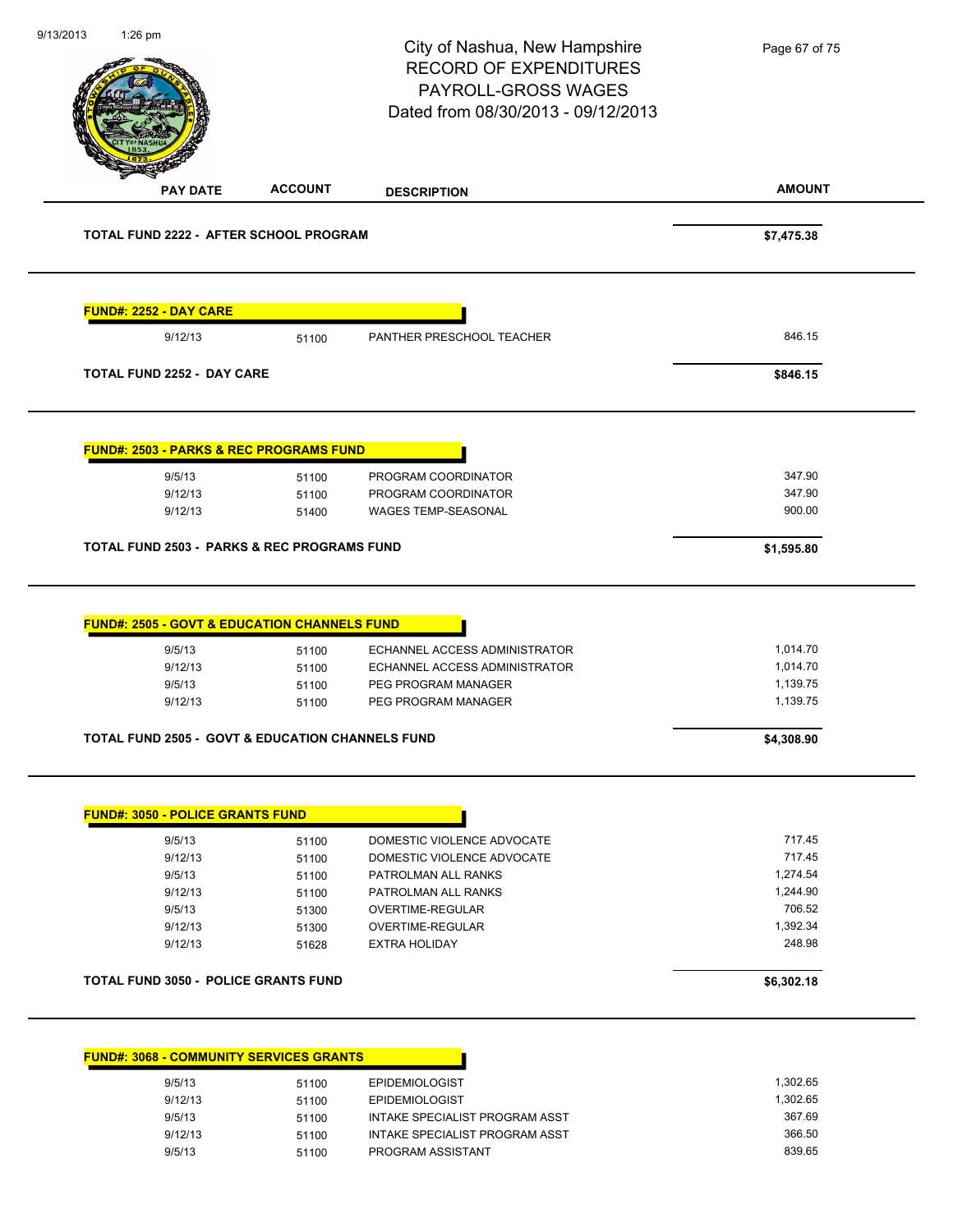| <b>FUND#: 3120 - TRANSIT GRANTS</b> |       |                         |
|-------------------------------------|-------|-------------------------|
| 9/5/13                              | 51100 | OED PROGRAM COORDINATOR |
| 9/12/13                             | 51100 | OED PROGRAM COORDINATOR |

**TOTAL FUND 3090 - URBAN PROGRAM GRANTS \$13,433.63** 

| 9/5/13  | 51100 | <b>GRANT MGMT SPECIALIST</b>       | 961.60   |
|---------|-------|------------------------------------|----------|
| 9/12/13 | 51100 | <b>GRANT MGMT SPECIALIST</b>       | 961.60   |
| 9/5/13  | 51100 | INTAKE SPECIALIST PROGRAM ASST     | 551.49   |
| 9/12/13 | 51100 | INTAKE SPECIALIST PROGRAM ASST     | 549.70   |
| 9/5/13  | 51100 | MANAGER URBAN PROGRAMS             | 1,408.20 |
| 9/12/13 | 51100 | <b>MANAGER URBAN PROGRAMS</b>      | 1,408.20 |
| 9/5/13  | 51100 | PROGRAM COORDINATOR LP&HH          | 1.073.90 |
| 9/12/13 | 51100 | PROGRAM COORDINATOR LP&HH          | 1,073.90 |
| 9/5/13  | 51100 | PROJECT ADMINISTRATOR              | 1,162.45 |
| 9/12/13 | 51100 | PROJECT ADMINISTRATOR              | 1,162.45 |
| 9/5/13  | 51100 | PROJECT ADMINISTRATOR LP&HH        | 1,000.40 |
| 9/12/13 | 51100 | PROJECT ADMINISTRATOR LP&HH        | 1,000.40 |
| 9/5/13  | 51200 | CODE ENFORCEMENT OFFICER II        | 559.67   |
| 9/12/13 | 51200 | <b>CODE ENFORCEMENT OFFICER II</b> | 559.67   |

| <b>FUND#: 3080 - COMMUNITY DEVELOPMENT GRANTS</b>                 |       |                         |        |  |  |
|-------------------------------------------------------------------|-------|-------------------------|--------|--|--|
| 9/5/13                                                            | 51100 | OED PROGRAM COORDINATOR | 154.00 |  |  |
| 9/12/13                                                           | 51100 | OED PROGRAM COORDINATOR | 154.00 |  |  |
| <b>TOTAL FUND 3080 - COMMUNITY DEVELOPMENT GRANTS</b><br>\$308.00 |       |                         |        |  |  |

| <b>FUND#: 3070 - COMMUNITY HEALTH GRANTS FUND</b> |       |                  |        |
|---------------------------------------------------|-------|------------------|--------|
| 9/5/13                                            | 51100 | PUB HEALTH NURSE | 885.15 |
| 9/12/13                                           | 51100 | PUB HEALTH NURSE | 885.15 |

**TOTAL FUND 3068 - COMMUNITY SERVICES GRANTS \$7,518.19** 

| <b>ACCOUNT</b><br><b>PAY DATE</b><br><b>DESCRIPTION</b><br><b>FUND#: 3068 - COMMUNITY SERVICES GRANTS</b><br>9/12/13<br>PROGRAM ASSISTANT<br>51100<br>9/5/13<br>PUB HEALTH NURSE<br>51100<br>9/12/13<br>PUB HEALTH NURSE<br>51100<br>PUB HEALTH PREPAREDNESS COORD<br>9/5/13<br>51100<br>9/12/13<br>PUB HEALTH PREPAREDNESS COORD<br>51100 | PAYROLL-GROSS WAGES<br>Dated from 08/30/2013 - 09/12/2013 |  |  |              |  |
|--------------------------------------------------------------------------------------------------------------------------------------------------------------------------------------------------------------------------------------------------------------------------------------------------------------------------------------------|-----------------------------------------------------------|--|--|--------------|--|
|                                                                                                                                                                                                                                                                                                                                            |                                                           |  |  | <b>AMOUN</b> |  |
|                                                                                                                                                                                                                                                                                                                                            |                                                           |  |  |              |  |
|                                                                                                                                                                                                                                                                                                                                            |                                                           |  |  | 839.65       |  |
|                                                                                                                                                                                                                                                                                                                                            |                                                           |  |  | 132.25       |  |
|                                                                                                                                                                                                                                                                                                                                            |                                                           |  |  | 132.25       |  |
|                                                                                                                                                                                                                                                                                                                                            |                                                           |  |  | 1,117.45     |  |
|                                                                                                                                                                                                                                                                                                                                            |                                                           |  |  | 1,117.45     |  |

City of Nashua, New Hampshire RECORD OF EXPENDITURES **GES** 12/2013

1:26 pm





Page 68 of 75

**AMOUNT**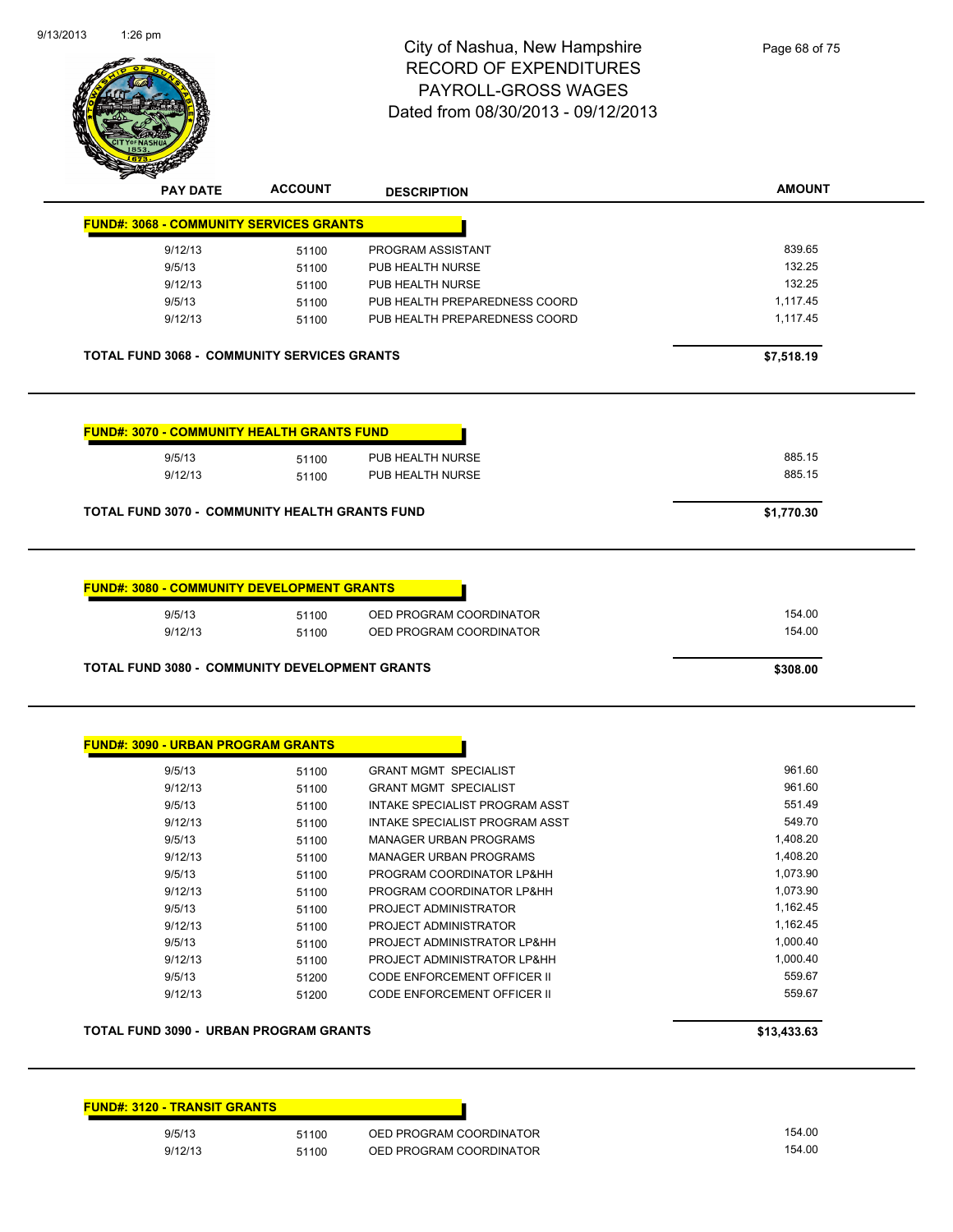

| <b>PAY DATE</b>                     | <b>ACCOUNT</b> | <b>DESCRIPTION</b>                    | <b>AMOUNT</b> |
|-------------------------------------|----------------|---------------------------------------|---------------|
| <b>FUND#: 3120 - TRANSIT GRANTS</b> |                |                                       |               |
| 9/12/13                             | 51100          | <b>TRANSIT FINANCE COORDINATOR</b>    | 1,139.65      |
| 9/5/13                              | 51100          | <b>TRANSIT FLEET FACILITIES SUPV</b>  | 961.60        |
| 9/12/13                             | 51100          | <b>TRANSIT FLEET FACILITIES SUPV</b>  | 961.60        |
| 9/5/13                              | 51100          | <b>TRANSIT MECHANICS</b>              | 1,744.22      |
| 9/12/13                             | 51100          | <b>TRANSIT MECHANICS</b>              | 1,743.99      |
| 9/5/13                              | 51100          | <b>TRANSIT OPER MKTG SUPV</b>         | 985.15        |
| 9/12/13                             | 51100          | <b>TRANSIT OPER MKTG SUPV</b>         | 985.15        |
| 9/5/13                              | 51100          | TRANSIT OPERATIONS COORDINATOR        | 863.35        |
| 9/12/13                             | 51100          | TRANSIT OPERATIONS COORDINATOR        | 863.35        |
| 9/5/13                              | 51100          | TRANSIT UTILITY SERVICE WORKER        | 643.65        |
| 9/12/13                             | 51100          | <b>TRANSIT UTILITY SERVICE WORKER</b> | 643.65        |
| 9/5/13                              | 51100          | <b>TRANSPORTATION DEPT MANAGER</b>    | 1,460.55      |
| 9/12/13                             | 51100          | <b>TRANSPORTATION DEPT MANAGER</b>    | 1,460.55      |
| 9/5/13                              | 51300          | OVERTIME-REGULAR                      | 147.68        |
| 9/12/13                             | 51300          | OVERTIME-REGULAR                      | 113.44        |

#### **TOTAL FUND 3120 - TRANSIT GRANTS \$15,025.58**

| <u> FUND#: 3800 - SCHOOL GRANTS FUND  </u> |  |  |  |
|--------------------------------------------|--|--|--|

| 9/12/13 | 51100 | 21 CENTURY ELEM MFAM RES COORD | 6,091.04 |
|---------|-------|--------------------------------|----------|
| 9/12/13 | 51100 | 21 CENTURY MIDL FAM RES COORD  | 2,047.34 |
| 9/12/13 | 51100 | ASSISTANT PRINCIPAL BRO        | 1,403.85 |
| 9/12/13 | 51100 | ASSISTANT PRINCIPAL MDE        | 1,381.31 |
| 9/12/13 | 51100 | AYP FACILITATOR DRC            | 1,289.91 |
| 9/12/13 | 51100 | AYP FACILITATOR LDG            | 3,313.99 |
| 9/12/13 | 51100 | <b>CLERICAL 21 CENTURY</b>     | 1,425.78 |
| 9/12/13 | 51100 | <b>DIRECTOR TITLE 1</b>        | 3,153.85 |
| 9/12/13 | 51100 | ELL OUTREACH WORKER HOURLY     | 550.00   |
| 9/5/13  | 51100 | <b>FAMILY LIAISON</b>          | 200.00   |
| 9/12/13 | 51100 | <b>GUIDANCE COUNSELOR NHS</b>  | 275.00   |
| 9/12/13 | 51100 | <b>INTERPRETER</b>             | 356.25   |
| 9/12/13 | 51100 | <b>LIBRARIAN NHN</b>           | 137.50   |
| 9/12/13 | 51100 | <b>LIBRARIAN NHS</b>           | 275.00   |
| 9/12/13 | 51100 | <b>OFFICE MANAGER TITLE 1</b>  | 1,494.63 |
| 9/5/13  | 51100 | PARA TTI AMH                   | 425.76   |
| 9/12/13 | 51100 | PARA TTI AMH                   | 532.20   |
| 9/5/13  | 51100 | PARA TTI DRC                   | 672.36   |
| 9/12/13 | 51100 | PARA TTI DRC                   | 707.40   |
| 9/5/13  | 51100 | PARA TTI LDG                   | 1,363.35 |
| 9/12/13 | 51100 | PARA TTI LDG                   | 2,323.49 |
| 9/5/13  | 51100 | PARA TTI NURSERY               | 264.80   |
| 9/12/13 | 51100 | PARA TTI NURSERY               | 883.28   |
| 9/12/13 | 51100 | SYSTEMS ADMIN SCH YEAR         | 2,105.58 |
| 9/12/13 | 51100 | <b>TEACHER ART NHS</b>         | 550.00   |
| 9/12/13 | 51100 | <b>TEACHER BIO TEC NHN</b>     | 275.00   |
| 9/12/13 | 51100 | TEACHER BUSINESS NHN           | 275.00   |
| 9/12/13 | 51100 | <b>TEACHER COMPUTER NHN</b>    | 275.00   |
| 9/12/13 | 51100 | <b>TEACHER COMPUTER NHS</b>    | 512.50   |
| 9/12/13 | 51100 | TEACHER COSMETOLOGY NHN        | 275.00   |
| 9/12/13 | 51100 | <b>TEACHER CULINARY NHN</b>    | 550.00   |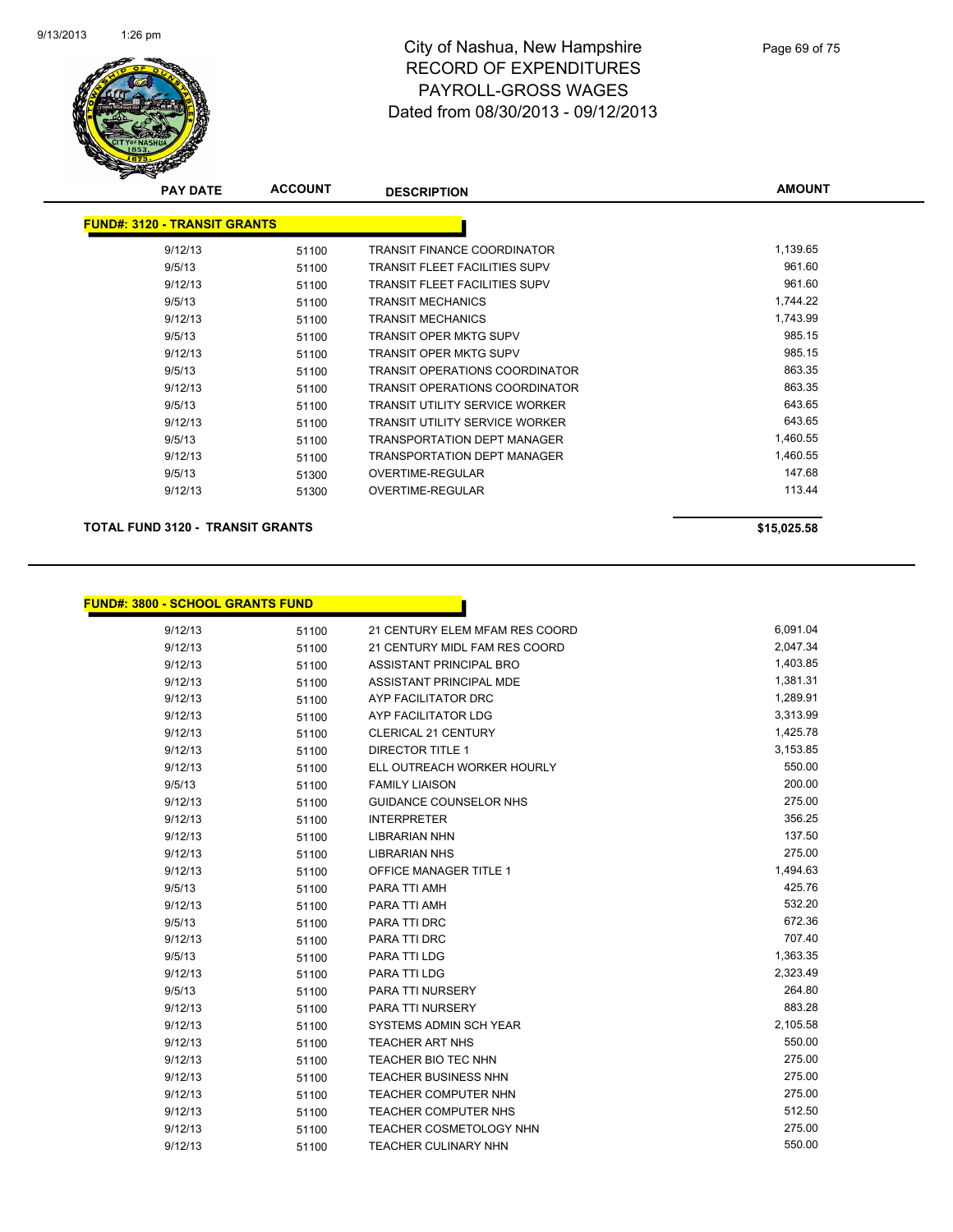

Page 70 of 75

**AMOUNT**

| <b>FUND#: 3800 - SCHOOL GRANTS FUND</b> |       |                                     |            |
|-----------------------------------------|-------|-------------------------------------|------------|
| 9/5/13                                  | 51100 | <b>TEACHER DWSE ELM</b>             | (2,717.58) |
| 9/12/13                                 | 51100 | <b>TEACHER DWSE MDE</b>             | 1,718.27   |
| 9/12/13                                 | 51100 | <b>TEACHER ELL NHN</b>              | 412.50     |
| 9/12/13                                 | 51100 | <b>TEACHER ELL NHS</b>              | 137.50     |
| 9/12/13                                 | 51100 | <b>TEACHER ENGLISH NHN</b>          | 2,475.00   |
| 9/12/13                                 | 51100 | <b>TEACHER ENGLISH NHS</b>          | 3,237.50   |
| 9/12/13                                 | 51100 | TEACHER FOREIGN LANG NHN            | 687.50     |
| 9/12/13                                 | 51100 | TEACHER FOREIGN LANG NHS            | 275.00     |
| 9/12/13                                 | 51100 | <b>TEACHER GRAPH NHS</b>            | 1,375.00   |
| 9/12/13                                 | 51100 | <b>TEACHER HEALTH NHN</b>           | 275.00     |
| 9/12/13                                 | 51100 | <b>TEACHER MATH NHN</b>             | 2,750.00   |
| 9/12/13                                 | 51100 | <b>TEACHER MATH NHS</b>             | 1,787.50   |
| 9/12/13                                 | 51100 | <b>TEACHER PRESCHOOL WID</b>        | 1,847.95   |
| 9/12/13                                 | 51100 | <b>TEACHER READ NHN</b>             | 275.00     |
| 9/12/13                                 | 51100 | <b>TEACHER READ WID</b>             | 137.50     |
| 9/12/13                                 | 51100 | <b>TEACHER SCIENCE NHN</b>          | 2,337.50   |
| 9/12/13                                 | 51100 | <b>TEACHER SCIENCE NHS</b>          | 3,437.50   |
| 9/12/13                                 | 51100 | TEACHER SOCIAL STUDIES NHN          | 2,750.00   |
| 9/12/13                                 | 51100 | TEACHER SOCIAL STUDIES NHS          | 2,612.50   |
| 9/12/13                                 | 51100 | TEACHER SPED NHN                    | 825.00     |
| 9/12/13                                 | 51100 | TEACHER SPED NHS                    | 14,823.73  |
| 9/12/13                                 | 51100 | TEACHER TEAM FACILITATOR MTP        | 1,841.19   |
| 9/12/13                                 | 51100 | <b>TEACHER TEAM FACILITATOR NHS</b> | 1,229.00   |
| 9/12/13                                 | 51100 | <b>TEACHER TECHED NHS</b>           | 275.00     |
| 9/5/13                                  | 51200 | <b>FAMILY LIAISON</b>               | 175.00     |
| 9/12/13                                 | 51200 | FOCUS MONITORING DATA ANALYST       | 1,127.25   |
| 9/5/13                                  | 51200 | HOME SCHOOL CORD TTI                | 2,530.87   |
| 9/12/13                                 | 51200 | HOME SCHOOL CORD TTI                | 1,749.91   |
| 9/5/13                                  | 51200 | <b>INTERPRETER</b>                  | 162.50     |
| 9/12/13                                 | 51200 | <b>TEACHER KIND DRC</b>             | 1,650.69   |
| 9/12/13                                 | 51200 | <b>TEACHER TTI AMH</b>              | 6,761.10   |
| 9/12/13                                 | 51200 | <b>TEACHER TTI FES</b>              | 14,253.85  |
| 9/12/13                                 | 51200 | <b>TEACHER TTI LDG</b>              | 9,072.32   |
| 9/4/13                                  | 51200 | <b>TEACHER TTI MTP</b>              | (1,262.78) |
| 9/12/13                                 | 51200 | <b>TEACHER TTI MTP</b>              | 4,933.34   |
| 9/12/13                                 | 51200 | <b>TEACHER TTI NURSERY</b>          | 4,397.34   |
| 9/12/13                                 | 51200 | <b>TEACHER TTIDRC</b>               | 7,780.64   |
| 9/5/13                                  | 51650 | <b>ADDITIONAL HOURS</b>             | 388.65     |
| 9/12/13                                 | 51650 | <b>ADDITIONAL HOURS</b>             | 13,538.65  |

#### **TOTAL FUND 3800 - SCHOOL GRANTS FUND \$147,450.56**

| 509.74   | OVERTIME-REGULAR | 51300 | 9/5/13  |
|----------|------------------|-------|---------|
| 1.371.64 | OVERTIME-REGULAR | 51300 | 9/12/13 |

<u> Tanzania (</u>

**TOTAL FUND 3810 - FOOD SERVICE GRANTS FUND \$1,881.38**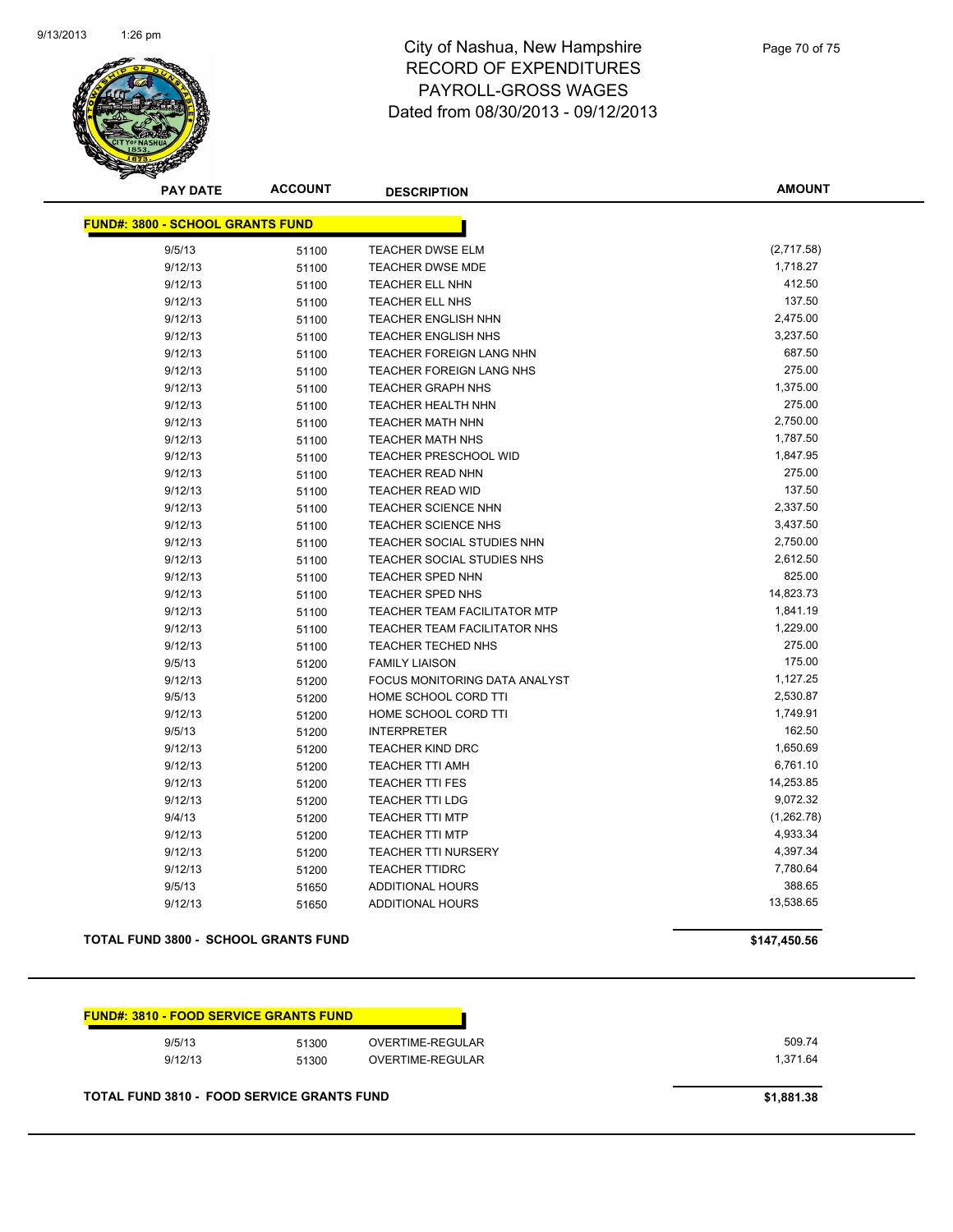

| <b>PAY DATE</b>                                  | <b>ACCOUNT</b> | <b>DESCRIPTION</b>                | <b>AMOUNT</b> |
|--------------------------------------------------|----------------|-----------------------------------|---------------|
| <b>FUND#: 4005 - TRAFFIC VIOLATIONS FUND</b>     |                |                                   |               |
| 9/5/13                                           | 51100          | PARKING ENFORCEMENT SPEC          | 3,055.60      |
| 9/12/13                                          | 51100          | PARKING ENFORCEMENT SPEC          | 2,941.03      |
| 9/5/13                                           | 51100          | <b>PV/MV COORDINATOR</b>          | 843.83        |
| 9/12/13                                          | 51100          | PV/MV COORDINATOR                 | 844.05        |
| 9/5/13                                           | 51100          | <b>RESOURCE COORDINATOR</b>       | 113.10        |
| 9/12/13                                          | 51100          | <b>RESOURCE COORDINATOR</b>       | 113.10        |
| 9/5/13                                           | 51100          | <b>VEHICLE REGISTRATION CLERK</b> | 843.50        |
| 9/12/13                                          | 51100          | <b>VEHICLE REGISTRATION CLERK</b> | 843.51        |
| 9/5/13                                           | 51300          | <b>OVERTIME-REGULAR</b>           | 213.20        |
| 9/12/13                                          | 51300          | <b>OVERTIME-REGULAR</b>           | 577.79        |
| 9/12/13                                          | 51330          | OVERTIME-COVERAGE                 | 114.59        |
| <b>TOTAL FUND 4005 - TRAFFIC VIOLATIONS FUND</b> |                |                                   | \$10,503.30   |
|                                                  |                |                                   |               |
| <b>FUND#: 4010 - MOTOR VEHICLE ADMIN FUND</b>    |                |                                   |               |
| 9/5/13                                           | 51100          | <b>VEHICLE REGISTRATION CLERK</b> | 787.40        |
| 9/12/13                                          | 51100          | <b>VEHICLE REGISTRATION CLERK</b> | 787.39        |
| 9/5/13                                           | 51200          | <b>VEHICLE REGISTRATION CLERK</b> | 299.16        |
| 9/12/13                                          | 51200          | <b>VEHICLE REGISTRATION CLERK</b> | 169.74        |

9/5/13 51300 OVERTIME-REGULAR 37.42 9/12/13 51300 OVERTIME-REGULAR 36.04

**TOTAL FUND 4010 - MOTOR VEHICLE ADMIN FUND 52,117.15** 

| 588.28    | <b>OUTSIDE DETAIL SPEC PT</b> | 51200 | 9/5/13  |
|-----------|-------------------------------|-------|---------|
| 588.28    | <b>OUTSIDE DETAIL SPEC PT</b> | 51200 | 9/12/13 |
| 4.568.14  | <b>SPECIAL DETAIL</b>         | 51712 | 9/5/13  |
| 10.879.13 | <b>SPECIAL DETAIL</b>         | 51712 | 9/12/13 |

| <b>FUND#: 4035 - POLICE OT BILLING</b>     |       |                  |            |
|--------------------------------------------|-------|------------------|------------|
| 9/5/13                                     | 51300 | OVERTIME-REGULAR | 398.25     |
| 9/12/13                                    | 51300 | OVERTIME-REGULAR | 948.62     |
|                                            |       |                  |            |
| <b>TOTAL FUND 4035 - POLICE OT BILLING</b> |       |                  | \$1,346.87 |

|        | <b>FUND#: 4065 - FIRE WATCHGUARDS FUND</b> |                       |
|--------|--------------------------------------------|-----------------------|
| 9/5/13 | 51712                                      | <b>SPECIAL DETAIL</b> |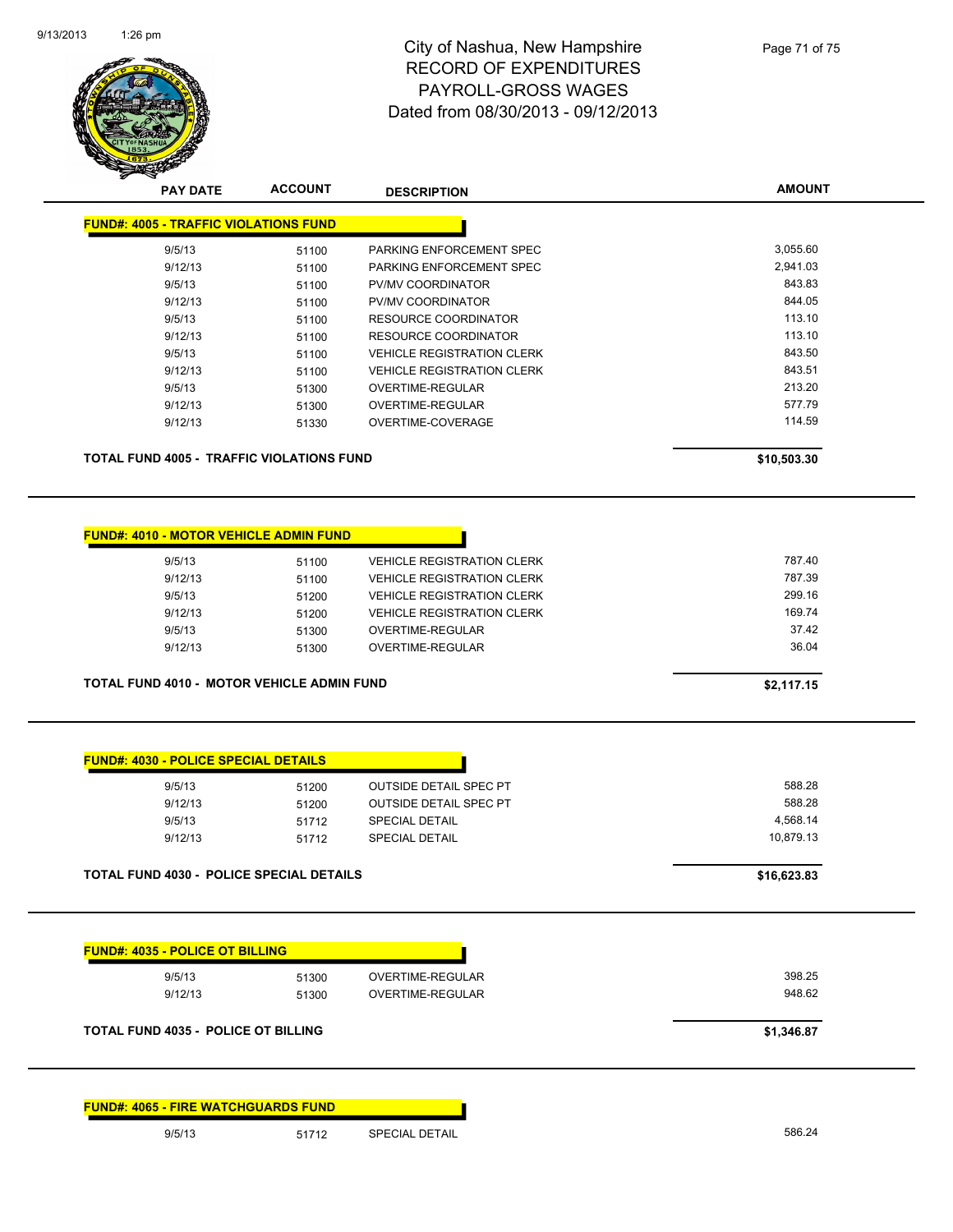|                 |                                                | City of Nashua, New Hampshire<br><b>RECORD OF EXPENDITURES</b><br><b>PAYROLL-GROSS WAGES</b><br>Dated from 08/30/2013 - 09/12/2013 | Page 72 of 75 |
|-----------------|------------------------------------------------|------------------------------------------------------------------------------------------------------------------------------------|---------------|
| <b>PAY DATE</b> | <b>ACCOUNT</b>                                 | <b>DESCRIPTION</b>                                                                                                                 | <b>AMOUNT</b> |
|                 |                                                |                                                                                                                                    |               |
|                 | <b>TOTAL FUND 4065 - FIRE WATCHGUARDS FUND</b> |                                                                                                                                    | \$586.24      |
|                 | <b>FUND#: 4600 - ECONOMIC DEVELOPMENT RLF</b>  |                                                                                                                                    |               |
| 9/5/13          | 51100                                          | OED PROGRAM COORDINATOR                                                                                                            | 76.95         |
| 9/12/13         | 51100                                          | OED PROGRAM COORDINATOR                                                                                                            | 76.95         |

9/13/2013

 $\overline{\phantom{a}}$ 

 $\overline{\phantom{a}}$ 

1:26 pm

| <b>FUND#: 6000 - SOLID WASTE FUND</b> |       |                                      |          |
|---------------------------------------|-------|--------------------------------------|----------|
| 9/5/13                                | 51100 | ACCOUNTING COMPLIANCE MGR            | 153.40   |
| 9/12/13                               | 51100 | ACCOUNTING COMPLIANCE MGR            | 153.40   |
| 9/5/13                                | 51100 | ADMINISTRATIVE ASSISTANT I           | 628.84   |
| 9/12/13                               | 51100 | ADMINISTRATIVE ASSISTANT I           | 632.00   |
| 9/5/13                                | 51100 | ADMINISTRATIVE ASSISTANT II          | 665.60   |
| 9/12/13                               | 51100 | ADMINISTRATIVE ASSISTANT II          | 665.60   |
| 9/5/13                                | 51100 | AUTOMATIC COLLECTION EQUIP OPR       | 3,636.81 |
| 9/12/13                               | 51100 | AUTOMATIC COLLECTION EQUIP OPR       | 3,636.80 |
| 9/5/13                                | 51100 | <b>CITY ENGINEER</b>                 | 298.00   |
| 9/12/13                               | 51100 | <b>CITY ENGINEER</b>                 | 298.00   |
| 9/5/13                                | 51100 | <b>COLLECTION EQUIP OPR</b>          | 8,600.00 |
| 9/12/13                               | 51100 | <b>COLLECTION EQUIP OPR</b>          | 8,619.68 |
| 9/5/13                                | 51100 | <b>COLLECTION EQUIP OPR LANDFILL</b> | 900.80   |
| 9/12/13                               | 51100 | <b>COLLECTION EQUIP OPR LANDFILL</b> | 900.80   |
| 9/5/13                                | 51100 | DEP TREASURER TAX COLLECTOR          | 230.60   |
| 9/12/13                               | 51100 | DEP TREASURER TAX COLLECTOR          | 230.60   |
| 9/5/13                                | 51100 | DEPUTY MANAGER OF ENGINEERING        | 74.50    |
| 9/12/13                               | 51100 | DEPUTY MANAGER OF ENGINEERING        | 74.50    |
| 9/5/13                                | 51100 | <b>DIRECTOR PUBLIC WORKS</b>         | 205.85   |
| 9/12/13                               | 51100 | <b>DIRECTOR PUBLIC WORKS</b>         | 205.85   |
| 9/5/13                                | 51100 | <b>DIVISION OPERATIONS MANAGER</b>   | 171.55   |
| 9/12/13                               | 51100 | <b>DIVISION OPERATIONS MANAGER</b>   | 171.55   |
| 9/5/13                                | 51100 | DPW BILLING ACCOUNTANT               | 438.30   |
| 9/12/13                               | 51100 | DPW BILLING ACCOUNTANT               | 438.30   |
| 9/5/13                                | 51100 | DPW COLLECTIONS SPEC III             | 364.60   |
| 9/12/13                               | 51100 | DPW COLLECTIONS SPEC III             | 364.60   |
| 9/5/13                                | 51100 | DPW CONTRACT ADMINISTRATOR           | 108.35   |
| 9/12/13                               | 51100 | DPW CONTRACT ADMINISTRATOR           | 108.36   |
| 9/5/13                                | 51100 | <b>ENVIRONMENTAL ENGINEER</b>        | 1,255.85 |
| 9/12/13                               | 51100 | <b>ENVIRONMENTAL ENGINEER</b>        | 1,255.85 |
| 9/5/13                                | 51100 | <b>EQUIPMENT OPR LANDFILL</b>        | 4,566.00 |
| 9/12/13                               | 51100 | <b>EQUIPMENT OPR LANDFILL</b>        | 4,566.00 |
| 9/5/13                                | 51100 | <b>EXECUTIVE ADMINISTRATOR</b>       | 144.23   |
| 9/12/13                               | 51100 | <b>EXECUTIVE ADMINISTRATOR</b>       | 144.24   |
| 9/5/13                                | 51100 | FINANCE AND ADMIN MANAGER            | 372.35   |
| 9/12/13                               | 51100 | FINANCE AND ADMIN MANAGER            | 372.35   |
| 9/5/13                                | 51100 | LICENSED SCALE OPERATOR              | 680.12   |
| 9/12/13                               | 51100 | <b>LICENSED SCALE OPERATOR</b>       | 680.10   |
| 9/12/13                               | 51100 | <b>MASON PIPELAYER</b>               | 180.16   |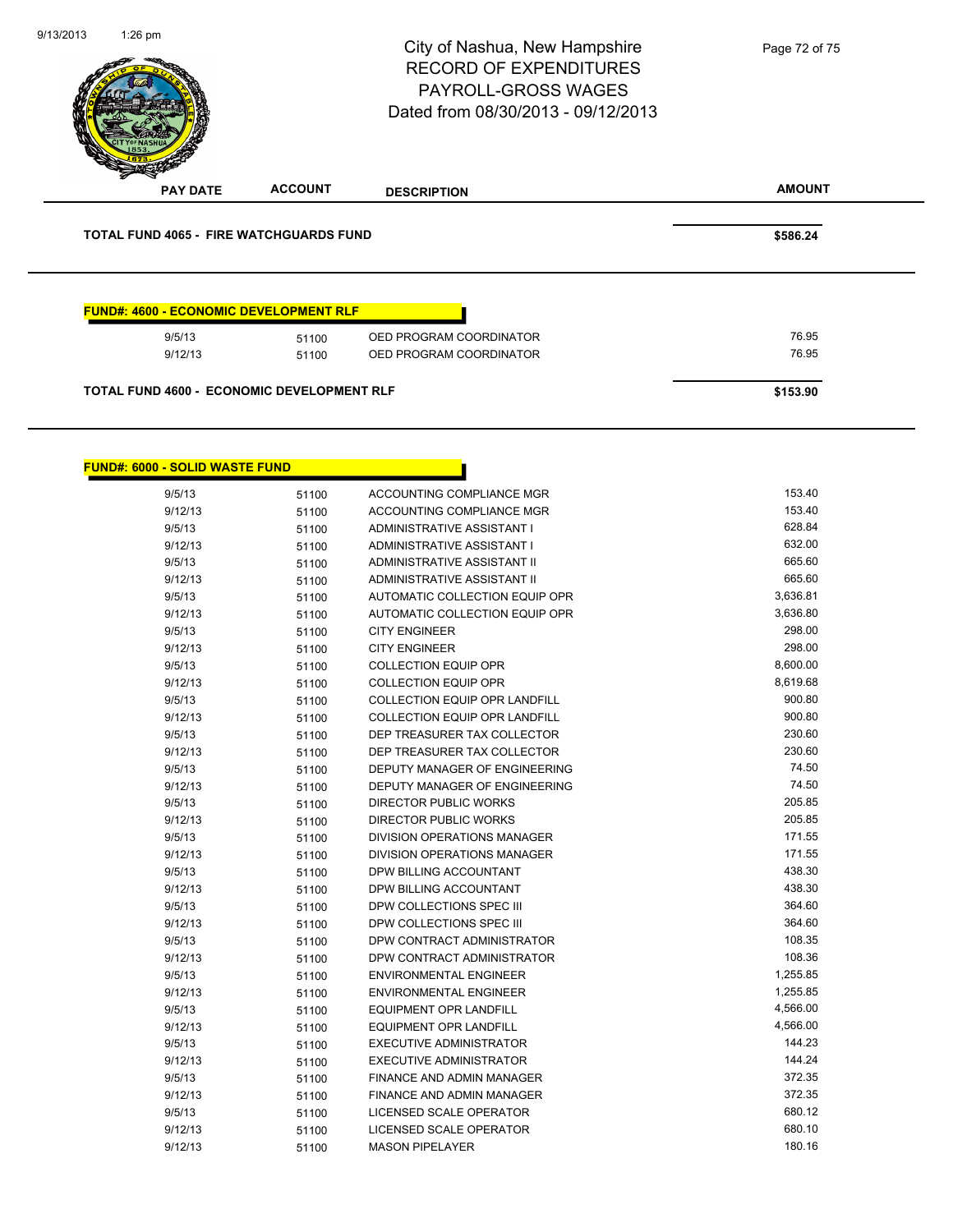

## City of Nashua, New Hampshire RECORD OF EXPENDITURES PAYROLL-GROSS WAGES Dated from 08/30/2013 - 09/12/2013

| <b>PAY DATE</b> | <b>ACCOUNT</b> | <b>DESCRIPTION</b>                    | <b>AMOUNT</b> |
|-----------------|----------------|---------------------------------------|---------------|
|                 |                |                                       |               |
|                 |                |                                       |               |
| 9/5/13          | 51100          | RECYCLING COORDINATOR                 | 1,061.70      |
| 9/12/13         | 51100          | RECYCLING COORDINATOR                 | 1,061.70      |
| 9/5/13          | 51100          | SOLID WASTE FOREMAN                   | 2,308.30      |
| 9/12/13         | 51100          | SOLID WASTE FOREMAN                   | 2,304.55      |
| 9/5/13          | 51100          | <b>STAFF ENGINEER</b>                 | 114.35        |
| 9/12/13         | 51100          | <b>STAFF ENGINEER</b>                 | 114.35        |
| 9/5/13          | 51100          | SUPERINTENDENT OF SOLID WASTE         | 1,529.81      |
| 9/12/13         | 51100          | SUPERINTENDENT OF SOLID WASTE         | 1,529.80      |
| 9/12/13         | 51100          | TRUCK DRIVER STREET REPAIR            | 180.16        |
| 9/5/13          | 51300          | OVERTIME-REGULAR                      | 1,761.03      |
| 9/12/13         | 51300          | OVERTIME-REGULAR                      | 7,918.71      |
| 9/5/13          | 51400          | WAGES TEMP-SEASONAL                   | 3,454.75      |
| 9/12/13         | 51400          | <b>WAGES TEMP-SEASONAL</b>            | 3,318.25      |
| 9/12/13         | 51600          | <b>LONGEVITY</b>                      | 1,200.00      |
|                 |                |                                       |               |
|                 |                | <b>FUND#: 6000 - SOLID WASTE FUND</b> |               |

**TOTAL FUND 6000 - SOLID WASTE FUND \$75,051.95** 

| <u> FUND#: 6200 - WASTEWATER FUND</u> |       |                                      |          |
|---------------------------------------|-------|--------------------------------------|----------|
| 9/5/13                                | 51100 | ACCOUNTING COMPLIANCE MGR            | 306.70   |
| 9/12/13                               | 51100 | ACCOUNTING COMPLIANCE MGR            | 306.70   |
| 9/5/13                                | 51100 | ADMINISTRATIVE ASSISTANT II          | 811.25   |
| 9/12/13                               | 51100 | ADMINISTRATIVE ASSISTANT II          | 811.25   |
| 9/5/13                                | 51100 | <b>ANALYTICAL CHEMIST</b>            | 853.70   |
| 9/12/13                               | 51100 | <b>ANALYTICAL CHEMIST</b>            | 853.70   |
| 9/5/13                                | 51100 | <b>CITY ENGINEER</b>                 | 695.35   |
| 9/12/13                               | 51100 | <b>CITY ENGINEER</b>                 | 695.35   |
| 9/5/13                                | 51100 | <b>COLLECTION SYSTEM FOREMAN</b>     | 1,087.55 |
| 9/12/13                               | 51100 | COLLECTION SYSTEM FOREMAN            | 1,087.55 |
| 9/5/13                                | 51100 | <b>COLLECTION SYSTEMS OPERATOR</b>   | 2,740.96 |
| 9/12/13                               | 51100 | <b>COLLECTION SYSTEMS OPERATOR</b>   | 2,727.60 |
| 9/5/13                                | 51100 | COLLECTION SYSTEMS TECHNICIAN        | 1,952.00 |
| 9/12/13                               | 51100 | <b>COLLECTION SYSTEMS TECHNICIAN</b> | 1,952.00 |
| 9/5/13                                | 51100 | <b>COLLECTIONS SPEC II</b>           | 791.45   |
| 9/12/13                               | 51100 | <b>COLLECTIONS SPEC II</b>           | 791.45   |
| 9/5/13                                | 51100 | <b>CSO STORM WATER ENGINEER</b>      | 1,200.50 |
| 9/12/13                               | 51100 | <b>CSO STORM WATER ENGINEER</b>      | 1,200.51 |
| 9/5/13                                | 51100 | <b>CSO TECHNICIAN INSPECTOR</b>      | 993.74   |
| 9/12/13                               | 51100 | <b>CSO TECHNICIAN INSPECTOR</b>      | 993.75   |
| 9/5/13                                | 51100 | DEP TREASURER TAX COLLECTOR          | 230.60   |
| 9/12/13                               | 51100 | DEP TREASURER TAX COLLECTOR          | 230.60   |
| 9/5/13                                | 51100 | DEPUTY MANAGER OF ENGINEERING        | 744.65   |
| 9/12/13                               | 51100 | DEPUTY MANAGER OF ENGINEERING        | 744.65   |
| 9/5/13                                | 51100 | <b>DIRECTOR PUBLIC WORKS</b>         | 411.90   |
| 9/12/13                               | 51100 | <b>DIRECTOR PUBLIC WORKS</b>         | 411.90   |
| 9/5/13                                | 51100 | <b>DIVISION OPERATIONS MANAGER</b>   | 171.60   |
| 9/12/13                               | 51100 | DIVISION OPERATIONS MANAGER          | 171.60   |
| 9/5/13                                | 51100 | DPW BILLING ACCOUNTANT               | 438.25   |
| 9/12/13                               | 51100 | DPW BILLING ACCOUNTANT               | 438.25   |
| 9/5/13                                | 51100 | DPW COLLECTIONS SPEC III             | 364.60   |
| 9/12/13                               | 51100 | DPW COLLECTIONS SPEC III             | 364.60   |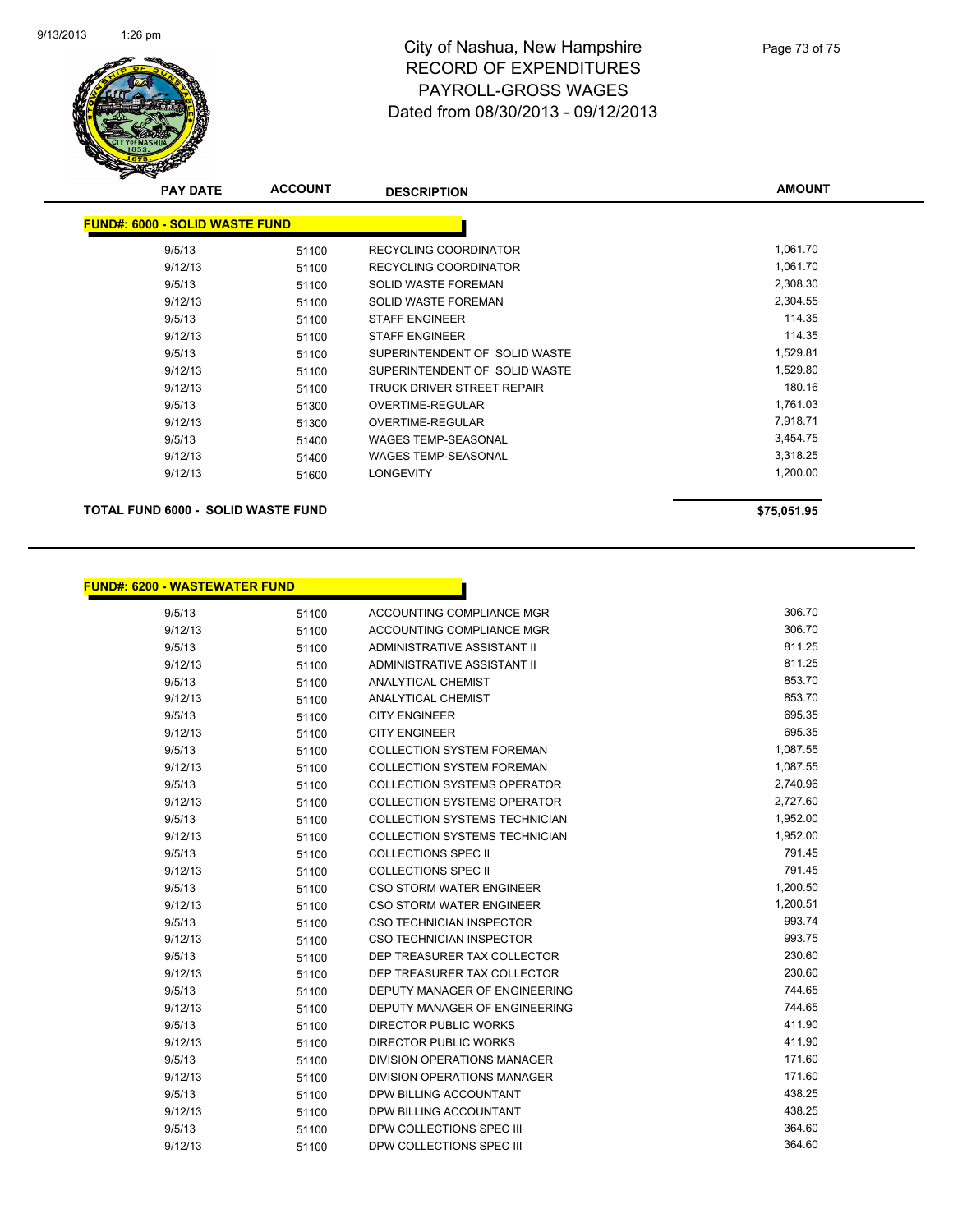

## City of Nashua, New Hampshire RECORD OF EXPENDITURES PAYROLL-GROSS WAGES Dated from 08/30/2013 - 09/12/2013

**AMOUNT**

| <b>FUND#: 6200 - WASTEWATER FUND</b> |       |                                    |          |
|--------------------------------------|-------|------------------------------------|----------|
| 9/5/13                               | 51100 | DPW CONTRACT ADMINISTRATOR         | 649.70   |
| 9/12/13                              | 51100 | DPW CONTRACT ADMINISTRATOR         | 649.70   |
| 9/5/13                               | 51100 | ELECTRICAL DIAGNOSTIC TECH I       | 2,079.20 |
| 9/12/13                              | 51100 | ELECTRICAL DIAGNOSTIC TECH I       | 2,079.20 |
| 9/5/13                               | 51100 | <b>ENGINEERING DESIGNER INSP</b>   | 228.20   |
| 9/12/13                              | 51100 | ENGINEERING DESIGNER INSP          | 228.20   |
| 9/5/13                               | 51100 | EXECUTIVE ADMINISTRATOR            | 144.26   |
| 9/12/13                              | 51100 | <b>EXECUTIVE ADMINISTRATOR</b>     | 144.25   |
| 9/5/13                               | 51100 | <b>FINANCE AND ADMIN MANAGER</b>   | 372.35   |
| 9/12/13                              | 51100 | FINANCE AND ADMIN MANAGER          | 372.35   |
| 9/5/13                               | 51100 | FLEET MANAGER STREET DEPT          | 352.05   |
| 9/12/13                              | 51100 | FLEET MANAGER STREET DEPT          | 352.05   |
| 9/5/13                               | 51100 | INDUSTRIAL PRETREATMENT COORD      | 1,154.10 |
| 9/12/13                              | 51100 | INDUSTRIAL PRETREATMENT COORD      | 1,154.10 |
| 9/5/13                               | 51100 | MECHANIC WWTP 1ST CLASS            | 4,004.80 |
| 9/12/13                              | 51100 | <b>MECHANIC WWTP 1ST CLASS</b>     | 4,004.80 |
| 9/5/13                               | 51100 | <b>OPERATOR II WWTP</b>            | 6,802.57 |
| 9/12/13                              | 51100 | OPERATOR II WWTP                   | 6,988.82 |
| 9/5/13                               | 51100 | <b>OPERATOR III WWTP</b>           | 2,690.58 |
| 9/12/13                              | 51100 | <b>OPERATOR III WWTP</b>           | 3,132.04 |
| 9/5/13                               | 51100 | PLANT OPERATIONS SUPERVISOR        | 1,404.70 |
| 9/12/13                              | 51100 | PLANT OPERATIONS SUPERVISOR        | 1,404.70 |
| 9/5/13                               | 51100 | PROCESS CHEMIST                    | 1,073.90 |
| 9/12/13                              | 51100 | <b>PROCESS CHEMIST</b>             | 1,073.90 |
| 9/5/13                               | 51100 | <b>STAFF ENGINEER</b>              | 628.80   |
| 9/12/13                              | 51100 | <b>STAFF ENGINEER</b>              | 628.80   |
| 9/5/13                               | 51100 | SUPERINTENDENT OF WASTEWATER       | 1,720.00 |
| 9/12/13                              | 51100 | SUPERINTENDENT OF WASTEWATER       | 1,720.00 |
| 9/5/13                               | 51100 | <b>SUPV LABORATORY</b>             | 1,154.10 |
| 9/12/13                              | 51100 | <b>SUPV LABORATORY</b>             | 1,401.30 |
| 9/5/13                               | 51100 | <b>TRUCK DRIVER STREET REPAIR</b>  | 854.00   |
| 9/12/13                              | 51100 | TRUCK DRIVER STREET REPAIR         | 851.60   |
| 9/5/13                               | 51100 | <b>WASTEWATER PROJECT ENGINEER</b> | 1,293.10 |
| 9/12/13                              | 51100 | <b>WASTEWATER PROJECT ENGINEER</b> | 1,293.10 |
| 9/5/13                               | 51300 | <b>OVERTIME-REGULAR</b>            | 3,542.23 |
| 9/12/13                              | 51300 | <b>OVERTIME-REGULAR</b>            | 6,349.07 |
| 9/5/13                               | 51400 | <b>WAGES TEMP-SEASONAL</b>         | 960.00   |
| 9/12/13                              | 51400 | <b>WAGES TEMP-SEASONAL</b>         | 288.00   |

### **TOTAL FUND 6200 - WASTEWATER FUND \$92,800.88**

#### **FUND#: 6500 - PROPERTY & CASUALTY FUND**

| 9/5/13  | 51100 | <b>PROGRAM SUPV</b>            | 1.143.30 |
|---------|-------|--------------------------------|----------|
| 9/12/13 | 51100 | <b>PROGRAM SUPV</b>            | 1.143.30 |
| 9/5/13  | 51100 | PROPERTY AND CASUALTY ADJUSTER | 1.408.11 |
| 9/12/13 | 51100 | PROPERTY AND CASUALTY ADJUSTER | 992.85   |
| 9/5/13  | 51100 | <b>RISK MANAGER</b>            | 1.533.60 |
| 9/12/13 | 51100 | <b>RISK MANAGER</b>            | 1.533.60 |
| 9/5/13  | 51100 | SAFETY LOSS PREVENTION SPEC    | 1.011.35 |
| 9/12/13 | 51100 | SAFETY LOSS PREVENTION SPEC    | 1.011.35 |
|         |       |                                |          |